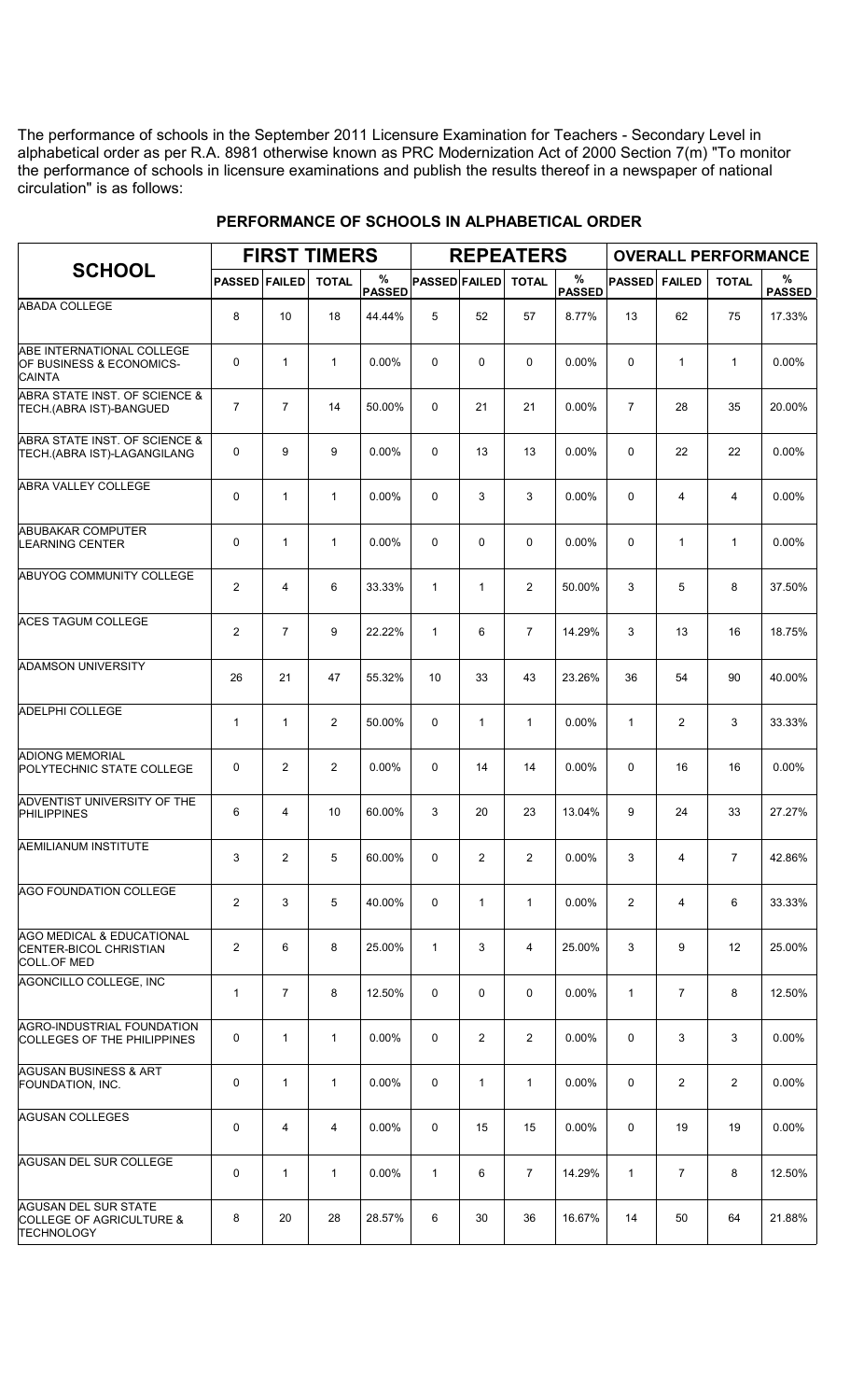|                                                                    |                      |                | <b>FIRST TIMERS</b> |                    |                      |              | <b>REPEATERS</b> |                    |                |               |                | <b>OVERALL PERFORMANCE</b> |
|--------------------------------------------------------------------|----------------------|----------------|---------------------|--------------------|----------------------|--------------|------------------|--------------------|----------------|---------------|----------------|----------------------------|
| <b>SCHOOL</b>                                                      | <b>PASSED FAILED</b> |                | <b>TOTAL</b>        | %<br><b>PASSED</b> | <b>PASSED FAILED</b> |              | <b>TOTAL</b>     | %<br><b>PASSED</b> | <b>PASSED</b>  | <b>FAILED</b> | <b>TOTAL</b>   | %<br><b>PASSED</b>         |
| <b>AGUSAN INSTITUTE OF</b><br><b>TECHNOLOGY</b>                    | 0                    | 3              | 3                   | 0.00%              | $\mathbf 0$          | 11           | 11               | 0.00%              | 0              | 14            | 14             | 0.00%                      |
| AGUSAN-SURIGAO COLLEGE                                             | 0                    | 0              | $\mathbf 0$         | 0.00%              | 0                    | $\mathbf{1}$ | $\mathbf{1}$     | 0.00%              | $\mathbf 0$    | 1             | $\mathbf{1}$   | 0.00%                      |
| AJUY POLYTECHNIC COLLEGE                                           | 0                    | 3              | 3                   | 0.00%              | 0                    | 0            | 0                | 0.00%              | 0              | 3             | 3              | 0.00%                      |
| AKLAN CATHOLIC COLLEGE-<br><b>KALIBO</b>                           | 13                   | 16             | 29                  | 44.83%             | $\mathbf{1}$         | 14           | 15               | 6.67%              | 14             | 30            | 44             | 31.82%                     |
| <b>AKLAN COLLEGE</b>                                               | 6                    | 4              | 10                  | 60.00%             | 0                    | 11           | 11               | 0.00%              | 6              | 15            | 21             | 28.57%                     |
| AKLAN POLYTECHNIC INSTITUTE                                        | 0                    | 0              | 0                   | 0.00%              | 0                    | 1            | $\mathbf{1}$     | 0.00%              | 0              | $\mathbf{1}$  | $\mathbf{1}$   | 0.00%                      |
| AKLAN STATE UNIVERSITY (AKLAN<br>S.C.A.)-BANGA                     | 54                   | 38             | 92                  | 58.70%             | 10                   | 47           | 57               | 17.54%             | 64             | 85            | 149            | 42.95%                     |
| AKLAN STATE UNIVERSITY-IBAJAY                                      | 11                   | 10             | 21                  | 52.38%             | 2                    | 18           | 20               | 10.00%             | 13             | 28            | 41             | 31.71%                     |
| AKLAN STATE UNIVERSITY-KALIBO                                      | 23                   | 22             | 45                  | 51.11%             | 4                    | 43           | 47               | 8.51%              | 27             | 65            | 92             | 29.35%                     |
| AKLAN STATE UNIVERSITY-<br><b>MAKATO</b>                           | 8                    | 14             | 22                  | 36.36%             | 2                    | 20           | 22               | 9.09%              | 10             | 34            | 44             | 22.73%                     |
| AKLAN STATE UNIVERSITY-<br>NATIONAL COLLEGE OF<br><b>FISHERIES</b> | 0                    | $\overline{2}$ | $\overline{2}$      | 0.00%              | 0                    | 3            | 3                | 0.00%              | 0              | 5             | 5              | 0.00%                      |
| AKLAN STATE UNIVERSITY-NEW<br><b>WASHINGTON</b>                    | 5                    | $\overline{c}$ | $\overline{7}$      | 71.43%             | $\overline{2}$       | 16           | 18               | 11.11%             | $\overline{7}$ | 18            | 25             | 28.00%                     |
| ALANGALANG AGRO INDUSTRIAL<br>SCHOOL                               | 0                    | 0              | $\mathbf 0$         | 0.00%              | 0                    | 2            | $\overline{2}$   | 0.00%              | 0              | 2             | $\overline{2}$ | 0.00%                      |
| ALDERSGATE COLLEGE                                                 | 4                    | $\mathbf{1}$   | 5                   | 80.00%             | 0                    | 6            | 6                | 0.00%              | 4              | 7             | 11             | 36.36%                     |
| ALEJANDRO COLLEGE                                                  | 0                    | $\overline{c}$ | $\overline{2}$      | 0.00%              | 0                    | 4            | 4                | 0.00%              | 0              | 6             | 6              | 0.00%                      |
| ALFELOR SR. MEMORIAL<br><b>COLLEGE</b>                             | $\mathbf{1}$         | $\overline{4}$ | 5                   | 20.00%             | 0                    | 4            | 4                | 0.00%              | $\mathbf{1}$   | 8             | 9              | 11.11%                     |
| ALITAGTAG COLLEGE                                                  | $\mathbf 1$          | $\overline{c}$ | 3                   | 33.33%             | 0                    | 3            | 3                | 0.00%              | $\mathbf{1}$   | 5             | 6              | 16.67%                     |
| <b>ALTAVAS COLLEGE</b>                                             | 4                    | 4              | 8                   | 50.00%             | 0                    | 2            | $\overline{2}$   | 0.00%              | 4              | 6             | 10             | 40.00%                     |
| AMA COMPUTER COLLEGE<br>DASMARINAS, CAVITE, INC.                   | 0                    | $\mathbf{1}$   | 1                   | 0.00%              | 0                    | 0            | 0                | 0.00%              | $\mathbf 0$    | 1             | $\mathbf{1}$   | 0.00%                      |
| AMA COMPUTER COLLEGE-<br><b>BACOLOD CITY</b>                       | 2                    | 0              | $\overline{2}$      | 100.00%            | 0                    | 0            | 0                | $0.00\%$           | $\overline{2}$ | 0             | $\overline{2}$ | 100.00%                    |
| AMA COMPUTER COLLEGE-<br><b>BINAN, LAGUNA</b>                      | 0                    | $\mathbf{1}$   | $\mathbf{1}$        | 0.00%              | 0                    | $\mathbf{1}$ | $\mathbf{1}$     | 0.00%              | 0              | 2             | $\overline{2}$ | 0.00%                      |
| AMA COMPUTER COLLEGE-<br>CABANATUAN CITY                           | 0                    | 0              | 0                   | 0.00%              | 0                    | 1            | $\mathbf{1}$     | 0.00%              | 0              | $\mathbf{1}$  | $\mathbf{1}$   | 0.00%                      |
| AMA COMPUTER COLLEGE-<br>CAGAYAN DE ORO                            | 0                    | 0              | $\mathbf 0$         | 0.00%              | 0                    | 1            | $\mathbf{1}$     | 0.00%              | 0              | 1             | $\mathbf{1}$   | 0.00%                      |
| AMA COMPUTER COLLEGE-<br>CALOOCAN CAMPUS                           | 0                    | 0              | 0                   | 0.00%              | $\mathbf{1}$         | 0            | 1                | 100.00%            | $\mathbf{1}$   | 0             | $\mathbf{1}$   | 100.00%                    |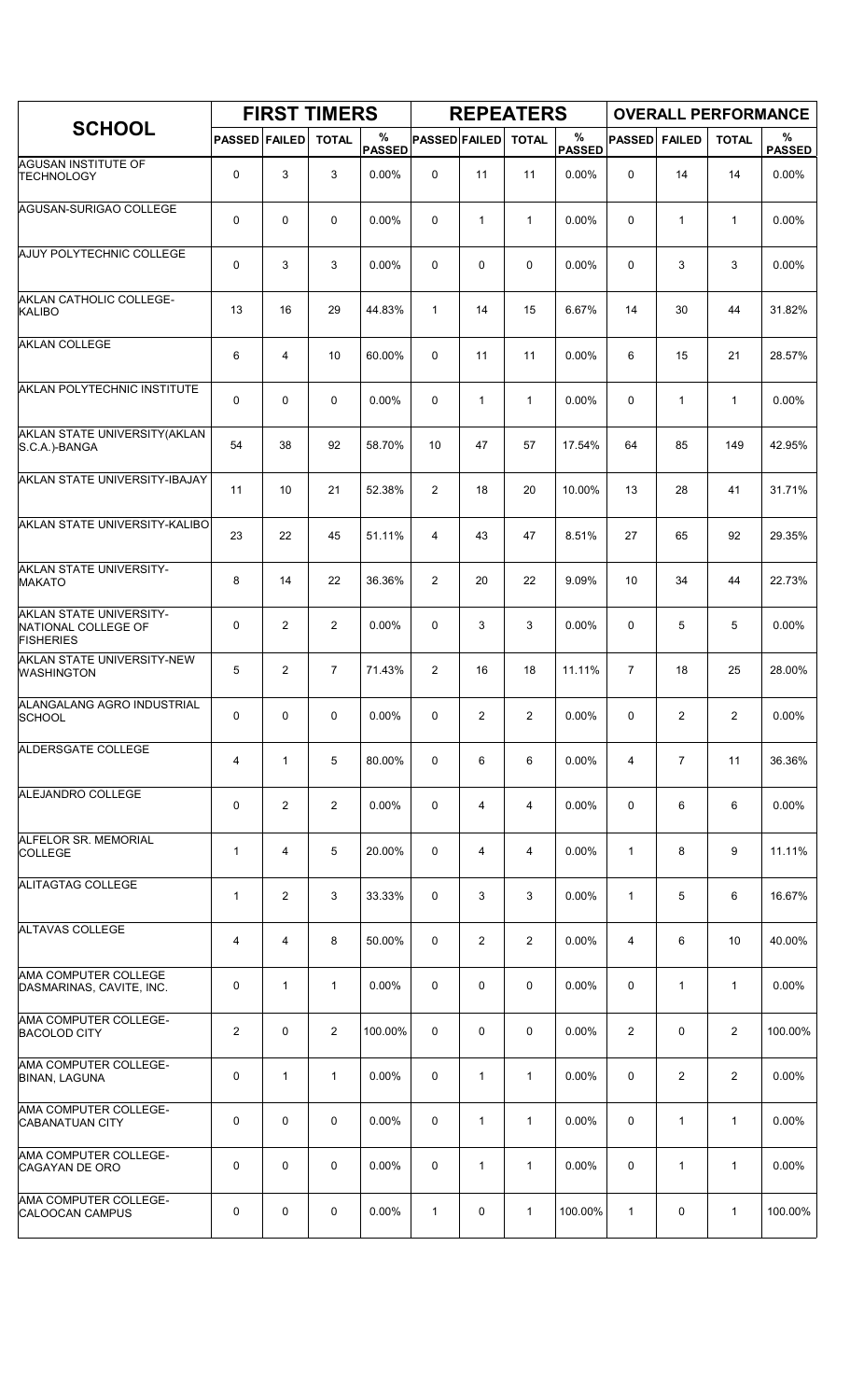|                                                  |                      |                | <b>FIRST TIMERS</b> |                    |                      |                   | <b>REPEATERS</b> |                       |                |                | <b>OVERALL PERFORMANCE</b> |                    |
|--------------------------------------------------|----------------------|----------------|---------------------|--------------------|----------------------|-------------------|------------------|-----------------------|----------------|----------------|----------------------------|--------------------|
| <b>SCHOOL</b>                                    | <b>PASSED FAILED</b> |                | <b>TOTAL</b>        | %<br><b>PASSED</b> | <b>PASSED FAILED</b> |                   | <b>TOTAL</b>     | $\%$<br><b>PASSED</b> | <b>PASSED</b>  | <b>FAILED</b>  | <b>TOTAL</b>               | %<br><b>PASSED</b> |
| AMA COMPUTER COLLEGE-CEBU<br><b>CITY</b>         | 0                    | 0              | 0                   | 0.00%              | 0                    | 2                 | $\overline{2}$   | 0.00%                 | $\mathbf 0$    | $\overline{2}$ | $\overline{c}$             | 0.00%              |
| AMA COMPUTER COLLEGE-<br><b>COTABATO CITY</b>    | 0                    | $\overline{2}$ | $\overline{2}$      | 0.00%              | 0                    | 0                 | $\mathbf 0$      | 0.00%                 | 0              | 2              | 2                          | 0.00%              |
| AMA COMPUTER COLLEGE-EAST<br><b>RIZAL</b>        | 1                    | $\mathbf 0$    | $\mathbf{1}$        | 100.00%            | 0                    | 0                 | $\mathbf 0$      | 0.00%                 | $\mathbf{1}$   | 0              | $\mathbf{1}$               | 100.00%            |
| AMA COMPUTER COLLEGE-<br><b>FAIRVIEW, QC INC</b> | 0                    | $\mathbf 0$    | $\mathbf 0$         | 0.00%              | 0                    | $\mathbf{1}$      | $\mathbf{1}$     | 0.00%                 | $\mathbf 0$    | $\mathbf{1}$   | $\mathbf{1}$               | 0.00%              |
| AMA COMPUTER COLLEGE-LA<br><b>UNION</b>          | $\mathbf 1$          | $\mathbf{1}$   | $\overline{2}$      | 50.00%             | 0                    | 0                 | $\mathbf 0$      | 0.00%                 | $\mathbf{1}$   | 1              | $\overline{2}$             | 50.00%             |
| AMA COMPUTER COLLEGE-<br><b>LEGAZPI CAMPUS</b>   | 0                    | $\mathbf 0$    | $\mathbf 0$         | 0.00%              | $\mathbf{1}$         | 0                 | $\mathbf{1}$     | 100.00%               | $\mathbf{1}$   | 0              | $\mathbf{1}$               | 100.00%            |
| AMA COMPUTER COLLEGE-<br><b>MAKATI CITY</b>      | 3                    | $\overline{2}$ | 5                   | 60.00%             | 0                    | $\mathbf{1}$      | $\mathbf{1}$     | 0.00%                 | 3              | 3              | 6                          | 50.00%             |
| AMA COMPUTER COLLEGE-<br><b>MALOLOS</b>          | 0                    | $\mathbf{1}$   | $\mathbf{1}$        | $0.00\%$           | 0                    | 0                 | 0                | 0.00%                 | $\mathbf 0$    | $\mathbf{1}$   | $\mathbf{1}$               | 0.00%              |
| AMA COMPUTER COLLEGE-NAGA<br><b>CITY</b>         | 0                    | $\mathbf 0$    | $\mathbf 0$         | 0.00%              | 0                    | $\mathbf{1}$      | $\mathbf{1}$     | 0.00%                 | $\mathbf 0$    | $\mathbf{1}$   | $\mathbf{1}$               | 0.00%              |
| AMA COMPUTER COLLEGE-SAN<br>FERNANDO, PAMPANGA   | 0                    | $\mathbf 0$    | $\mathbf 0$         | 0.00%              | 0                    | $\mathbf{1}$      | $\mathbf{1}$     | 0.00%                 | $\mathbf 0$    | $\mathbf{1}$   | $\mathbf{1}$               | 0.00%              |
| AMA COMPUTER COLLEGE-<br>SANTIAGO CITY           | 0                    | $\mathbf{1}$   | $\mathbf{1}$        | 0.00%              | 0                    | $\mathbf{1}$      | $\mathbf{1}$     | 0.00%                 | 0              | $\overline{c}$ | $\overline{2}$             | 0.00%              |
| AMA COMPUTER COLLEGE-STA.<br>CRUZ, LAGUNA        | 1                    | $\overline{2}$ | 3                   | 33.33%             | 0                    | 0                 | $\mathbf 0$      | 0.00%                 | $\mathbf{1}$   | 2              | 3                          | 33.33%             |
| AMA COMPUTER COLLEGE-STA.<br><b>MESA</b>         | 1                    | $\mathbf 0$    | $\mathbf{1}$        | 100.00%            | 0                    | 1                 | $\mathbf{1}$     | 0.00%                 | $\mathbf{1}$   | 1              | 2                          | 50.00%             |
| AMA COMPUTER COLLEGE-<br><b>TARLAC CITY</b>      | $\overline{2}$       | 0              | $\overline{2}$      | 100.00%            | 0                    | 0                 | 0                | $0.00\%$              | $\overline{2}$ | 0              | 2                          | 100.00%            |
| AMA COMPUTER UNIVERSITY-<br>PROJ. 8, QC          | 0                    | $\mathbf{1}$   | 1                   | 0.00%              | 0                    | $\overline{2}$    | $\overline{2}$   | 0.00%                 | 0              | 3              | 3                          | 0.00%              |
| AMA SCHOOL OF MEDICINE-EAST<br><b>RIZAL</b>      | $\mathbf{1}$         | $\mathbf{1}$   | $\overline{2}$      | 50.00%             | 0                    | 0                 | 0                | 0.00%                 | $\mathbf{1}$   | $\mathbf{1}$   | 2                          | 50.00%             |
| AMANDO COPE COLLEGE                              | 0                    | 1              | 1                   | 0.00%              | 0                    | 0                 | 0                | 0.00%                 | 0              | 1              | 1                          | 0.00%              |
| ANDRES BONIFACIO COLLEGE                         | 0                    | 6              | 6                   | 0.00%              | 0                    | $12 \overline{ }$ | 12               | 0.00%                 | 0              | 18             | 18                         | 0.00%              |
| ANDRES SORIANO COLLEGE                           | 1                    | 5              | 6                   | 16.67%             | 2                    | 10                | 12               | 16.67%                | 3              | 15             | 18                         | 16.67%             |
| <b>ANGELES UNIVERSITY</b><br><b>FOUNDATION</b>   | 29                   | $\overline{7}$ | 36                  | 80.56%             | 1                    | 5                 | 6                | 16.67%                | 30             | 12             | 42                         | 71.43%             |
| ANGELICUM COLLEGE                                | 4                    | 3              | 7                   | 57.14%             | $\mathbf{1}$         | 5                 | 6                | 16.67%                | 5              | 8              | 13                         | 38.46%             |
| ANNUNCIATION COLLEGE                             | 0                    | 3              | 3                   | $0.00\%$           | $\mathbf{1}$         | 9                 | 10               | 10.00%                | 1              | 12             | 13                         | 7.69%              |
| ANTONIO R. PACHECO COLLEGE,<br><b>INC</b>        | 1                    | 4              | 5                   | 20.00%             | $\mathbf{1}$         | $\overline{7}$    | 8                | 12.50%                | $\overline{2}$ | 11             | 13                         | 15.38%             |
| <b>APAYAO STATE COLLEGE-</b><br><b>CONNER</b>    | 3                    | 6              | 9                   | 33.33%             | 0                    | 11                | 11               | 0.00%                 | 3              | 17             | 20                         | 15.00%             |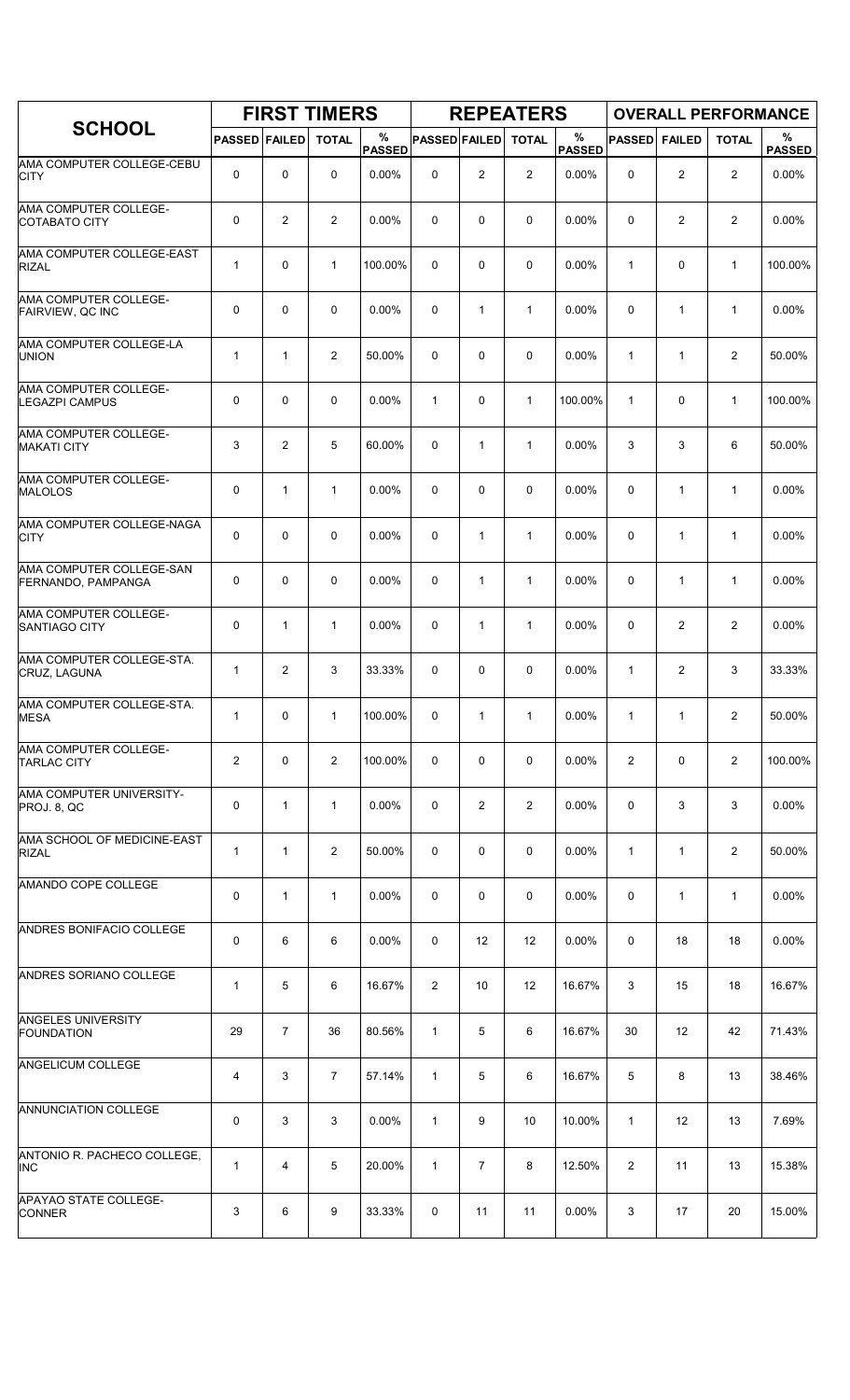|                                                                        |                      |                | <b>FIRST TIMERS</b> |                    |                      |              | <b>REPEATERS</b> |                    |                |                |                | <b>OVERALL PERFORMANCE</b> |
|------------------------------------------------------------------------|----------------------|----------------|---------------------|--------------------|----------------------|--------------|------------------|--------------------|----------------|----------------|----------------|----------------------------|
| <b>SCHOOL</b>                                                          | <b>PASSED FAILED</b> |                | <b>TOTAL</b>        | %<br><b>PASSED</b> | <b>PASSED FAILED</b> |              | <b>TOTAL</b>     | %<br><b>PASSED</b> | <b>PASSED</b>  | <b>FAILED</b>  | <b>TOTAL</b>   | $\%$<br><b>PASSED</b>      |
| APAYAO STATE COLLEGE-LUNA<br><b>CAMPUS</b>                             | 8                    | 4              | 12                  | 66.67%             | $\mathbf 0$          | 9            | 9                | 0.00%              | 8              | 13             | 21             | 38.10%                     |
| <b>AQUINAS UNIVERSITY</b>                                              | 8                    | 13             | 21                  | 38.10%             | 3                    | 24           | 27               | 11.11%             | 11             | 37             | 48             | 22.92%                     |
| <b>ARANETA UNIVERSITY</b><br><b>EXTENSION FOUNDATION</b>               | 0                    | $\mathbf{1}$   | 1                   | 0.00%              | 0                    | 0            | $\mathbf 0$      | 0.00%              | $\mathbf 0$    | $\mathbf{1}$   | $\mathbf{1}$   | 0.00%                      |
| <b>ARAULLO UNIVERSITY</b>                                              | 8                    | 10             | 18                  | 44.44%             | $\overline{2}$       | 51           | 53               | 3.77%              | 10             | 61             | 71             | 14.08%                     |
| ARC OF THE COVENANT<br>MONTESSORI CHAMBER OF<br><b>LEARNING CENTER</b> | 3                    | 3              | 6                   | 50.00%             | 0                    | 4            | $\overline{4}$   | 0.00%              | 3              | $\overline{7}$ | 10             | 30.00%                     |
| ARELLANO UNIVERSITY-MALABON                                            | 0                    | $\overline{2}$ | $\overline{2}$      | 0.00%              | 0                    | 8            | 8                | 0.00%              | $\mathbf 0$    | 10             | 10             | 0.00%                      |
| ARELLANO UNIVERSITY-MANILA                                             | 8                    | 11             | 19                  | 42.11%             | $\mathbf{1}$         | 17           | 18               | 5.56%              | 9              | 28             | 37             | 24.32%                     |
| ARELLANO UNIVERSITY-PASAY                                              | 2                    | 5              | $\overline{7}$      | 28.57%             | 0                    | 6            | 6                | 0.00%              | $\overline{2}$ | 11             | 13             | 15.38%                     |
| ARELLANO UNIVERSITY-PASIG                                              | $\mathbf{1}$         | 1              | $\overline{2}$      | 50.00%             | 0                    | 4            | $\overline{4}$   | 0.00%              | $\mathbf{1}$   | 5              | 6              | 16.67%                     |
| ARRIESGADO COLLEGE<br>FOUNDATION, INC.                                 | 3                    | 0              | 3                   | 100.00%            | 0                    | 0            | 0                | 0.00%              | 3              | 0              | 3              | 100.00%                    |
| <b>ASBURRY COLLEGE</b>                                                 | $\overline{2}$       | 2              | $\overline{4}$      | 50.00%             | 0                    | 4            | 4                | 0.00%              | $\overline{2}$ | 6              | 8              | 25.00%                     |
| ASIA COLLEGE OF ADVANCE<br>STUDIES IN ARTS, SCIENCES &<br>TECH.        | 0                    | 0              | $\mathbf 0$         | 0.00%              | 0                    | 2            | $\overline{2}$   | 0.00%              | 0              | 2              | $\overline{2}$ | 0.00%                      |
| ASIA PACIFIC COLLEGE OF<br><b>ADVANCED STUDIES</b>                     | 4                    | 0              | 4                   | 100.00%            | 0                    | 2            | $\overline{a}$   | 0.00%              | 4              | 2              | 6              | 66.67%                     |
| ASIA SCHOOL OF ARTS &<br><b>SCIENCES</b>                               | $\overline{2}$       | 5              | $\overline{7}$      | 28.57%             | 0                    | 5            | 5                | 0.00%              | $\overline{2}$ | 10             | 12             | 16.67%                     |
| ASIACAREER COLLEGE<br><b>FOUNDATION</b>                                | 0                    | 0              | $\mathbf 0$         | 0.00%              | 0                    | $\mathbf{1}$ | $\mathbf{1}$     | 0.00%              | 0              | $\mathbf{1}$   | $\mathbf{1}$   | 0.00%                      |
| ASIAN COLLEGE OF SCIENCE &<br>TECHNOLOGY-CABANATUAN CITY               | $\mathbf{1}$         | 0              | $\mathbf{1}$        | 100.00%            | 0                    | 0            | 0                | $0.00\%$           | $\mathbf{1}$   | 0              | $\mathbf{1}$   | 100.00%                    |
| ASIAN COLLEGE OF SCIENCE &<br><b>TECHNOLOGY-CDO</b>                    | 0                    | $\mathbf{1}$   | 1                   | 0.00%              | 0                    | 0            | 0                | 0.00%              | 0              | 1              | $\mathbf{1}$   | 0.00%                      |
| ASIAN COLLEGE OF SCIENCE &<br><b>TECHNOLOGY-QC</b>                     | $\mathbf{1}$         | 2              | 3                   | 33.33%             | 0                    | $\mathbf{1}$ | $\mathbf{1}$     | 0.00%              | $\mathbf{1}$   | 3              | 4              | 25.00%                     |
| ASIAN COLLEGE OF TECHNOLOGY                                            | 0                    | 0              | 0                   | $0.00\%$           | 0                    | $\mathbf{1}$ | $\mathbf{1}$     | $0.00\%$           | 0              | $\mathbf{1}$   | $\mathbf{1}$   | $0.00\%$                   |
| <b>ASIAN DEVELOPMENT</b><br><b>FOUNDATION COLLEGE</b>                  | 0                    | 2              | $\overline{2}$      | 0.00%              | 0                    | 6            | 6                | 0.00%              | $\mathbf 0$    | 8              | 8              | 0.00%                      |
| ASIAN INSTITUTE OF MARITIME<br><b>STUDIES</b>                          | $\mathbf{1}$         | $\mathbf{1}$   | $\overline{2}$      | 50.00%             | 0                    | 0            | 0                | $0.00\%$           | $\mathbf{1}$   | $\mathbf{1}$   | $\overline{2}$ | 50.00%                     |
| ASIAN SEMINARY OF CHRISTIAN<br><b>MINISTRIES</b>                       | $\overline{2}$       | 0              | $\overline{2}$      | 100.00%            | 0                    | 2            | $\overline{2}$   | 0.00%              | $\overline{2}$ | $\overline{2}$ | 4              | 50.00%                     |
| ASSUMPTION COLLEGE OF<br><b>DAVAO</b>                                  | 3                    | 9              | 12                  | 25.00%             | 0                    | 5            | 5                | 0.00%              | 3              | 14             | 17             | 17.65%                     |
| <b>ASSUMPTION COLLEGE OF</b><br><b>NABUNTURAN</b>                      | 11                   | 6              | 17                  | 64.71%             | $\overline{2}$       | 12           | 14               | 14.29%             | 13             | 18             | 31             | 41.94%                     |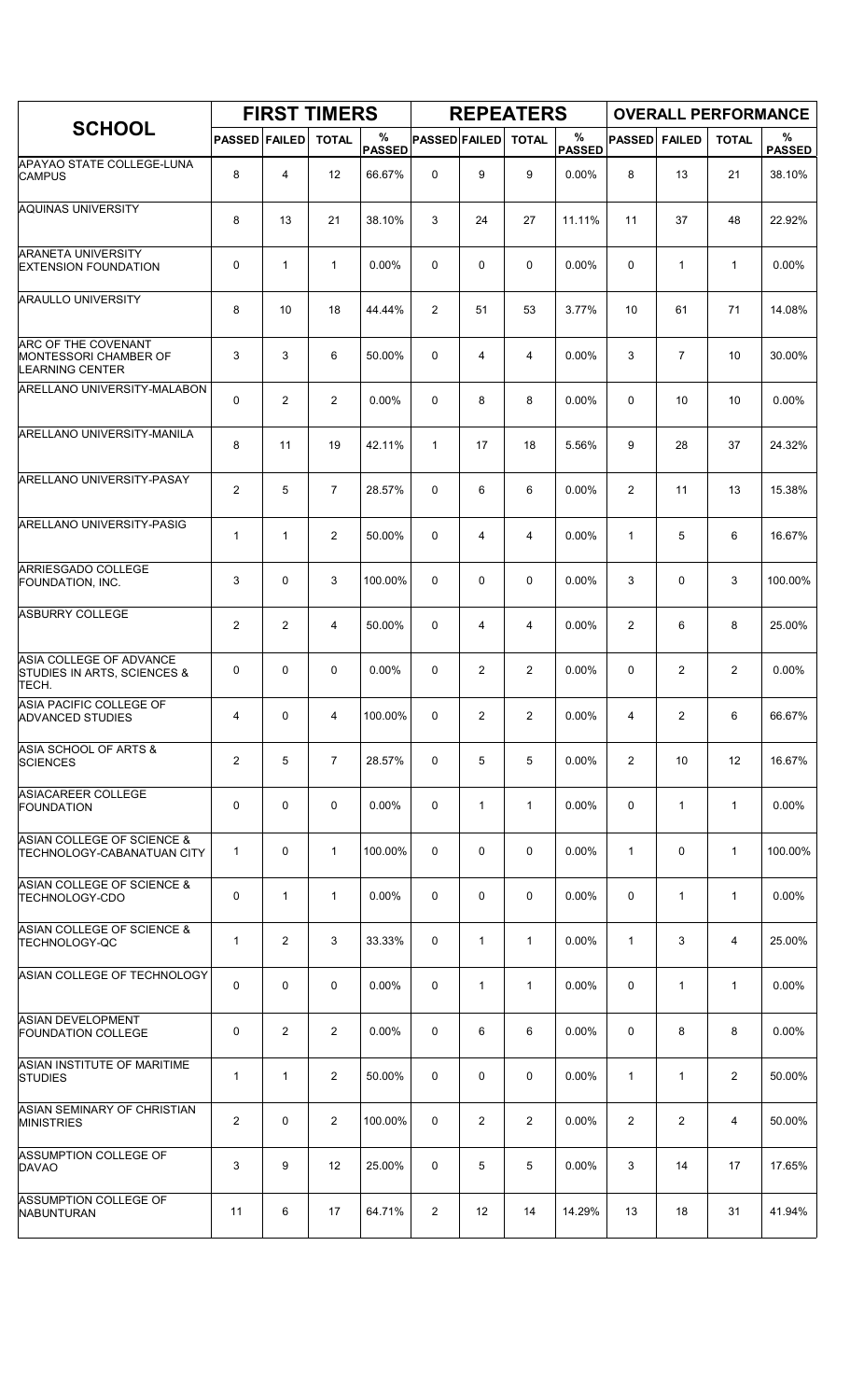|                                                          |                      |                | <b>FIRST TIMERS</b> |                    |                      |                | <b>REPEATERS</b> |                    |                |                | <b>OVERALL PERFORMANCE</b> |                    |
|----------------------------------------------------------|----------------------|----------------|---------------------|--------------------|----------------------|----------------|------------------|--------------------|----------------|----------------|----------------------------|--------------------|
| <b>SCHOOL</b>                                            | <b>PASSED FAILED</b> |                | <b>TOTAL</b>        | %<br><b>PASSED</b> | <b>PASSED FAILED</b> |                | <b>TOTAL</b>     | %<br><b>PASSED</b> | <b>PASSED</b>  | <b>FAILED</b>  | <b>TOTAL</b>               | %<br><b>PASSED</b> |
| ASSUMPTION COLLEGE-MAKATI                                | 5                    | 0              | 5                   | 100.00%            | $\mathbf{1}$         | $\mathbf{1}$   | $\overline{2}$   | 50.00%             | 6              | $\mathbf{1}$   | $\overline{7}$             | 85.71%             |
| ATENEO DE DAVAO UNIVERSITY                               | 14                   | 0              | 14                  | 100.00%            | 0                    | $\mathbf{1}$   | $\mathbf{1}$     | 0.00%              | 14             | $\mathbf{1}$   | 15                         | 93.33%             |
| ATENEO DE MANILA UNIVERSITY-<br>Q.C.                     | 11                   | 0              | 11                  | 100.00%            | 0                    | 0              | 0                | 0.00%              | 11             | $\mathbf 0$    | 11                         | 100.00%            |
| ATENEO DE NAGA UNIVERSITY                                | 36                   | 10             | 46                  | 78.26%             | 3                    | 11             | 14               | 21.43%             | 39             | 21             | 60                         | 65.00%             |
| <b>ATENEO DE ZAMBOANGA</b>                               | 22                   | $\overline{c}$ | 24                  | 91.67%             | $\mathbf{1}$         | 4              | 5                | 20.00%             | 23             | 6              | 29                         | 79.31%             |
| <b>AURORA PIONEERS MEMORIAL</b><br><b>COLLEGE</b>        | 0                    | 0              | 0                   | 0.00%              | 0                    | $\mathbf{1}$   | $\mathbf{1}$     | 0.00%              | 0              | $\mathbf{1}$   | $\mathbf{1}$               | 0.00%              |
| AURORA STATE COLLEGE OF<br><b>TECHNOLOGY</b>             | 9                    | 12             | 21                  | 42.86%             | 0                    | 4              | 4                | 0.00%              | 9              | 16             | 25                         | 36.00%             |
| <b>BAAO COMMUNITY COLLEGE</b>                            | 8                    | 27             | 35                  | 22.86%             | 5                    | 11             | 16               | 31.25%             | 13             | 38             | 51                         | 25.49%             |
| <b>BACOLOD CITY COLLEGE</b>                              | 3                    | $\overline{c}$ | 5                   | 60.00%             | 0                    | $\overline{2}$ | $\overline{2}$   | 0.00%              | 3              | 4              | $\overline{7}$             | 42.86%             |
| <b>BAGO CITY COLLEGE</b>                                 | 13                   | 54             | 67                  | 19.40%             | 0                    | 24             | 24               | 0.00%              | 13             | 78             | 91                         | 14.29%             |
| <b>BAGUIO ARTS THEOLOGICAL</b><br><b>COLLEGE</b>         | 3                    | 1              | 4                   | 75.00%             | 1                    | 4              | 5                | 20.00%             | 4              | 5              | 9                          | 44.44%             |
| <b>BAGUIO CENTRAL UNIVERSITY</b>                         | 5                    | 16             | 21                  | 23.81%             | 3                    | 32             | 35               | 8.57%              | 8              | 48             | 56                         | 14.29%             |
| <b>BALABAGAN TRADE SCHOOL</b>                            | 0                    | 1              | $\mathbf{1}$        | 0.00%              | 0                    | 0              | 0                | 0.00%              | 0              | 1              | $\mathbf{1}$               | 0.00%              |
| <b>BALANGA COMMUNITY COLLEGE</b>                         | 0                    | 0              | 0                   | 0.00%              | 0                    | $\mathbf{1}$   | $\mathbf{1}$     | 0.00%              | 0              | $\mathbf{1}$   | $\mathbf{1}$               | 0.00%              |
| <b>BALAYAN COLLEGES</b>                                  | 0                    | 0              | 0                   | 0.00%              | 0                    | 1              | $\mathbf{1}$     | 0.00%              | 0              | $\mathbf{1}$   | $\mathbf{1}$               | 0.00%              |
| <b>BALETE COMMUNITY COLLEGE</b>                          | $\mathbf{2}$         | $\overline{4}$ | 6                   | 33.33%             | 0                    | 3              | 3                | $0.00\%$           | $\overline{2}$ | $\overline{7}$ | 9                          | 22.22%             |
| <b>BALIAN COMMUNITY COLLEGE</b>                          | 0                    | 0              | 0                   | 0.00%              | 0                    | $\mathbf{1}$   | $\mathbf{1}$     | 0.00%              | 0              | $\mathbf{1}$   | $\mathbf{1}$               | 0.00%              |
| <b>BALICUATRO COLLEGE OF ARTS</b><br>& TRADES            | 0                    | $\mathbf{1}$   | $\mathbf{1}$        | 0.00%              | $\overline{2}$       | 25             | 27               | 7.41%              | $\overline{2}$ | 26             | 28                         | 7.14%              |
| <b>BALITE INSTITUTE OF</b><br><b>TECHNOLOGY</b>          | 0                    | $\mathbf{1}$   | $\mathbf{1}$        | 0.00%              | 0                    | $\overline{2}$ | $\overline{2}$   | 0.00%              | 0              | 3              | 3                          | 0.00%              |
| <b>BALIUAG UNIVERSITY (BALIUAG</b><br>COLLEGES)          | 13                   | 9              | 22                  | 59.09%             | $\overline{2}$       | 14             | 16               | 12.50%             | 15             | 23             | 38                         | 39.47%             |
| <b>BALUD MUNICIPAL COLLEGE-</b><br><b>BALUD, MASBATE</b> | $\mathbf{1}$         | 0              | $\mathbf{1}$        | 100.00%            | 0                    | 0              | 0                | 0.00%              | $\mathbf{1}$   | 0              | $\mathbf{1}$               | 100.00%            |
| <b>BANTAYAN SOUTHERN INSTITUTE</b>                       | 0                    | 0              | 0                   | 0.00%              | 0                    | $\mathbf{1}$   | $\mathbf{1}$     | 0.00%              | $\mathbf 0$    | $\mathbf{1}$   | $\mathbf{1}$               | 0.00%              |
| <b>BAPTIST BIBLE SEMINARY &amp;</b><br><b>INSTITUTE</b>  | 4                    | $\mathbf{1}$   | 5                   | 80.00%             | $\mathbf{1}$         | 0              | $\mathbf{1}$     | 100.00%            | 5              | $\mathbf{1}$   | 6                          | 83.33%             |
| <b>BAPTIST THEOLOGICAL COLLEGE-</b><br><b>BANILAD</b>    | 6                    | 5              | 11                  | 54.55%             | 4                    | 5              | 9                | 44.44%             | 10             | 10             | 20                         | 50.00%             |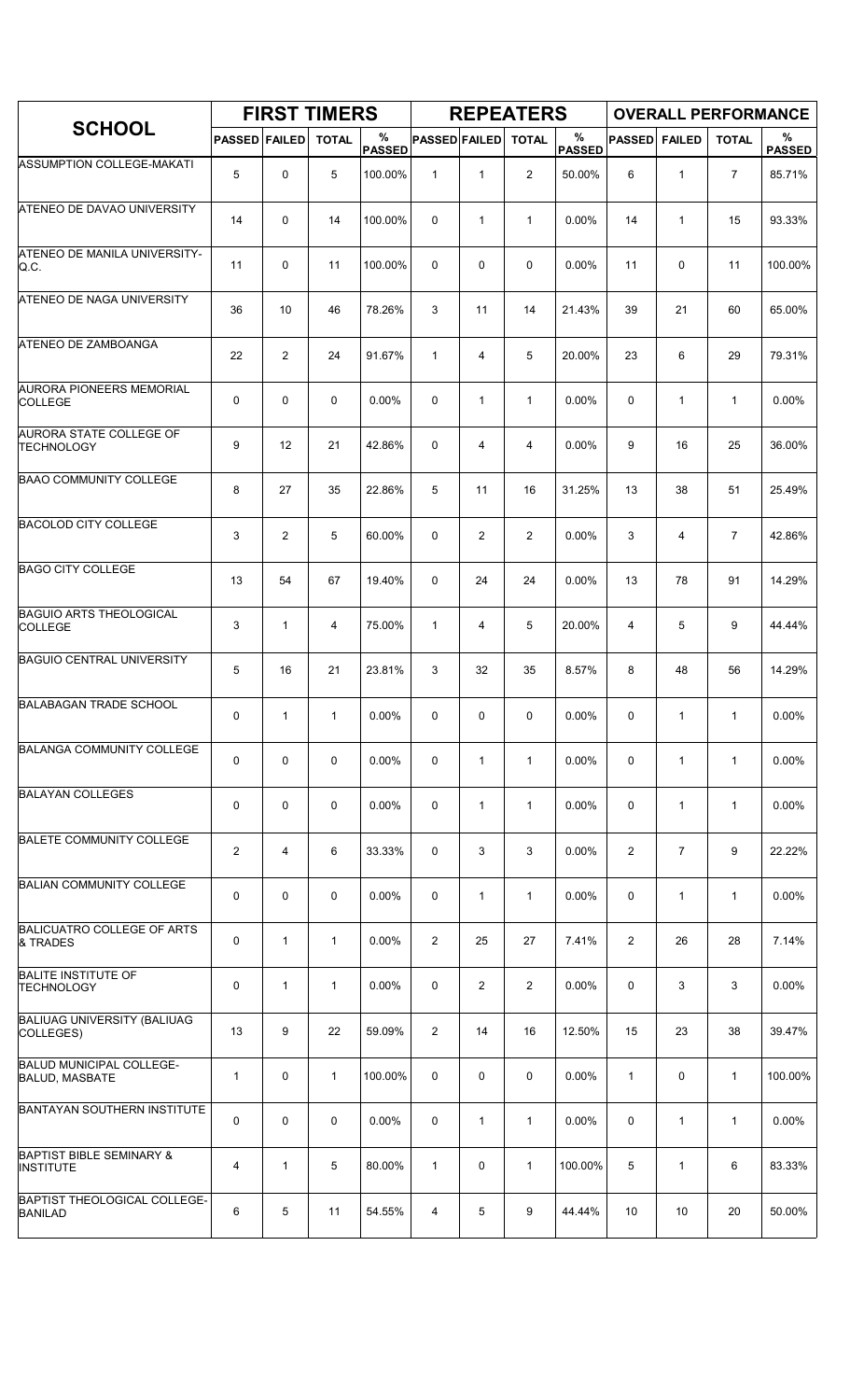|                                                                         |                         |                | <b>FIRST TIMERS</b> |                    |                      |                | <b>REPEATERS</b> |                    |                |                |                | <b>OVERALL PERFORMANCE</b> |
|-------------------------------------------------------------------------|-------------------------|----------------|---------------------|--------------------|----------------------|----------------|------------------|--------------------|----------------|----------------|----------------|----------------------------|
| <b>SCHOOL</b>                                                           | <b>PASSED FAILED</b>    |                | <b>TOTAL</b>        | %<br><b>PASSED</b> | <b>PASSED FAILED</b> |                | <b>TOTAL</b>     | %<br><b>PASSED</b> | <b>PASSED</b>  | <b>FAILED</b>  | <b>TOTAL</b>   | %<br><b>PASSED</b>         |
| <b>BAPTIST VOICE BIBLE COLLEGE</b>                                      | 3                       | 3              | 6                   | 50.00%             | $\mathbf{1}$         | $\mathbf{1}$   | $\overline{2}$   | 50.00%             | 4              | 4              | 8              | 50.00%                     |
| <b>BASILAN STATE COLLEGE</b>                                            | 3                       | 13             | 16                  | 18.75%             | 0                    | 75             | 75               | 0.00%              | 3              | 88             | 91             | 3.30%                      |
| <b>BATAAN HEROES MEMORIAL</b><br><b>COLLEGE</b>                         | $\mathbf{1}$            | 0              | $\mathbf{1}$        | 100.00%            | 0                    | 12             | 12               | 0.00%              | $\mathbf{1}$   | 12             | 13             | 7.69%                      |
| <b>BATAAN NATIONAL</b><br><b>AGRICULTURAL SCHOOL</b>                    | 0                       | $\mathbf{1}$   | $\mathbf{1}$        | 0.00%              | 0                    | $\overline{2}$ | $\overline{2}$   | 0.00%              | $\mathbf 0$    | 3              | 3              | 0.00%                      |
| <b>BATAAN PENINSULA STATE</b><br>UNIVERSITY-BALANGA<br>(for.BATAAN P.S) | 92                      | 54             | 146                 | 63.01%             | 14                   | 88             | 102              | 13.73%             | 106            | 142            | 248            | 42.74%                     |
| <b>BATAAN POLYTECHNIC STATE</b><br><b>COLLEGE-ORANI</b>                 | 0                       | $\mathbf{1}$   | 1                   | 0.00%              | 0                    | $\mathbf{1}$   | $\mathbf{1}$     | 0.00%              | 0              | $\overline{c}$ | $\overline{2}$ | 0.00%                      |
| <b>BATAAN STATE COLLEGE</b>                                             | $\overline{\mathbf{c}}$ | 4              | 6                   | 33.33%             | 0                    | 11             | 11               | 0.00%              | $\overline{2}$ | 15             | 17             | 11.76%                     |
| <b>BATAAN TEACHERS COLLEGE</b>                                          | 0                       | 1              | $\mathbf{1}$        | $0.00\%$           | 0                    | 0              | 0                | 0.00%              | 0              | $\mathbf{1}$   | $\mathbf{1}$   | $0.00\%$                   |
| <b>BATAD POLYTECHNIC COLLEGE-</b><br><b>BATAD, ILOILO</b>               | $\mathbf{1}$            | $\mathbf{1}$   | $\overline{2}$      | 50.00%             | $\mathbf{1}$         | 5              | 6                | 16.67%             | $\overline{2}$ | 6              | 8              | 25.00%                     |
| <b>BATANES POLYTECHNIC</b><br><b>COLLEGE</b>                            | $\overline{\mathbf{c}}$ | 3              | 5                   | 40.00%             | $\mathbf{1}$         | 20             | 21               | 4.76%              | 3              | 23             | 26             | 11.54%                     |
| <b>BATANGAS EASTERN ACADEMY</b>                                         | 10                      | $\overline{7}$ | 17                  | 58.82%             | 0                    | 1              | $\mathbf{1}$     | 0.00%              | 10             | 8              | 18             | 55.56%                     |
| BATANGAS STATE UNIVERSITY-<br>ARASOF-NASUGBU                            | 5                       | $\overline{c}$ | $\overline{7}$      | 71.43%             | $\mathbf{1}$         | 38             | 39               | 2.56%              | 6              | 40             | 46             | 13.04%                     |
| <b>BATANGAS STATE UNIVERSITY-</b><br><b>BATANGAS CITY</b>               | 62                      | 25             | 87                  | 71.26%             | $\overline{7}$       | 64             | 71               | 9.86%              | 69             | 89             | 158            | 43.67%                     |
| <b>BATO INSTITUTE OF SCIENCE &amp;</b><br><b>TECHNOLOGY</b>             | $\mathbf{1}$            | 0              | $\mathbf{1}$        | 100.00%            | 0                    | 0              | 0                | $0.00\%$           | $\mathbf{1}$   | 0              | $\mathbf{1}$   | 100.00%                    |
| BATUAN COLLEGES INC.                                                    | $\mathbf{1}$            | 0              | $\mathbf{1}$        | 100.00%            | 0                    | $\mathbf{1}$   | $\mathbf{1}$     | 0.00%              | $\mathbf{1}$   | 1              | $\overline{c}$ | 50.00%                     |
| <b>BAYAWAN COLLEGE</b>                                                  | 0                       | 4              | 4                   | 0.00%              | 0                    | 17             | 17               | $0.00\%$           | 0              | 21             | 21             | 0.00%                      |
| BENEDICTO COLLEGE, INC.                                                 | 0                       | $\mathbf{1}$   | 1                   | 0.00%              | 0                    | 0              | 0                | 0.00%              | 0              | 1              | $\mathbf{1}$   | 0.00%                      |
| <b>BENGUET STATE UNIVERSITY-</b><br><b>BOKOD</b>                        | 11                      | 11             | 22                  | 50.00%             | $\mathbf{1}$         | 9              | 10               | 10.00%             | 12             | 20             | 32             | 37.50%                     |
| <b>BENGUET STATE UNIVERSITY-</b><br><b>BUGUIAS-LOO</b>                  | 6                       | 9              | 15                  | 40.00%             | 0                    | 14             | 14               | $0.00\%$           | 6              | 23             | 29             | 20.69%                     |
| <b>BENGUET STATE UNIVERSITY-LA</b><br><b>TRINIDAD</b>                   | 197                     | 82             | 279                 | 70.61%             | 23                   | 79             | 102              | 22.55%             | 220            | 161            | 381            | 57.74%                     |
| <b>BERNARDO COLLEGE</b>                                                 | 0                       | 0              | 0                   | 0.00%              | 0                    | 6              | 6                | $0.00\%$           | 0              | 6              | 6              | 0.00%                      |
| <b>BETHEL BIBLE COLLEGE</b>                                             | 3                       | 0              | 3                   | 100.00%            | 0                    | 0              | 0                | 0.00%              | 3              | 0              | 3              | 100.00%                    |
| BETI COLLEGE OF TECHNOLOGY                                              | 1                       | $\mathbf{1}$   | $\overline{2}$      | 50.00%             | 0                    | 0              | 0                | $0.00\%$           | $\mathbf{1}$   | 1              | $\overline{2}$ | 50.00%                     |
| <b>BICOL COLLEGE</b>                                                    | 3                       | 10             | 13                  | 23.08%             | $\mathbf{1}$         | 41             | 42               | 2.38%              | 4              | 51             | 55             | 7.27%                      |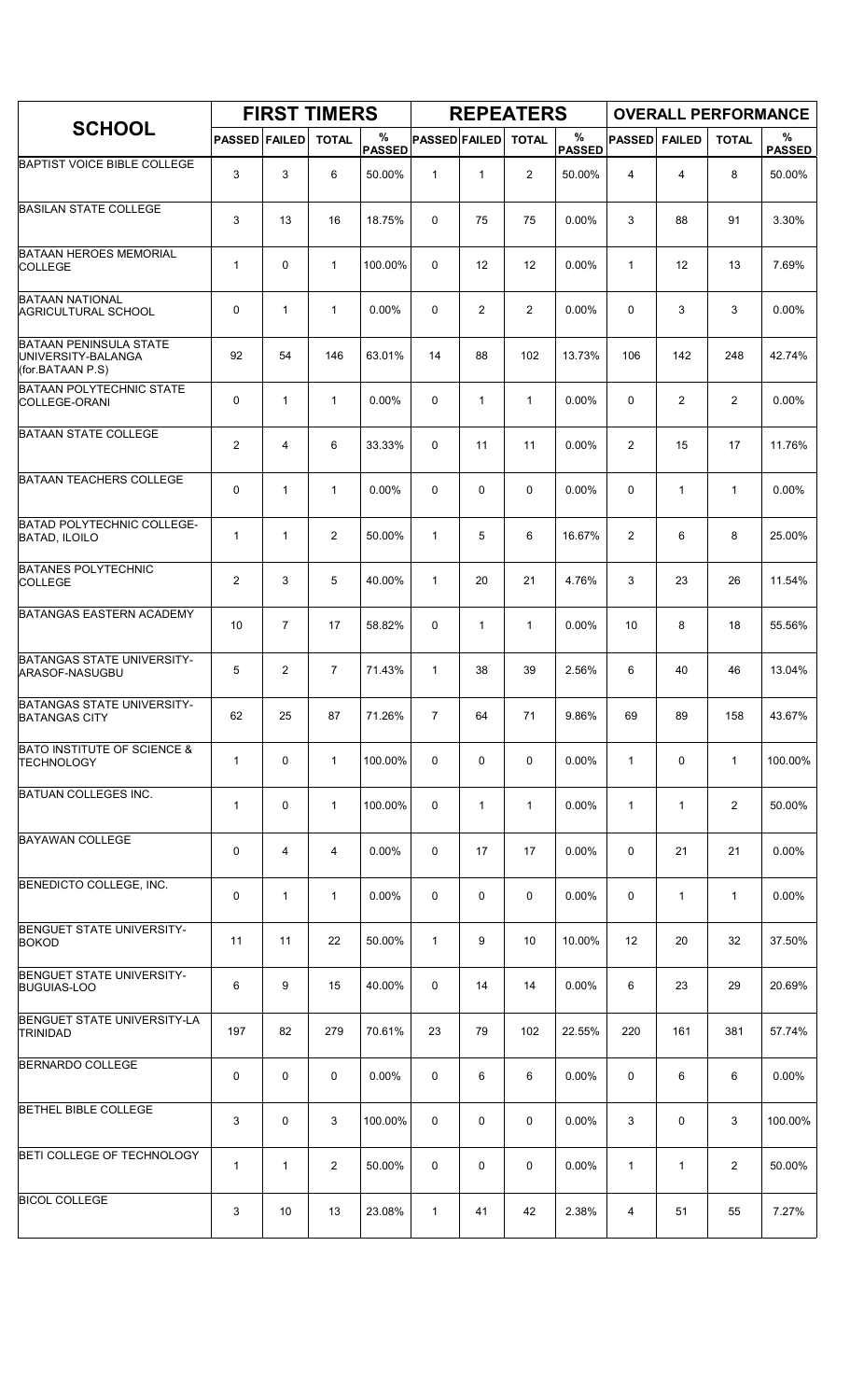|                                                                             |                      |                | <b>FIRST TIMERS</b> |                    |                      |                | <b>REPEATERS</b> |                    |                |                |                | <b>OVERALL PERFORMANCE</b> |
|-----------------------------------------------------------------------------|----------------------|----------------|---------------------|--------------------|----------------------|----------------|------------------|--------------------|----------------|----------------|----------------|----------------------------|
| <b>SCHOOL</b>                                                               | <b>PASSED FAILED</b> |                | <b>TOTAL</b>        | %<br><b>PASSED</b> | <b>PASSED FAILED</b> |                | <b>TOTAL</b>     | %<br><b>PASSED</b> | <b>PASSED</b>  | <b>FAILED</b>  | <b>TOTAL</b>   | %<br><b>PASSED</b>         |
| <b>BICOL INSTITUTE OF SCIENCE &amp;</b><br>TECHNOLOGY                       | $\mathbf{1}$         | 1              | $\overline{2}$      | 50.00%             | $\mathbf 0$          | 0              | 0                | 0.00%              | 1              | $\mathbf{1}$   | 2              | 50.00%                     |
| <b>BICOL MERCHANT MARINE</b><br>COLLEGE, INC.                               | 0                    | 0              | $\mathbf 0$         | 0.00%              | 0                    | $\mathbf{1}$   | $\mathbf{1}$     | 0.00%              | $\mathbf 0$    | $\mathbf{1}$   | $\mathbf{1}$   | 0.00%                      |
| <b>BICOL UNIVERISTY-DARAGA</b>                                              | 9                    | $\overline{2}$ | 11                  | 81.82%             | $\mathbf{1}$         | 3              | 4                | 25.00%             | 10             | 5              | 15             | 66.67%                     |
| <b>BICOL UNIVERSITY IND'L</b><br>TECH.(BUCIT)-LEGAZPI                       | 8                    | 21             | 29                  | 27.59%             | 13                   | 44             | 57               | 22.81%             | 21             | 65             | 86             | 24.42%                     |
| <b>BICOL UNIVERSITY-GUBAT</b>                                               | 0                    | 4              | 4                   | 0.00%              | $\mathbf{1}$         | $\overline{7}$ | 8                | 12.50%             | $\mathbf{1}$   | 11             | 12             | 8.33%                      |
| <b>BICOL UNIVERSITY-GUINOBATAN</b>                                          | 3                    | 4              | $\overline{7}$      | 42.86%             | 3                    | 21             | 24               | 12.50%             | 6              | 25             | 31             | 19.35%                     |
| <b>BICOL UNIVERSITY-LEGAZPI</b>                                             | 162                  | 117            | 279                 | 58.06%             | 16                   | 105            | 121              | 13.22%             | 178            | 222            | 400            | 44.50%                     |
| <b>BICOL UNIVERSITY-POLANGUI</b>                                            | 18                   | 15             | 33                  | 54.55%             | 2                    | 21             | 23               | 8.70%              | 20             | 36             | 56             | 35.71%                     |
| <b>BICOL UNIVERSITY-TABACO</b>                                              | 26                   | 22             | 48                  | 54.17%             | 4                    | 26             | 30               | 13.33%             | 30             | 48             | 78             | 38.46%                     |
| <b>BILIRAN NATIONAL</b><br><b>AGRICULTURAL COLLEGE</b>                      | 0                    | $\overline{c}$ | 2                   | 0.00%              | $\mathbf{1}$         | 12             | 13               | 7.69%              | $\mathbf{1}$   | 14             | 15             | 6.67%                      |
| <b>BINALBAGAN CATHOLIC COLLEGE</b>                                          | 6                    | 8              | 14                  | 42.86%             | 0                    | 17             | 17               | 0.00%              | 6              | 25             | 31             | 19.35%                     |
| <b>BLANCIA CARREON COLLEGE</b><br>FOUNDATION, INC.                          | 0                    | 0              | $\mathbf 0$         | 0.00%              | 0                    | 3              | 3                | 0.00%              | 0              | 3              | 3              | 0.00%                      |
| <b>BLESSED TRINITY COLLEGE</b>                                              | $\mathbf{1}$         | 2              | 3                   | 33.33%             | 0                    | 1              | 1                | 0.00%              | $\mathbf{1}$   | 3              | 4              | 25.00%                     |
| <b>BOHOL INSTITUTE OF</b><br><b>TECHNOLOGY-CARMEN</b>                       | 0                    | 0              | $\mathbf 0$         | 0.00%              | 0                    | $\mathbf{1}$   | $\mathbf{1}$     | 0.00%              | 0              | $\mathbf{1}$   | $\mathbf{1}$   | 0.00%                      |
| <b>BOHOL INSTITUTE OF</b><br>TECHNOLOGY-JAGNA                               | $\mathbf{1}$         | 0              | $\mathbf{1}$        | 100.00%            | 0                    | 3              | 3                | 0.00%              | $\mathbf{1}$   | 3              | $\overline{4}$ | 25.00%                     |
| <b>BOHOL INSTITUTE OF</b><br>TECHNOLOGY-TAGBILARAN CITY                     | 0                    | 1              | $\mathbf{1}$        | 0.00%              | $\mathbf{1}$         | 6              | $\overline{7}$   | 14.29%             | $\mathbf{1}$   | $\overline{7}$ | 8              | 12.50%                     |
| <b>BOHOL INSTITUTE OF</b><br>TECHNOLOGY-TALIBON                             | $\mathbf{1}$         | 5              | 6                   | 16.67%             | 0                    | 4              | 4                | 0.00%              | $\mathbf{1}$   | 9              | 10             | 10.00%                     |
| <b>BOHOL ISLAND STATE</b><br>UNIVERSITY (FOR.CVSCAFT)-<br><b>BILAR</b>      | 5                    | 3              | 8                   | 62.50%             | 0                    | $\mathbf{1}$   | $\mathbf{1}$     | $0.00\%$           | 5              | 4              | 9              | 55.56%                     |
| <b>BOHOL ISLAND STATE</b><br>UNIVERSITY (FOR.CVSCAFT)-<br><b>CALAPE</b>     | 10                   | 3              | 13                  | 76.92%             | 0                    | 16             | 16               | 0.00%              | 10             | 19             | 29             | 34.48%                     |
| <b>BOHOL ISLAND STATE</b><br>UNIVERSITY (FOR.CVSCAFT)-<br><b>CANDIJAY</b>   | 5                    | $\overline{7}$ | 12                  | 41.67%             | $\mathbf{1}$         | 12             | 13               | 7.69%              | 6              | 19             | 25             | 24.00%                     |
| <b>BOHOL ISLAND STATE</b><br>UNIVERSITY (FOR.CVSCAFT)-<br><b>CLARIN</b>     | 3                    | $\mathbf{1}$   | 4                   | 75.00%             | $\mathbf{1}$         | 5              | 6                | 16.67%             | $\overline{4}$ | 6              | 10             | 40.00%                     |
| <b>BOHOL ISLAND STATE</b><br>UNIVERSITY (FOR.CVSCAFT)-<br><b>TAGBILARAN</b> | 52                   | 14             | 66                  | 78.79%             | $\overline{4}$       | 12             | 16               | 25.00%             | 56             | 26             | 82             | 68.29%                     |
| <b>BOHOL NORTHEASTERN COLLEGE</b>                                           | 5                    | $\mathbf{1}$   | 6                   | 83.33%             | $\mathbf{1}$         | 4              | 5                | 20.00%             | 6              | 5              | 11             | 54.55%                     |
| <b>BOHOL NORTHWESTERN</b><br><b>COLLEGE</b>                                 | 0                    | 0              | $\mathbf 0$         | 0.00%              | 0                    | 2              | $\overline{2}$   | 0.00%              | 0              | 2              | $\overline{2}$ | $0.00\%$                   |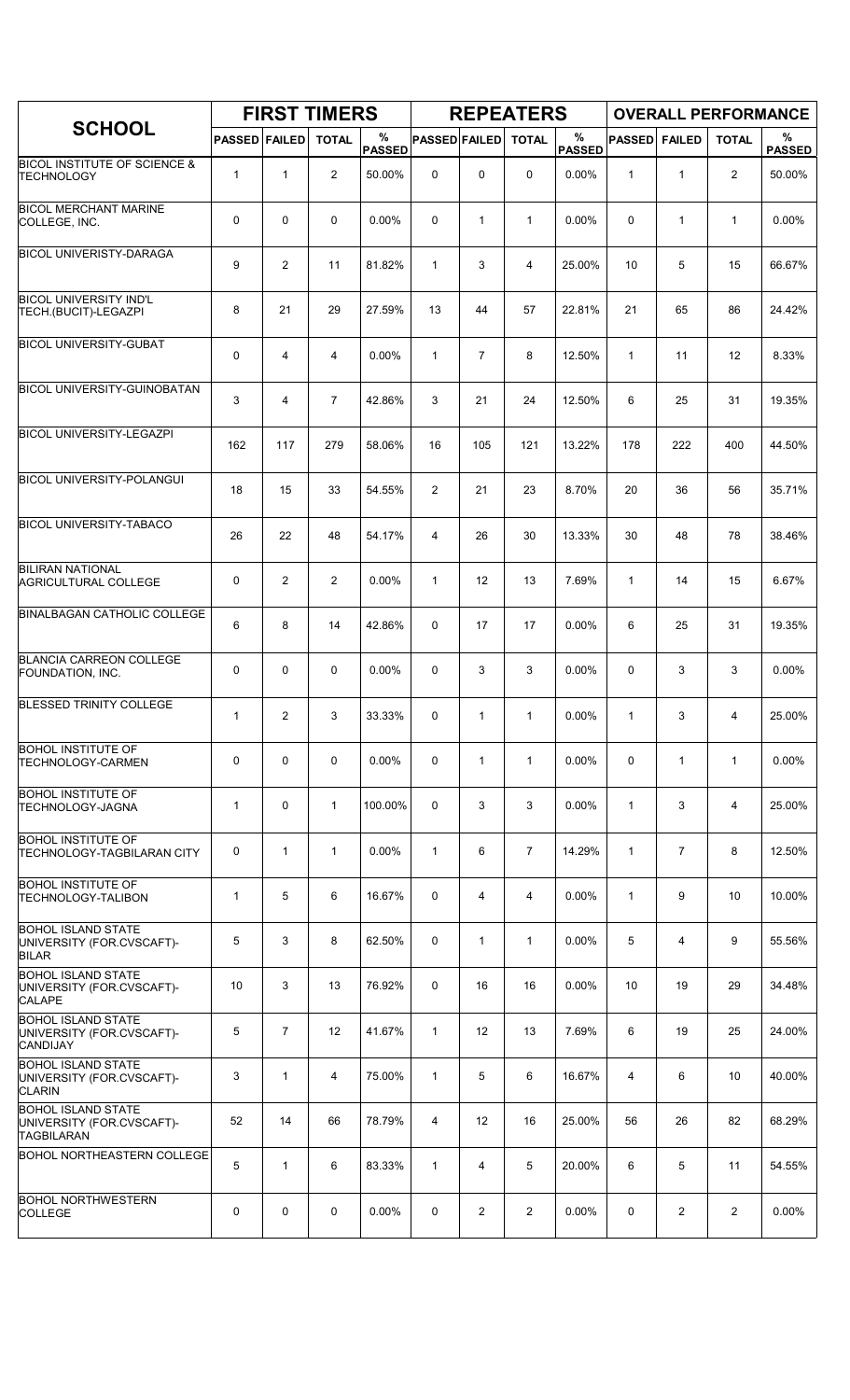|                                                                      |                      |                | <b>FIRST TIMERS</b> |                    |                      |                | <b>REPEATERS</b> |                       |                |                | <b>OVERALL PERFORMANCE</b> |                    |
|----------------------------------------------------------------------|----------------------|----------------|---------------------|--------------------|----------------------|----------------|------------------|-----------------------|----------------|----------------|----------------------------|--------------------|
| <b>SCHOOL</b>                                                        | <b>PASSED FAILED</b> |                | <b>TOTAL</b>        | %<br><b>PASSED</b> | <b>PASSED FAILED</b> |                | <b>TOTAL</b>     | $\%$<br><b>PASSED</b> | <b>PASSED</b>  | <b>FAILED</b>  | <b>TOTAL</b>               | %<br><b>PASSED</b> |
| <b>BOHOL SCHOOL OF FISHERIES</b>                                     | 0                    | 1              | $\mathbf{1}$        | 0.00%              | $\overline{2}$       | 8              | 10               | 20.00%                | $\overline{2}$ | 9              | 11                         | 18.18%             |
| <b>BOHOL WISDOM COLLEGE</b>                                          | 9                    | $\mathbf{1}$   | 10                  | 90.00%             | $\Omega$             | 0              | 0                | 0.00%                 | 9              | $\mathbf{1}$   | 10                         | 90.00%             |
| <b>BROKENSHIRE COLLEGE</b>                                           | 4                    | $\overline{2}$ | 6                   | 66.67%             | $\Omega$             | 0              | 0                | 0.00%                 | 4              | $\overline{c}$ | 6                          | 66.67%             |
| <b>BROKENSHIRE COLLEGE-</b><br>SOCSKSARGEN, INC                      | $\mathbf 1$          | 0              | $\mathbf{1}$        | 100.00%            | 0                    | 0              | 0                | $0.00\%$              | $\mathbf{1}$   | 0              | $\mathbf{1}$               | 100.00%            |
| <b>BUCAS GRANDE FOUNDATION</b><br><b>COLLEGE</b>                     | $\overline{2}$       | 3              | 5                   | 40.00%             | 0                    | $\overline{7}$ | $\overline{7}$   | 0.00%                 | $\overline{c}$ | 10             | 12                         | 16.67%             |
| <b>BUKIDNON STATE COLLEGE</b><br>(EXTERNAL STUDIES) TANDAG           | 0                    | 30             | 30                  | 0.00%              | 3                    | 58             | 61               | 4.92%                 | 3              | 88             | 91                         | 3.30%              |
| <b>BUKIDNON STATE COLLEGE-</b><br>MALAYBALAY                         | 42                   | 34             | 76                  | 55.26%             | $\overline{7}$       | 126            | 133              | 5.26%                 | 49             | 160            | 209                        | 23.44%             |
| <b>BUKIG NATIONAL AGRICULTURAL</b><br>& TECHNICAL SCHOOL             | 0                    | $\Omega$       | 0                   | 0.00%              | $\mathbf{1}$         | $\mathbf{1}$   | $\overline{2}$   | 50.00%                | $\mathbf{1}$   | $\mathbf{1}$   | $\overline{2}$             | 50.00%             |
| <b>BULACAN NATIONAL</b><br><b>AGRICULTURAL STATE COLLEGE</b>         | $\overline{7}$       | 10             | 17                  | 41.18%             | $\overline{2}$       | 20             | 22               | 9.09%                 | 9              | 30             | 39                         | 23.08%             |
| <b>BULACAN STATE UNIVERSITY</b><br>(for.BCAT)-MALOLOS                | 167                  | 147            | 314                 | 53.18%             | 24                   | 182            | 206              | 11.65%                | 191            | 329            | 520                        | 36.73%             |
| <b>BULACAN STATE UNIVERSITY-</b><br><b>BUSTOS</b>                    | 3                    | 12             | 15                  | 20.00%             | 3                    | 38             | 41               | 7.32%                 | 6              | 50             | 56                         | 10.71%             |
| <b>BURAUEN POLYTECHNIC</b><br><b>COLLEGE</b>                         | 0                    | 0              | $\mathbf 0$         | 0.00%              | 0                    | $\mathbf{1}$   | $\mathbf{1}$     | 0.00%                 | 0              | $\mathbf{1}$   | $\mathbf{1}$               | 0.00%              |
| <b>BUTUAN CITY COLLEGES</b>                                          | 0                    | 0              | 0                   | 0.00%              | 0                    | $\mathbf{1}$   | 1                | 0.00%                 | 0              | 1              | 1                          | 0.00%              |
| <b>BUTUAN DOCTORS COLLEGE</b><br>(BUTUAN DR. HSP. SCH. OF<br>NRSNG.) | 0                    | 0              | 0                   | 0.00%              | 0                    | $\mathbf{1}$   | $\mathbf{1}$     | $0.00\%$              | 0              | $\mathbf{1}$   | $\mathbf{1}$               | 0.00%              |
| CABALUM WESTERN COLLEGE                                              | 0                    | 0              | 0                   | 0.00%              | 0                    | 2              | $\overline{2}$   | 0.00%                 | 0              | $\overline{c}$ | $\overline{2}$             | $0.00\%$           |
| CABARRUS CATHOLIC COLLEGE                                            | 3                    | 3              | 6                   | 50.00%             | 0                    | 3              | 3                | 0.00%                 | 3              | 6              | 9                          | 33.33%             |
| CAGAYAN DE ORO COLLEGE                                               | 6                    | 8              | 14                  | 42.86%             | $\mathbf{1}$         | 12             | 13               | 7.69%                 | $\overline{7}$ | 20             | 27                         | 25.93%             |
| CAGAYAN STATE UNIVERSITY-<br>APARRI                                  | 17                   | 19             | 36                  | 47.22%             | 4                    | 14             | 18               | 22.22%                | 21             | 33             | 54                         | 38.89%             |
| CAGAYAN STATE UNIVERSITY-<br><b>CARITAN</b>                          | 80                   | 55             | 135                 | 59.26%             | 9                    | 86             | 95               | 9.47%                 | 89             | 141            | 230                        | 38.70%             |
| CAGAYAN STATE UNIVERSITY-<br><b>GONZAGA</b>                          | 4                    | 9              | 13                  | 30.77%             | 0                    | 6              | 6                | $0.00\%$              | 4              | 15             | 19                         | 21.05%             |
| CAGAYAN STATE UNIVERSITY-<br>LAL-LO                                  | 10                   | 9              | 19                  | 52.63%             | 0                    | 6              | 6                | $0.00\%$              | 10             | 15             | 25                         | 40.00%             |
| CAGAYAN STATE UNIVERSITY-<br><b>PIAT</b>                             | 9                    | 13             | 22                  | 40.91%             | $\mathbf{1}$         | 18             | 19               | 5.26%                 | 10             | 31             | 41                         | 24.39%             |
| CAGAYAN STATE UNIVERSITY-<br>SANCHEZ MIRA                            | 10                   | 9              | 19                  | 52.63%             | $\mathbf{1}$         | 4              | 5                | 20.00%                | 11             | 13             | 24                         | 45.83%             |
| CAGAYAN STATE UNIVERSITY-<br><b>TUGUEGARAO</b>                       | 23                   | 36             | 59                  | 38.98%             | 4                    | 64             | 68               | 5.88%                 | 27             | 100            | 127                        | 21.26%             |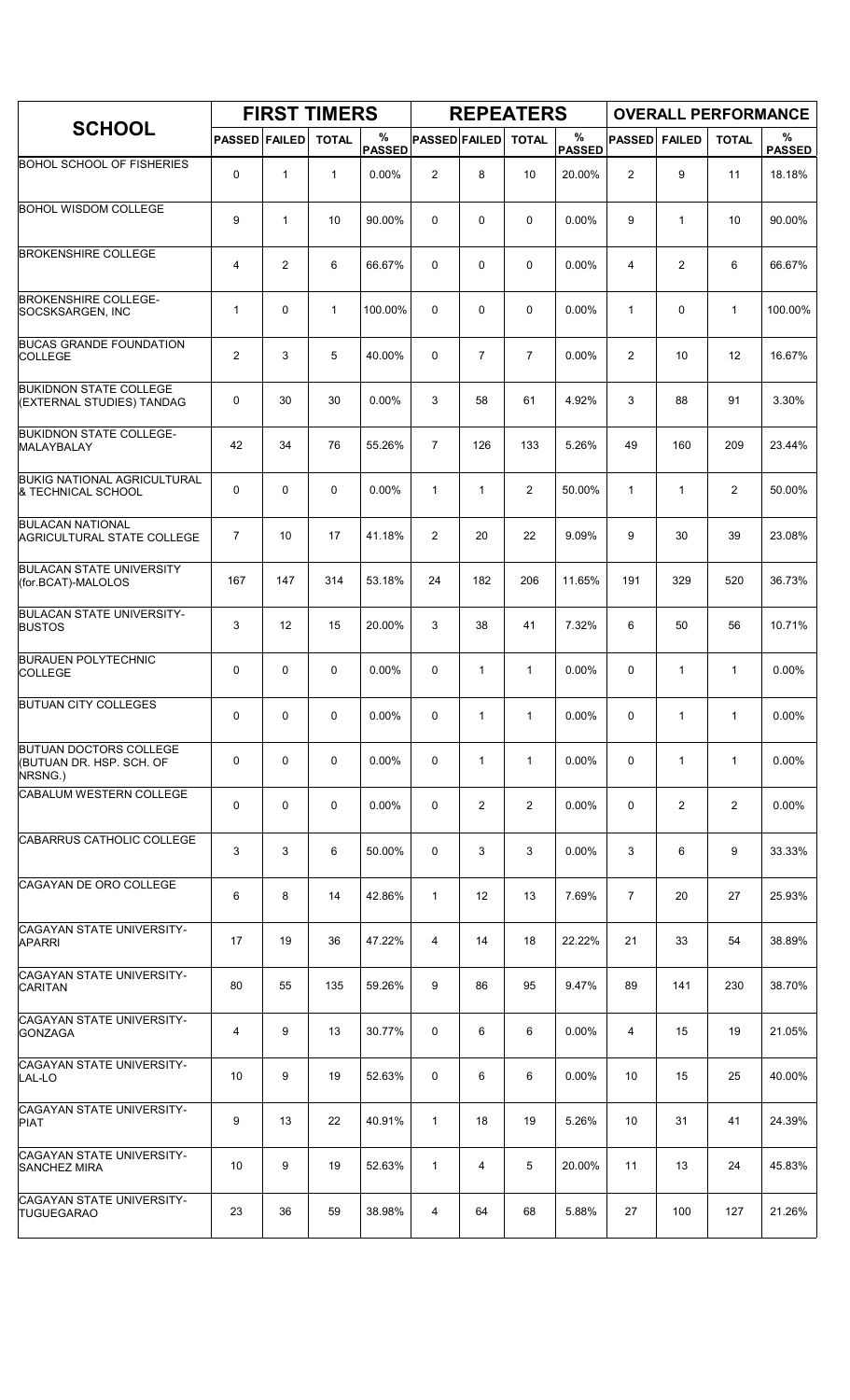|                                                                                       |                      |                         | <b>FIRST TIMERS</b> |                    |                      |                | <b>REPEATERS</b> |                       |                |                | <b>OVERALL PERFORMANCE</b> |                    |
|---------------------------------------------------------------------------------------|----------------------|-------------------------|---------------------|--------------------|----------------------|----------------|------------------|-----------------------|----------------|----------------|----------------------------|--------------------|
| <b>SCHOOL</b>                                                                         | <b>PASSED FAILED</b> |                         | <b>TOTAL</b>        | %<br><b>PASSED</b> | <b>PASSED FAILED</b> |                | <b>TOTAL</b>     | $\%$<br><b>PASSED</b> | <b>PASSED</b>  | <b>FAILED</b>  | <b>TOTAL</b>               | %<br><b>PASSED</b> |
| CAGAYAN VALLEY COLLEGES OF<br><b>TUGUEGARAO</b>                                       | 0                    | $\mathbf{1}$            | $\mathbf{1}$        | 0.00%              | 0                    | 6              | 6                | 0.00%                 | $\Omega$       | $\overline{7}$ | $\overline{7}$             | 0.00%              |
| <b>CAGAYAN VALLEY COMPUTER &amp;</b><br><b>INFORMATION TECHNOLOGY</b><br>COLLEGE, INC | 0                    | $\mathbf{1}$            | $\mathbf{1}$        | 0.00%              | 0                    | 0              | $\mathbf 0$      | 0.00%                 | $\mathbf 0$    | 1              | $\mathbf{1}$               | 0.00%              |
| CAINTA CATHOLIC COLLEGE                                                               | $\mathbf{2}$         | 8                       | 10                  | 20.00%             | 0                    | 4              | 4                | 0.00%                 | $\overline{2}$ | 12             | 14                         | 14.29%             |
| <b>CALABANGA COMMUNITY</b><br><b>COLLEGE</b>                                          | 0                    | $\overline{2}$          | 2                   | 0.00%              | 0                    | 0              | $\mathbf 0$      | 0.00%                 | $\mathbf 0$    | 2              | $\overline{2}$             | 0.00%              |
| CALABANGA POLYTECHNIC<br><b>COLLEGE</b>                                               | 6                    | $\overline{\mathbf{4}}$ | 10                  | 60.00%             | 0                    | 4              | $\overline{4}$   | 0.00%                 | 6              | 8              | 14                         | 42.86%             |
| CALAUAG CENTRAL COLLEGE                                                               | $\mathbf{1}$         | 4                       | 5                   | 20.00%             | $\mathbf{1}$         | 13             | 14               | 7.14%                 | $\overline{c}$ | 17             | 19                         | 10.53%             |
| CALAYAN EDUCATIONAL<br>FOUNDATION INC.(for.<br>MED.CTR.LUCENA)                        | 4                    | $\mathbf{1}$            | 5                   | 80.00%             | 0                    | 0              | $\mathbf 0$      | 0.00%                 | $\overline{4}$ | $\mathbf{1}$   | 5                          | 80.00%             |
| <b>CALI PARAMEDICAL COLLEGE</b><br><b>FOUNDATION</b>                                  | 0                    | $\Omega$                | 0                   | 0.00%              | $\Omega$             | $\mathbf{1}$   | $\mathbf{1}$     | 0.00%                 | $\Omega$       | $\mathbf{1}$   | $\mathbf{1}$               | $0.00\%$           |
| CALINOG AGRICULTURAL &<br>INDUSTRIAL COLLEGE-CALINOG                                  | 0                    | $\mathbf 0$             | $\mathbf 0$         | 0.00%              | 0                    | $\mathbf{1}$   | 1                | 0.00%                 | $\mathbf 0$    | 1              | $\mathbf{1}$               | 0.00%              |
| CAMARINES NORTE COLLEGE                                                               | 0                    | $\overline{2}$          | $\overline{2}$      | 0.00%              | 0                    | 11             | 11               | 0.00%                 | $\mathbf 0$    | 13             | 13                         | 0.00%              |
| <b>CAMARINES NORTE STATE</b><br>COLLEGE-DAET                                          | 37                   | 28                      | 65                  | 56.92%             | $\overline{7}$       | 79             | 86               | 8.14%                 | 44             | 107            | 151                        | 29.14%             |
| <b>CAMARINES NORTE STATE</b><br>COLLEGE-LABO                                          | $\mathbf{1}$         | 6                       | $\overline{7}$      | 14.29%             | 0                    | $\overline{7}$ | $\overline{7}$   | 0.00%                 | $\mathbf{1}$   | 13             | 14                         | 7.14%              |
| <b>CAMARINES NORTE STATE</b><br>COLLEGE-PANGANIBAN                                    | 3                    | $\overline{c}$          | 5                   | 60.00%             | 0                    | 9              | 9                | 0.00%                 | 3              | 11             | 14                         | 21.43%             |
| <b>CAMARINES SUR COLLEGE OF</b><br><b>ARTS &amp; TRADES</b>                           | 0                    | 0                       | 0                   | $0.00\%$           | 0                    | $\mathbf{1}$   | $\mathbf{1}$     | $0.00\%$              | 0              | $\mathbf{1}$   | $\mathbf{1}$               | 0.00%              |
| CAMARINES SUR INSTITUTE OF<br><b>FISHERIES &amp; MARINE SCIENCES</b>                  | 0                    | 0                       | $\mathbf 0$         | 0.00%              | 0                    | $\overline{7}$ | $\overline{7}$   | 0.00%                 | 0              | $\overline{7}$ | $\overline{7}$             | 0.00%              |
| CAMARINES SUR POLYTECHNIC<br> COLLEGE-NABUA                                           | $\overline{2}$       | 3                       | 5                   | 40.00%             | 0                    | $\mathbf{1}$   | $\mathbf{1}$     | 0.00%                 | 2              | 4              | 6                          | 33.33%             |
| CAMARINES SUR POLYTECHNIC<br>COLLEGES(BICAT)-NAGA                                     | 34                   | 26                      | 60                  | 56.67%             | 2                    | 47             | 49               | 4.08%                 | 36             | 73             | 109                        | 33.03%             |
| <b>CAMARINES SUR STATE</b><br>AGRICULTURAL COLLEGE-<br><b>PASACAO</b>                 | 10                   | 16                      | 26                  | 38.46%             | 3                    | 19             | 22               | 13.64%                | 13             | 35             | 48                         | 27.08%             |
| CAMIGUIN POLYTECHNIC STATE<br><b>COLLEGE</b>                                          | 11                   | 12                      | 23                  | 47.83%             | 3                    | 22             | 25               | 12.00%                | 14             | 34             | 48                         | 29.17%             |
| <b>CAMILING COLLEGES</b>                                                              | 0                    | $\overline{2}$          | $\overline{2}$      | $0.00\%$           | 0                    | 0              | 0                | $0.00\%$              | 0              | $\overline{2}$ | 2                          | 0.00%              |
| CAN-AVID NATIONAL<br><b>AGRICULTURAL COLLEGE</b>                                      | 0                    | 0                       | 0                   | 0.00%              | 0                    | $\mathbf{1}$   | $\mathbf{1}$     | $0.00\%$              | 0              | $\mathbf{1}$   | $\mathbf{1}$               | 0.00%              |
| <b>CANDON COMMUNITY COLLEGE</b>                                                       | 0                    | $\mathbf 0$             | 0                   | 0.00%              | 0                    | 1              | $\mathbf{1}$     | 0.00%                 | 0              | 1              | $\mathbf{1}$               | 0.00%              |
| CANOSSA COLLEGE                                                                       | 0                    | $\mathbf 0$             | 0                   | $0.00\%$           | 0                    | 2              | $\overline{2}$   | $0.00\%$              | 0              | $\overline{2}$ | 2                          | $0.00\%$           |
| CAP COLLEGE FOUNDATION, INC                                                           | 3                    | $\mathbf{1}$            | 4                   | 75.00%             | 0                    | 3              | 3                | 0.00%                 | 3              | 4              | $\overline{7}$             | 42.86%             |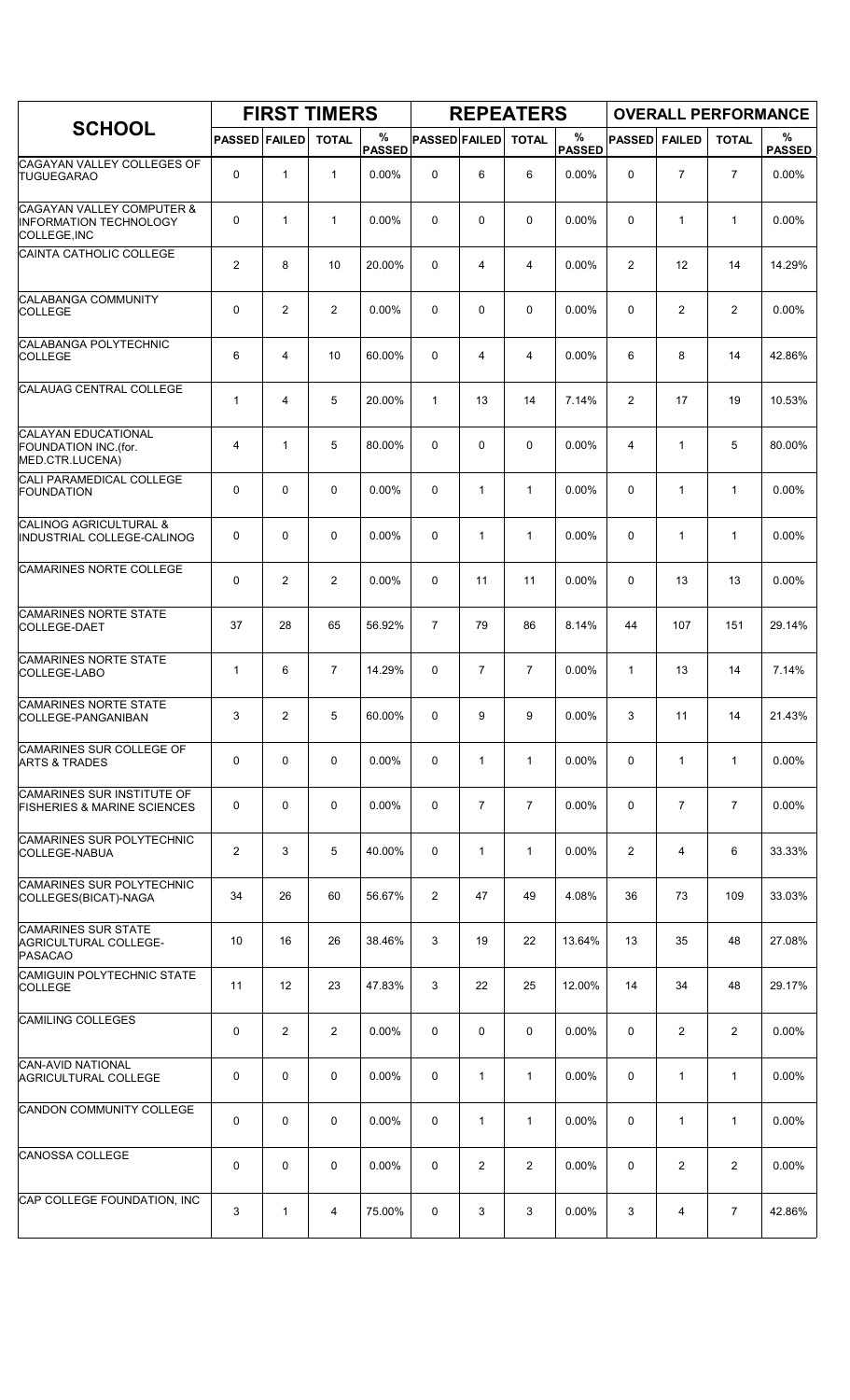|                                                                               |                         |                | <b>FIRST TIMERS</b> |                    |                      |                | <b>REPEATERS</b> |                       |               |                |                | <b>OVERALL PERFORMANCE</b> |
|-------------------------------------------------------------------------------|-------------------------|----------------|---------------------|--------------------|----------------------|----------------|------------------|-----------------------|---------------|----------------|----------------|----------------------------|
| <b>SCHOOL</b>                                                                 | <b>PASSED FAILED</b>    |                | <b>TOTAL</b>        | %<br><b>PASSED</b> | <b>PASSED FAILED</b> |                | <b>TOTAL</b>     | $\%$<br><b>PASSED</b> | <b>PASSED</b> | <b>FAILED</b>  | <b>TOTAL</b>   | %<br><b>PASSED</b>         |
| CAPALONGA COLLEGE                                                             | $\mathbf{1}$            | $\mathbf{1}$   | $\overline{c}$      | 50.00%             | $\mathbf 0$          | 0              | $\mathbf 0$      | 0.00%                 | $\mathbf{1}$  | $\mathbf{1}$   | 2              | 50.00%                     |
| <b>CAPITOL UNIVERSITY</b><br>(for.CAGAYAN CAPITOL COLL.)                      | 7                       | 6              | 13                  | 53.85%             | $\mathbf{1}$         | 13             | 14               | 7.14%                 | 8             | 19             | 27             | 29.63%                     |
| CAPIZ COLLEGES                                                                | 0                       | 0              | $\mathbf 0$         | 0.00%              | 0                    | $\overline{2}$ | $\overline{2}$   | 0.00%                 | $\mathbf 0$   | 2              | $\overline{2}$ | 0.00%                      |
| <b>CAPIZ STATE UNIVERSITY</b><br>(CIT)(PSPC)-MAIN CAMPUS                      | 33                      | 30             | 63                  | 52.38%             | 5                    | 78             | 83               | 6.02%                 | 38            | 108            | 146            | 26.03%                     |
| CAPIZ STATE UNIVERSITY<br>(PANAY SPC)-DAYAO CAMPUS                            | 0                       | 0              | $\mathbf 0$         | 0.00%              | $\mathbf 0$          | $\mathbf{1}$   | $\mathbf{1}$     | 0.00%                 | $\mathbf 0$   | $\mathbf{1}$   | $\mathbf{1}$   | 0.00%                      |
| <b>CAPIZ STATE UNIVERSITY</b><br>(PANAY SPC)-DUMARAO                          | 0                       | $\mathbf{1}$   | $\mathbf{1}$        | 0.00%              | 0                    | 8              | 8                | 0.00%                 | $\mathbf 0$   | 9              | 9              | 0.00%                      |
| CAPIZ STATE UNIVERSITY<br>(PANAY SPC)-MAMBUSAO                                | 4                       | $\overline{7}$ | 11                  | 36.36%             | 2                    | 20             | 22               | 9.09%                 | 6             | 27             | 33             | 18.18%                     |
| CARAGA INSTITUTE OF<br><b>TECHNOLOGY</b>                                      | $\mathbf 0$             | $\Omega$       | $\mathbf 0$         | 0.00%              | $\mathbf{1}$         | $\mathbf 0$    | $\mathbf{1}$     | 100.00%               | $\mathbf{1}$  | 0              | $\mathbf{1}$   | 100.00%                    |
| <b>CARAGA STATE UNIVERSITY-</b><br><b>BUTUAN CITY</b>                         | $\mathbf{1}$            | $\mathbf{1}$   | $\overline{2}$      | 50.00%             | 0                    | $\mathbf{1}$   | $\mathbf{1}$     | 0.00%                 | $\mathbf{1}$  | $\overline{2}$ | 3              | 33.33%                     |
| CARAGA STATE UNIVERSITY-<br>CABADBARAN, AGUSAN DEL SUR                        | 0                       | $\overline{c}$ | $\overline{2}$      | 0.00%              | $\mathbf 0$          | $\mathbf{1}$   | $\mathbf{1}$     | 0.00%                 | $\mathbf 0$   | 3              | 3              | 0.00%                      |
| <b>CARAMOAN COMMUNITY</b><br><b>COLLEGE</b>                                   | $\mathbf{1}$            | $\mathbf{1}$   | 2                   | 50.00%             | $\mathbf 0$          | $\mathbf{1}$   | $\mathbf{1}$     | 0.00%                 | $\mathbf{1}$  | $\overline{2}$ | 3              | 33.33%                     |
| CARIGARA SCHOOL OF FISHERIES                                                  | 0                       | 0              | $\mathbf 0$         | 0.00%              | $\mathbf 0$          | $\mathbf{1}$   | $\mathbf{1}$     | 0.00%                 | 0             | $\mathbf{1}$   | $\mathbf{1}$   | 0.00%                      |
| CARLOS A. HILADO MEMORIAL<br>STATE COLLEGE-BACOLOD                            | 0                       | $\mathbf{1}$   | $\mathbf{1}$        | 0.00%              | 0                    | 1              | $\mathbf{1}$     | 0.00%                 | 0             | $\overline{c}$ | $\overline{2}$ | 0.00%                      |
| CARLOS A. HILADO MEMORIAL<br><b>STATE COLLEGE-TALISAY</b>                     | 43                      | 44             | 87                  | 49.43%             | 6                    | 38             | 44               | 13.64%                | 49            | 82             | 131            | 37.40%                     |
| CARLOS HILADO STATE COLLEGE<br>OF FISHERIES-BINALBAGAN                        | 5                       | $\overline{7}$ | 12                  | 41.67%             | 3                    | 19             | 22               | 13.64%                | 8             | 26             | 34             | 23.53%                     |
| CARTHEL SCIENCE EDUCATIONAL<br>FOUNDATION, INC. (for. OLRA)                   | 0                       | $\mathbf{1}$   | $\mathbf{1}$        | 0.00%              | 0                    | 0              | 0                | 0.00%                 | 0             | $\mathbf{1}$   | $\mathbf{1}$   | $0.00\%$                   |
| CASICIACO RECOLETOS<br>SEMINARY                                               | $\mathbf{1}$            | 0              | $\mathbf{1}$        | 100.00%            | 0                    | 0              | 0                | 0.00%                 | $\mathbf{1}$  | 0              | $\mathbf{1}$   | 100.00%                    |
| CATAINGAN MUNICIPAL COLLEGE                                                   | $\overline{\mathbf{c}}$ | 12             | 14                  | 14.29%             | $\mathbf{1}$         | 24             | 25               | 4.00%                 | 3             | 36             | 39             | 7.69%                      |
| CATANDUANES AGRICULTURAL &<br><b>INDUSTRIAL COLLEGE</b>                       | 0                       | 9              | 9                   | 0.00%              | 0                    | 8              | 8                | 0.00%                 | 0             | 17             | 17             | 0.00%                      |
| <b>CATANDUANES COLLEGE</b>                                                    | 3                       | 4              | $\overline{7}$      | 42.86%             | 0                    | 6              | 6                | 0.00%                 | 3             | 10             | 13             | 23.08%                     |
| CATANDUANES STATE COLLEGE-<br><b>MASBATE</b>                                  | 0                       | 0              | $\mathbf 0$         | 0.00%              | 0                    | 2              | $\overline{2}$   | 0.00%                 | 0             | $\overline{2}$ | $\overline{2}$ | 0.00%                      |
| CATANDUANES STATE COLLEGES-<br><b>VIRAC</b>                                   | 38                      | 45             | 83                  | 45.78%             | 9                    | 102            | 111              | 8.11%                 | 47            | 147            | 194            | 24.23%                     |
| <b>CAVITE STATE UNIVERSITY</b><br>(CAVITE C.A.T)-ROSARIO                      | $\overline{7}$          | 9              | 16                  | 43.75%             | $\overline{2}$       | 38             | 40               | 5.00%                 | 9             | 47             | 56             | 16.07%                     |
| <b>CAVITE STATE UNIVERSITY</b><br>(CAVITE COLL. OF FISHERIES)-<br><b>NAIC</b> | 12                      | 7              | 19                  | 63.16%             | $\mathbf{1}$         | 28             | 29               | 3.45%                 | 13            | 35             | 48             | 27.08%                     |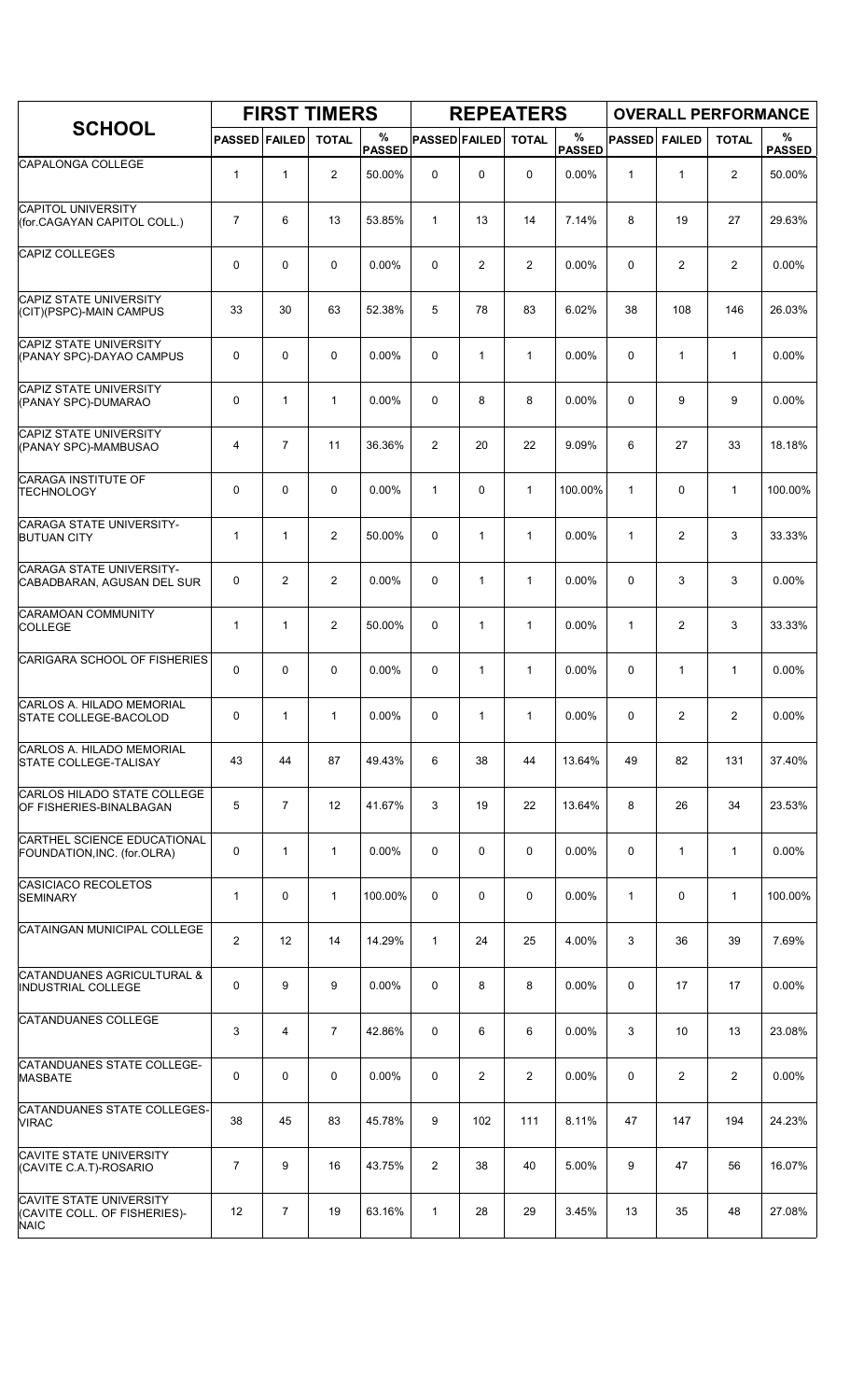|                                                                              |                      |                | <b>FIRST TIMERS</b> |                    |                      |                | <b>REPEATERS</b> |                    |                |                | <b>OVERALL PERFORMANCE</b> |                    |
|------------------------------------------------------------------------------|----------------------|----------------|---------------------|--------------------|----------------------|----------------|------------------|--------------------|----------------|----------------|----------------------------|--------------------|
| <b>SCHOOL</b>                                                                | <b>PASSED FAILED</b> |                | <b>TOTAL</b>        | %<br><b>PASSED</b> | <b>PASSED FAILED</b> |                | <b>TOTAL</b>     | %<br><b>PASSED</b> | <b>PASSED</b>  | <b>FAILED</b>  | <b>TOTAL</b>               | %<br><b>PASSED</b> |
| CAVITE STATE UNIVERSITY (DON<br>SEVERINO AGR'L. COLL.)                       | 22                   | 15             | 37                  | 59.46%             | 5                    | 86             | 91               | 5.49%              | 27             | 101            | 128                        | 21.09%             |
| <b>CAVITE STATE UNIVERSITY-</b><br><b>CARMONA</b>                            | 0                    | $\mathbf 0$    | $\mathbf 0$         | 0.00%              | $\overline{c}$       | 12             | 14               | 14.29%             | $\overline{2}$ | 12             | 14                         | 14.29%             |
| <b>CAVITE STATE UNIVERSITY-</b><br><b>CAVITE CITY</b>                        | 4                    | 3              | $\overline{7}$      | 57.14%             | $\mathbf{1}$         | $\overline{7}$ | 8                | 12.50%             | 5              | 10             | 15                         | 33.33%             |
| CAVITE WEST POINT COLLEGE                                                    | 0                    | 2              | 2                   | 0.00%              | 0                    | $\mathbf{1}$   | $\mathbf{1}$     | 0.00%              | 0              | 3              | 3                          | 0.00%              |
| CBD INSTITUTE OF LEARNING                                                    | 0                    | $\mathbf 0$    | $\mathbf 0$         | 0.00%              | 0                    | $\mathbf{1}$   | $\mathbf{1}$     | 0.00%              | $\Omega$       | 1              | $\mathbf{1}$               | 0.00%              |
| CDH ALLIED MEDICAL COLLEGES<br>(FOR.CALAMBA DOCTORS)                         | $\overline{2}$       | $\mathbf{1}$   | 3                   | 66.67%             | 0                    | 0              | 0                | 0.00%              | 2              | $\mathbf{1}$   | 3                          | 66.67%             |
| CEBU CITY MEDICAL CENTER (CC<br><b>GEN HOSP)</b>                             | $\overline{c}$       | 0              | $\overline{2}$      | 100.00%            | 0                    | 0              | 0                | 0.00%              | $\overline{c}$ | 0              | $\overline{c}$             | 100.00%            |
| <b>CEBU DOCTORS UNIVERSITY</b>                                               | 4                    | $\mathbf{1}$   | 5                   | 80.00%             | $\Omega$             | 0              | 0                | 0.00%              | 4              | $\mathbf{1}$   | 5                          | 80.00%             |
| CEBU INSTITUTE OF<br><b>TECHNOLOGY</b>                                       | 19                   | 9              | 28                  | 67.86%             | 2                    | 18             | 20               | 10.00%             | 21             | 27             | 48                         | 43.75%             |
| CEBU MARY IMMACULATE<br><b>COLLEGE</b>                                       | 4                    | $\mathbf{1}$   | 5                   | 80.00%             | 0                    | 0              | $\mathbf 0$      | 0.00%              | 4              | $\mathbf{1}$   | 5                          | 80.00%             |
| <b>CEBU NORMAL UNIVERSITY</b><br>(CEBU STATE COLLEGE)                        | 285                  | 110            | 395                 | 72.15%             | 20                   | 68             | 88               | 22.73%             | 305            | 178            | 483                        | 63.15%             |
| CEBU ROOSEVELT MEMORIAL<br><b>COLLEGES</b>                                   | 6                    | $\overline{2}$ | 8                   | 75.00%             | 0                    | 23             | 23               | 0.00%              | 6              | 25             | 31                         | 19.35%             |
| CEBU STATE COLLEGE OF<br><b>SCIENCE &amp; TECHNOLOGY</b><br>SYSTEM(for.CSAT) | 27                   | 20             | 47                  | 57.45%             | 2                    | 29             | 31               | 6.45%              | 29             | 49             | 78                         | 37.18%             |
| <b>CEBU STATE COLLEGE OF</b><br><b>SCIENCE &amp; TECHNOLOGY-LAHUG</b>        | 0                    | $\mathbf 0$    | 0                   | 0.00%              | 0                    | 3              | 3                | 0.00%              | 0              | 3              | 3                          | 0.00%              |
| CEBU STATE COLLEGE OF<br><b>SCIENCE &amp; TECHNOLOGY-</b><br><b>OSMENA</b>   | 0                    | $\mathbf{1}$   | $\mathbf{1}$        | 0.00%              | 0                    | 1              | $\mathbf{1}$     | 0.00%              | $\mathbf 0$    | $\overline{2}$ | $\overline{2}$             | 0.00%              |
| <b>CEBU TECHNOLOGICAL</b><br>UNIVERSITY-ARGAO (for.CSCST)                    | 23                   | $\overline{4}$ | 27                  | 85.19%             | $\mathbf{1}$         | 3              | 4                | 25.00%             | 24             | $\overline{7}$ | 31                         | 77.42%             |
| <b>CEBU TECHNOLOGICAL</b><br>UNIVERSITY-BARILI (for.CSCST)                   | 0                    | $\mathbf{1}$   | $\mathbf{1}$        | $0.00\%$           | 0                    | $\overline{2}$ | $\overline{2}$   | $0.00\%$           | $\mathbf 0$    | 3              | 3                          | $0.00\%$           |
| <b>CEBU TECHNOLOGICAL</b><br>UNIVERSITY-CARMEN (for.CSCST)                   | $\overline{7}$       | $\overline{7}$ | 14                  | 50.00%             | $\mathbf{1}$         | 8              | 9                | 11.11%             | 8              | 15             | 23                         | 34.78%             |
| <b>CEBU TECHNOLOGICAL</b><br>UNIVERSITY-DAANBATAYAN<br>(for.CSCST)           | 5                    | 13             | 18                  | 27.78%             | $\overline{2}$       | 21             | 23               | 8.70%              | $\overline{7}$ | 34             | 41                         | 17.07%             |
| <b>CEBU TECHNOLOGICAL</b><br>UNIVERSITY-DANAO (for.CSCST)                    | 11                   | 8              | 19                  | 57.89%             | 0                    | 5              | 5                | 0.00%              | 11             | 13             | 24                         | 45.83%             |
| <b>CEBU TECHNOLOGICAL</b><br>UNIVERSITY-MAIN (for.CSCST)                     | 26                   | 19             | 45                  | 57.78%             | 4                    | 30             | 34               | 11.76%             | 30             | 49             | 79                         | 37.97%             |
| <b>CEBU TECHNOLOGICAL</b><br>UNIVERSITY-MOALBOAL<br>(for.CSCST)              | 0                    | 9              | 9                   | 0.00%              | $\mathbf{1}$         | 25             | 26               | 3.85%              | $\mathbf{1}$   | 34             | 35                         | 2.86%              |
| <b>CEBU TECHNOLOGICAL</b><br>UNIVERSITY-SAN FRANCISCO<br>(for.CSCST)         | 0                    | 0              | $\mathbf 0$         | 0.00%              | 0                    | 2              | $\overline{2}$   | 0.00%              | $\mathbf 0$    | $\overline{2}$ | $\overline{2}$             | 0.00%              |
| <b>CEBU TECHNOLOGICAL</b><br>UNIVERSITY-TUBURAN (for.CSCST)                  | 5                    | 4              | 9                   | 55.56%             | $\mathbf{1}$         | 10             | 11               | 9.09%              | 6              | 14             | 20                         | 30.00%             |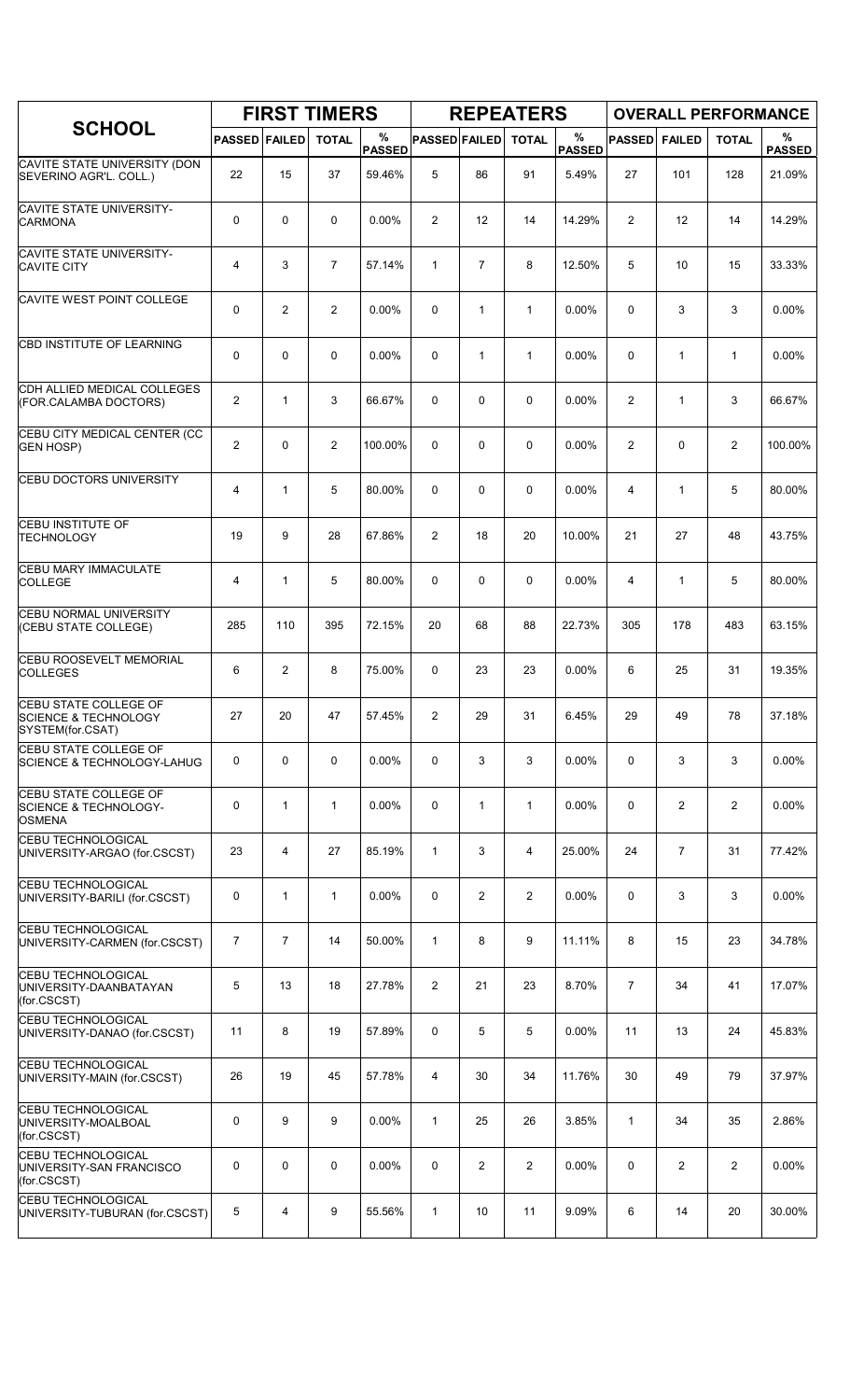|                                                                            |                      |                | <b>FIRST TIMERS</b> |                    |                      |              | <b>REPEATERS</b> |                       |               |                | <b>OVERALL PERFORMANCE</b> |                    |
|----------------------------------------------------------------------------|----------------------|----------------|---------------------|--------------------|----------------------|--------------|------------------|-----------------------|---------------|----------------|----------------------------|--------------------|
| <b>SCHOOL</b>                                                              | <b>PASSED FAILED</b> |                | <b>TOTAL</b>        | %<br><b>PASSED</b> | <b>PASSED FAILED</b> |              | <b>TOTAL</b>     | $\%$<br><b>PASSED</b> | <b>PASSED</b> | <b>FAILED</b>  | <b>TOTAL</b>               | %<br><b>PASSED</b> |
| <b>CEGUERRA INSTITUTE OF</b><br><b>SCIENCE &amp; TECHNOLOGY</b>            | 0                    | $\overline{2}$ | 2                   | 0.00%              | 0                    | $\mathbf{1}$ | $\mathbf{1}$     | 0.00%                 | $\mathbf 0$   | 3              | 3                          | 0.00%              |
| CENTENNIAL COLLEGE OF THE<br>PHILIPPINES                                   | 0                    | $\mathbf{1}$   | $\mathbf{1}$        | 0.00%              | 0                    | $\mathbf{1}$ | 1                | 0.00%                 | 0             | $\overline{c}$ | $\overline{2}$             | 0.00%              |
| CENTRAL BICOL STATE UNIV. OF<br>AGRICULTURE-(for.CSSAC)-PILI               | 37                   | 26             | 63                  | 58.73%             | 3                    | 55           | 58               | 5.17%                 | 40            | 81             | 121                        | 33.06%             |
| CENTRAL BICOL STATE UNIV. OF<br>AGRICULTURE-(for.CSSAC)-<br><b>SIPOCOT</b> | $\overline{7}$       | 8              | 15                  | 46.67%             | $\overline{c}$       | 13           | 15               | 13.33%                | 9             | 21             | 30                         | 30.00%             |
| CENTRAL COLLEGES OF THE<br><b>PHILIPPINES</b>                              | 8                    | 14             | 22                  | 36.36%             | 2                    | 24           | 26               | 7.69%                 | 10            | 38             | 48                         | 20.83%             |
| CENTRAL ILOCANDIA COLLEGE<br>OF SCIENCE & TECHNOLOGY                       | 1                    | $\mathbf{1}$   | 2                   | 50.00%             | $\mathbf{1}$         | $\mathbf{1}$ | $\overline{2}$   | 50.00%                | 2             | $\overline{c}$ | 4                          | 50.00%             |
| CENTRAL INSTITUTE OF<br><b>TECHNOLOGY-PANIQUI</b>                          | $\mathbf{2}$         | 4              | 6                   | 33.33%             | 0                    | 21           | 21               | 0.00%                 | 2             | 25             | 27                         | 7.41%              |
| CENTRAL LUZON DOCTOR'S<br><b>HOSPITAL EDUCATIONAL</b><br>INSTITUTION       | 4                    | $\mathbf{1}$   | 5                   | 80.00%             | 0                    | $\mathbf{1}$ | $\mathbf{1}$     | 0.00%                 | 4             | $\overline{2}$ | 6                          | 66.67%             |
| CENTRAL LUZON STATE<br>UNIVERSITY                                          | 50                   | 41             | 91                  | 54.95%             | 14                   | 71           | 85               | 16.47%                | 64            | 112            | 176                        | 36.36%             |
| CENTRAL MINDANAO ACADEMY<br>OF ARTS FOUNDATION                             | 0                    | $\overline{2}$ | $\overline{2}$      | 0.00%              | 0                    | $\mathbf{1}$ | $\mathbf{1}$     | 0.00%                 | 0             | 3              | 3                          | 0.00%              |
| CENTRAL MINDANAO COLLEGES                                                  | 4                    | $\overline{7}$ | 11                  | 36.36%             | $\mathbf{1}$         | 27           | 28               | 3.57%                 | 5             | 34             | 39                         | 12.82%             |
| CENTRAL MINDANAO UNIVERSITY                                                | 68                   | 13             | 81                  | 83.95%             | 9                    | 21           | 30               | 30.00%                | 77            | 34             | 111                        | 69.37%             |
| CENTRAL NEGROS COLLEGE                                                     | 0                    | 3              | 3                   | 0.00%              | 0                    | 9            | 9                | 0.00%                 | $\Omega$      | 12             | 12                         | 0.00%              |
| CENTRAL PHILIPPINE ADVENTIST<br><b>COLLEGE</b>                             | 1                    | 4              | 5                   | 20.00%             | 0                    | 5            | 5                | 0.00%                 | 1             | 9              | 10                         | 10.00%             |
| CENTRAL PHILIPPINE UNIVERSITY                                              | 17                   | 11             | 28                  | 60.71%             | 2                    | 8            | 10               | 20.00%                | 19            | 19             | 38                         | 50.00%             |
| CENTRAL SULU COLLEGE                                                       | 0                    | $\mathbf{1}$   | $\mathbf{1}$        | $0.00\%$           | 0                    | 0            | 0                | $0.00\%$              | 0             | $\mathbf{1}$   | $\mathbf{1}$               | $0.00\%$           |
| CENTRAL VISAYAS STATE<br>C.A.F.T.-BAYAWAN                                  | 0                    | $\mathbf 0$    | 0                   | 0.00%              | 0                    | 4            | 4                | 0.00%                 | 0             | 4              | 4                          | 0.00%              |
| CENTRO ESCOLAR UNIVERSITY-<br>MAKATI                                       | 1                    | 0              | $\mathbf{1}$        | 100.00%            | 0                    | 0            | 0                | 0.00%                 | $\mathbf{1}$  | 0              | $\mathbf{1}$               | 100.00%            |
| CENTRO ESCOLAR UNIVERSITY-<br><b>MALOLOS</b>                               | 5                    | $\mathbf{1}$   | 6                   | 83.33%             | 0                    | 3            | 3                | 0.00%                 | 5             | 4              | 9                          | 55.56%             |
| CENTRO ESCOLAR UNIVERSITY-<br><b>MANILA</b>                                | 19                   | 11             | 30                  | 63.33%             | 2                    | 13           | 15               | 13.33%                | 21            | 24             | 45                         | 46.67%             |
| CHIANG KAI SHEK COLLEGE                                                    | $\mathbf{1}$         | 0              | $\mathbf{1}$        | 100.00%            | 0                    | 0            | 0                | 0.00%                 | $\mathbf{1}$  | 0              | $\mathbf{1}$               | 100.00%            |
| CHILD JESUS COLLEGES                                                       | 1                    | 0              | 1                   | 100.00%            | 0                    | 0            | 0                | 0.00%                 | $\mathbf{1}$  | 0              | 1                          | 100.00%            |
| CHILDREN OF MARY IMMACULATE<br><b>COLLEGE</b>                              | 0                    | $\mathbf{1}$   | 1                   | 0.00%              | 0                    | 2            | $\overline{2}$   | 0.00%                 | 0             | 3              | 3                          | 0.00%              |
| CHRIST THE KING COLLEGE OF<br>MARANDING                                    | 2                    | $\overline{2}$ | 4                   | 50.00%             | 0                    | 1            | $\mathbf{1}$     | 0.00%                 | 2             | 3              | 5                          | 40.00%             |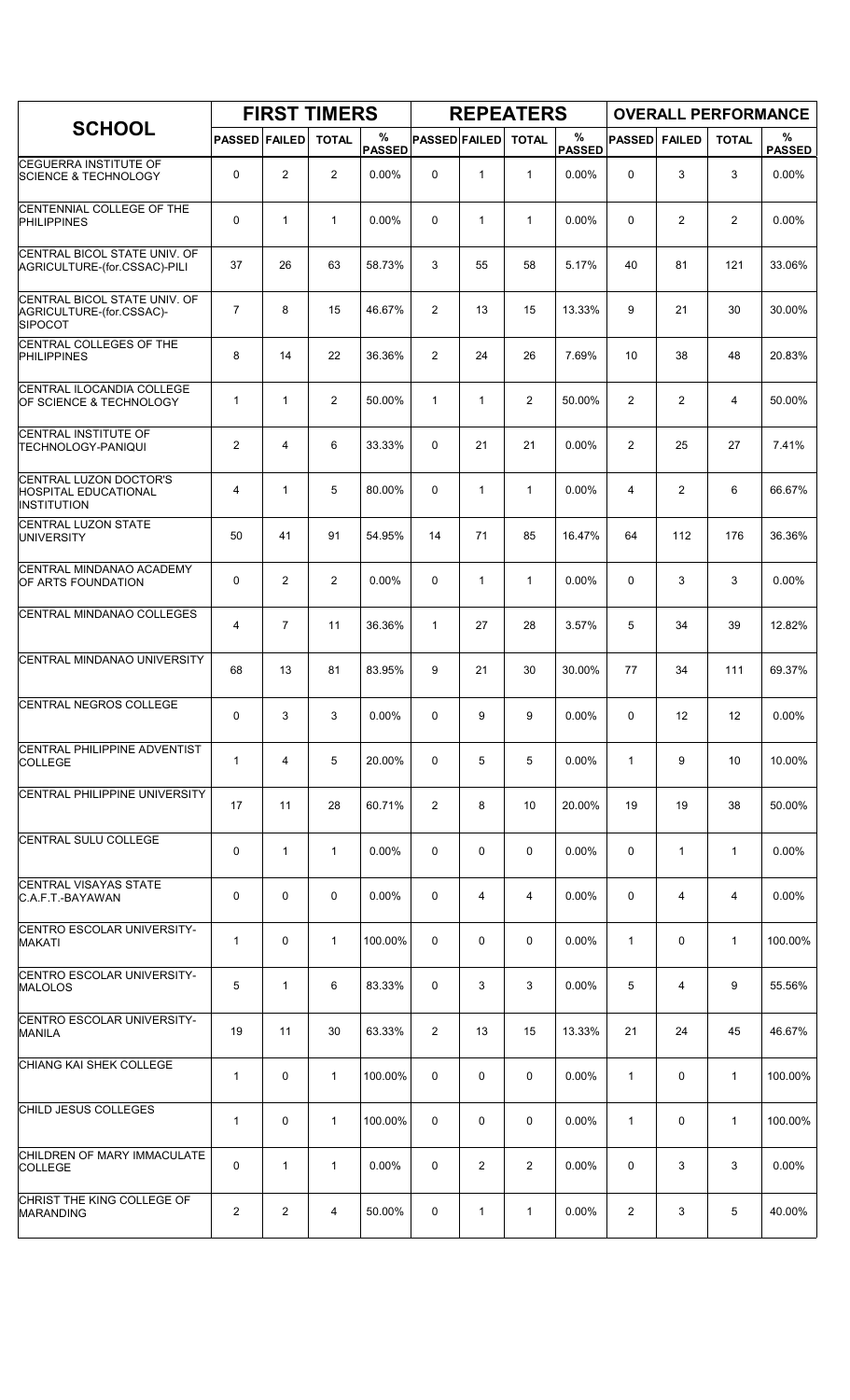|                                                        |                         |                | <b>FIRST TIMERS</b> |                    |                      |                | <b>REPEATERS</b> |                       |                 |                | <b>OVERALL PERFORMANCE</b> |                    |
|--------------------------------------------------------|-------------------------|----------------|---------------------|--------------------|----------------------|----------------|------------------|-----------------------|-----------------|----------------|----------------------------|--------------------|
| <b>SCHOOL</b>                                          | <b>PASSED FAILED</b>    |                | <b>TOTAL</b>        | %<br><b>PASSED</b> | <b>PASSED FAILED</b> |                | <b>TOTAL</b>     | $\%$<br><b>PASSED</b> | <b>PASSED</b>   | <b>FAILED</b>  | <b>TOTAL</b>               | %<br><b>PASSED</b> |
| CHRIST THE KING COLLEGE-<br><b>GINGOOG CITY</b>        | 0                       | $\overline{2}$ | $\overline{2}$      | 0.00%              | $\mathbf{1}$         | 3              | 4                | 25.00%                | $\mathbf{1}$    | 5              | 6                          | 16.67%             |
| CHRIST THE KING OF CALBAYOG                            | 6                       | 5              | 11                  | 54.55%             | $\mathbf{1}$         | 19             | 20               | 5.00%                 | $\overline{7}$  | 24             | 31                         | 22.58%             |
| CHRISTIAN COLLEGE OF<br><b>TANAUAN</b>                 | $\mathbf{1}$            | 0              | $\mathbf{1}$        | 100.00%            | $\Omega$             | 0              | 0                | $0.00\%$              | $\mathbf{1}$    | $\mathbf 0$    | $\mathbf{1}$               | 100.00%            |
| CHRISTIAN COLLEGE OF THE<br><b>PHILIPPINES</b>         | 0                       | $\mathbf 0$    | $\mathbf 0$         | 0.00%              | 0                    | $\mathbf{1}$   | $\mathbf{1}$     | 0.00%                 | 0               | $\mathbf{1}$   | $\mathbf{1}$               | 0.00%              |
| CHRISTIAN COLLEGES OF<br><b>SOUTHEAST ASIA</b>         | 0                       | 0              | $\mathbf 0$         | 0.00%              | 0                    | $\mathbf{1}$   | 1                | $0.00\%$              | 0               | 1              | $\mathbf{1}$               | 0.00%              |
| CITY COLLEGE OF CALAMBA                                | 22                      | $\overline{2}$ | 24                  | 91.67%             | 0                    | 3              | 3                | 0.00%                 | 22              | 5              | 27                         | 81.48%             |
| <b>CITY COLLEGE OF TAGAYTAY</b>                        | 3                       | 3              | 6                   | 50.00%             | $\mathbf 0$          | 9              | 9                | 0.00%                 | 3               | 12             | 15                         | 20.00%             |
| CITY OF MALABON UNIVERSITY<br>(for.MALABON COM. COLL.) | 19                      | 21             | 40                  | 47.50%             | 5                    | 19             | 24               | 20.83%                | 24              | 40             | 64                         | 37.50%             |
| <b>CLARENDON COLLEGE</b>                               | 4                       | $\overline{7}$ | 11                  | 36.36%             | $\overline{c}$       | 4              | 6                | 33.33%                | 6               | 11             | 17                         | 35.29%             |
| CLARET COLLEGE OF ISABELA                              | $\mathbf{1}$            | 12             | 13                  | 7.69%              | 0                    | 20             | 20               | 0.00%                 | $\mathbf{1}$    | 32             | 33                         | 3.03%              |
| COLEGIO DE DAGUPAN<br>(for.COMPUTRONIX COLL)           | 11                      | 5              | 16                  | 68.75%             | $\mathbf{1}$         | 3              | 4                | 25.00%                | 12 <sup>2</sup> | 8              | 20                         | 60.00%             |
| COLEGIO DE LA IMMACULADA<br>CONCEPCION-CEBU            | 0                       | 0              | $\mathbf 0$         | 0.00%              | 0                    | $\mathbf{1}$   | $\mathbf{1}$     | 0.00%                 | 0               | $\mathbf{1}$   | $\mathbf{1}$               | 0.00%              |
| COLEGIO DE LA PURISIMA<br>CONCEPCION                   | 3                       | 14             | 17                  | 17.65%             | 2                    | 17             | 19               | 10.53%                | 5               | 31             | 36                         | 13.89%             |
| <b>COLEGIO DE LAS NAVAS</b>                            | 0                       | $\overline{4}$ | 4                   | 0.00%              | 0                    | 0              | 0                | 0.00%                 | 0               | 4              | 4                          | 0.00%              |
| COLEGIO DE LOS BANOS                                   | $\overline{\mathbf{c}}$ | 3              | 5                   | 40.00%             | 0                    | 3              | 3                | 0.00%                 | 2               | 6              | 8                          | 25.00%             |
| COLEGIO DE SAN AGUSTIN-BINAN                           | $\mathbf{1}$            | 0              | $\mathbf{1}$        | 100.00%            | 0                    | 0              | 0                | 0.00%                 | $\mathbf{1}$    | 0              | $\mathbf{1}$               | 100.00%            |
| COLEGIO DE SAN ANTONIO DE<br><b>PADUA</b>              | 5                       | 1              | 6                   | 83.33%             | 0                    | $\overline{c}$ | $\overline{2}$   | 0.00%                 | 5               | 3              | 8                          | 62.50%             |
| COLEGIO DE SAN BENILDE                                 | 0                       | $\mathbf{1}$   | $\mathbf{1}$        | 0.00%              | 0                    | 0              | 0                | $0.00\%$              | 0               | $\mathbf{1}$   | $\mathbf{1}$               | 0.00%              |
| COLEGIO DE SAN GABRIEL<br><b>ARCANGEL</b>              | $\mathbf{1}$            | $\overline{2}$ | 3                   | 33.33%             | 0                    | $\overline{2}$ | $\overline{2}$   | 0.00%                 | $\mathbf{1}$    | 4              | 5                          | 20.00%             |
| COLEGIO DE SAN JOSE                                    | 0                       | $\overline{c}$ | $\overline{2}$      | 0.00%              | $\mathbf{1}$         | $\overline{7}$ | 8                | 12.50%                | 1               | 9              | 10                         | 10.00%             |
| COLEGIO DE SAN JUAN DE<br>LETRAN-CALAMBA               | 6                       | 4              | 10                  | 60.00%             | 0                    | 3              | 3                | 0.00%                 | 6               | $\overline{7}$ | 13                         | 46.15%             |
| COLEGIO DE SAN JUAN DE<br>LETRAN-INTRAMUROS            | 5                       | 1              | 6                   | 83.33%             | 0                    | $\overline{2}$ | $\overline{c}$   | 0.00%                 | 5               | 3              | 8                          | 62.50%             |
| COLEGIO DE SAN LORENZO RUIZ<br>DE MANILA, INC.         | 0                       | $\mathbf{1}$   | $\mathbf{1}$        | 0.00%              | $\Omega$             | 0              | 0                | 0.00%                 | 0               | 1              | $\mathbf{1}$               | 0.00%              |
| <b>COLEGIO DE SAN PASCUAL</b><br><b>BAYLON</b>         | 0                       | 2              | $\overline{2}$      | 0.00%              | 0                    | 5              | 5                | 0.00%                 | 0               | 7              | $\overline{7}$             | 0.00%              |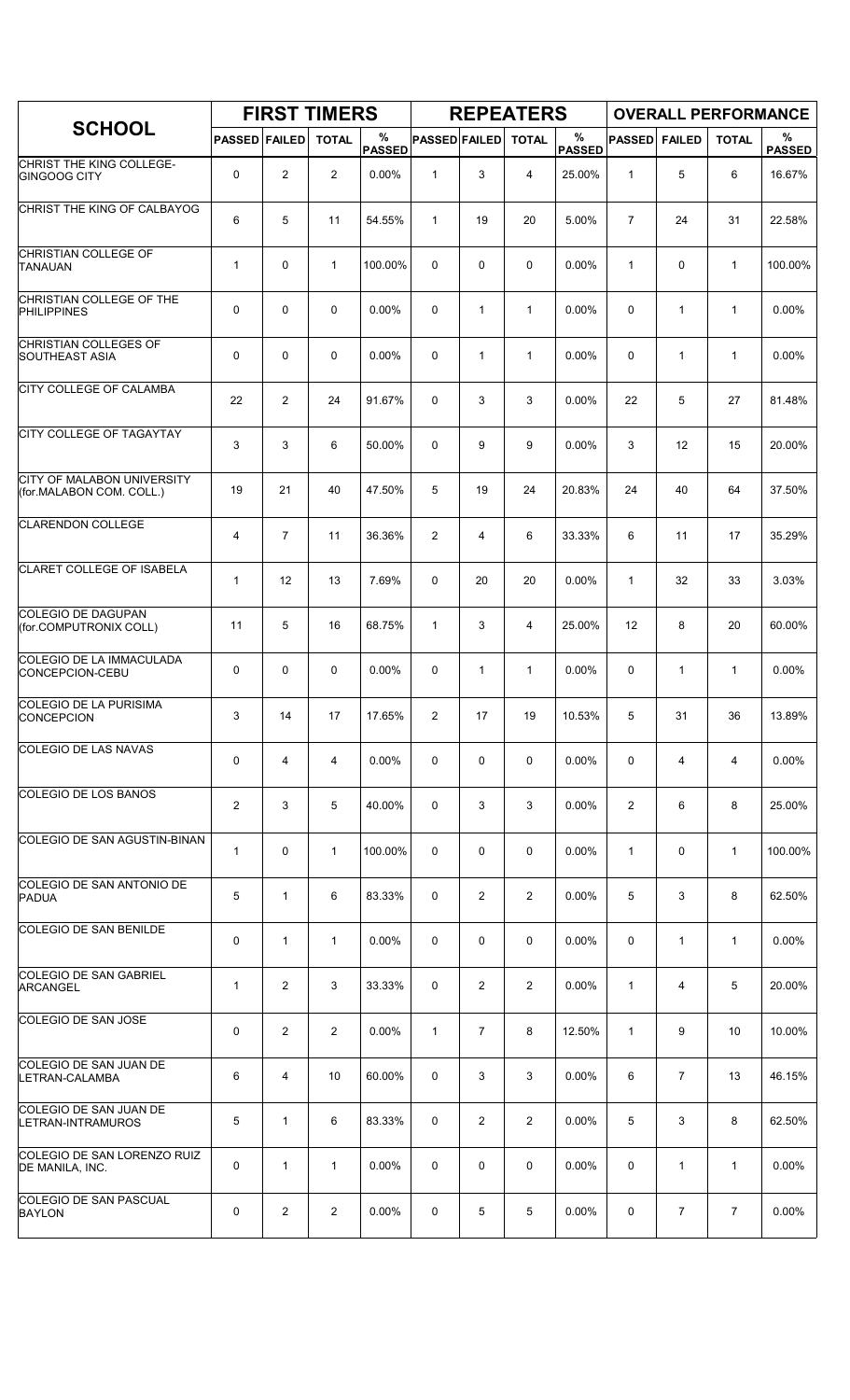|                                                                                        |                      |                | <b>FIRST TIMERS</b> |                    |                      |                | <b>REPEATERS</b> |                       |               |                | <b>OVERALL PERFORMANCE</b> |                    |
|----------------------------------------------------------------------------------------|----------------------|----------------|---------------------|--------------------|----------------------|----------------|------------------|-----------------------|---------------|----------------|----------------------------|--------------------|
| <b>SCHOOL</b>                                                                          | <b>PASSED FAILED</b> |                | <b>TOTAL</b>        | %<br><b>PASSED</b> | <b>PASSED FAILED</b> |                | <b>TOTAL</b>     | $\%$<br><b>PASSED</b> | <b>PASSED</b> | <b>FAILED</b>  | <b>TOTAL</b>               | %<br><b>PASSED</b> |
| COLEGIO DE SAN SEBASTIAN-<br><b>MINDORO</b>                                            | 0                    | $\mathbf 0$    | 0                   | 0.00%              | 0                    | $\overline{c}$ | 2                | 0.00%                 | 0             | $\overline{c}$ | $\overline{2}$             | 0.00%              |
| <b>COLEGIO DE STA. CATALINA DE</b><br>ALEJANDRIA                                       | 0                    | $\mathbf 0$    | $\mathbf 0$         | 0.00%              | 0                    | 2              | $\overline{2}$   | 0.00%                 | $\mathbf 0$   | $\overline{c}$ | 2                          | 0.00%              |
| <b>COLEGIO DE STA. EUGENIA</b>                                                         | 0                    | $\mathbf 0$    | $\mathbf 0$         | 0.00%              | 0                    | $\mathbf{1}$   | $\mathbf{1}$     | 0.00%                 | 0             | $\mathbf{1}$   | $\mathbf{1}$               | 0.00%              |
| <b>COLEGIO DE STA. RITA</b>                                                            | 1                    | 2              | 3                   | 33.33%             | 2                    | 10             | 12               | 16.67%                | 3             | 12             | 15                         | 20.00%             |
| COLEGIO DE STO. NIÑO DE<br><b>CABUYAO</b>                                              | 0                    | $\overline{2}$ | $\overline{2}$      | 0.00%              | 0                    | 5              | 5                | 0.00%                 | $\mathbf 0$   | $\overline{7}$ | $\overline{7}$             | 0.00%              |
| COLEGIO DE STO. NIÑO DE<br><b>JASAAN</b>                                               | 0                    | $\mathbf{1}$   | $\mathbf{1}$        | 0.00%              | 0                    | 0              | $\mathbf 0$      | 0.00%                 | $\Omega$      | $\mathbf{1}$   | $\mathbf{1}$               | 0.00%              |
| COLEGIO DEL SAGRADO<br><b>CORAZON DE JESUS</b>                                         | 1                    | $\overline{c}$ | 3                   | 33.33%             | 0                    | $\mathbf{1}$   | $\mathbf{1}$     | 0.00%                 | $\mathbf{1}$  | 3              | 4                          | 25.00%             |
| <b>COLEGIO DELA MILAGROSA</b>                                                          | 0                    | $\mathbf{1}$   | $\mathbf{1}$        | 0.00%              | 0                    | 2              | $\overline{2}$   | 0.00%                 | 0             | 3              | 3                          | $0.00\%$           |
| COLEGIO SAN AGUSTIN-<br><b>BACOLOD CITY</b>                                            | $\overline{7}$       | 12             | 19                  | 36.84%             | $\mathbf{1}$         | 5              | 6                | 16.67%                | 8             | 17             | 25                         | 32.00%             |
| COLEGIO SAN JOSE DE ALAMINOS                                                           | 0                    | $\mathbf{1}$   | $\mathbf{1}$        | 0.00%              | 0                    | 2              | $\overline{2}$   | 0.00%                 | $\mathbf 0$   | 3              | 3                          | 0.00%              |
| <b>COLLEGE OF MAASIN</b>                                                               | 3                    | $\mathbf{1}$   | 4                   | 75.00%             | 0                    | 2              | $\overline{2}$   | 0.00%                 | 3             | 3              | 6                          | 50.00%             |
| COLLEGE OF MARY IMMACULATE                                                             | $\mathbf{1}$         | $\mathbf{1}$   | 2                   | 50.00%             | 0                    | 0              | $\mathbf 0$      | 0.00%                 | 1             | $\mathbf{1}$   | 2                          | 50.00%             |
| <b>COLLEGE OF SAINT LAWRENCE</b>                                                       | 0                    | $\mathbf 0$    | 0                   | 0.00%              | 0                    | 1              | 1                | 0.00%                 | 0             | $\mathbf{1}$   | $\mathbf{1}$               | 0.00%              |
| <b>COLLEGE OF ST. JOHN-ROXAS</b>                                                       | 0                    | $\mathbf{1}$   | $\mathbf{1}$        | $0.00\%$           | 0                    | 0              | 0                | $0.00\%$              | 0             | $\mathbf{1}$   | $\mathbf{1}$               | 0.00%              |
| COLLEGE OF TECHNOLOGICAL<br>SCIENCES-CEBU                                              | 1                    | $\mathbf 0$    | $\mathbf{1}$        | 100.00%            | 0                    | 0              | 0                | 0.00%                 | $\mathbf{1}$  | 0              | $\mathbf{1}$               | 100.00%            |
| COLLEGE OF THE HOLY SPIRIT<br><b>OF MANILA</b>                                         | 11                   | 0              | 11                  | 100.00%            | 4                    | $\mathbf{1}$   | 5                | 80.00%                | 15            | $\mathbf{1}$   | 16                         | 93.75%             |
| COLLEGE OF THE HOLY SPIRIT<br><b>OF TARLAC</b>                                         | 3                    | $\mathbf 0$    | 3                   | 100.00%            | $\mathbf{1}$         | 4              | 5                | 20.00%                | 4             | 4              | 8                          | 50.00%             |
| <b>COLLEGE OF THE IMMACULATE</b><br>CONCEPTION-CABANATUAN                              | 12                   | 5              | 17                  | 70.59%             | $\mathbf{1}$         | 20             | 21               | 4.76%                 | 13            | 25             | 38                         | 34.21%             |
| COLLEGE OF THE MOST HOLY<br><b>TRINITY</b>                                             | 0                    | $\mathbf{1}$   | $\mathbf{1}$        | 0.00%              | 0                    | $\mathbf{1}$   | $\mathbf{1}$     | 0.00%                 | 0             | 2              | 2                          | 0.00%              |
| COLUMBAN COLLEGE-OLONGAPO<br><b>CITY</b>                                               | 19                   | 13             | 32                  | 59.38%             | 2                    | 13             | 15               | 13.33%                | 21            | 26             | 47                         | 44.68%             |
| COLUMBAN COLLEGE-ZAMBALES                                                              | 6                    | $\overline{2}$ | 8                   | 75.00%             | 0                    | $\mathbf{1}$   | $\mathbf{1}$     | $0.00\%$              | 6             | 3              | 9                          | 66.67%             |
| <b>COMPUTER ARTS &amp;</b><br>TECHNOLOGY SCHOOL-OLD<br>ALBAY                           | 0                    | 0              | 0                   | 0.00%              | $\mathbf{1}$         | $\mathbf{1}$   | 2                | 50.00%                | $\mathbf{1}$  | $\mathbf{1}$   | 2                          | 50.00%             |
| COMPUTER COLLEGE OF THE<br><b>VISAYAS</b>                                              | $\mathbf{1}$         | $\mathbf{1}$   | $\overline{2}$      | 50.00%             | 0                    | 3              | 3                | 0.00%                 | $\mathbf{1}$  | 4              | 5                          | 20.00%             |
| <b>COMPUTER COMMUNICATION</b><br><b>DEVELOPMENT INST-</b><br><b>GOA, CAMARINES SUR</b> | 0                    | $\mathbf{1}$   | 1                   | 0.00%              | 0                    | 0              | 0                | 0.00%                 | 0             | 1              | $\mathbf{1}$               | 0.00%              |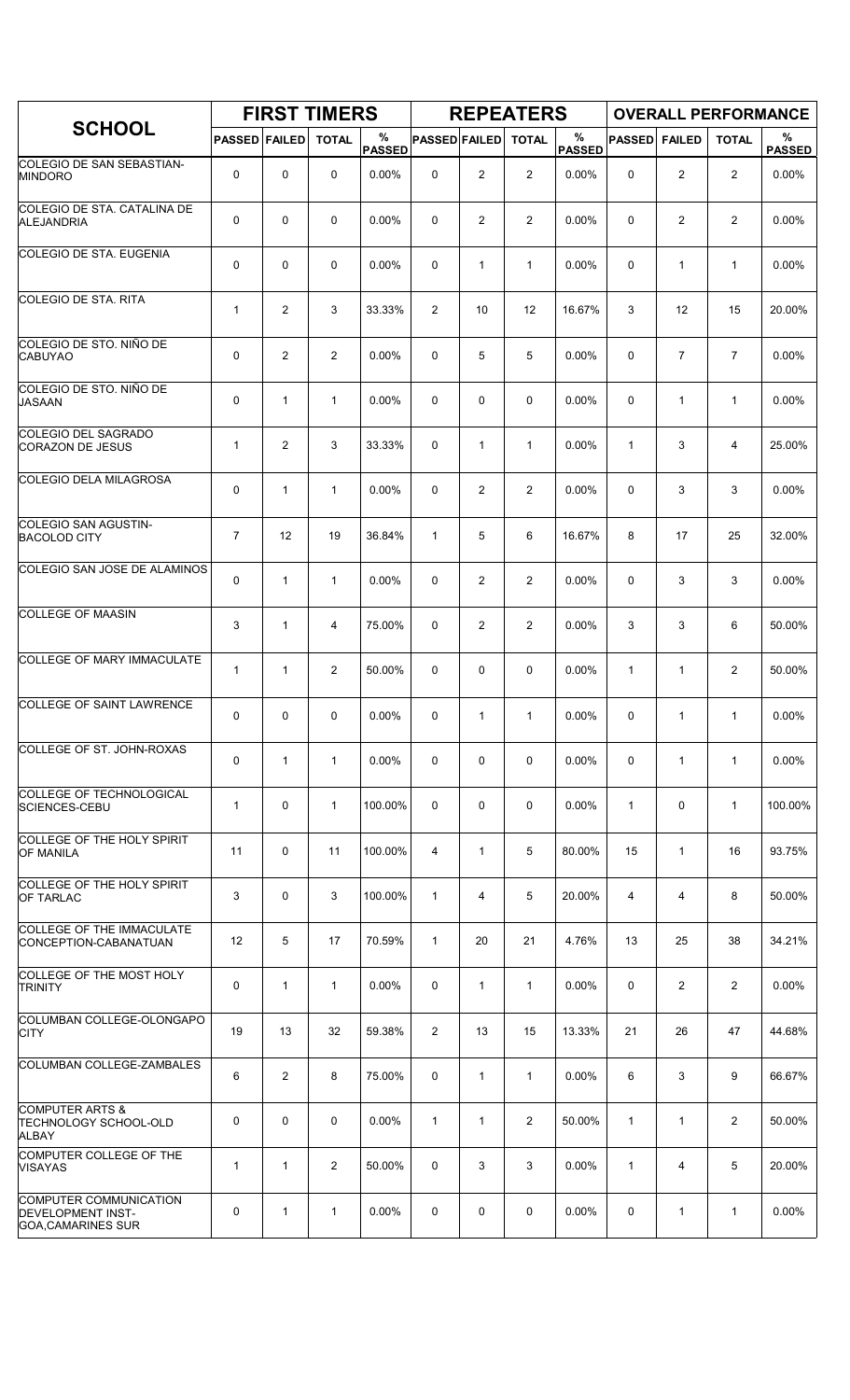|                                                                                     |                      |              | <b>FIRST TIMERS</b> |                    |                      |                | <b>REPEATERS</b> |                       |                |                | <b>OVERALL PERFORMANCE</b> |                    |
|-------------------------------------------------------------------------------------|----------------------|--------------|---------------------|--------------------|----------------------|----------------|------------------|-----------------------|----------------|----------------|----------------------------|--------------------|
| <b>SCHOOL</b>                                                                       | <b>PASSED FAILED</b> |              | <b>TOTAL</b>        | %<br><b>PASSED</b> | <b>PASSED FAILED</b> |                | <b>TOTAL</b>     | $\%$<br><b>PASSED</b> | <b>PASSED</b>  | <b>FAILED</b>  | <b>TOTAL</b>               | %<br><b>PASSED</b> |
| <b>COMPUTER COMMUNICATION</b><br>DEVELOPMENT INSTITUTE-IRIGA                        | 0                    | 0            | $\mathbf 0$         | 0.00%              | 0                    | $\mathbf{1}$   | $\mathbf{1}$     | 0.00%                 | $\mathbf 0$    | $\mathbf{1}$   | $\mathbf{1}$               | 0.00%              |
| COMPUTER COMMUNICATION<br>DEVELOPMENT INSTITUTE-NAGA                                | 1                    | $\mathbf{1}$ | 2                   | 50.00%             | $\Omega$             | 0              | 0                | 0.00%                 | $\mathbf{1}$   | $\mathbf{1}$   | $\overline{2}$             | 50.00%             |
| CONCEPCION COLLEGE OF<br><b>FISHERIES</b>                                           | $\mathbf 0$          | $\mathbf{1}$ | $\mathbf{1}$        | 0.00%              | 0                    | $\mathbf{1}$   | $\mathbf{1}$     | 0.00%                 | 0              | $\overline{2}$ | $\overline{c}$             | 0.00%              |
| <b>CONCEPCION HOLY CROSS</b><br><b>COLLEGE</b>                                      | 1                    | $\mathbf{1}$ | $\overline{2}$      | 50.00%             | 0                    | 9              | 9                | 0.00%                 | $\mathbf{1}$   | 10             | 11                         | 9.09%              |
| <b>CONCEPCION POLYTECHNIC</b><br>COLLEGE-CONCEPCION                                 | $\overline{2}$       | $\mathbf{1}$ | 3                   | 66.67%             | 0                    | 3              | 3                | 0.00%                 | 2              | 4              | 6                          | 33.33%             |
| CONCORDIA COLLEGE                                                                   | $\mathbf{1}$         | 2            | 3                   | 33.33%             | $\mathbf{1}$         | 0              | $\mathbf{1}$     | 100.00%               | 2              | $\overline{2}$ | 4                          | 50.00%             |
| <b>CONGRESS COLLEGE</b>                                                             | 0                    | $\mathbf 0$  | 0                   | 0.00%              | 0                    | 2              | $\overline{2}$   | 0.00%                 | $\mathbf 0$    | $\overline{2}$ | $\overline{c}$             | 0.00%              |
| <b>CONSOLATRIX COLLEGE OF</b><br><b>TOLEDO CITY</b>                                 | 0                    | $\mathbf{1}$ | $\mathbf{1}$        | 0.00%              | $\mathbf{1}$         | 0              | $\mathbf{1}$     | 100.00%               | $\mathbf{1}$   | $\mathbf{1}$   | $\overline{2}$             | 50.00%             |
| <b>CONVENTION BAPTIST BIBLE</b><br>COLLEGE-BACOLOD CITY,<br>NEGROS OCC.             | 0                    | $\mathbf{1}$ | $\mathbf{1}$        | 0.00%              | 0                    | 0              | 0                | 0.00%                 | 0              | $\mathbf{1}$   | $\mathbf{1}$               | 0.00%              |
| COR JESU COLLEGE (HOLY<br>CROSS OF DIGOS)                                           | 22                   | 22           | 44                  | 50.00%             | 4                    | 33             | 37               | 10.81%                | 26             | 55             | 81                         | 32.10%             |
| <b>CORDILLERA CAREER</b><br>DEVELOPMENT COLLEGE                                     | $\overline{2}$       | 6            | 8                   | 25.00%             | $\overline{2}$       | 10             | 12               | 16.67%                | $\overline{4}$ | 16             | 20                         | 20.00%             |
| <b>CORE GATEWAY COLLEGE</b><br>(for.THE COLL.OF THE REP)                            | $\overline{2}$       | 10           | 12                  | 16.67%             | 5                    | 10             | 15               | 33.33%                | $\overline{7}$ | 20             | 27                         | 25.93%             |
| COTABATO CITY STATE<br>POLYTECHNIC COLLEGE                                          | 12                   | 84           | 96                  | 12.50%             | 3                    | 90             | 93               | 3.23%                 | 15             | 174            | 189                        | 7.94%              |
| COTABATO FOUNDATION<br><b>COLLEGE OF SCIENCE &amp;</b><br><b>TECHNOLOGY</b>         | 13                   | 25           | 38                  | 34.21%             | 5                    | 61             | 66               | 7.58%                 | 18             | 86             | 104                        | 17.31%             |
| <b>DAGUPAN COLLEGES</b><br>FOUNDATION (DAGUPAN C.C.S.T.)                            | 0                    | $\mathbf{1}$ | $\mathbf{1}$        | 0.00%              | 0                    | 0              | 0                | 0.00%                 | 0              | $\mathbf{1}$   | $\mathbf{1}$               | 0.00%              |
| DALUBHASAAN NG LUNGSOD NG<br><b>SAN PABLO</b>                                       | 14                   | 11           | 25                  | 56.00%             | 3                    | 34             | 37               | 8.11%                 | 17             | 45             | 62                         | 27.42%             |
| DANIEL B. PENA MEMORIAL<br><b>COLLEGE FOUNDATION</b>                                | $\overline{2}$       | 3            | 5                   | 40.00%             | $\mathbf{1}$         | 10             | 11               | 9.09%                 | 3              | 13             | 16                         | 18.75%             |
| DANIEL Z ROMUALDEZ MEMORIAL<br><b>SCHOOL OF FISHERIES</b>                           | 0                    | $\mathbf 0$  | $\mathbf 0$         | 0.00%              | 0                    | $\mathbf{1}$   | $\mathbf{1}$     | 0.00%                 | 0              | $\mathbf{1}$   | $\mathbf{1}$               | 0.00%              |
| DARAGA COMMUNITY COLLEGE                                                            | 11                   | 29           | 40                  | 27.50%             | 3                    | 22             | 25               | 12.00%                | 14             | 51             | 65                         | 21.54%             |
| DATU MALA MUSLIM MINDANAO<br>ISLAMIC COLLEGE FOUNDATION<br><b>INC</b>               | 0                    | 0            | $\mathbf 0$         | 0.00%              | 0                    | 1              | $\mathbf{1}$     | $0.00\%$              | 0              | $\mathbf{1}$   | $\mathbf{1}$               | 0.00%              |
| DAVAO CENTRAL COLLEGE                                                               | $\overline{2}$       | 3            | 5                   | 40.00%             | $\mathbf{1}$         | $\overline{2}$ | 3                | 33.33%                | 3              | 5              | 8                          | 37.50%             |
| DAVAO DEL NORTE STATE<br><b>COLLEGE</b>                                             | 24                   | 4            | 28                  | 85.71%             | 2                    | 11             | 13               | 15.38%                | 26             | 15             | 41                         | 63.41%             |
| DAVAO DOCTORS COLLEGE, INC.                                                         | 4                    | 3            | $\overline{7}$      | 57.14%             | 0                    | $\overline{7}$ | $\overline{7}$   | 0.00%                 | 4              | 10             | 14                         | 28.57%             |
| <b>DAVAO ORIENTAL STATE</b><br><b>COLLEGE OF SCIENCE &amp;</b><br><b>TECHNOLOGY</b> | 38                   | 5            | 43                  | 88.37%             | 0                    | 17             | 17               | $0.00\%$              | 38             | 22             | 60                         | 63.33%             |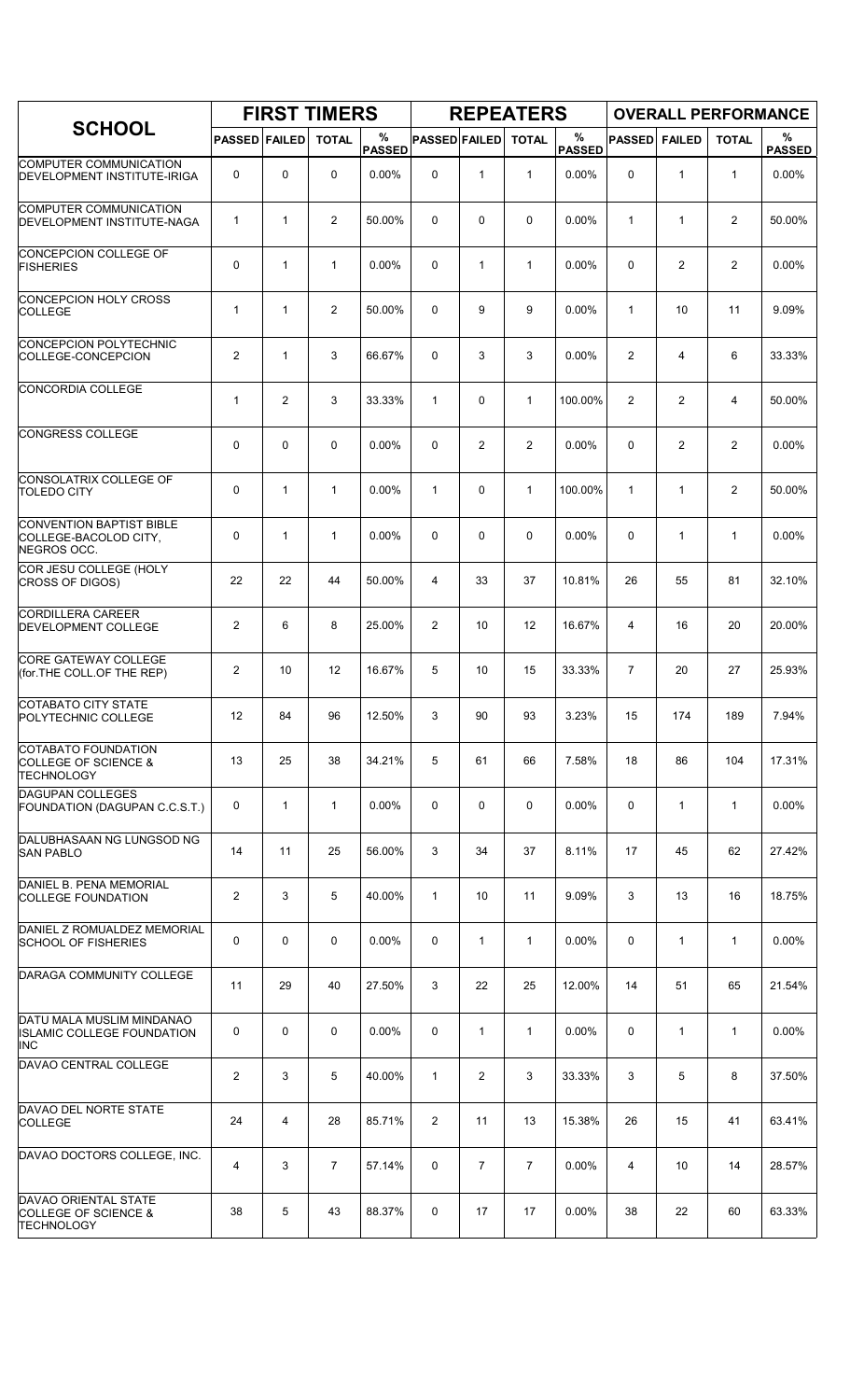|                                                                    |                         |                | <b>FIRST TIMERS</b> |                    |                      |                   | <b>REPEATERS</b> |                       |                |                | <b>OVERALL PERFORMANCE</b> |                    |
|--------------------------------------------------------------------|-------------------------|----------------|---------------------|--------------------|----------------------|-------------------|------------------|-----------------------|----------------|----------------|----------------------------|--------------------|
| <b>SCHOOL</b>                                                      | <b>PASSED FAILED</b>    |                | <b>TOTAL</b>        | %<br><b>PASSED</b> | <b>PASSED FAILED</b> |                   | <b>TOTAL</b>     | $\%$<br><b>PASSED</b> | <b>PASSED</b>  | <b>FAILED</b>  | <b>TOTAL</b>               | %<br><b>PASSED</b> |
| DE LA SALLE UNIVERSITY-<br><b>CANLUBANG</b>                        | 0                       | $\mathbf 0$    | 0                   | 0.00%              | 0                    | $\mathbf{1}$      | $\mathbf{1}$     | 0.00%                 | $\Omega$       | 1              | $\mathbf{1}$               | 0.00%              |
| DE LA SALLE UNIVERSITY-<br>COLLEGE OF SAINT BENILDE                | 3                       | $\mathbf{1}$   | 4                   | 75.00%             | 0                    | 0                 | $\mathbf 0$      | 0.00%                 | 3              | $\mathbf{1}$   | 4                          | 75.00%             |
| DE LA SALLE UNIVERSITY-<br>DASMARIÑAS                              | 47                      | 17             | 64                  | 73.44%             | 6                    | 22                | 28               | 21.43%                | 53             | 39             | 92                         | 57.61%             |
| DE LA SALLE UNIVERSITY-<br><b>HEALTH SCIENCES INSTITUTE</b>        | 1                       | $\mathbf 0$    | $\mathbf{1}$        | 100.00%            | 0                    | $\mathbf{1}$      | $\mathbf{1}$     | 0.00%                 | $\mathbf{1}$   | $\mathbf{1}$   | $\overline{c}$             | 50.00%             |
| DE LA SALLE UNIVERSITY-LIPA                                        | 21                      | $\mathbf{1}$   | 22                  | 95.45%             | 0                    | 0                 | $\mathbf 0$      | 0.00%                 | 21             | 1              | 22                         | 95.45%             |
| DE LA SALLE UNIVERSITY-MANILA                                      | 28                      | $\mathbf{1}$   | 29                  | 96.55%             | 0                    | $\mathbf{1}$      | $\mathbf{1}$     | 0.00%                 | 28             | $\overline{c}$ | 30                         | 93.33%             |
| <b>DE LA SALLE-ARANETA</b><br>UNIVERSITY, INC (GAUF)               | $\overline{7}$          | 2              | 9                   | 77.78%             | $\mathbf{1}$         | 15                | 16               | 6.25%                 | 8              | 17             | 25                         | 32.00%             |
| DE LA VIDA COLLEGE                                                 | 0                       | 5              | 5                   | 0.00%              | 0                    | 13                | 13               | 0.00%                 | $\mathbf 0$    | 18             | 18                         | 0.00%              |
| <b>DE LOS SANTOS-STI</b><br>COLLEGE, INC-(DELOS SANTOS<br>$S.N.$ ) | 1                       | $\mathbf 0$    | $\mathbf{1}$        | 100.00%            | 0                    | 0                 | $\mathbf 0$      | 0.00%                 | $\mathbf{1}$   | $\mathbf 0$    | $\mathbf{1}$               | 100.00%            |
| DE OCAMPO MEMORIAL COLLEGE                                         | $\overline{\mathbf{c}}$ | $\mathbf{1}$   | 3                   | 66.67%             | 0                    | 6                 | 6                | 0.00%                 | $\overline{2}$ | $\overline{7}$ | 9                          | 22.22%             |
| <b>DE PAUL COLLEGE</b>                                             | 0                       | 3              | 3                   | 0.00%              | 0                    | 2                 | $\overline{2}$   | 0.00%                 | $\mathbf 0$    | 5              | 5                          | 0.00%              |
| <b>DEE HWA LIONG COLLEGE</b><br><b>FOUNDATION</b>                  | $\overline{2}$          | $\mathbf{1}$   | 3                   | 66.67%             | 0                    | 0                 | $\mathbf 0$      | 0.00%                 | 2              | 1              | 3                          | 66.67%             |
| <b>DIAZ COLLEGE</b>                                                | 0                       | 1              | $\mathbf{1}$        | 0.00%              | 0                    | $\overline{7}$    | $\overline{7}$   | 0.00%                 | 0              | 8              | 8                          | 0.00%              |
| <b>DIPOLOG MEDICAL CENTER</b><br>COLLEGE FOUNDATION, INC           | 1                       | $\mathbf 0$    | $\mathbf{1}$        | 100.00%            | 0                    | 0                 | 0                | 0.00%                 | $\mathbf{1}$   | 0              | $\mathbf{1}$               | 100.00%            |
| <b>DIPOLOG SCHOOL OF FISHERIES</b>                                 | 0                       | $\mathbf 0$    | $\mathbf 0$         | 0.00%              | 0                    | $\mathbf{1}$      | $\mathbf{1}$     | 0.00%                 | 0              | 1              | $\mathbf{1}$               | 0.00%              |
| <b>DIVINA PASTORA COLLEGE</b>                                      | 0                       | 0              | 0                   | 0.00%              | 0                    | $12 \overline{ }$ | 12               | 0.00%                 | 0              | 12             | 12                         | $0.00\%$           |
| DIVINE MERCY COLLEGE<br>FOUNDATION, INC                            | $\overline{c}$          | 11             | 13                  | 15.38%             | 0                    | 11                | 11               | 0.00%                 | 2              | 22             | 24                         | 8.33%              |
| <b>DIVINE WORD COLLEGE OF</b><br><b>BANGUED</b>                    | 3                       | $\overline{7}$ | 10                  | 30.00%             | $\overline{2}$       | 16                | 18               | 11.11%                | 5              | 23             | 28                         | 17.86%             |
| DIVINE WORD COLLEGE OF<br><b>CALAPAN</b>                           | 29                      | 17             | 46                  | 63.04%             | 4                    | 54                | 58               | 6.90%                 | 33             | 71             | 104                        | 31.73%             |
| DIVINE WORD COLLEGE OF<br>LAOAG                                    | 3                       | 5              | 8                   | 37.50%             | $\mathbf{1}$         | $\overline{7}$    | 8                | 12.50%                | 4              | 12             | 16                         | 25.00%             |
| DIVINE WORD COLLEGE OF<br><b>LEGAZPI</b>                           | 8                       | 13             | 21                  | 38.10%             | 5                    | 20                | 25               | 20.00%                | 13             | 33             | 46                         | 28.26%             |
| DIVINE WORD COLLEGE OF SAN<br><b>JOSE</b>                          | 4                       | 10             | 14                  | 28.57%             | 0                    | 26                | 26               | 0.00%                 | 4              | 36             | 40                         | 10.00%             |
| DIVINE WORD COLLEGE OF<br><b>URDANETA</b>                          | 0                       | 1              | $\mathbf{1}$        | 0.00%              | 0                    | 0                 | 0                | 0.00%                 | 0              | $\mathbf{1}$   | $\mathbf{1}$               | 0.00%              |
| DIVINE WORD COLLEGE OF VIGAN                                       | $\overline{c}$          | 4              | 6                   | 33.33%             | 1                    | 14                | 15               | 6.67%                 | 3              | 18             | 21                         | 14.29%             |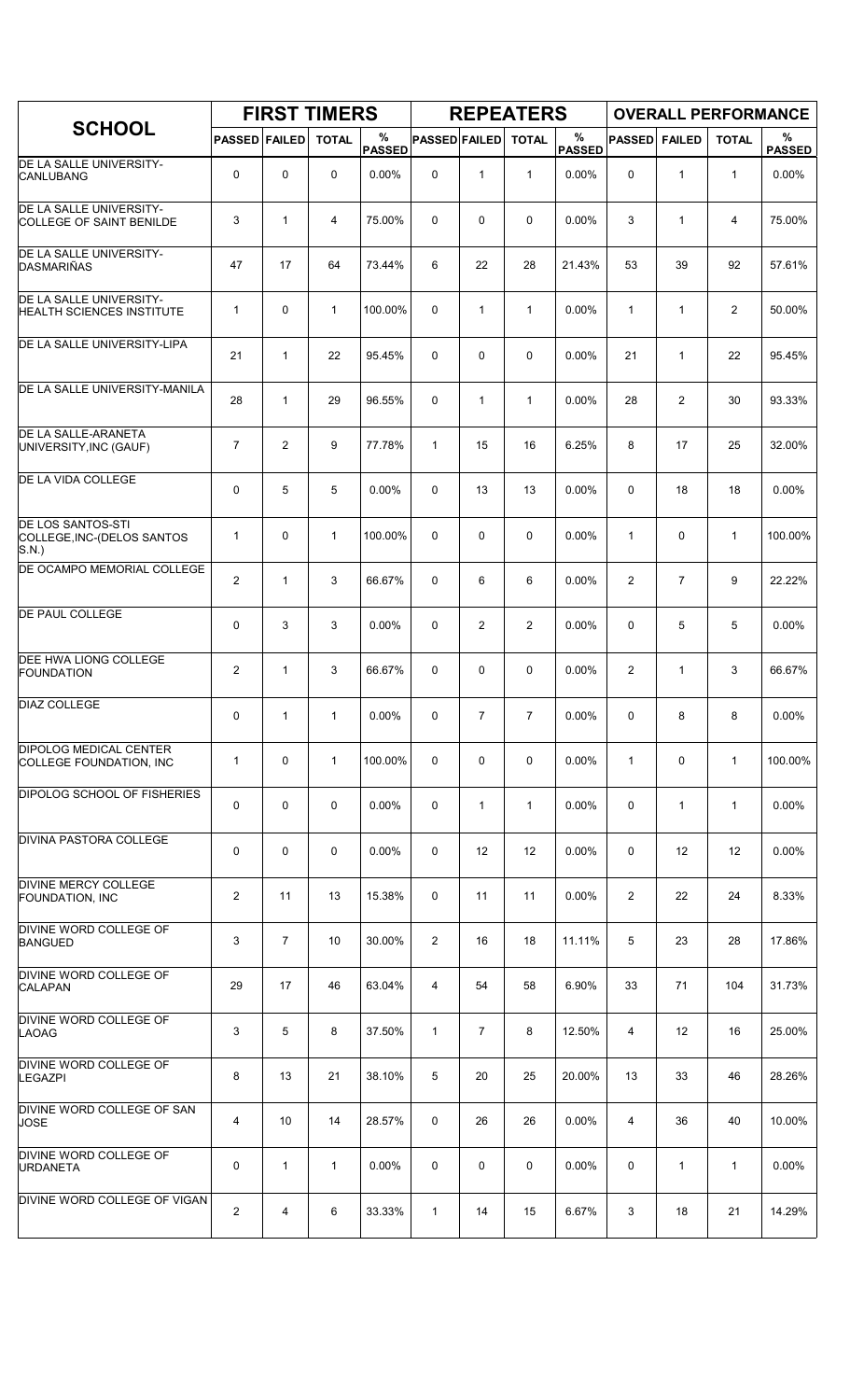|                                                                            |                      |                | <b>FIRST TIMERS</b> |                    |                      |                | <b>REPEATERS</b> |                       |                |                | <b>OVERALL PERFORMANCE</b> |                    |
|----------------------------------------------------------------------------|----------------------|----------------|---------------------|--------------------|----------------------|----------------|------------------|-----------------------|----------------|----------------|----------------------------|--------------------|
| <b>SCHOOL</b>                                                              | <b>PASSED FAILED</b> |                | <b>TOTAL</b>        | %<br><b>PASSED</b> | <b>PASSED FAILED</b> |                | <b>TOTAL</b>     | $\%$<br><b>PASSED</b> | <b>PASSED</b>  | <b>FAILED</b>  | <b>TOTAL</b>               | %<br><b>PASSED</b> |
| DIVINE WORD SEMINARY                                                       | $\mathbf{1}$         | 0              | $\mathbf{1}$        | 100.00%            | 0                    | 0              | $\mathbf 0$      | 0.00%                 | 1              | 0              | $\mathbf{1}$               | 100.00%            |
| <b>DIVINE WORD UNIVERSITY-</b><br><b>TACLOBAN</b>                          | 2                    | 5              | $\overline{7}$      | 28.57%             | 0                    | 6              | 6                | 0.00%                 | 2              | 11             | 13                         | 15.38%             |
| DMMA COLLEGE OF SOUTHERN<br>PHILIPPINES (for.DAVAO<br><b>MERCHANT MA)</b>  | 0                    | $\mathbf 0$    | $\mathbf 0$         | 0.00%              | 0                    | $\mathbf{1}$   | $\mathbf{1}$     | 0.00%                 | $\mathbf 0$    | $\mathbf{1}$   | $\mathbf{1}$               | 0.00%              |
| DOMINICAN COLLEGE OF ILOILO                                                | 0                    | $\Omega$       | $\mathbf 0$         | 0.00%              | 0                    | $\mathbf{1}$   | $\mathbf{1}$     | 0.00%                 | $\Omega$       | 1              | $\mathbf{1}$               | 0.00%              |
| DOMINICAN COLLEGE OF STA.<br><b>ROSA</b>                                   | 0                    | $\mathbf 0$    | $\mathbf 0$         | 0.00%              | 0                    | 1              | $\mathbf{1}$     | 0.00%                 | $\mathbf 0$    | 1              | $\mathbf{1}$               | 0.00%              |
| DOMINICAN COLLEGE OF TARLAC                                                | 4                    | $\overline{2}$ | 6                   | 66.67%             | 0                    | 11             | 11               | 0.00%                 | $\overline{4}$ | 13             | 17                         | 23.53%             |
| DOMINICAN COLLEGE-SAN JUAN,<br>MM                                          | 1                    | 2              | 3                   | 33.33%             | $\Omega$             | 0              | 0                | 0.00%                 | 1              | $\overline{c}$ | 3                          | 33.33%             |
| DON BOSCO COLLEGE SEMINARY-<br>LAGUNA                                      | 12                   | $\overline{7}$ | 19                  | 63.16%             | 4                    | 4              | 8                | 50.00%                | 16             | 11             | 27                         | 59.26%             |
| DON BOSCO TECHNOLOGY<br><b>CENTER-CEBU CITY</b>                            | $\mathbf{1}$         | $\overline{2}$ | 3                   | 33.33%             | $\mathbf{1}$         | $\overline{c}$ | 3                | 33.33%                | 2              | 4              | 6                          | 33.33%             |
| DON HONORIO VENTURA<br><b>TECHNOLOGICAL STATE</b><br><b>UNIVERSITY</b>     | 33                   | 45             | 78                  | 42.31%             | $\overline{7}$       | 80             | 87               | 8.05%                 | 40             | 125            | 165                        | 24.24%             |
| DON JOSE ECLEO MEMORIAL<br>EDUCATIONAL FOUNDATION                          | 0                    | $\mathbf 0$    | 0                   | 0.00%              | 0                    | 11             | 11               | 0.00%                 | $\mathbf 0$    | 11             | 11                         | 0.00%              |
| DON JOSE SUSTIGUER MONFORT<br><b>MEMORIAL NATIONAL COLLEGE</b>             | 6                    | 10             | 16                  | 37.50%             | 1                    | 6              | $\overline{7}$   | 14.29%                | $\overline{7}$ | 16             | 23                         | 30.43%             |
| DON MARIANO MARCOS<br><b>MEMORIAL STATE UNIVERSITY-</b><br><b>AGOO</b>     | 52                   | 38             | 90                  | 57.78%             | 9                    | 41             | 50               | 18.00%                | 61             | 79             | 140                        | 43.57%             |
| <b>DON MARIANO MARCOS</b><br>MEMORIAL STATE UNIVERSITY-<br><b>BACNOTAN</b> | 5                    | 6              | 11                  | 45.45%             | 2                    | 6              | 8                | 25.00%                | $\overline{7}$ | 12             | 19                         | 36.84%             |
| <b>DON MARIANO MARCOS</b><br>MEMORIAL STATE UNIVERSITY-<br><b>ROSARIO</b>  | 0                    | $\overline{2}$ | $\overline{2}$      | $0.00\%$           | 0                    | $\mathbf{1}$   | $\mathbf{1}$     | 0.00%                 | 0              | 3              | 3                          | $0.00\%$           |
| <b>DON MARIANO MARCOS</b><br>MEMORIAL STATE UNIVERSITY-<br>SAN FERNANDO    | 9                    | 59             | 68                  | 13.24%             | $\overline{7}$       | 43             | 50               | 14.00%                | 16             | 102            | 118                        | 13.56%             |
| DON MARIANO MARCOS<br>MEMORIAL STATE UNIVERSITY-<br><b>STO. TOMAS</b>      | 0                    | $\mathbf 0$    | $\mathbf 0$         | 0.00%              | 0                    | 2              | $\overline{2}$   | 0.00%                 | 0              | 2              | 2                          | 0.00%              |
| DR. AURELIO MENDOZA<br><b>MEMORIAL COLLEGES</b>                            | 1                    | 3              | 4                   | 25.00%             | $\mathbf{1}$         | 9              | 10               | 10.00%                | $\overline{2}$ | 12             | 14                         | 14.29%             |
| DR. CARLOS S. LANTING<br>COLLEGE-ALBAY                                     | 0                    | $\mathbf{1}$   | $\mathbf{1}$        | $0.00\%$           | 0                    | 0              | 0                | $0.00\%$              | 0              | $\mathbf{1}$   | $\mathbf{1}$               | $0.00\%$           |
| DR. CARLOS S. LANTING<br>COLLEGE-Q.C.                                      | 3                    | $\overline{7}$ | 10                  | 30.00%             | 0                    | 9              | 9                | 0.00%                 | 3              | 16             | 19                         | 15.79%             |
| DR. EMILIO B. ESPINOSA SR.<br>MEMORIAL AGRICULTURAL<br><b>COLLEGE</b>      | 11                   | 30             | 41                  | 26.83%             | 2                    | 88             | 90               | 2.22%                 | 13             | 118            | 131                        | 9.92%              |
| DR. FILEMON C. AGUILAR<br>MEMORIAL COLLEGE                                 | 0                    | $\mathbf 0$    | $\mathbf 0$         | 0.00%              | 0                    | $\mathbf{1}$   | 1                | 0.00%                 | 0              | $\mathbf{1}$   | $\mathbf{1}$               | 0.00%              |
| DR. GLORIA D. LACSON<br><b>COLLEGES</b>                                    | 0                    | 0              | $\mathbf 0$         | $0.00\%$           | 0                    | 4              | 4                | $0.00\%$              | 0              | 4              | 4                          | $0.00\%$           |
| DR. NICANOR REYES MEMORIAL<br><b>COLLEGES</b>                              | 1                    | 0              | $\mathbf{1}$        | 100.00%            | 0                    | 6              | 6                | $0.00\%$              | 1              | 6              | 7                          | 14.29%             |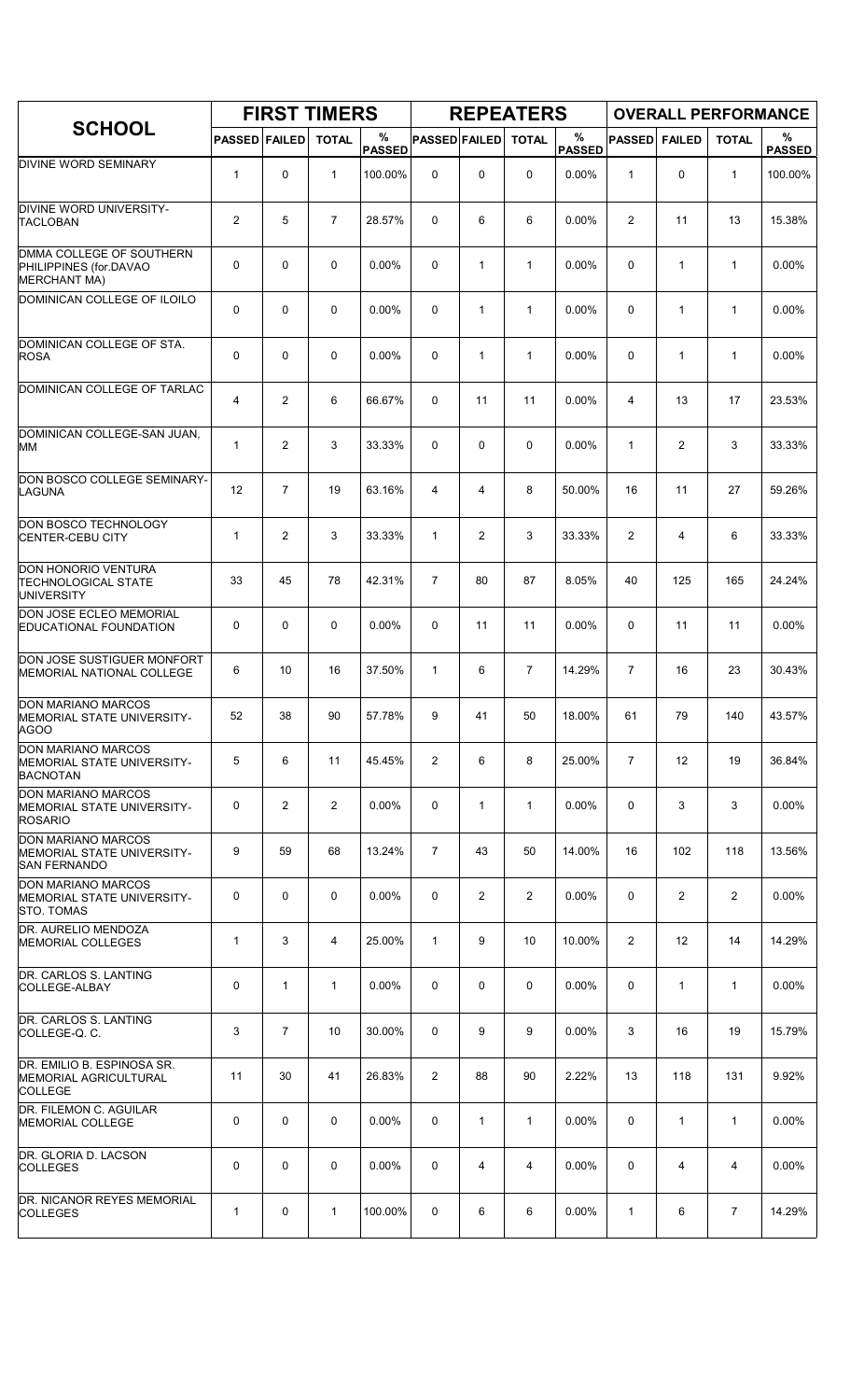|                                                              |                         |                | <b>FIRST TIMERS</b> |                    |                      |                | <b>REPEATERS</b> |                    |                |                | <b>OVERALL PERFORMANCE</b> |                    |
|--------------------------------------------------------------|-------------------------|----------------|---------------------|--------------------|----------------------|----------------|------------------|--------------------|----------------|----------------|----------------------------|--------------------|
| <b>SCHOOL</b>                                                | <b>PASSED FAILED</b>    |                | <b>TOTAL</b>        | %<br><b>PASSED</b> | <b>PASSED FAILED</b> |                | <b>TOTAL</b>     | %<br><b>PASSED</b> | <b>PASSED</b>  | <b>FAILED</b>  | <b>TOTAL</b>               | %<br><b>PASSED</b> |
| DR. P. OCAMPO COLLEGES                                       | 0                       | $\mathbf 0$    | 0                   | 0.00%              | 0                    | $\mathbf{1}$   | $\mathbf{1}$     | 0.00%              | 0              | $\mathbf{1}$   | $\mathbf{1}$               | 0.00%              |
| DR. YANGA'S FRANCISCO<br><b>BALAGTAS COLLEGE</b>             | 6                       | $\mathbf{1}$   | $\overline{7}$      | 85.71%             | 2                    | $\overline{7}$ | 9                | 22.22%             | 8              | 8              | 16                         | 50.00%             |
| DYNAMIC COMPUTER CENTRUM-<br><b>LEGASPI</b>                  | 3                       | $\overline{2}$ | 5                   | 60.00%             | 0                    | 4              | 4                | 0.00%              | 3              | 6              | 9                          | 33.33%             |
| E. L. JOSON MEMORIAL COLLEGE                                 | 43                      | 17             | 60                  | 71.67%             | 3                    | $\overline{7}$ | 10               | 30.00%             | 46             | 24             | 70                         | 65.71%             |
| <b>EAST CENTRAL COLLEGE</b>                                  | 3                       | $\overline{2}$ | 5                   | 60.00%             | $\mathbf{1}$         | 13             | 14               | 7.14%              | 4              | 15             | 19                         | 21.05%             |
| <b>EAST PACIFIC COMPUTER</b><br><b>COLLEGE</b>               | 0                       | $\mathbf{1}$   | $\mathbf{1}$        | 0.00%              | 0                    | 0              | 0                | 0.00%              | 0              | $\mathbf{1}$   | $\mathbf{1}$               | 0.00%              |
| <b>EASTER COLLEGE INC</b>                                    | $\overline{2}$          | $\mathbf 0$    | $\overline{2}$      | 100.00%            | 0                    | 2              | $\overline{2}$   | 0.00%              | 2              | 2              | 4                          | 50.00%             |
| <b>EASTERN LAGUNA COLLEGES</b>                               | 0                       | $\overline{2}$ | 2                   | 0.00%              | 0                    | 8              | 8                | $0.00\%$           | 0              | 10             | 10                         | 0.00%              |
| <b>EASTERN LUZON COLLEGES-</b><br><b>BAMBANG</b>             | $\overline{2}$          | 3              | 5                   | 40.00%             | 0                    | 2              | $\overline{2}$   | 0.00%              | 2              | 5              | $\overline{7}$             | 28.57%             |
| EASTERN LUZON COLLEGES-LA<br><b>TRINIDAD</b>                 | 3                       | 5              | 8                   | 37.50%             | 0                    | $\mathbf{1}$   | $\mathbf{1}$     | 0.00%              | 3              | 6              | 9                          | 33.33%             |
| <b>EASTERN MINDORO COLLEGE</b>                               | 14                      | 14             | 28                  | 50.00%             | 0                    | 10             | 10               | 0.00%              | 14             | 24             | 38                         | 36.84%             |
| <b>EASTERN MINDORO INSTITUTE</b><br>OF TECHNOLOGY & SCIENCES | 0                       | 5              | 5                   | 0.00%              | $\mathbf{1}$         | 6              | $\overline{7}$   | 14.29%             | 1              | 11             | 12                         | 8.33%              |
| <b>EASTERN QUEZON COLLEGE</b>                                | 3                       | 6              | 9                   | 33.33%             | 2                    | 10             | 12               | 16.67%             | 5              | 16             | 21                         | 23.81%             |
| EASTERN SAMAR INSTITUTE OF<br><b>TECHNOLOGY</b>              | 0                       | $\mathbf 0$    | 0                   | 0.00%              | 0                    | 2              | $\overline{2}$   | 0.00%              | 0              | $\overline{2}$ | 2                          | 0.00%              |
| <b>EASTERN SAMAR STATE</b><br>COLLEGE-BORONGAN               | 28                      | 16             | 44                  | 63.64%             | $\overline{7}$       | 47             | 54               | 12.96%             | 35             | 63             | 98                         | 35.71%             |
| <b>EASTERN SAMAR STATE</b><br>COLLEGE-CAN-AVID CAMPUS        | 4                       | $\overline{2}$ | 6                   | 66.67%             | $\overline{2}$       | 19             | 21               | 9.52%              | 6              | 21             | 27                         | 22.22%             |
| <b>EASTERN SAMAR STATE</b><br><b>COLLEGE-GUIUAN CAMPUS</b>   | 4                       | 11             | 15                  | 26.67%             | 2                    | 42             | 44               | 4.55%              | 6              | 53             | 59                         | 10.17%             |
| <b>EASTERN SAMAR STATE</b><br>COLLEGE-SALCEDO CAMPUS         | $\overline{c}$          | 11             | 13                  | 15.38%             | 6                    | 56             | 62               | 9.68%              | 8              | 67             | 75                         | 10.67%             |
| <b>EASTERN VISAYAS CENTRAL</b><br><b>COLLEGE</b>             | 1                       | $\mathbf 0$    | $\mathbf{1}$        | 100.00%            | 0                    | 0              | 0                | 0.00%              | $\mathbf{1}$   | 0              | $\mathbf{1}$               | 100.00%            |
| <b>EASTERN VISAYAS STATE</b><br>UNIVERSITY (for.LIT)TACLOBAN | 23                      | 49             | 72                  | 31.94%             | $\overline{7}$       | 115            | 122              | 5.74%              | 30             | 164            | 194                        | 15.46%             |
| <b>EBENEZER BIBLE COLLEGES &amp;</b><br><b>SEMINARY</b>      | 1                       | 0              | $\mathbf{1}$        | 100.00%            | $\mathbf{1}$         | 0              | $\mathbf{1}$     | 100.00%            | 2              | 0              | $\overline{c}$             | 100.00%            |
| <b>ECUMENICAL CHRISTIAN</b><br><b>COLLEGE</b>                | $\overline{\mathbf{c}}$ | 0              | $\overline{2}$      | 100.00%            | 0                    | 1              | 1                | 0.00%              | $\overline{2}$ | 1              | 3                          | 66.67%             |
| <b>EDENTON MISSION COLLEGE</b>                               | $\overline{2}$          | 5              | $\overline{7}$      | 28.57%             | 0                    | 5              | 5                | 0.00%              | $\overline{2}$ | 10             | 12                         | 16.67%             |
| <b>EDUCATIONAL SYSTEM</b><br><b>TECHNOLOGICAL INSTITUTE</b>  | 0                       | 0              | 0                   | $0.00\%$           | 0                    | 1              | $\mathbf{1}$     | 0.00%              | 0              | $\mathbf{1}$   | $\mathbf{1}$               | 0.00%              |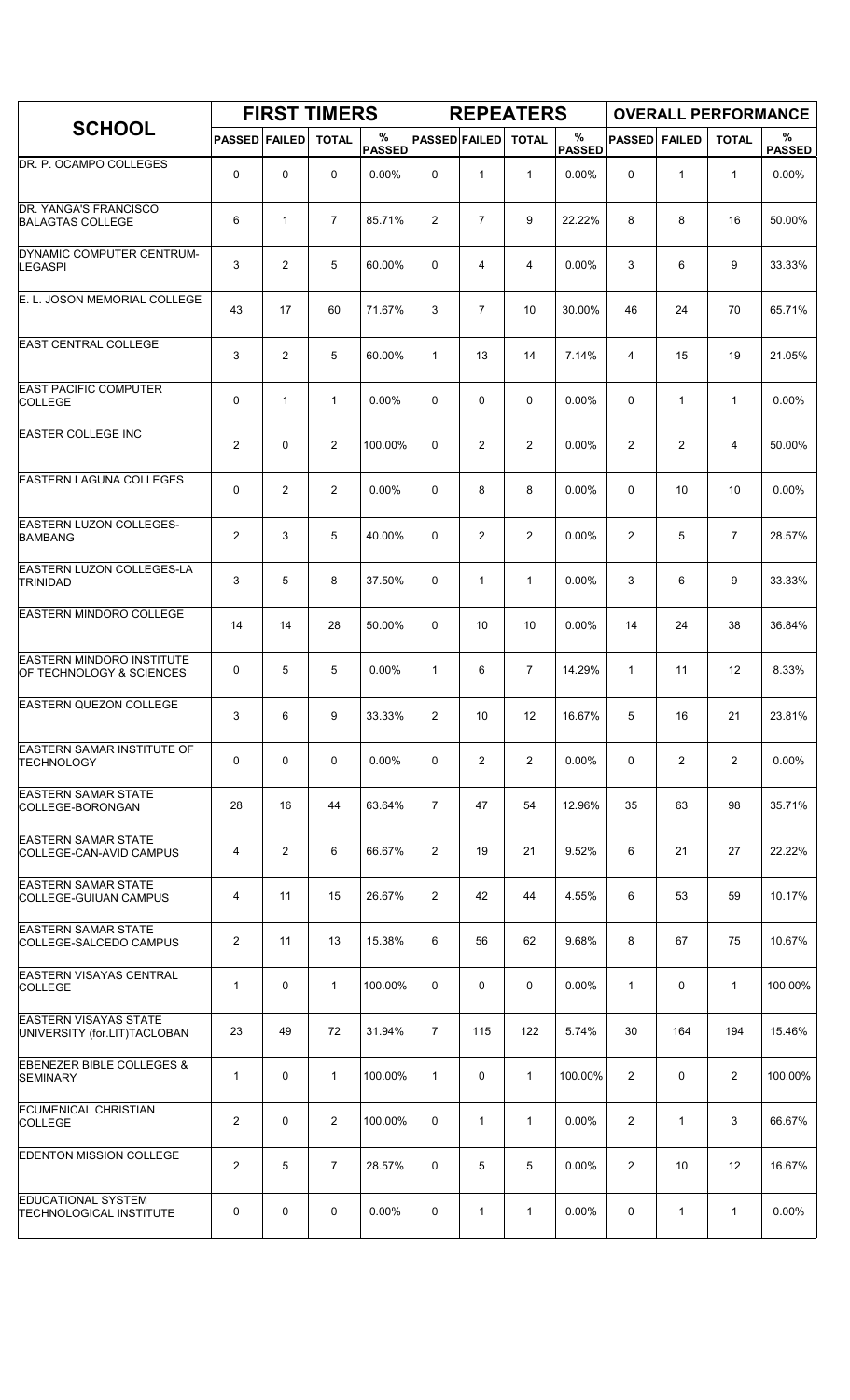|                                                                                     |                      |                | <b>FIRST TIMERS</b> |                    |                      |                | <b>REPEATERS</b> |                    |                |                | <b>OVERALL PERFORMANCE</b> |                    |
|-------------------------------------------------------------------------------------|----------------------|----------------|---------------------|--------------------|----------------------|----------------|------------------|--------------------|----------------|----------------|----------------------------|--------------------|
| <b>SCHOOL</b>                                                                       | <b>PASSED FAILED</b> |                | <b>TOTAL</b>        | %<br><b>PASSED</b> | <b>PASSED FAILED</b> |                | <b>TOTAL</b>     | %<br><b>PASSED</b> | <b>PASSED</b>  | <b>FAILED</b>  | <b>TOTAL</b>               | %<br><b>PASSED</b> |
| <b>EMILIO AGUINALDO COLLEGE-</b><br><b>DASMARIÑAS</b>                               | $\mathbf{2}$         | 3              | 5                   | 40.00%             | 0                    | 6              | 6                | 0.00%              | $\overline{2}$ | 9              | 11                         | 18.18%             |
| <b>EMILIO AGUINALDO COLLEGE-</b><br><b>MANILA</b>                                   | 9                    | 4              | 13                  | 69.23%             | $\mathbf{1}$         | 4              | 5                | 20.00%             | 10             | 8              | 18                         | 55.56%             |
| EULOGIO (AMANG) RODRIGUEZ<br><b>INSTITUTE OF SCIENCE &amp;</b><br><b>TECHNOLOGY</b> | 36                   | 66             | 102                 | 35.29%             | $\overline{7}$       | 94             | 101              | 6.93%              | 43             | 160            | 203                        | 21.18%             |
| EULOGIO R. DIZON COLLEGE OF<br>NUEVA ECIJA (CORREGIDOR<br>COLL)                     | 1                    | 3              | $\overline{4}$      | 25.00%             | 0                    | 9              | 9                | 0.00%              | $\mathbf{1}$   | 12             | 13                         | 7.69%              |
| EVANGELICAL THEOLOGICAL<br><b>COLLEGE OF THE PHILIPPINES</b>                        | $\overline{2}$       | $\mathbf{1}$   | 3                   | 66.67%             | $\mathbf{1}$         | 4              | 5                | 20.00%             | 3              | 5              | 8                          | 37.50%             |
| F. L. VARGAS COLLEGE-ABULUG                                                         | 1                    | $\mathbf 0$    | $\mathbf{1}$        | 100.00%            | 0                    | 0              | 0                | 0.00%              | $\mathbf{1}$   | 0              | $\mathbf{1}$               | 100.00%            |
| <b>FAR EASTERN UNIVERSITY-</b><br><b>MANILA</b>                                     | 31                   | 27             | 58                  | 53.45%             | 6                    | 37             | 43               | 13.95%             | 37             | 64             | 101                        | 36.63%             |
| FAR EASTERN UNIVERSITY-<br>NICANOR REYES MEDICAL<br>FOUNDATION                      | 3                    | $\mathbf{1}$   | $\overline{4}$      | 75.00%             | 0                    | 0              | 0                | 0.00%              | 3              | $\mathbf{1}$   | 4                          | 75.00%             |
| <b>FATHER SATURNINO URIOS</b><br>UNIVERSITY (URIOS COLL)                            | 5                    | 3              | 8                   | 62.50%             | $\overline{2}$       | 25             | 27               | 7.41%              | $\overline{7}$ | 28             | 35                         | 20.00%             |
| FATIMA COLLEGE OF CAMIGUIN                                                          | 0                    | $\mathbf 0$    | 0                   | 0.00%              | $\mathbf{1}$         | 1              | $\overline{2}$   | 50.00%             | $\mathbf{1}$   | $\mathbf{1}$   | 2                          | 50.00%             |
| <b>FATIMA MEDICAL SCIENCE</b><br>FOUNDATION, INC.-QUEZON CITY                       | $\mathbf{1}$         | $\mathbf 0$    | $\mathbf{1}$        | 100.00%            | 0                    | 0              | $\mathbf 0$      | 0.00%              | $\mathbf{1}$   | 0              | $\mathbf{1}$               | 100.00%            |
| <b>FATIMA MEDICAL SCIENCE</b><br>FOUNDATION, INC.-VALENZUELA                        | 4                    | $\mathbf{1}$   | 5                   | 80.00%             | 0                    | $\mathbf{1}$   | 1                | 0.00%              | 4              | 2              | 6                          | 66.67%             |
| <b>FEATI UNIVERSITY</b>                                                             | 0                    | $\overline{2}$ | 2                   | 0.00%              | 0                    | $\overline{7}$ | $\overline{7}$   | 0.00%              | 0              | 9              | 9                          | 0.00%              |
| <b>FEBIAS COLLEGE OF BIBLE</b>                                                      | 9                    | 5              | 14                  | 64.29%             | 0                    | 4              | 4                | 0.00%              | 9              | 9              | 18                         | 50.00%             |
| <b>FELIPE ABRIGO NATIONAL</b><br>MEMORIAL COLLEGE OF ARTS &<br><b>TRADE</b>         | 0                    | $\mathbf 0$    | 0                   | $0.00\%$           | 0                    | $\mathbf{1}$   | $\mathbf{1}$     | 0.00%              | 0              | $\mathbf{1}$   | $\mathbf{1}$               | $0.00\%$           |
| FELIPE R. VERALLO MEMORIAL<br><b>FOUNDATION</b>                                     | 0                    | 0              | 0                   | $0.00\%$           | 0                    | 3              | 3                | $0.00\%$           | 0              | 3              | 3                          | $0.00\%$           |
| FELIX O. ALFELOR SR.<br><b>FOUNDATION COLLEGE</b>                                   | 0                    | $\mathbf 0$    | $\mathbf 0$         | 0.00%              | 0                    | 5              | 5                | 0.00%              | 0              | 5              | 5                          | 0.00%              |
| <b>FELLOWSHIP BAPTIST COLLEGE</b>                                                   | 9                    | $\overline{2}$ | 11                  | 81.82%             | 2                    | 3              | 5                | 40.00%             | 11             | 5              | 16                         | 68.75%             |
| FERNANDEZ COLLEGE OF ARTS &<br>TECHNOLOGY                                           | 1                    | 0              | $\mathbf{1}$        | 100.00%            | 0                    | 8              | 8                | $0.00\%$           | $\mathbf{1}$   | 8              | 9                          | 11.11%             |
| <b>FEU-EAST ASIA COLLEGE</b>                                                        | 1                    | 0              | $\mathbf{1}$        | 100.00%            | 0                    | $\overline{2}$ | $\overline{2}$   | 0.00%              | $\mathbf{1}$   | 2              | 3                          | 33.33%             |
| FILAMER CHRISTIAN COLLEGE                                                           | 5                    | 16             | 21                  | 23.81%             | 3                    | 20             | 23               | 13.04%             | 8              | 36             | 44                         | 18.18%             |
| FIRST ASIA INSTITUTE OF<br>TECHNOLOGY & HUMANITIES                                  | 12                   | 0              | 12                  | 100.00%            | 0                    | 0              | 0                | 0.00%              | 12             | 0              | 12                         | 100.00%            |
| FIRST CITY PROVIDENTIAL<br>COLLEGE (for FRANCISCO H.C.)                             | 7                    | $\overline{2}$ | 9                   | 77.78%             | 0                    | 0              | 0                | $0.00\%$           | $\overline{7}$ | $\overline{2}$ | 9                          | 77.78%             |
| FLORENCIO L. VARGAS COLLEGE-<br><b>TUGUEGARAO</b>                                   | 1                    | $\overline{2}$ | 3                   | 33.33%             | 0                    | 3              | 3                | $0.00\%$           | 1              | 5              | 6                          | 16.67%             |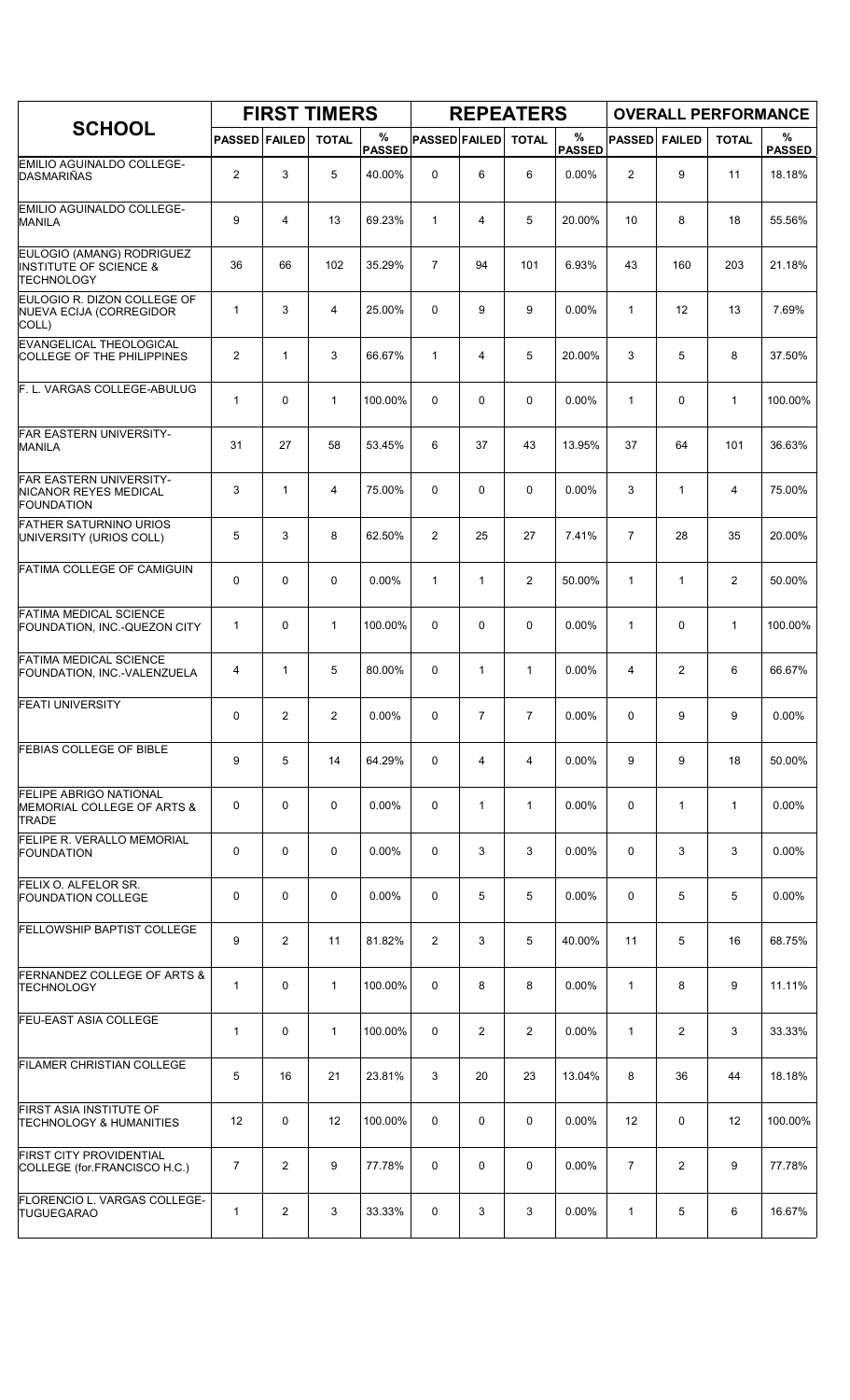|                                                                                    |                      |                | <b>FIRST TIMERS</b> |                    |                      |                | <b>REPEATERS</b> |                    |                |                | <b>OVERALL PERFORMANCE</b> |                       |
|------------------------------------------------------------------------------------|----------------------|----------------|---------------------|--------------------|----------------------|----------------|------------------|--------------------|----------------|----------------|----------------------------|-----------------------|
| <b>SCHOOL</b>                                                                      | <b>PASSED FAILED</b> |                | <b>TOTAL</b>        | %<br><b>PASSED</b> | <b>PASSED FAILED</b> |                | <b>TOTAL</b>     | %<br><b>PASSED</b> | <b>PASSED</b>  | <b>FAILED</b>  | <b>TOTAL</b>               | $\%$<br><b>PASSED</b> |
| <b>FOREIGN UNIVERSITY</b>                                                          | 3                    | 0              | 3                   | 100.00%            | $\mathbf 0$          | 0              | 0                | 0.00%              | 3              | 0              | 3                          | 100.00%               |
| FORTUNATO F. HALILI NATIONAL<br><b>AGRICULTURAL SCHOOL</b>                         | 0                    | 0              | $\mathbf 0$         | 0.00%              | 0                    | $\mathbf{1}$   | $\mathbf{1}$     | 0.00%              | 0              | $\mathbf{1}$   | $\mathbf{1}$               | 0.00%                 |
| <b>FOUNDATION UNIVERSITY</b>                                                       | 17                   | 11             | 28                  | 60.71%             | 4                    | 45             | 49               | 8.16%              | 21             | 56             | 77                         | 27.27%                |
| <b>FRANCISCAN COLLEGE OF THE</b><br><b>IMMACULATE CONCEPTION-</b><br><b>BAYBAY</b> | 0                    | 1              | $\mathbf{1}$        | 0.00%              | 0                    | 5              | 5                | 0.00%              | 0              | 6              | 6                          | 0.00%                 |
| <b>FRANCISCO HOMES COLLEGE</b>                                                     | $\mathbf{1}$         | 0              | $\mathbf{1}$        | 100.00%            | 0                    | 0              | 0                | 0.00%              | $\mathbf{1}$   | 0              | $\mathbf{1}$               | 100.00%               |
| <b>FULLBRIGHT COLLEGE</b>                                                          | 9                    | $\overline{7}$ | 16                  | 56.25%             | 0                    | $\overline{2}$ | $\overline{2}$   | 0.00%              | 9              | 9              | 18                         | 50.00%                |
| <b>GALANG MEDICAL CENTER</b>                                                       | $\mathbf{1}$         | $\overline{2}$ | 3                   | 33.33%             | 0                    | 0              | 0                | 0.00%              | $\mathbf{1}$   | $\overline{c}$ | 3                          | 33.33%                |
| GANI L. ABPI COLLEGES, INC.                                                        | 0                    | $\overline{2}$ | $\overline{2}$      | 0.00%              | 0                    | $\overline{2}$ | $\overline{2}$   | 0.00%              | $\mathbf 0$    | 4              | 4                          | 0.00%                 |
| <b>GARCIA COLLEGE OF</b><br><b>TECHNOLOGY</b>                                      | 3                    | $\overline{7}$ | 10                  | 30.00%             | $\mathbf{1}$         | $\overline{4}$ | 5                | 20.00%             | $\overline{4}$ | 11             | 15                         | 26.67%                |
| <b>GENARO GONI MEMORIAL</b><br><b>COLLEGE</b>                                      | 0                    | 0              | 0                   | 0.00%              | 0                    | $\overline{2}$ | $\overline{2}$   | 0.00%              | $\mathbf 0$    | $\overline{c}$ | $\overline{2}$             | 0.00%                 |
| <b>GENERAL BAPTIST BIBLE</b><br><b>COLLEGE</b>                                     | 0                    | 2              | $\overline{2}$      | 0.00%              | $\mathbf{1}$         | 11             | 12               | 8.33%              | $\mathbf{1}$   | 13             | 14                         | 7.14%                 |
| <b>GENERAL DE JESUS COLLEGE</b>                                                    | 2                    | 0              | $\overline{2}$      | 100.00%            | 0                    | 10             | 10               | 0.00%              | $\overline{2}$ | 10             | 12                         | 16.67%                |
| <b>GENSANTOS FOUNDATION</b><br>COLLEGE, INC.                                       | 17                   | 37             | 54                  | 31.48%             | $\overline{2}$       | 21             | 23               | 8.70%              | 19             | 58             | 77                         | 24.68%                |
| <b>GERONA JUNIOR COLLEGE</b>                                                       | 6                    | $\mathbf{1}$   | $\overline{7}$      | 85.71%             | 0                    | 0              | $\mathbf 0$      | 0.00%              | 6              | $\mathbf{1}$   | $\overline{7}$             | 85.71%                |
| GINGOOG CITY JUNIOR COLLEGE                                                        | 0                    | 0              | $\mathbf 0$         | 0.00%              | 0                    | $\mathbf{1}$   | $\mathbf{1}$     | $0.00\%$           | 0              | $\mathbf{1}$   | $\mathbf{1}$               | 0.00%                 |
| <b>GINGOOG INSTITUTE</b>                                                           | 0                    | 1              | $\mathbf{1}$        | 0.00%              | $\mathbf{1}$         | $\mathbf 0$    | $\mathbf{1}$     | 100.00%            | $\mathbf{1}$   | $\mathbf{1}$   | $\overline{2}$             | 50.00%                |
| <b>GLAN SCHOOL OF ARTS &amp; TRADE</b>                                             | 0                    | $\mathbf{1}$   | 1                   | 0.00%              | $\mathbf 0$          | 3              | 3                | 0.00%              | 0              | 4              | 4                          | 0.00%                 |
| <b>GLOBAL CITY INNOVATIVE</b><br><b>COLLEGE</b>                                    | 5                    | 0              | 5                   | 100.00%            | 0                    | 0              | 0                | 0.00%              | 5              | 0              | 5                          | 100.00%               |
| <b>GOLDEN GATE COLLEGES</b>                                                        | 0                    | $\mathbf 0$    | 0                   | 0.00%              | 0                    | 5              | 5                | 0.00%              | $\mathbf 0$    | 5              | 5                          | 0.00%                 |
| <b>GOLDEN HERITAGE</b><br>POLYTECHNIC COLLEGE<br>(for.NMPS)-CDO                    | 0                    | 1              | $\mathbf{1}$        | 0.00%              | $\mathbf 0$          | 0              | 0                | 0.00%              | $\mathbf 0$    | 1              | $\mathbf{1}$               | 0.00%                 |
| <b>GOLDEN WEST COLLEGES</b>                                                        | $\mathbf{1}$         | 1              | $\overline{2}$      | 50.00%             | 0                    | 0              | 0                | 0.00%              | $\mathbf{1}$   | $\mathbf{1}$   | $\overline{2}$             | 50.00%                |
| <b>GORDON COLLEGE</b><br>(for.OLONGAPO CITY COLL.)                                 | 12                   | 3              | 15                  | 80.00%             | $\mathbf{1}$         | 3              | 4                | 25.00%             | 13             | 6              | 19                         | 68.42%                |
| GOV. ALFONSO D. TAN MEMORIAL<br><b>COLLEGE</b>                                     | 0                    | 8              | 8                   | $0.00\%$           | 0                    | 20             | 20               | $0.00\%$           | 0              | 28             | 28                         | 0.00%                 |
| <b>GOV. ANDRES PASCUAL COLLEGE</b>                                                 | $\mathbf{1}$         | $\overline{2}$ | 3                   | 33.33%             | 0                    | $\overline{c}$ | $\overline{c}$   | $0.00\%$           | 1              | 4              | 5                          | 20.00%                |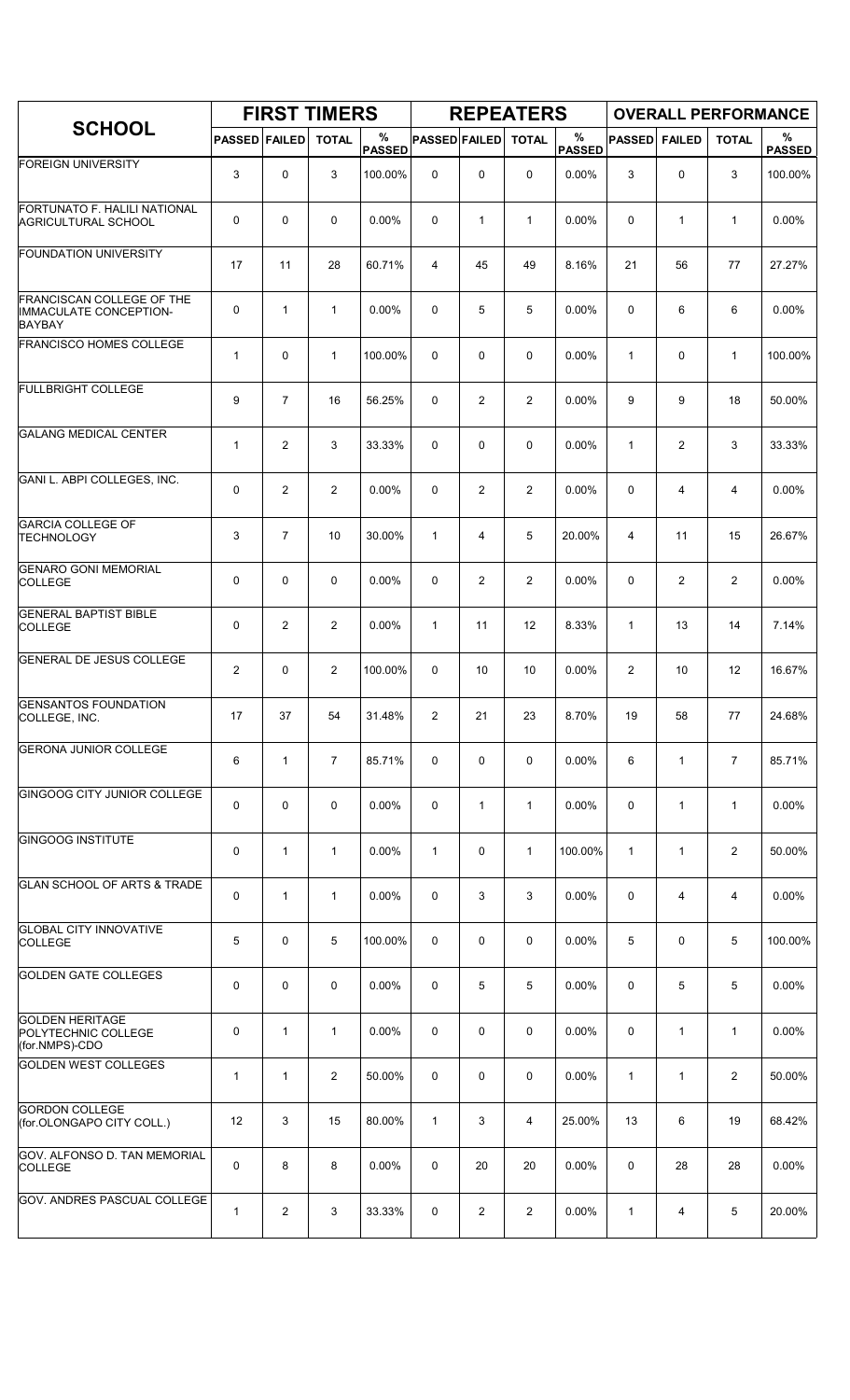|                                                                         |                      |                | <b>FIRST TIMERS</b> |                    |                      |                   | <b>REPEATERS</b> |                       |                |                | <b>OVERALL PERFORMANCE</b> |                    |
|-------------------------------------------------------------------------|----------------------|----------------|---------------------|--------------------|----------------------|-------------------|------------------|-----------------------|----------------|----------------|----------------------------|--------------------|
| <b>SCHOOL</b>                                                           | <b>PASSED FAILED</b> |                | <b>TOTAL</b>        | %<br><b>PASSED</b> | <b>PASSED FAILED</b> |                   | <b>TOTAL</b>     | $\%$<br><b>PASSED</b> | <b>PASSED</b>  | <b>FAILED</b>  | <b>TOTAL</b>               | %<br><b>PASSED</b> |
| GOV. BADO DANGWA AGRO-<br>INDUSTRIAL SCHOOL-KAPANGAN.<br><b>BENGUET</b> | $\mathbf{1}$         | $\overline{2}$ | 3                   | 33.33%             | 0                    | 4                 | 4                | 0.00%                 | 1              | 6              | $\overline{7}$             | 14.29%             |
| <b>GRACE MISSION COLLEGE-</b><br><b>SCHOOL OF MIDWIFERY</b>             | 0                    | $\mathbf 0$    | $\mathbf 0$         | $0.00\%$           | 0                    | 2                 | $\overline{2}$   | 0.00%                 | 0              | 2              | 2                          | 0.00%              |
| <b>GREAT PLEBEIAN COLLEGE</b>                                           | 6                    | $\mathbf{1}$   | $\overline{7}$      | 85.71%             | 0                    | 19                | 19               | 0.00%                 | 6              | 20             | 26                         | 23.08%             |
| <b>GREENVILLE COLLEGE</b>                                               | 0                    | $\mathbf 0$    | $\mathbf 0$         | 0.00%              | 0                    | 2                 | $\overline{2}$   | 0.00%                 | $\mathbf 0$    | $\overline{c}$ | 2                          | 0.00%              |
| <b>GUAGUA NATIONAL COLLEGES</b>                                         | 6                    | 6              | 12                  | 50.00%             | 0                    | 20                | 20               | 0.00%                 | 6              | 26             | 32                         | 18.75%             |
| <b>GUIMARAS STATE COLLEGE</b><br>(GUIMARAS POLY. COLL.)                 | 5                    | 4              | 9                   | 55.56%             | 3                    | 13                | 16               | 18.75%                | 8              | 17             | 25                         | 32.00%             |
| <b>GUZMAN INSTITUTE OF</b><br><b>TECHNOLOGY</b>                         | 0                    | $\mathbf{1}$   | $\mathbf{1}$        | 0.00%              | 0                    | 4                 | 4                | 0.00%                 | 0              | 5              | 5                          | 0.00%              |
| H. G. BAQUIRAN COLLEGE                                                  | 0                    | 0              | $\mathbf 0$         | $0.00\%$           | 0                    | $\overline{2}$    | $\overline{2}$   | $0.00\%$              | $\mathbf 0$    | $\overline{2}$ | 2                          | 0.00%              |
| HADJI BUTU SCHOOL OF ARTS &<br><b>TRADES</b>                            | 0                    | 11             | 11                  | 0.00%              | 0                    | 15                | 15               | 0.00%                 | $\mathbf 0$    | 26             | 26                         | 0.00%              |
| HARRIS MEMORIAL COLLEGE-<br><b>MANILA</b>                               | 0                    | $\mathbf 0$    | $\mathbf 0$         | 0.00%              | $\mathbf{1}$         | 0                 | $\mathbf{1}$     | 100.00%               | $\mathbf{1}$   | 0              | $\mathbf{1}$               | 100.00%            |
| HARRIS MEMORIAL COLLEGE-<br><b>TAYTAY</b>                               | 0                    | $\mathbf 0$    | 0                   | 0.00%              | 0                    | 4                 | 4                | 0.00%                 | 0              | 4              | 4                          | $0.00\%$           |
| HARVARDIAN COLLEGE-<br>PAMPANGA                                         | 0                    | $\mathbf 0$    | $\mathbf 0$         | 0.00%              | 0                    | 5                 | 5                | 0.00%                 | $\mathbf 0$    | 5              | 5                          | 0.00%              |
| <b>HINATUAN SOUTHERN COLLEGE</b><br>(for.USP)                           | 0                    | 5              | 5                   | 0.00%              | 0                    | 3                 | 3                | 0.00%                 | 0              | 8              | 8                          | 0.00%              |
| HMIJ-FOUNDATION PHILIPPINE<br><b>ISLAMIC COLLEGE</b>                    | 0                    | 0              | 0                   | $0.00\%$           | 0                    | 6                 | 6                | 0.00%                 | 0              | 6              | 6                          | 0.00%              |
| HOLY ANGEL UNIVERSITY                                                   | 25                   | $\overline{7}$ | 32                  | 78.13%             | 3                    | 22                | 25               | 12.00%                | 28             | 29             | 57                         | 49.12%             |
| HOLY CHILD COLLEGE OF BUTUAN                                            | 0                    | 3              | 3                   | 0.00%              | 0                    | $\overline{2}$    | $\overline{2}$   | $0.00\%$              | 0              | 5              | 5                          | 0.00%              |
| HOLY CHILD JESUS COLLEGE                                                | $\mathbf{1}$         | 0              | 1                   | 100.00%            | 0                    | 1                 | $\mathbf{1}$     | 0.00%                 | $\mathbf{1}$   | 1              | 2                          | 50.00%             |
| HOLY CHILD SCHOOL OF DAVAO                                              | 4                    | $\overline{2}$ | 6                   | 66.67%             | 0                    | 0                 | 0                | 0.00%                 | 4              | 2              | 6                          | 66.67%             |
| <b>HOLY CROSS COLLEGE OF</b><br><b>CALINAN</b>                          | 20                   | 8              | 28                  | 71.43%             | $\mathbf{1}$         | 6                 | $\overline{7}$   | 14.29%                | 21             | 14             | 35                         | 60.00%             |
| HOLY CROSS COLLEGE OF<br><b>CARIGARA</b>                                | 0                    | 3              | 3                   | $0.00\%$           | 0                    | 4                 | 4                | $0.00\%$              | 0              | $\overline{7}$ | $\overline{7}$             | 0.00%              |
| <b>HOLY CROSS COLLEGE-</b><br><b>PAMPANGA</b>                           | $\overline{c}$       | 5              | 7                   | 28.57%             | 0                    | $12 \overline{ }$ | 12               | $0.00\%$              | 2              | 17             | 19                         | 10.53%             |
| <b>HOLY CROSS OF BANSALAN</b><br><b>JUNIOR COLLEGE</b>                  | 3                    | 5              | 8                   | 37.50%             | 1                    | 4                 | 5                | 20.00%                | 4              | 9              | 13                         | 30.77%             |
| HOLY CROSS OF DAVAO COLLEGE                                             | 57                   | 41             | 98                  | 58.16%             | 15                   | 67                | 82               | 18.29%                | 72             | 108            | 180                        | 40.00%             |
| <b>HOLY INFANT COLLEGE</b>                                              | 1                    | 2              | 3                   | 33.33%             | $\mathbf{1}$         | 6                 | $\overline{7}$   | 14.29%                | $\overline{2}$ | 8              | 10                         | 20.00%             |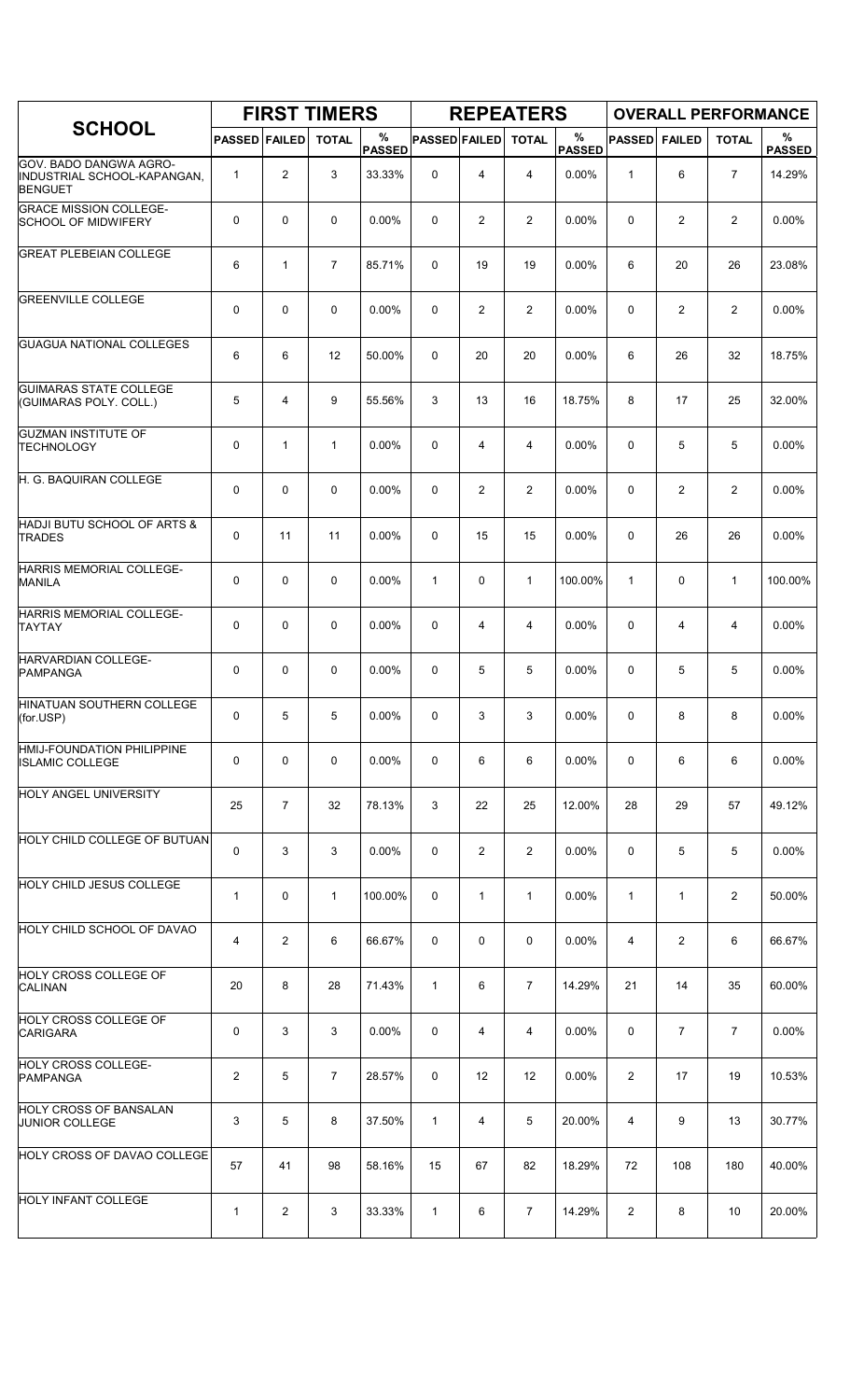|                                                                                             |                      |                | <b>FIRST TIMERS</b> |                    |                      |                | <b>REPEATERS</b> |                       |                |                | <b>OVERALL PERFORMANCE</b> |                    |
|---------------------------------------------------------------------------------------------|----------------------|----------------|---------------------|--------------------|----------------------|----------------|------------------|-----------------------|----------------|----------------|----------------------------|--------------------|
| <b>SCHOOL</b>                                                                               | <b>PASSED FAILED</b> |                | <b>TOTAL</b>        | %<br><b>PASSED</b> | <b>PASSED FAILED</b> |                | <b>TOTAL</b>     | $\%$<br><b>PASSED</b> | <b>PASSED</b>  | <b>FAILED</b>  | <b>TOTAL</b>               | %<br><b>PASSED</b> |
| HOLY INFANT JESUS COLLEGE                                                                   | $\mathbf{1}$         | 1              | $\overline{2}$      | 50.00%             | 0                    | $\overline{7}$ | $\overline{7}$   | 0.00%                 | 1              | 8              | 9                          | 11.11%             |
| <b>HOLY NAME UNIVERSITY</b><br>(for.DIVINE WORD-TAGBILARAN)                                 | 32                   | 10             | 42                  | 76.19%             | 5                    | 27             | 32               | 15.63%                | 37             | 37             | 74                         | 50.00%             |
| <b>HOLY ROSARY COLLEGE</b><br><b>FOUNDATION</b>                                             | 0                    | 8              | 8                   | $0.00\%$           | $\overline{2}$       | 15             | 17               | 11.76%                | $\overline{2}$ | 23             | 25                         | 8.00%              |
| HOLY ROSARY MINOR SEMINARY-<br><b>NAGA CITY</b>                                             | $\mathbf{1}$         | 0              | $\mathbf{1}$        | 100.00%            | $\mathbf{1}$         | 0              | $\mathbf{1}$     | 100.00%               | $\overline{2}$ | $\mathbf 0$    | 2                          | 100.00%            |
| HOLY TRINITY COLLEGE OF<br><b>GENERAL SANTOS CITY</b>                                       | 14                   | 8              | 22                  | 63.64%             | 3                    | 19             | 22               | 13.64%                | 17             | 27             | 44                         | 38.64%             |
| HOLY TRINITY COLLEGE OF<br><b>PUERTO PRINCESA</b>                                           | 5                    | 5              | 10                  | 50.00%             | $\mathbf 0$          | 15             | 15               | 0.00%                 | 5              | 20             | 25                         | 20.00%             |
| HOLY TRINITY COLLEGE-<br>GINATILAN                                                          | $\mathbf{1}$         | $\mathbf{1}$   | $\overline{2}$      | 50.00%             | 0                    | 3              | 3                | 0.00%                 | $\mathbf{1}$   | 4              | 5                          | 20.00%             |
| <b>IATEC COMPUTER COLLEGE</b>                                                               | 0                    | $\mathbf{1}$   | $\mathbf{1}$        | $0.00\%$           | 0                    | 0              | 0                | 0.00%                 | 0              | 1              | $\mathbf{1}$               | $0.00\%$           |
| <b>ICCT COLLEGES</b><br>FOUNDATION, INC(INST.OF<br>CREATIVE COMP TECH INC)                  | 7                    | 5              | 12                  | 58.33%             | $\mathbf{1}$         | 14             | 15               | 6.67%                 | 8              | 19             | 27                         | 29.63%             |
| <b>IETI COLLEGE</b>                                                                         | 0                    | $\mathbf{1}$   | $\mathbf{1}$        | 0.00%              | 0                    | $\mathbf{1}$   | $\mathbf{1}$     | 0.00%                 | 0              | $\overline{2}$ | $\overline{c}$             | 0.00%              |
| <b>IFUGAO STATE COLLEGE OF</b><br><b>AGRICULTURE &amp; FORESTRY-</b><br>LAGAWE              | 0                    | 0              | $\mathbf 0$         | 0.00%              | 0                    | $\overline{7}$ | $\overline{7}$   | 0.00%                 | 0              | $\overline{7}$ | $\overline{7}$             | 0.00%              |
| <b>IFUGAO STATE COLLEGE OF</b><br><b>AGRICULTURE &amp; FORESTRY-</b><br>LAMUT               | 14                   | $\overline{7}$ | 21                  | 66.67%             | 5                    | 22             | 27               | 18.52%                | 19             | 29             | 48                         | 39.58%             |
| <b>IFUGAO STATE COLLEGE OF</b><br><b>AGRICULTURE &amp; FORESTRY-</b><br>POTIA               | 5                    | 2              | 7                   | 71.43%             | $\mathbf{1}$         | 1              | 2                | 50.00%                | 6              | 3              | 9                          | 66.67%             |
| <b>IFUGAO STATE COLLEGE OF</b><br><b>AGRICULTURE &amp; FORESTRY-</b><br><b>TINOC CAMPUS</b> | 0                    | $\mathbf{1}$   | $\mathbf{1}$        | $0.00\%$           | 0                    | 0              | 0                | 0.00%                 | 0              | 1              | $\mathbf{1}$               | 0.00%              |
| IGAMA (for.SACRED HEART COLL<br>FNDTN)                                                      | 0                    | $\mathbf{1}$   | $\mathbf{1}$        | 0.00%              | 0                    | 0              | 0                | 0.00%                 | 0              | $\mathbf{1}$   | $\mathbf{1}$               | 0.00%              |
| ILIGAN CAPITOL COLLEGE                                                                      | $\mathbf{1}$         | 4              | 5                   | 20.00%             | 0                    | 20             | 20               | 0.00%                 | $\mathbf{1}$   | 24             | 25                         | 4.00%              |
| ILIGAN MEDICAL CENTER<br>COLLEGE, INC.                                                      | 2                    | 5              | $\overline{7}$      | 28.57%             | $\overline{2}$       | 9              | 11               | 18.18%                | 4              | 14             | 18                         | 22.22%             |
| ILOCOS SUR POLYTECHNIC<br>STATE COLLEGE-CANDON                                              | $\mathbf{1}$         | 5              | 6                   | 16.67%             | $\mathbf{1}$         | $\mathbf{1}$   | $\overline{2}$   | 50.00%                | $\overline{2}$ | 6              | 8                          | 25.00%             |
| ILOCOS SUR POLYTECHNIC<br><b>STATE COLLEGE-CERVANTES</b>                                    | 0                    | 0              | $\mathbf 0$         | 0.00%              | $\mathbf{1}$         | $\mathbf{1}$   | $\overline{2}$   | 50.00%                | $\mathbf{1}$   | $\mathbf{1}$   | 2                          | 50.00%             |
| ILOCOS SUR POLYTECHNIC<br>STATE COLLEGE-NARVACAN                                            | 0                    | 3              | 3                   | $0.00\%$           | 0                    | 6              | 6                | $0.00\%$              | 0              | 9              | 9                          | 0.00%              |
| ILOCOS SUR POLYTECHNIC<br><b>STATE COLLEGE-SANTIAGO</b>                                     | $\overline{2}$       | $\mathbf{1}$   | 3                   | 66.67%             | 0                    | 5              | 5                | 0.00%                 | 2              | 6              | 8                          | 25.00%             |
| ILOCOS SUR POLYTECHNIC<br>STATE COLLEGE-STA MARIA                                           | 2                    | 8              | 10                  | 20.00%             | $\mathbf{1}$         | 10             | 11               | 9.09%                 | 3              | 18             | 21                         | 14.29%             |
| ILOCOS SUR POLYTECHNIC<br>STATE COLLEGE-TAGUDIN                                             | 6                    | 17             | 23                  | 26.09%             | $\mathbf{1}$         | 9              | 10               | 10.00%                | $\overline{7}$ | 26             | 33                         | 21.21%             |
| ILOILO COLLEGE OF BUSINESS &<br><b>COMPUTER</b>                                             | $\mathbf{1}$         | 0              | $\mathbf 1$         | 100.00%            | $\mathbf 0$          | 0              | 0                | 0.00%                 | $\mathbf{1}$   | 0              | $\mathbf{1}$               | 100.00%            |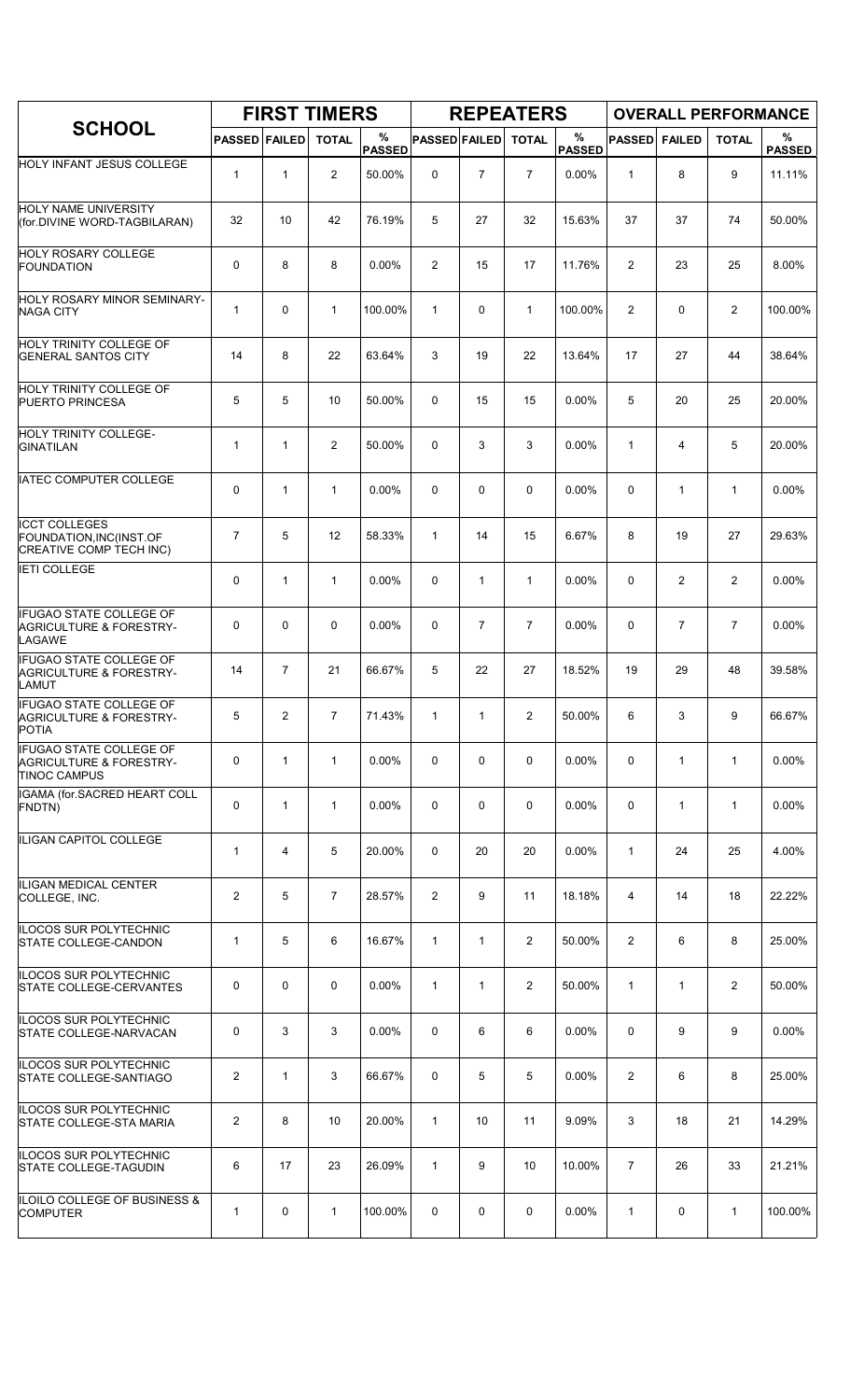|                                                                                  |                      |                | <b>FIRST TIMERS</b> |                    |                      |                | <b>REPEATERS</b> |                       |                |                |                | <b>OVERALL PERFORMANCE</b> |
|----------------------------------------------------------------------------------|----------------------|----------------|---------------------|--------------------|----------------------|----------------|------------------|-----------------------|----------------|----------------|----------------|----------------------------|
| <b>SCHOOL</b>                                                                    | <b>PASSED FAILED</b> |                | <b>TOTAL</b>        | %<br><b>PASSED</b> | <b>PASSED FAILED</b> |                | <b>TOTAL</b>     | $\%$<br><b>PASSED</b> | <b>PASSED</b>  | <b>FAILED</b>  | <b>TOTAL</b>   | %<br><b>PASSED</b>         |
| ILOILO DOCTORS' COLLEGE                                                          | $\mathbf{1}$         | 1              | $\overline{2}$      | 50.00%             | 0                    | 0              | $\mathbf 0$      | 0.00%                 | $\mathbf{1}$   | $\mathbf{1}$   | 2              | 50.00%                     |
| ILOILO STATE COLLEGE OF<br><b>FISHERIES-B.NUEVO</b>                              | 8                    | 13             | 21                  | 38.10%             | $\mathbf 0$          | 19             | 19               | 0.00%                 | 8              | 32             | 40             | 20.00%                     |
| ILOILO STATE COLLEGE OF<br><b>FISHERIES-DINGLE</b>                               | 0                    | $\mathbf{1}$   | $\mathbf{1}$        | $0.00\%$           | 0                    | 3              | 3                | 0.00%                 | 0              | 4              | 4              | $0.00\%$                   |
| <b>ILOILO STATE COLLEGE OF</b><br><b>FISHERIES-DUMANGAS</b><br>(for.DUMANGAS PC) | 8                    | $\overline{7}$ | 15                  | 53.33%             | 0                    | 14             | 14               | 0.00%                 | 8              | 21             | 29             | 27.59%                     |
| ILOILO STATE COLLEGE OF<br><b>FISHERIES-SAGAY</b>                                | 0                    | 1              | $\mathbf{1}$        | 0.00%              | 0                    | $\overline{c}$ | $\overline{2}$   | 0.00%                 | $\mathbf 0$    | 3              | 3              | 0.00%                      |
| ILOILO STATE COLLEGE OF<br><b>FISHERIES-SAN ENRIQUE</b>                          | 4                    | 6              | 10                  | 40.00%             | $\mathbf{1}$         | 13             | 14               | 7.14%                 | 5              | 19             | 24             | 20.83%                     |
| <b>IMMACULATE CONCEPCION</b><br><b>COLLEGE SEMINARY</b>                          | $\overline{2}$       | 0              | $\overline{2}$      | 100.00%            | $\mathbf 0$          | 0              | $\mathbf 0$      | 0.00%                 | 2              | $\mathbf 0$    | $\overline{2}$ | 100.00%                    |
| <b>IMMACULATE CONCEPTION</b><br><b>ARCHDIOCESAN SCHOOL</b>                       | $\mathbf{1}$         | $\Omega$       | $\mathbf{1}$        | 100.00%            | $\Omega$             | 0              | 0                | 0.00%                 | $\mathbf{1}$   | 0              | $\mathbf{1}$   | 100.00%                    |
| <b>IMMACULATE CONCEPTION</b><br>COLLEGE-ALBAY                                    | 0                    | $\mathbf{1}$   | $\mathbf{1}$        | 0.00%              | $\mathbf{1}$         | 0              | $\mathbf{1}$     | 100.00%               | 1              | $\mathbf{1}$   | $\overline{2}$ | 50.00%                     |
| <b>IMMACULATE CONCEPTION</b><br>COLLEGE-BALAYAN                                  | 7                    | 6              | 13                  | 53.85%             | $\mathbf{1}$         | 19             | 20               | 5.00%                 | 8              | 25             | 33             | 24.24%                     |
| IMMACULATE CONCEPTION<br>COLLEGE-BOAC                                            | $\mathbf{1}$         | 0              | $\mathbf{1}$        | 100.00%            | 0                    | 0              | 0                | 0.00%                 | $\mathbf{1}$   | 0              | $\mathbf{1}$   | 100.00%                    |
| <b>IMMACULATE HEART OF MARY</b><br>SEMINARY-UBAY                                 | $\mathbf{1}$         | 0              | $\mathbf{1}$        | 100.00%            | $\mathbf 0$          | 0              | $\mathbf 0$      | 0.00%                 | $\mathbf{1}$   | 0              | $\mathbf{1}$   | 100.00%                    |
| <b>IMUS BUSINESS &amp;</b><br><b>TECHNOLOGICAL COLL.-IMUS</b>                    | 0                    | $\mathbf{1}$   | $\mathbf{1}$        | 0.00%              | $\mathbf{1}$         | 0              | $\mathbf{1}$     | 100.00%               | $\mathbf{1}$   | $\mathbf{1}$   | $\overline{2}$ | 50.00%                     |
| <b>IMUS INSTITUTE</b>                                                            | $\overline{2}$       | 5              | $\overline{7}$      | 28.57%             | $\mathbf{1}$         | 12             | 13               | 7.69%                 | 3              | 17             | 20             | 15.00%                     |
| INDIANA AEROSPACE UNIVERSITY                                                     | 0                    | 0              | $\mathbf 0$         | 0.00%              | 0                    | $\mathbf{1}$   | $\mathbf{1}$     | 0.00%                 | $\mathbf 0$    | $\mathbf{1}$   | $\mathbf{1}$   | 0.00%                      |
| INNOVATIVE COLLEGE OF<br><b>SCIENCE &amp; TECHNOLOGY</b>                         | 0                    | $\mathbf{1}$   | $\mathbf{1}$        | 0.00%              | $\Omega$             | 3              | 3                | 0.00%                 | 0              | 4              | $\overline{4}$ | 0.00%                      |
| INTERFACE COMPUTER SCHOOL                                                        | 0                    | 0              | 0                   | $0.00\%$           | 0                    | 1              | $\mathbf{1}$     | 0.00%                 | 0              | 1              | $\mathbf{1}$   | 0.00%                      |
| INTERNATIONAL ACADEMY OF<br><b>MANAGEMENT &amp; ECONOMICS</b>                    | $\mathbf{1}$         | 0              | $\mathbf{1}$        | 100.00%            | 0                    | 0              | $\mathbf 0$      | 0.00%                 | $\mathbf{1}$   | 0              | $\mathbf{1}$   | 100.00%                    |
| <b>INTERNATIONAL BAPTIST</b><br><b>COLLEGE</b>                                   | 0                    | 0              | $\mathbf 0$         | 0.00%              | 0                    | $\mathbf{1}$   | $\mathbf{1}$     | 0.00%                 | 0              | $\mathbf{1}$   | $\mathbf{1}$   | 0.00%                      |
| <b>INTERNATIONAL CHRISTIAN</b><br><b>COLLEGE OF MANILA</b>                       | $\mathbf{1}$         | 2              | 3                   | 33.33%             | $\overline{2}$       | 0              | $\overline{2}$   | 100.00%               | 3              | $\overline{2}$ | 5              | 60.00%                     |
| <b>INTERNATIONAL CHRISTIAN</b><br>COLLEGES-(for.BAGUIO-BENGUET<br>CC)            | $\mathbf{1}$         | 0              | $\mathbf{1}$        | 100.00%            | 0                    | 0              | 0                | 0.00%                 | $\mathbf{1}$   | 0              | $\mathbf{1}$   | 100.00%                    |
| INTERNATIONAL EVANGELICAL<br><b>HOLINESS COLLEGE</b>                             | 0                    | 0              | $\mathbf 0$         | $0.00\%$           | $\overline{2}$       | $\mathbf{1}$   | 3                | 66.67%                | $\overline{2}$ | $\mathbf{1}$   | 3              | 66.67%                     |
| <b>INTERNATIONAL HARVARDIAN</b><br><b>UNIVERSITY</b>                             | 0                    | 0              | $\mathbf 0$         | 0.00%              | 0                    | $\mathbf{1}$   | $\mathbf{1}$     | 0.00%                 | 0              | $\mathbf{1}$   | $\mathbf{1}$   | $0.00\%$                   |
| INTERNATIONAL SCHOOL OF ASIA<br>& THE PACIFIC                                    | 3                    | 4              | $\overline{7}$      | 42.86%             | $\mathbf{1}$         | 3              | 4                | 25.00%                | 4              | 7              | 11             | 36.36%                     |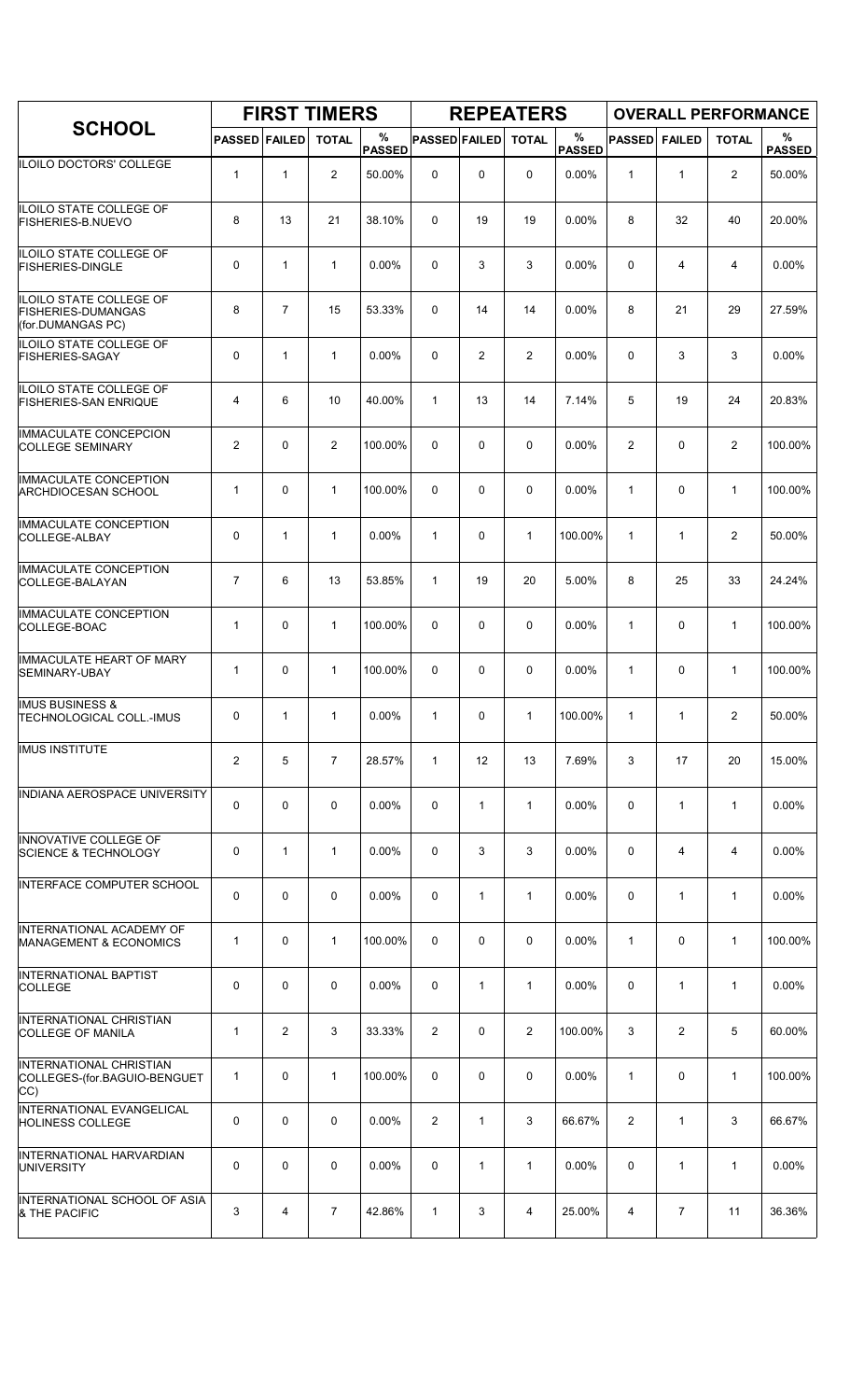|                                                                        |                      |              | <b>FIRST TIMERS</b> |                    |                      |                | <b>REPEATERS</b> |                       |                |                | <b>OVERALL PERFORMANCE</b> |                    |
|------------------------------------------------------------------------|----------------------|--------------|---------------------|--------------------|----------------------|----------------|------------------|-----------------------|----------------|----------------|----------------------------|--------------------|
| <b>SCHOOL</b>                                                          | <b>PASSED FAILED</b> |              | <b>TOTAL</b>        | %<br><b>PASSED</b> | <b>PASSED FAILED</b> |                | <b>TOTAL</b>     | $\%$<br><b>PASSED</b> | <b>PASSED</b>  | <b>FAILED</b>  | <b>TOTAL</b>               | %<br><b>PASSED</b> |
| INTERWORLD COLLEGE OF<br><b>SCIENCE &amp; TECHNOLOGY</b>               | 0                    | $\mathbf{1}$ | $\mathbf{1}$        | 0.00%              | 0                    | 3              | 3                | 0.00%                 | 0              | 4              | 4                          | 0.00%              |
| <b>INTERWORLD COLLEGES</b><br>FOUNDATION-PANIQUI (ICT)                 | 1                    | $\mathbf{1}$ | $\overline{2}$      | 50.00%             | 0                    | $\overline{c}$ | $\overline{2}$   | 0.00%                 | 1              | 3              | 4                          | 25.00%             |
| <b>INTERWORLD COLLEGES</b><br>FOUNDATION-TARLAC CITY (ICT)             | 0                    | $\mathbf 0$  | 0                   | 0.00%              | 0                    | $\mathbf{1}$   | $\mathbf{1}$     | 0.00%                 | $\Omega$       | $\mathbf{1}$   | $\mathbf{1}$               | 0.00%              |
| <b>ISABELA COLLEGE OF ARTS &amp;</b><br><b>TECHNOLOGY</b>              | 0                    | $\mathbf 0$  | $\mathbf 0$         | 0.00%              | 0                    | $\mathbf{1}$   | $\mathbf{1}$     | 0.00%                 | $\mathbf 0$    | $\mathbf{1}$   | $\mathbf{1}$               | 0.00%              |
| ISABELA COLLEGES (for.ISABELA<br>$C.F$ )                               | $\overline{2}$       | $\mathbf{1}$ | 3                   | 66.67%             | $\mathbf{1}$         | 20             | 21               | 4.76%                 | 3              | 21             | 24                         | 12.50%             |
| <b>ISABELA STATE UNIVERSITY-</b><br>ANGADANAN (for.A AGRO-IND<br>COL.) | 1                    | 13           | 14                  | 7.14%              | $\mathbf{1}$         | 26             | 27               | 3.70%                 | $\overline{c}$ | 39             | 41                         | 4.88%              |
| <b>ISABELA STATE UNIVERSITY-</b><br><b>CABAGAN</b>                     | 29                   | 20           | 49                  | 59.18%             | 4                    | 67             | 71               | 5.63%                 | 33             | 87             | 120                        | 27.50%             |
| <b>ISABELA STATE UNIVERSITY-</b><br>CAUAYAN (for.C.POLY.COLL.)         | 4                    | 9            | 13                  | 30.77%             | 3                    | 39             | 42               | 7.14%                 | $\overline{7}$ | 48             | 55                         | 12.73%             |
| <b>ISABELA STATE UNIVERSITY-</b><br><b>ECHAGUE</b>                     | 19                   | 24           | 43                  | 44.19%             | 4                    | 57             | 61               | 6.56%                 | 23             | 81             | 104                        | 22.12%             |
| <b>ISABELA STATE UNIVERSITY-</b><br><b>ILAGAN</b>                      | $\overline{7}$       | 29           | 36                  | 19.44%             | 4                    | 65             | 69               | 5.80%                 | 11             | 94             | 105                        | 10.48%             |
| <b>ISABELA STATE UNIVERSITY-</b><br><b>JONES CAMPUS</b>                | 6                    | 2            | 8                   | 75.00%             | $\overline{2}$       | 5              | $\overline{7}$   | 28.57%                | 8              | $\overline{7}$ | 15                         | 53.33%             |
| ISABELA STATE UNIVERSITY-<br>PALANAN                                   | $\mathbf{1}$         | 3            | $\overline{4}$      | 25.00%             | 0                    | 0              | 0                | 0.00%                 | $\mathbf{1}$   | 3              | 4                          | 25.00%             |
| ISABELA STATE UNIVERSITY-<br><b>ROXAS</b>                              | $\overline{4}$       | 8            | 12                  | 33.33%             | $\mathbf{1}$         | 4              | 5                | 20.00%                | 5              | 12             | 17                         | 29.41%             |
| <b>ISABELA STATE UNIVERSITY-SAN</b><br><b>MARIANO</b>                  | 2                    | 12           | 14                  | 14.29%             | $\mathbf{1}$         | 25             | 26               | 3.85%                 | 3              | 37             | 40                         | 7.50%              |
| ISABELA STATE UNIVERSITY-SAN<br><b>MATEO</b>                           | 3                    | 6            | 9                   | 33.33%             | 2                    | 4              | 6                | 33.33%                | 5              | 10             | 15                         | 33.33%             |
| ISABELO B. CALINGASAN<br><b>MEMORIAL INSTITUTE</b>                     | 0                    | 0            | $\mathbf 0$         | 0.00%              | 0                    | 4              | 4                | $0.00\%$              | 0              | 4              | 4                          | 0.00%              |
| JAMIATU MARAWI AL-ISLAMIA<br><b>FOUNDATION</b>                         | 0                    | 1            | 1                   | $0.00\%$           | 0                    | $\overline{2}$ | 2                | $0.00\%$              | 0              | 3              | 3                          | 0.00%              |
| <b>JAMIATU MUSLIM MINDANAO</b>                                         | 0                    | 6            | 6                   | 0.00%              | 0                    | $\overline{7}$ | $\overline{7}$   | 0.00%                 | 0              | 13             | 13                         | 0.00%              |
| JAMIATUL PHILIPPINE AL-ISLAMIC                                         | 0                    | 8            | 8                   | 0.00%              | 0                    | 17             | 17               | 0.00%                 | 0              | 25             | 25                         | 0.00%              |
| JE MONDEJAR COMPUTER<br><b>COLLEGE</b>                                 | 0                    | 0            | 0                   | $0.00\%$           | 0                    | $\overline{2}$ | $\overline{2}$   | $0.00\%$              | 0              | 2              | 2                          | $0.00\%$           |
| JESUS IS LORD COLLEGES<br><b>FOUNDATION</b>                            | 1                    | 3            | 4                   | 25.00%             | 2                    | 3              | 5                | 40.00%                | 3              | 6              | 9                          | 33.33%             |
| JOHN B. LACSON COLLEGES<br><b>FOUNDATION-ILOILO CITY</b>               | 0                    | 0            | 0                   | 0.00%              | 0                    | 1              | 1                | $0.00\%$              | 0              | 1              | 1                          | $0.00\%$           |
| JOHN BOSCO COLLEGE                                                     | 0                    | 0            | 0                   | $0.00\%$           | $\mathbf{1}$         | $\overline{2}$ | 3                | 33.33%                | $\mathbf{1}$   | $\overline{2}$ | 3                          | 33.33%             |
| JOHN PAUL COLLEGE                                                      | 4                    | 6            | 10                  | 40.00%             | 0                    | 6              | 6                | 0.00%                 | 4              | 12             | 16                         | 25.00%             |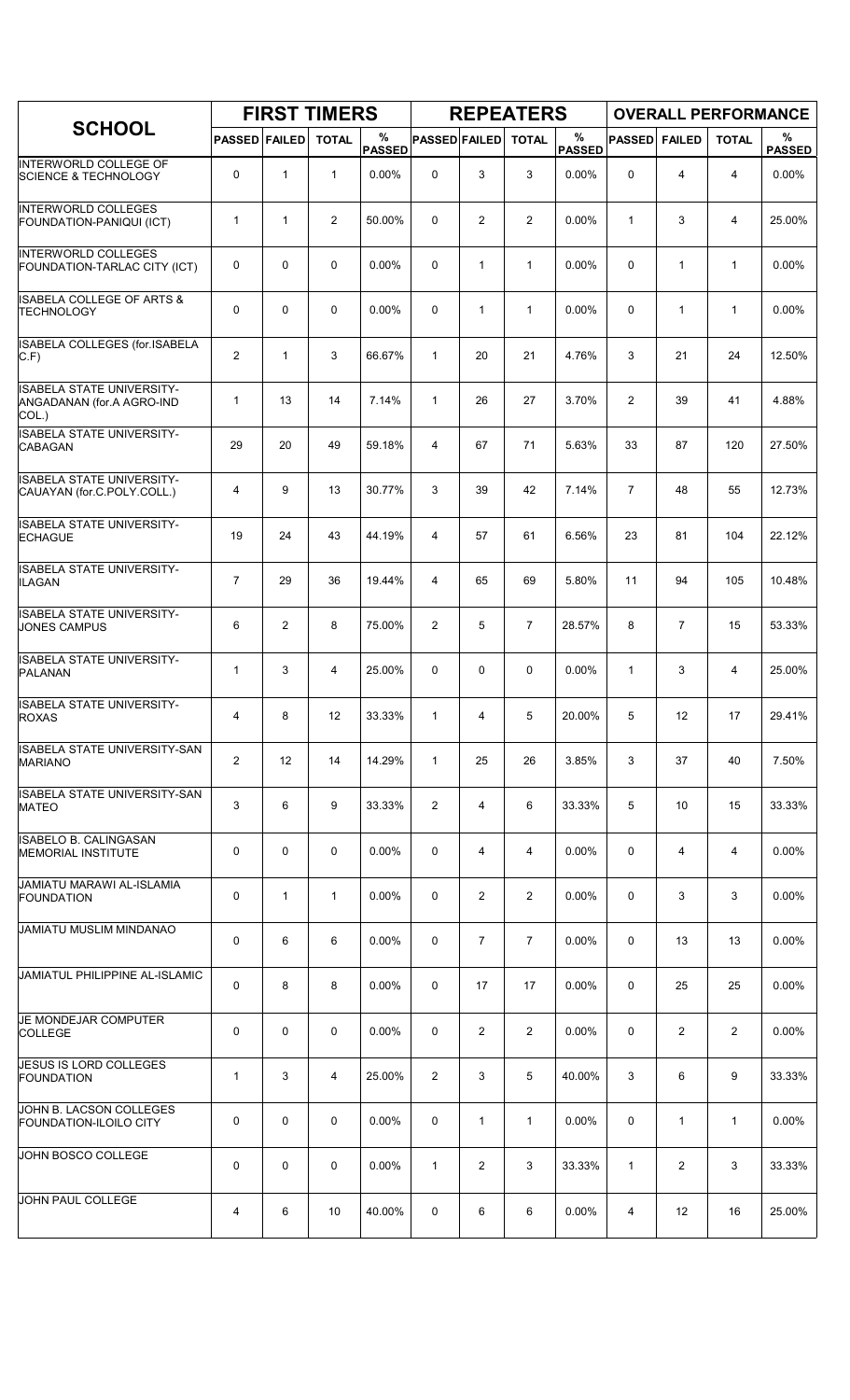|                                                                                       |                      |                | <b>FIRST TIMERS</b> |                    |                      |                | <b>REPEATERS</b> |                    |               |                | <b>OVERALL PERFORMANCE</b> |                    |
|---------------------------------------------------------------------------------------|----------------------|----------------|---------------------|--------------------|----------------------|----------------|------------------|--------------------|---------------|----------------|----------------------------|--------------------|
| <b>SCHOOL</b>                                                                         | <b>PASSED FAILED</b> |                | <b>TOTAL</b>        | %<br><b>PASSED</b> | <b>PASSED FAILED</b> |                | <b>TOTAL</b>     | %<br><b>PASSED</b> | <b>PASSED</b> | <b>FAILED</b>  | <b>TOTAL</b>               | %<br><b>PASSED</b> |
| JOSE MARIA COLLEGE                                                                    | 0                    | 2              | $\overline{2}$      | $0.00\%$           | 0                    | 0              | $\Omega$         | $0.00\%$           | $\Omega$      | $\overline{2}$ | $\overline{2}$             | 0.00%              |
| JOSE P. LAUREL POLYTECHNIC<br><b>COLLEGE</b>                                          | 5                    | $\overline{2}$ | $\overline{7}$      | 71.43%             | $\Omega$             | $\overline{2}$ | 2                | 0.00%              | 5             | 4              | 9                          | 55.56%             |
| <b>JOSE RIZAL MEMORIAL STATE</b><br>COLLEGE-DIPOLOG                                   | 0                    | 9              | 9                   | 0.00%              | $\mathbf{1}$         | 43             | 44               | 2.27%              | $\mathbf{1}$  | 52             | 53                         | 1.89%              |
| <b>JOSE RIZAL MEMORIAL STATE</b><br>COLLEGE-KATIPUNAN,<br>ZAMBOANGA DS.               | 1                    | $\mathbf 0$    | $\mathbf{1}$        | 100.00%            | 0                    | 5              | 5                | 0.00%              | $\mathbf{1}$  | 5              | 6                          | 16.67%             |
| JOSE RIZAL MEMORIAL STATE<br>COLLEGE-RIZAL                                            | $\mathbf 0$          | $\mathbf 0$    | 0                   | $0.00\%$           | 0                    | $\overline{c}$ | $\overline{2}$   | 0.00%              | $\mathbf 0$   | 2              | $\overline{2}$             | 0.00%              |
| JOSE RIZAL MEMORIAL STATE<br>COLLEGE-SIOCON                                           | 0                    | 3              | 3                   | 0.00%              | 0                    | 3              | 3                | 0.00%              | $\mathbf 0$   | 6              | 6                          | 0.00%              |
| JOSE RIZAL MEMORIAL STATE<br><b>COLLEGE-TAMPILISAN</b>                                | 3                    | $\overline{4}$ | $\overline{7}$      | 42.86%             | 2                    | 10             | 12               | 16.67%             | 5             | 14             | 19                         | 26.32%             |
| <b>JOSE RIZAL MEMORIAL STATE</b><br>UNIVERSITY-DAPITAN                                | 3                    | 15             | 18                  | 16.67%             | $\overline{2}$       | 51             | 53               | 3.77%              | 5             | 66             | 71                         | 7.04%              |
| JOSE RIZAL UNIVERSITY (for.JRC)                                                       | 13                   | 11             | 24                  | 54.17%             | 2                    | 25             | 27               | 7.41%              | 15            | 36             | 51                         | 29.41%             |
| JOSEFINA H. CERILLES STATE<br>COLLEGE-C.M.S.ENERIO CAT-<br><b>LAKEWOOD</b>            | 0                    | 3              | 3                   | $0.00\%$           | 0                    | 13             | 13               | 0.00%              | 0             | 16             | 16                         | 0.00%              |
| JOSEFINA H. CERILLES STATE<br>COLLEGE-MAIN-MATI(JHCPC)                                | 6                    | 22             | 28                  | 21.43%             | $\overline{2}$       | 89             | 91               | 2.20%              | 8             | 111            | 119                        | 6.72%              |
| JUDGE GUILLERMO ELEAZAR<br>MEM'L SCHOOL OF FISHERIES                                  | 0                    | $\mathbf 0$    | 0                   | $0.00\%$           | $\Omega$             | 2              | $\overline{2}$   | 0.00%              | 0             | 2              | 2                          | 0.00%              |
| KABANKALAN CATHOLIC COLLEGE                                                           | 11                   | 14             | 25                  | 44.00%             | 0                    | 35             | 35               | 0.00%              | 11            | 49             | 60                         | 18.33%             |
| KABASALAN INSTITUTE OF<br><b>TECHNOLOGY</b>                                           | 0                    | 3              | 3                   | 0.00%              | 0                    | 4              | 4                | 0.00%              | 0             | $\overline{7}$ | $\overline{7}$             | 0.00%              |
| KABASALAN NATIONAL<br>VOCATIONAL SCHOOL                                               | 1                    | $\overline{7}$ | 8                   | 12.50%             | $\mathbf{1}$         | 35             | 36               | 2.78%              | 2             | 42             | 44                         | 4.55%              |
| KALAYAAN COLLEGE                                                                      | 0                    | $\mathbf{1}$   | $\mathbf{1}$        | $0.00\%$           | 0                    | 0              | 0                | $0.00\%$           | 0             | $\mathbf{1}$   | $\mathbf{1}$               | $0.00\%$           |
| KALINGA APAYAO STATE<br>COLLEGE (KALINGA COMM. COLL.)                                 | 23                   | 27             | 50                  | 46.00%             | $\overline{7}$       | 47             | 54               | 12.96%             | 30            | 74             | 104                        | 28.85%             |
| KALOS MISSION ARTS COLLEGE                                                            | 0                    | $\mathbf 0$    | $\mathbf 0$         | 0.00%              | 0                    | $\mathbf{1}$   | $\mathbf{1}$     | $0.00\%$           | 0             | $\mathbf{1}$   | $\mathbf{1}$               | 0.00%              |
| <b>KAPALONG COLLEGE OF</b><br><b>AGRICULTURE, SCIENCES &amp;</b><br><b>TECHNOLOGY</b> | 0                    | $\overline{7}$ | $\overline{7}$      | 0.00%              | 0                    | 3              | 3                | $0.00\%$           | 0             | 10             | 10                         | 0.00%              |
| <b>KATIPUNAN NATIONAL</b><br>AGRICULTURAL SCHOOL-<br><b>KATIPUNAN</b>                 | 1                    | 0              | $\mathbf{1}$        | 100.00%            | 0                    | $\overline{2}$ | $\overline{2}$   | 0.00%              | $\mathbf{1}$  | 2              | 3                          | 33.33%             |
| KING'S COLLEGE OF MARBEL                                                              | 0                    | $\overline{7}$ | $\overline{7}$      | 0.00%              | $\mathbf{1}$         | 26             | 27               | 3.70%              | $\mathbf{1}$  | 33             | 34                         | 2.94%              |
| KOLEHIYO NG MAMAMAYAN                                                                 | 0                    | $\mathbf{1}$   | $\mathbf 1$         | 0.00%              | 0                    | 0              | 0                | 0.00%              | 0             | $\mathbf{1}$   | $\mathbf{1}$               | 0.00%              |
| KOLEHIYO NG SUBIC                                                                     | $\overline{2}$       | $\overline{2}$ | 4                   | 50.00%             | 2                    | 4              | 6                | 33.33%             | 4             | 6              | 10                         | 40.00%             |
| L. D. WOOSLEY BETHANY<br><b>COLLEGES</b>                                              | 3                    | $\mathbf{1}$   | 4                   | 75.00%             | 0                    | 0              | 0                | $0.00\%$           | 3             | $\mathbf{1}$   | 4                          | 75.00%             |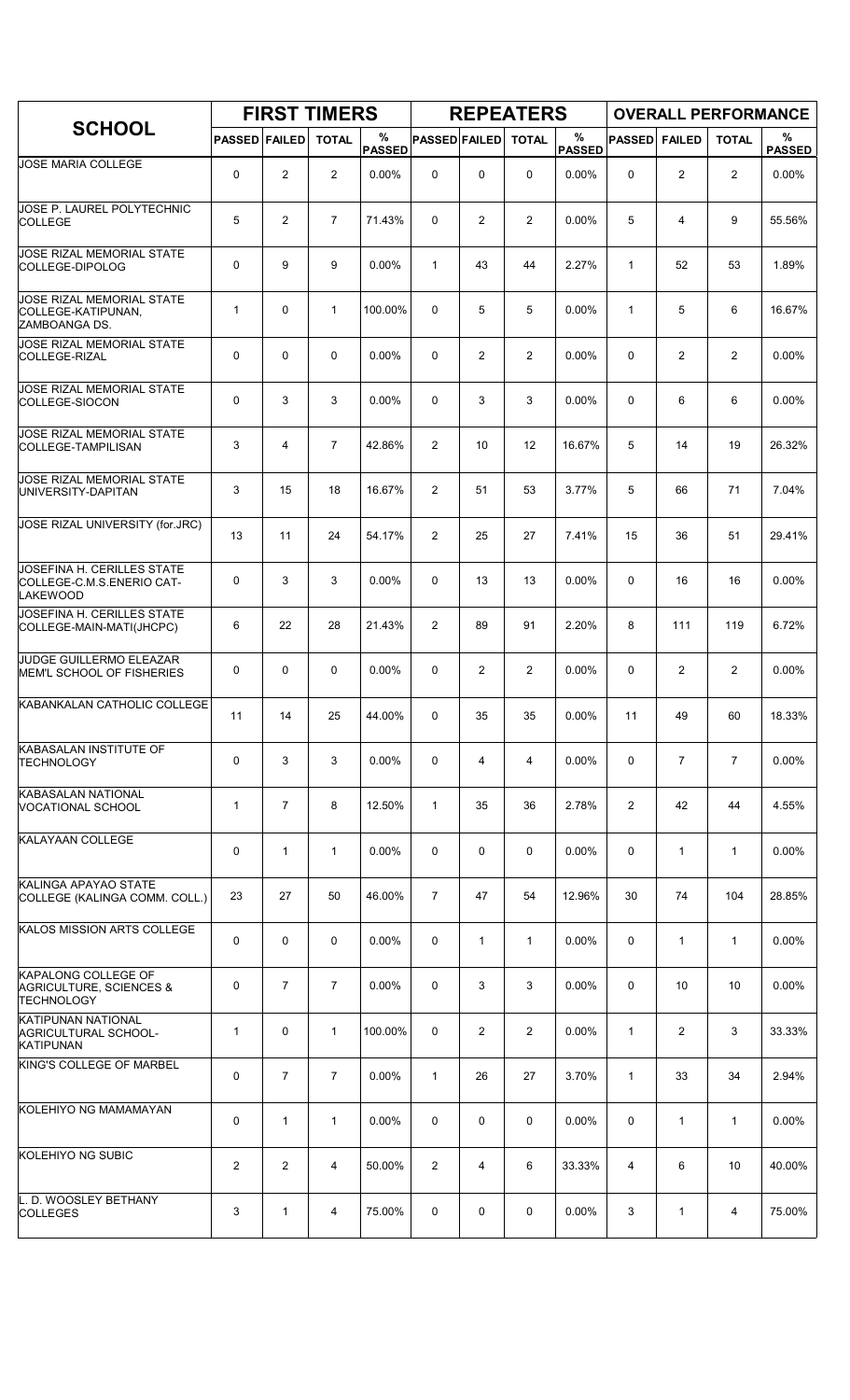|                                                            |                      |                | <b>FIRST TIMERS</b> |                    |                      |                | <b>REPEATERS</b> |                       |                |                | <b>OVERALL PERFORMANCE</b> |                    |
|------------------------------------------------------------|----------------------|----------------|---------------------|--------------------|----------------------|----------------|------------------|-----------------------|----------------|----------------|----------------------------|--------------------|
| <b>SCHOOL</b>                                              | <b>PASSED FAILED</b> |                | <b>TOTAL</b>        | %<br><b>PASSED</b> | <b>PASSED FAILED</b> |                | <b>TOTAL</b>     | $\%$<br><b>PASSED</b> | <b>PASSED</b>  | <b>FAILED</b>  | <b>TOTAL</b>               | %<br><b>PASSED</b> |
| LA CARLOTA CITY COMMUNITY<br><b>COLLEGE</b>                | 19                   | 16             | 35                  | 54.29%             | $\mathbf 0$          | $\overline{7}$ | $\overline{7}$   | $0.00\%$              | 19             | 23             | 42                         | 45.24%             |
| LA CONCEPCION COLLEGE-<br><b>BULACAN</b>                   | 0                    | $\mathbf{1}$   | $\mathbf{1}$        | 0.00%              | $\mathbf 0$          | 0              | 0                | 0.00%                 | 0              | $\mathbf{1}$   | $\mathbf{1}$               | 0.00%              |
| LA CONSOLACION COLLEGE-<br><b>BACOLOD CITY</b>             | 12                   | 6              | 18                  | 66.67%             | $\overline{2}$       | 12             | 14               | 14.29%                | 14             | 18             | 32                         | 43.75%             |
| LA CONSOLACION COLLEGE-<br><b>BINAN</b>                    | 0                    | 0              | $\mathbf 0$         | 0.00%              | 0                    | $\mathbf{1}$   | $\mathbf{1}$     | $0.00\%$              | 0              | 1              | $\mathbf{1}$               | 0.00%              |
| LA CONSOLACION COLLEGE-<br><b>CALOOKAN</b>                 | 0                    | 3              | 3                   | 0.00%              | $\mathbf 0$          | $\mathbf{1}$   | $\mathbf{1}$     | 0.00%                 | 0              | 4              | 4                          | 0.00%              |
| LA CONSOLACION COLLEGE-DAET                                | $\mathbf{1}$         | 0              | $\mathbf{1}$        | 100.00%            | $\mathbf 0$          | 6              | 6                | 0.00%                 | $\mathbf{1}$   | 6              | $\overline{7}$             | 14.29%             |
| LA CONSOLACION COLLEGE-<br><b>IRIGA CITY</b>               | 0                    | $\overline{c}$ | $\overline{2}$      | 0.00%              | 0                    | 3              | 3                | 0.00%                 | 0              | 5              | 5                          | 0.00%              |
| LA CONSOLACION COLLEGE-LA<br><b>CARLOTA CITY</b>           | 0                    | 0              | $\mathbf 0$         | $0.00\%$           | $\mathbf 0$          | 4              | 4                | 0.00%                 | 0              | 4              | 4                          | $0.00\%$           |
| LA CONSOLACION COLLEGE-<br>LILOAN, CEBU CITY               | 2                    | 11             | 13                  | 15.38%             | $\mathbf 0$          | 0              | $\mathbf 0$      | 0.00%                 | $\overline{c}$ | 11             | 13                         | 15.38%             |
| LA CONSOLACION COLLEGE-<br><b>MANILA</b>                   | $\overline{2}$       | $\overline{c}$ | $\overline{4}$      | 50.00%             | $\mathbf 0$          | 0              | $\mathbf 0$      | 0.00%                 | $\overline{c}$ | $\overline{2}$ | 4                          | 50.00%             |
| LA CONSOLACION COLLEGE-<br><b>TANAUAN</b>                  | $\overline{2}$       | 3              | 5                   | 40.00%             | 0                    | $\mathbf 0$    | $\mathbf 0$      | 0.00%                 | $\overline{2}$ | 3              | 5                          | 40.00%             |
| LA FORTUNA COLLEGE                                         | 0                    | $\mathbf{1}$   | $\mathbf{1}$        | 0.00%              | $\mathbf 0$          | 3              | 3                | 0.00%                 | 0              | 4              | 4                          | 0.00%              |
| LA SALETTE COLLEGES<br><b>FOUNDATION</b>                   | 0                    | $\mathbf{1}$   | $\mathbf{1}$        | 0.00%              | 0                    | 0              | 0                | 0.00%                 | 0              | 1              | $\mathbf{1}$               | 0.00%              |
| LA SALLE COLLEGE-ANTIPOLO(LA<br>SALLE SCHOOL)              | 6                    | 0              | 6                   | 100.00%            | 0                    | 0              | 0                | 0.00%                 | 6              | 0              | 6                          | 100.00%            |
| LA SALLE UNIVERSITY<br>(for.IMMA.CONCEPCION-LA SALLE)      | 14                   | $\overline{2}$ | 16                  | 87.50%             | 3                    | 34             | 37               | 8.11%                 | 17             | 36             | 53                         | 32.08%             |
| LA UNION COLLEGE OF NURSING,<br><b>ARTS &amp; SCIENCES</b> | $\mathbf{1}$         | 0              | $\mathbf{1}$        | 100.00%            | 0                    | $\mathbf 0$    | $\mathbf 0$      | 0.00%                 | $\mathbf{1}$   | 0              | $\mathbf{1}$               | 100.00%            |
| <b>LACSON COLLEGE</b>                                      | $\mathbf{1}$         | 0              | $\mathbf{1}$        | 100.00%            | 0                    | 0              | 0                | 0.00%                 | $\mathbf{1}$   | 0              | $\mathbf{1}$               | 100.00%            |
| <b>LAGUNA COLLEGE</b>                                      | $\overline{7}$       | 3              | 10                  | 70.00%             | $\mathbf{1}$         | 8              | 9                | 11.11%                | 8              | 11             | 19                         | 42.11%             |
| LAGUNA COLLEGE OF BUSINESS<br>& ARTS                       | $\overline{7}$       | 13             | 20                  | 35.00%             | 3                    | 33             | 36               | 8.33%                 | 10             | 46             | 56                         | 17.86%             |
| LAGUNA NORTHWESTERN<br><b>COLLEGE</b>                      | 0                    | 1              | $\mathbf{1}$        | $0.00\%$           | 0                    | 1              | $\mathbf{1}$     | $0.00\%$              | 0              | $\overline{2}$ | $\overline{2}$             | 0.00%              |
| LAGUNA SANTIAGO<br>EDUCATIONAL FOUNDATION, INC.            | 1                    | 0              | $\mathbf{1}$        | 100.00%            | 0                    | $\mathbf{1}$   | $\mathbf{1}$     | 0.00%                 | $\mathbf{1}$   | 1              | 2                          | 50.00%             |
| LAGUNA STATE POLYTECHNIC<br>COLLEGE-SAN PABLO (SPCSAT)     | 32                   | 27             | 59                  | 54.24%             | 6                    | 74             | 80               | 7.50%                 | 38             | 101            | 139                        | 27.34%             |
| LAGUNA STATE POLYTECHNIC<br>COLLEGE-STA. CRUZ (LCAT)       | 22                   | 41             | 63                  | 34.92%             | 10                   | 158            | 168              | 5.95%                 | 32             | 199            | 231                        | 13.85%             |
| LAGUNA STATE POLYTECHNIC<br>UNIVERSITY-LOS BAÑOS           | 14                   | 15             | 29                  | 48.28%             | 3                    | 32             | 35               | 8.57%                 | 17             | 47             | 64                         | 26.56%             |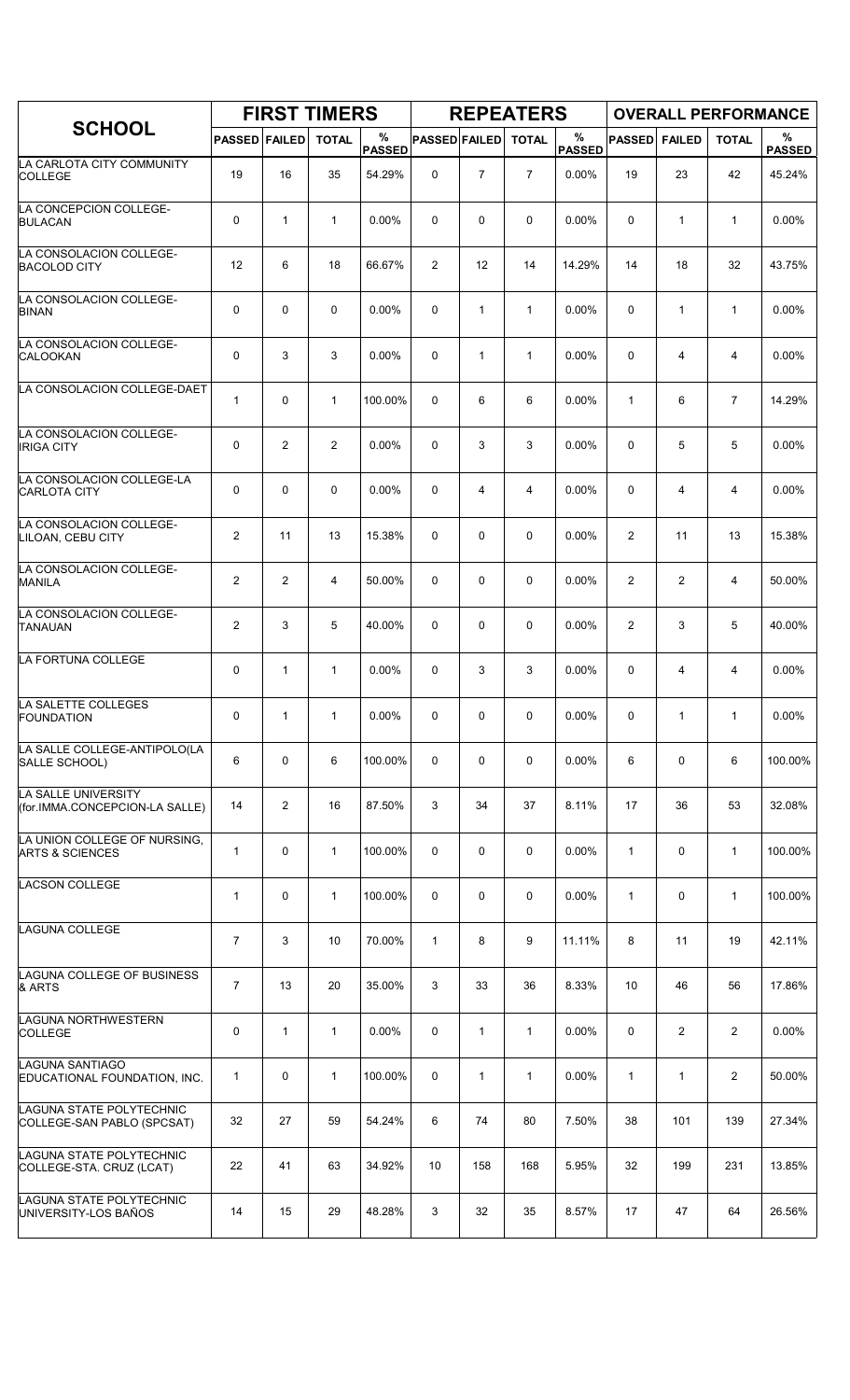|                                                          |                      |                | <b>FIRST TIMERS</b> |                    |                      |                | <b>REPEATERS</b> |                       |                |                | <b>OVERALL PERFORMANCE</b> |                    |
|----------------------------------------------------------|----------------------|----------------|---------------------|--------------------|----------------------|----------------|------------------|-----------------------|----------------|----------------|----------------------------|--------------------|
| <b>SCHOOL</b>                                            | <b>PASSED FAILED</b> |                | <b>TOTAL</b>        | %<br><b>PASSED</b> | <b>PASSED FAILED</b> |                | <b>TOTAL</b>     | $\%$<br><b>PASSED</b> | <b>PASSED</b>  | <b>FAILED</b>  | <b>TOTAL</b>               | %<br><b>PASSED</b> |
| LAGUNA STATE POLYTECHNIC<br>UNIVERSITY-SINILOAN          | 15                   | 15             | 30                  | 50.00%             | $\overline{7}$       | 55             | 62               | 11.29%                | 22             | 70             | 92                         | 23.91%             |
| LAGUNA TECHNOLOGICAL<br><b>INSTITUTE</b>                 | 0                    | $\mathbf 0$    | $\mathbf 0$         | $0.00\%$           | 0                    | $\mathbf{1}$   | $\mathbf{1}$     | 0.00%                 | 0              | $\mathbf{1}$   | $\mathbf{1}$               | 0.00%              |
| LAGUNA UNIVERSITY-STA CRUZ,<br>LAGUNA                    | 6                    | 3              | 9                   | 66.67%             | $\mathbf{1}$         | 0              | $\mathbf{1}$     | 100.00%               | $\overline{7}$ | 3              | 10                         | 70.00%             |
| LAKE LANAO COLLEGE, INC.                                 | 0                    | 3              | 3                   | 0.00%              | 0                    | $\mathbf{1}$   | $\mathbf{1}$     | 0.00%                 | 0              | 4              | 4                          | 0.00%              |
| LAMBUNAO INSTITUTE OF<br><b>SCIENCE &amp; TECHNOLOGY</b> | 0                    | $\mathbf 0$    | $\mathbf 0$         | $0.00\%$           | 0                    | 3              | 3                | 0.00%                 | $\mathbf 0$    | 3              | 3                          | 0.00%              |
| LANAO AGRICULTURAL COLLEGE<br><b>EXT.-LANAO DEL SUR</b>  | $\mathbf{1}$         | 2              | 3                   | 33.33%             | 0                    | 0              | 0                | 0.00%                 | $\mathbf{1}$   | 2              | 3                          | 33.33%             |
| LANAO DEL NORTE<br><b>AGRICULTURAL COLLEGE</b>           | 0                    | $\overline{2}$ | $\overline{2}$      | 0.00%              | 0                    | 2              | $\overline{2}$   | 0.00%                 | 0              | 4              | 4                          | 0.00%              |
| LANAO EDUCATIONAL INSTITUTE                              | 0                    | 3              | 3                   | $0.00\%$           | 0                    | 2              | $\overline{2}$   | 0.00%                 | 0              | 5              | 5                          | 0.00%              |
| LANAO NATIONAL COLLEGE OF<br><b>ARTS &amp; TRADES</b>    | 0                    | 17             | 17                  | 0.00%              | 0                    | 56             | 56               | 0.00%                 | $\mathbf 0$    | 73             | 73                         | 0.00%              |
| LANAO SCHOOL OF SCIENCE &<br><b>TECHNOLOGY</b>           | 0                    | $\mathbf 0$    | $\mathbf 0$         | 0.00%              | 0                    | $\overline{2}$ | $\overline{2}$   | 0.00%                 | $\mathbf 0$    | $\overline{c}$ | 2                          | 0.00%              |
| LAOANG NATIONAL TRADE<br><b>SCHOOL</b>                   | 0                    | $\mathbf 0$    | 0                   | 0.00%              | 0                    | $\overline{c}$ | $\overline{2}$   | 0.00%                 | 0              | 2              | $\overline{2}$             | 0.00%              |
| LAPAK AGRICULTURAL COLLEGE-<br><b>JOLO</b>               | 0                    | $\mathbf 0$    | $\mathbf 0$         | 0.00%              | 0                    | 1              | $\mathbf{1}$     | 0.00%                 | 0              | 1              | $\mathbf{1}$               | 0.00%              |
| LAPAK AGRICULTURAL COLLEGE-<br><b>SIASI</b>              | 0                    | $\mathbf{1}$   | $\mathbf{1}$        | 0.00%              | 0                    | 0              | 0                | 0.00%                 | 0              | 1              | $\mathbf{1}$               | 0.00%              |
| LAPAK NATIONAL SCHOOL OF<br><b>FISHERIES</b>             | 0                    | $\overline{2}$ | $\overline{2}$      | 0.00%              | 0                    | $\mathbf{1}$   | $\mathbf{1}$     | 0.00%                 | 0              | 3              | 3                          | 0.00%              |
| LARENA NATIONAL VOCATIONAL<br><b>COLLEGE</b>             | 1                    | $\mathbf 0$    | $\mathbf{1}$        | 100.00%            | 0                    | 4              | 4                | 0.00%                 | $\mathbf{1}$   | 4              | 5                          | 20.00%             |
| LAS PIÑAS COLLEGE                                        | $\overline{c}$       | $\mathbf 0$    | $\overline{2}$      | 100.00%            | 0                    | $\mathbf{1}$   | $\mathbf{1}$     | $0.00\%$              | 2              | $\mathbf{1}$   | 3                          | 66.67%             |
| LEGACY COLLEGE OF<br><b>COMPOSTELA</b>                   | 4                    | 3              | $\overline{7}$      | 57.14%             | $\mathbf{1}$         | 6              | $\overline{7}$   | 14.29%                | 5              | 9              | 14                         | 35.71%             |
| LEMERY COLLEGES                                          | 0                    | 0              | $\mathbf 0$         | 0.00%              | 0                    | $\overline{2}$ | $\overline{2}$   | 0.00%                 | 0              | $\overline{2}$ | 2                          | 0.00%              |
| LEON GUINTO MEMORIAL<br>COLLEGE                          | 4                    | 6              | 10                  | 40.00%             | 0                    | 5              | 5                | 0.00%                 | 4              | 11             | 15                         | 26.67%             |
| LEON NATIONAL COLLEGE OF<br><b>AGRICULTURE</b>           | 8                    | 5              | 13                  | 61.54%             | 2                    | $\overline{7}$ | 9                | 22.22%                | 10             | 12             | 22                         | 45.45%             |
| LEWIS COLLEGE                                            | $\overline{c}$       | $\mathbf{1}$   | 3                   | 66.67%             | 0                    | 0              | 0                | 0.00%                 | 2              | $\mathbf{1}$   | 3                          | 66.67%             |
| LEYTE COLLEGE OF ARTS &<br><b>TRADES</b>                 | 0                    | $\mathbf 0$    | 0                   | 0.00%              | 0                    | 1              | 1                | 0.00%                 | 0              | 1              | $\mathbf{1}$               | 0.00%              |
| LEYTE COLLEGES                                           | 1                    | 10             | 11                  | 9.09%              | 3                    | 38             | 41               | 7.32%                 | 4              | 48             | 52                         | 7.69%              |
| LEYTE INSTITUTE OF<br>TECHNOLOGY (for.OCSAT)             | 0                    | 2              | $\overline{2}$      | 0.00%              | 0                    | 0              | 0                | 0.00%                 | 0              | 2              | 2                          | 0.00%              |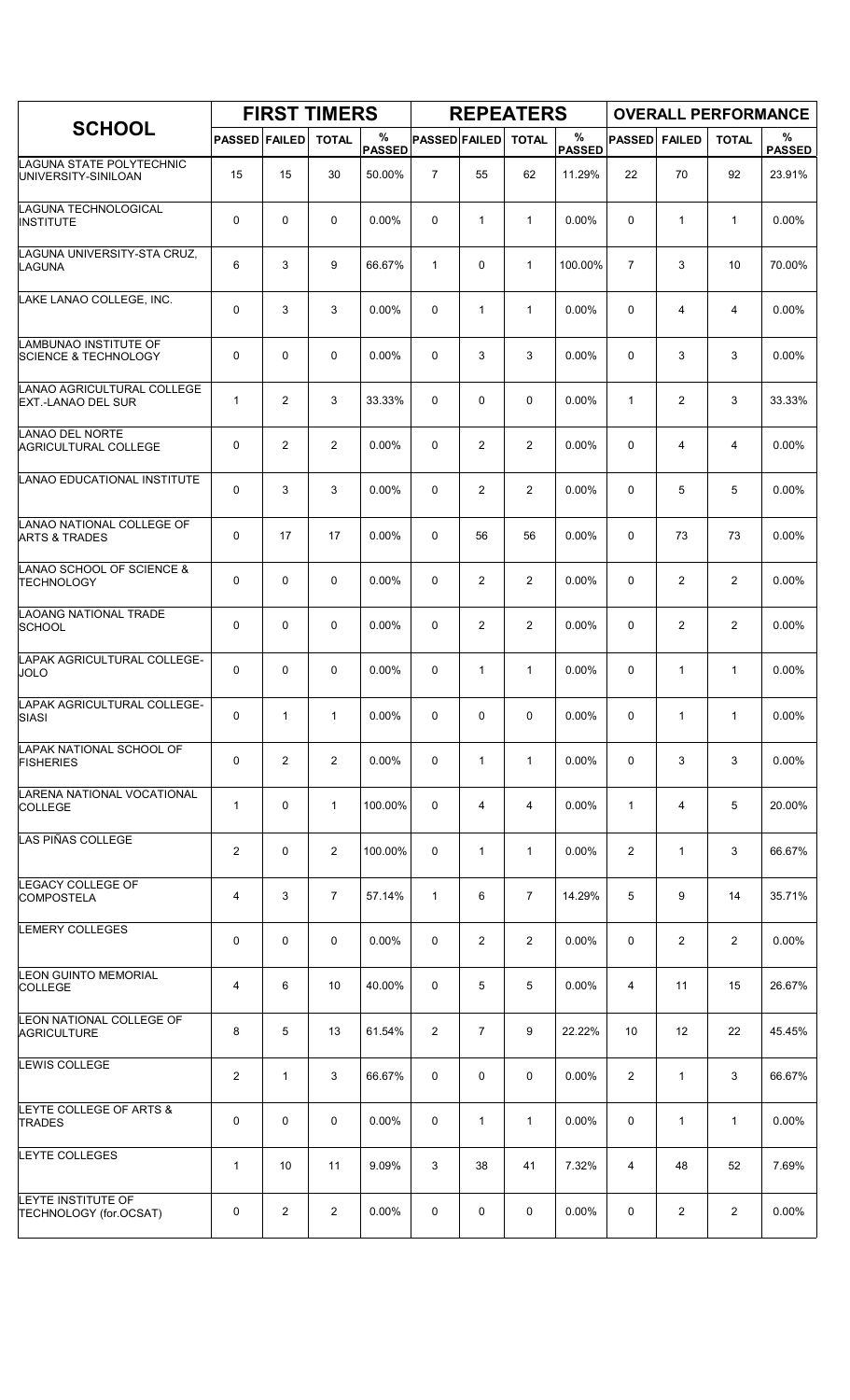|                                                            |                      |                | <b>FIRST TIMERS</b> |                    |                      |                | <b>REPEATERS</b> |                       |               |                | <b>OVERALL PERFORMANCE</b> |                       |
|------------------------------------------------------------|----------------------|----------------|---------------------|--------------------|----------------------|----------------|------------------|-----------------------|---------------|----------------|----------------------------|-----------------------|
| <b>SCHOOL</b>                                              | <b>PASSED FAILED</b> |                | <b>TOTAL</b>        | %<br><b>PASSED</b> | <b>PASSED FAILED</b> |                | <b>TOTAL</b>     | $\%$<br><b>PASSED</b> | <b>PASSED</b> | <b>FAILED</b>  | <b>TOTAL</b>               | $\%$<br><b>PASSED</b> |
| LEYTE INSTITUTE OF<br><b>TECHNOLOGY-BURAUEN CAMPUS</b>     | $\overline{7}$       | 17             | 24                  | 29.17%             | $\mathbf{1}$         | 13             | 14               | 7.14%                 | 8             | 30             | 38                         | 21.05%                |
| LEYTE INSTITUTE OF<br>TECHNOLOGY-CARIGARA<br><b>CAMPUS</b> | 5                    | 11             | 16                  | 31.25%             | $\Omega$             | 24             | 24               | 0.00%                 | 5             | 35             | 40                         | 12.50%                |
| LEYTE INSTITUTE OF<br><b>TECHNOLOGY-ORMOC CAMPUS</b>       | 16                   | 29             | 45                  | 35.56%             | $\overline{2}$       | 36             | 38               | 5.26%                 | 18            | 65             | 83                         | 21.69%                |
| LEYTE INSTITUTE OF<br><b>TECHNOLOGY-TANAUAN CAMPUS</b>     | 4                    | 23             | 27                  | 14.81%             | $\mathbf{1}$         | 32             | 33               | 3.03%                 | 5             | 55             | 60                         | 8.33%                 |
| LEYTE NORMAL UNIVERSITY                                    | 83                   | 27             | 110                 | 75.45%             | $\overline{7}$       | 102            | 109              | 6.42%                 | 90            | 129            | 219                        | 41.10%                |
| LEYTE STATE COLLEGE                                        | 0                    | $\mathbf{1}$   | $\mathbf{1}$        | 0.00%              | $\mathbf{1}$         | $\overline{4}$ | 5                | 20.00%                | $\mathbf{1}$  | 5              | 6                          | 16.67%                |
| LEYTE STATE SCHOOL OF<br><b>AGRICULTURE</b>                | 0                    | 0              | $\mathbf 0$         | 0.00%              | $\mathbf 0$          | $\mathbf{1}$   | $\mathbf{1}$     | 0.00%                 | $\mathbf 0$   | $\mathbf{1}$   | $\mathbf{1}$               | 0.00%                 |
| LEYTE STATE SCHOOL OF<br><b>FISHERIES-TOLOSA</b>           | 0                    | $\mathbf{1}$   | $\mathbf{1}$        | $0.00\%$           | $\Omega$             | $\overline{2}$ | 2                | $0.00\%$              | 0             | 3              | 3                          | $0.00\%$              |
| LEYTE STATE UNIVERSITY-ALANG-<br><b>ALANG CAMPUS</b>       | 0                    | $\mathbf{1}$   | $\mathbf{1}$        | 0.00%              | 0                    | $\overline{7}$ | $\overline{7}$   | 0.00%                 | 0             | 8              | 8                          | 0.00%                 |
| LEYTE STATE UNIVERSITY-<br><b>ISABEL CAMPUS</b>            | 0                    | 1              | $\mathbf{1}$        | 0.00%              | 0                    | 3              | 3                | 0.00%                 | $\mathbf 0$   | 4              | 4                          | 0.00%                 |
| LEYTE STATE UNIVERSITY-<br><b>TOLOSA CAMPUS</b>            | $\mathbf{1}$         | 0              | $\mathbf{1}$        | 100.00%            | $\overline{4}$       | 9              | 13               | 30.77%                | 5             | 9              | 14                         | 35.71%                |
| LEYTE STATE UNIVERSITY-<br><b>VILLABA CAMPUS</b>           | 5                    | $\overline{2}$ | $\overline{7}$      | 71.43%             | 0                    | 26             | 26               | 0.00%                 | 5             | 28             | 33                         | 15.15%                |
| LIANGA POLYTECHNIC COLLEGE                                 | 0                    | 0              | $\mathbf 0$         | 0.00%              | 0                    | $\mathbf{1}$   | $\mathbf{1}$     | 0.00%                 | 0             | 1              | $\mathbf{1}$               | 0.00%                 |
| LIBACAO COLLEGE OF SCIENCE &<br><b>TECHNOLOGY</b>          | 0                    | 3              | 3                   | 0.00%              | 0                    | 6              | 6                | 0.00%                 | 0             | 9              | 9                          | 0.00%                 |
| LICEO DE CAGAYAN UNIVERSITY                                | 9                    | 11             | 20                  | 45.00%             | $\mathbf{1}$         | 20             | 21               | 4.76%                 | 10            | 31             | 41                         | 24.39%                |
| LICEO DE DAVAO                                             | 0                    | 0              | $\mathbf 0$         | 0.00%              | 0                    | 4              | 4                | 0.00%                 | 0             | 4              | 4                          | 0.00%                 |
| LICEO DE MASBATE COLLEGE                                   | 0                    | $\mathbf{1}$   | $\mathbf{1}$        | $0.00\%$           | 0                    | 8              | 8                | 0.00%                 | 0             | 9              | 9                          | 0.00%                 |
| LICEO DE SAN JACINTO                                       | $\overline{2}$       | 5              | $\overline{7}$      | 28.57%             | $\mathbf{1}$         | 13             | 14               | 7.14%                 | 3             | 18             | 21                         | 14.29%                |
| LIGAO COMMUNITY COLLEGE                                    | 31                   | 13             | 44                  | 70.45%             | 6                    | 16             | 22               | 27.27%                | 37            | 29             | 66                         | 56.06%                |
| LIMAY POLYTECHNIC COLLEGE                                  | 4                    | $\overline{7}$ | 11                  | 36.36%             | $\mathbf{1}$         | 0              | $\mathbf{1}$     | 100.00%               | 5             | $\overline{7}$ | 12                         | 41.67%                |
| <b>LIPA CITY COLLEGES</b>                                  | 15                   | 10             | 25                  | 60.00%             | 4                    | 16             | 20               | 20.00%                | 19            | 26             | 45                         | 42.22%                |
| LIPA CITY PUBLIC COLLEGE                                   | 49                   | 63             | 112                 | 43.75%             | 12                   | 76             | 88               | 13.64%                | 61            | 139            | 200                        | 30.50%                |
| <b>LORMA COLLEGE</b>                                       | $\mathbf{1}$         | 0              | $\mathbf{1}$        | 100.00%            | 0                    | $\mathbf{1}$   | $\mathbf{1}$     | $0.00\%$              | $\mathbf{1}$  | $\mathbf{1}$   | $\overline{2}$             | 50.00%                |
| LOURDES COLLEGE                                            | 5                    | 5              | 10                  | 50.00%             | $\mathbf{1}$         | 11             | 12               | 8.33%                 | 6             | 16             | 22                         | 27.27%                |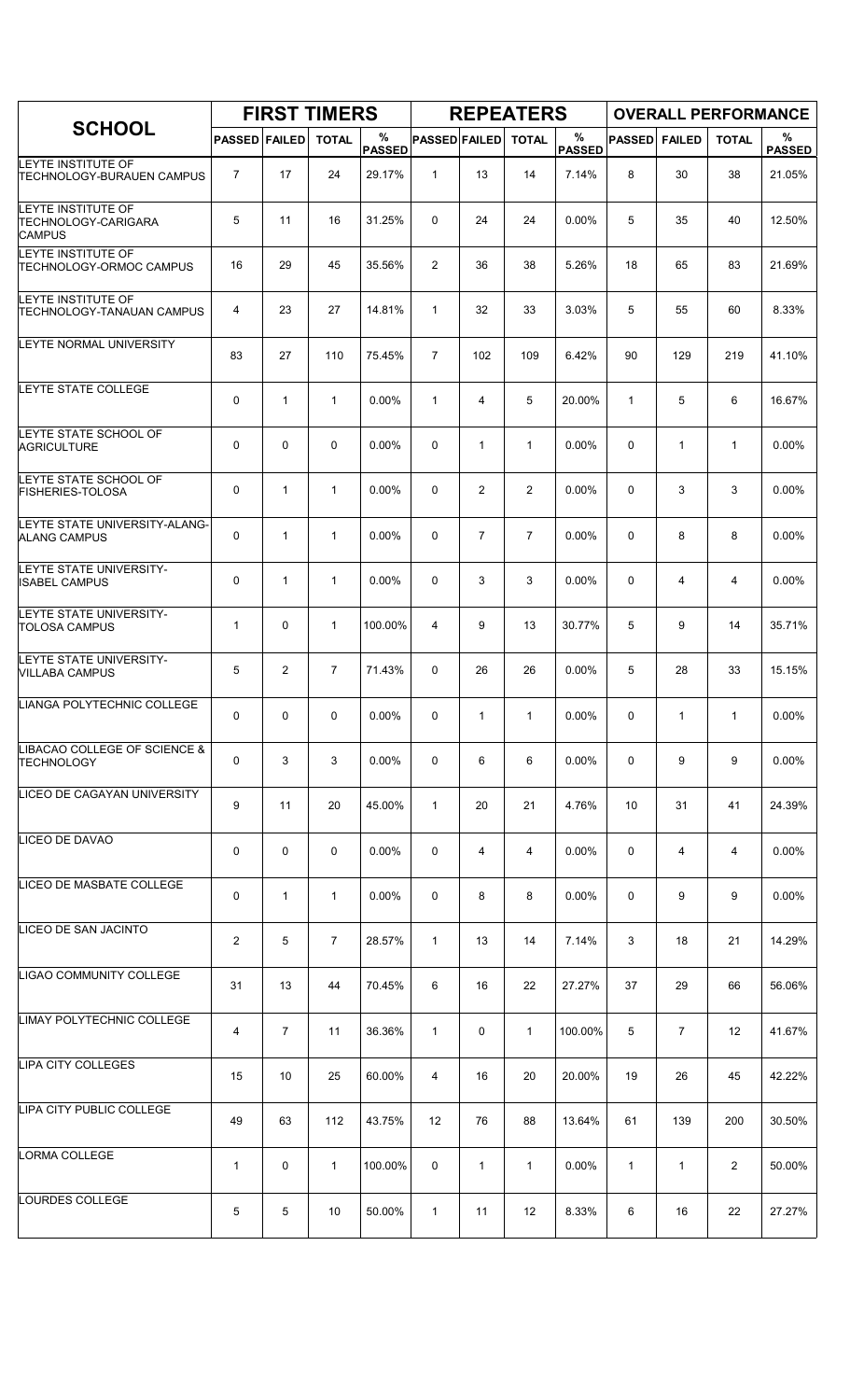|                                                                        |                      |                | <b>FIRST TIMERS</b> |                    |                      |                | <b>REPEATERS</b> |                       |                |                | <b>OVERALL PERFORMANCE</b> |                    |
|------------------------------------------------------------------------|----------------------|----------------|---------------------|--------------------|----------------------|----------------|------------------|-----------------------|----------------|----------------|----------------------------|--------------------|
| <b>SCHOOL</b>                                                          | <b>PASSED FAILED</b> |                | <b>TOTAL</b>        | %<br><b>PASSED</b> | <b>PASSED FAILED</b> |                | <b>TOTAL</b>     | $\%$<br><b>PASSED</b> | <b>PASSED</b>  | <b>FAILED</b>  | <b>TOTAL</b>               | %<br><b>PASSED</b> |
| LOURDES COLLEGE OF BULACAN                                             | $\mathbf 0$          | $\mathbf 0$    | 0                   | 0.00%              | 0                    | $\mathbf{1}$   | $\mathbf{1}$     | $0.00\%$              | 0              | $\mathbf{1}$   | $\mathbf{1}$               | 0.00%              |
| LOYALA COLLEGE OF CULION                                               | 0                    | $\mathbf{1}$   | $\mathbf{1}$        | 0.00%              | 0                    | 4              | 4                | 0.00%                 | 0              | 5              | 5                          | 0.00%              |
| LUCAN POLYTECHNIC COLLEGE                                              | 0                    | $\overline{2}$ | $\overline{2}$      | 0.00%              | 0                    | $\mathbf{1}$   | $\mathbf{1}$     | 0.00%                 | $\Omega$       | 3              | 3                          | 0.00%              |
| LUNA COLLEGES                                                          | 0                    | 5              | 5                   | 0.00%              | 0                    | 10             | 10               | $0.00\%$              | 0              | 15             | 15                         | 0.00%              |
| <b>LUZON COLLEGE OF SCIENCE &amp;</b><br><b>TECHNOLOGY</b>             | 1                    | 3              | $\overline{4}$      | 25.00%             | 0                    | 0              | 0                | 0.00%                 | $\mathbf{1}$   | 3              | 4                          | 25.00%             |
| LUZON NAZARENE BIBLE<br><b>COLLEGE</b>                                 | 3                    | $\overline{2}$ | 5                   | 60.00%             | 3                    | 5              | 8                | 37.50%                | 6              | $\overline{7}$ | 13                         | 46.15%             |
| LYCEUM NORTHWESTERN-<br><b>DAGUPAN CITY</b>                            | 10                   | $\overline{7}$ | 17                  | 58.82%             | 2                    | 6              | 8                | 25.00%                | 12             | 13             | 25                         | 48.00%             |
| LYCEUM NORTHWESTERN-F.T.<br>DUQUE COLLEGE-URDANETA                     | 0                    | 3              | 3                   | $0.00\%$           | 0                    | 3              | 3                | 0.00%                 | 0              | 6              | 6                          | $0.00\%$           |
| LYCEUM OF APARRI                                                       | 4                    | $\overline{2}$ | 6                   | 66.67%             | $\mathbf{1}$         | 12             | 13               | 7.69%                 | 5              | 14             | 19                         | 26.32%             |
| LYCEUM OF CABAGAN                                                      | 0                    | $\mathbf 0$    | $\mathbf 0$         | 0.00%              | 0                    | $\overline{2}$ | $\overline{2}$   | 0.00%                 | $\mathbf 0$    | $\overline{c}$ | $\overline{c}$             | 0.00%              |
| <b>LYCEUM OF ILIGAN FOUNDATION</b>                                     | 0                    | $\mathbf{1}$   | $\mathbf{1}$        | 0.00%              | 0                    | 4              | 4                | 0.00%                 | 0              | 5              | 5                          | 0.00%              |
| LYCEUM OF NORTHERN LUZON                                               | 3                    | $\mathbf{1}$   | 4                   | 75.00%             | 0                    | 4              | 4                | 0.00%                 | 3              | 5              | 8                          | 37.50%             |
| LYCEUM OF THE PHILIPPINES<br>UNIVERSITY-BATANGAS, INC                  | 3                    | 3              | 6                   | 50.00%             | 0                    | 9              | 9                | 0.00%                 | 3              | 12             | 15                         | 20.00%             |
| LYCEUM OF THE PHILIPPINES<br>UNIVERSITY-MANILA                         | 16                   | 9              | 25                  | 64.00%             | $\mathbf{1}$         | 6              | $\overline{7}$   | 14.29%                | 17             | 15             | 32                         | 53.13%             |
| LYCEUM OF TUAO                                                         | $\overline{c}$       | $\mathbf{1}$   | 3                   | 66.67%             | 0                    | 3              | 3                | 0.00%                 | $\overline{2}$ | 4              | 6                          | 33.33%             |
| M. V. GALLEGO FOUNDATION<br><b>COLLEGES</b>                            | $\overline{2}$       | 3              | 5                   | 40.00%             | 0                    | 10             | 10               | 0.00%                 | 2              | 13             | 15                         | 13.33%             |
| MABINI COLLEGE OF BATANGAS                                             | $\mathbf{1}$         | $\mathbf 0$    | $\mathbf{1}$        | 100.00%            | 0                    | 0              | 0                | $0.00\%$              | 1              | 0              | $\mathbf{1}$               | 100.00%            |
| MABINI COLLEGE-DAET                                                    | 5                    | 6              | 11                  | 45.45%             | $\overline{2}$       | 24             | 26               | 7.69%                 | $\overline{7}$ | 30             | 37                         | 18.92%             |
| <b>MADRIDEJOS COMMUNITY</b><br>COLLEGE-MADRIDEJOS, CEBU<br><b>CITY</b> | 1                    | 5              | 6                   | 16.67%             | 0                    | 1              | $\mathbf{1}$     | 0.00%                 | $\mathbf{1}$   | 6              | $\overline{7}$             | 14.29%             |
| MAGSAYSAY MEMORIAL<br><b>COLLEGE OF ZAMBALES</b>                       | 5                    | 8              | 13                  | 38.46%             | 0                    | 5              | 5                | $0.00\%$              | 5              | 13             | 18                         | 27.78%             |
| MAGSAYSAY MEMORIAL<br>COLLEGE-ISULAN                                   | 0                    | $\mathbf 0$    | 0                   | 0.00%              | 0                    | $\mathbf{1}$   | $\mathbf{1}$     | 0.00%                 | 0              | $\mathbf{1}$   | $\mathbf{1}$               | 0.00%              |
| <b>MAGUINDANAO STATE</b><br><b>UNIVERSITY</b>                          | 0                    | $\mathbf 0$    | 0                   | 0.00%              | 0                    | 1              | $\mathbf{1}$     | 0.00%                 | 0              | 1              | $\mathbf{1}$               | 0.00%              |
| <b>MAHARDIKA INSTITUTE OF</b><br><b>TECHNOLOGY</b>                     | 0                    | 3              | 3                   | 0.00%              | 0                    | 0              | 0                | $0.00\%$              | 0              | 3              | 3                          | 0.00%              |
| <b>MAKATI COLLEGES (MAKATI</b><br>POLYTECHNIC COMM. COL)               | 0                    | 0              | 0                   | 0.00%              | 0                    | 1              | 1                | 0.00%                 | 0              | 1              | $\mathbf{1}$               | 0.00%              |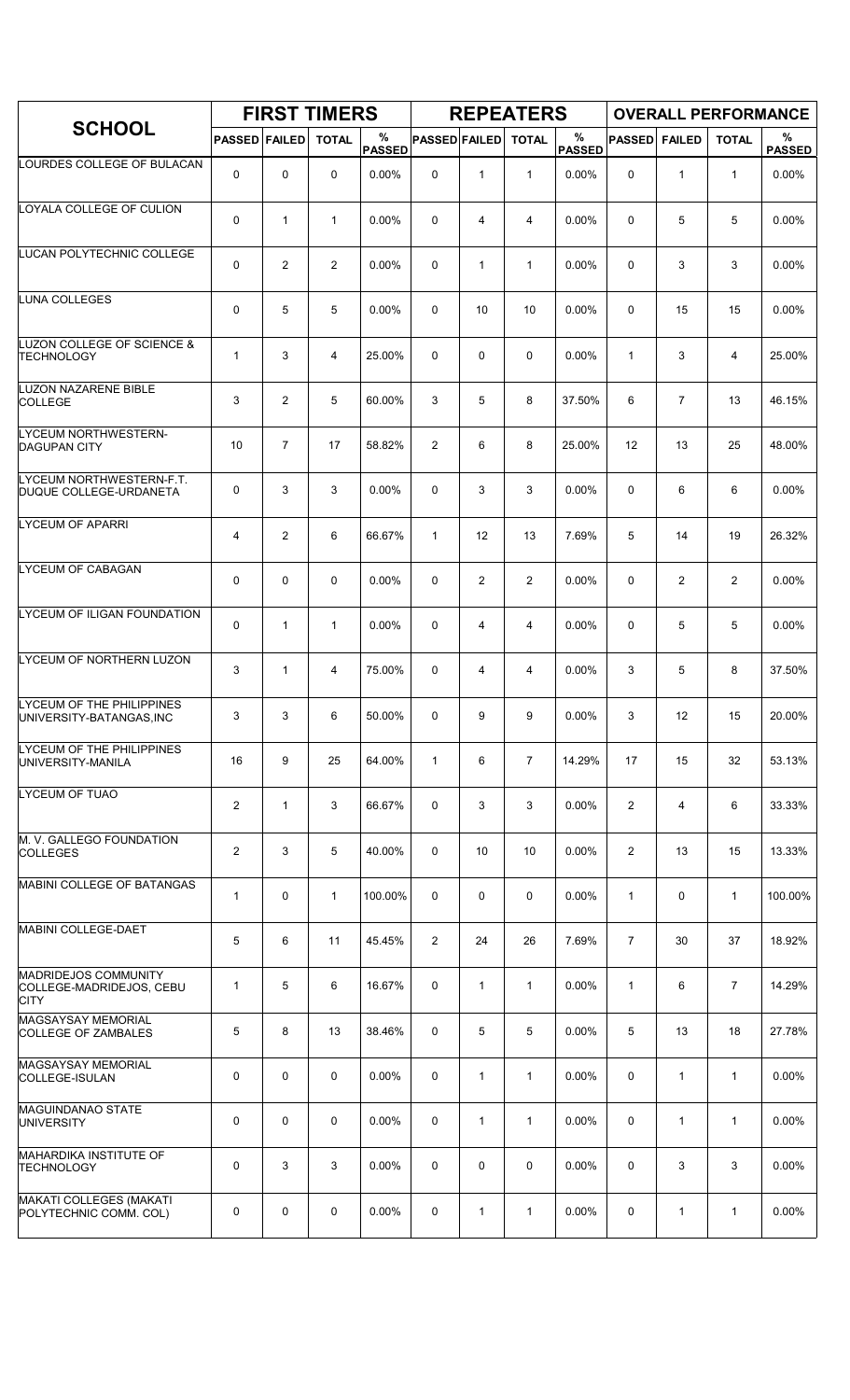|                                                                               |                      |                | <b>FIRST TIMERS</b> |                    |                      |                | <b>REPEATERS</b> |                    |                |                |                | <b>OVERALL PERFORMANCE</b> |
|-------------------------------------------------------------------------------|----------------------|----------------|---------------------|--------------------|----------------------|----------------|------------------|--------------------|----------------|----------------|----------------|----------------------------|
| <b>SCHOOL</b>                                                                 | <b>PASSED FAILED</b> |                | <b>TOTAL</b>        | %<br><b>PASSED</b> | <b>PASSED FAILED</b> |                | <b>TOTAL</b>     | %<br><b>PASSED</b> | <b>PASSED</b>  | <b>FAILED</b>  | <b>TOTAL</b>   | %<br><b>PASSED</b>         |
| MALASIQUI AGNO VALLEY<br>COLLEGE (for AGNO VC)                                | $\mathbf{1}$         | 3              | $\overline{4}$      | 25.00%             | $\mathbf 0$          | 20             | 20               | 0.00%              | 1              | 23             | 24             | 4.17%                      |
| <b>MALLIG PLAINS</b><br>COLLEGES (for.W.ISABELA PC)                           | 3                    | 3              | 6                   | 50.00%             | $\mathbf{1}$         | 2              | 3                | 33.33%             | $\overline{4}$ | 5              | 9              | 44.44%                     |
| MANDAUE CITY COLLEGE-<br>MANDAUE CITY, CEBU                                   | 3                    | $\overline{7}$ | 10                  | 30.00%             | 0                    | 0              | $\mathbf 0$      | 0.00%              | 3              | $\overline{7}$ | 10             | 30.00%                     |
| MANILA CENTRAL UNIVERSITY-<br>CALOOCAN CITY                                   | $\mathbf{1}$         | 3              | $\overline{4}$      | 25.00%             | $\mathbf{1}$         | 3              | $\overline{4}$   | 25.00%             | $\overline{2}$ | 6              | 8              | 25.00%                     |
| MANILA CENTRAL UNIVERSITY-<br><b>MANILA</b>                                   | $\mathbf{1}$         | 0              | $\mathbf{1}$        | 100.00%            | $\mathbf{1}$         | 0              | $\mathbf{1}$     | 100.00%            | $\overline{2}$ | 0              | $\overline{2}$ | 100.00%                    |
| MANILA DOCTORS COLLEGE                                                        | $\overline{2}$       | 0              | $\overline{2}$      | 100.00%            | $\mathbf 0$          | $\mathbf 0$    | $\mathbf 0$      | 0.00%              | $\overline{2}$ | 0              | $\overline{2}$ | 100.00%                    |
| MANILA THEOLOGICAL COLLEGE                                                    | 0                    | $\mathbf{1}$   | $\mathbf{1}$        | 0.00%              | $\mathbf 0$          | 4              | 4                | 0.00%              | $\mathbf 0$    | 5              | 5              | 0.00%                      |
| MANUEL L. QUEZON UNIVERSITY                                                   | 11                   | $\overline{7}$ | 18                  | 61.11%             | 2                    | 11             | 13               | 15.38%             | 13             | 18             | 31             | 41.94%                     |
| MANUEL QUEZON COLLEGE                                                         | 0                    | 0              | $\mathbf 0$         | 0.00%              | $\mathbf 0$          | $\mathbf{1}$   | $\mathbf{1}$     | 0.00%              | $\mathbf 0$    | $\mathbf{1}$   | $\mathbf{1}$   | 0.00%                      |
| MANUEL S. ENVERGA UNIV.<br>FOUNDATION-CANDELARIA                              | 6                    | $\mathbf{1}$   | $\overline{7}$      | 85.71%             | 3                    | 18             | 21               | 14.29%             | 9              | 19             | 28             | 32.14%                     |
| MANUEL S. ENVERGA UNIV.<br>FOUNDATION-CATANAUAN                               | 3                    | $\overline{2}$ | 5                   | 60.00%             | $\mathbf 0$          | 10             | 10               | 0.00%              | 3              | 12             | 15             | 20.00%                     |
| MANUEL S. ENVERGA UNIV.<br>FOUNDATION-LUCENA CITY                             | 35                   | $\overline{7}$ | 42                  | 83.33%             | $\overline{2}$       | 29             | 31               | 6.45%              | 37             | 36             | 73             | 50.68%                     |
| <b>MAPANDI MEMORIAL COLLEGE</b>                                               | 0                    | 2              | 2                   | 0.00%              | 0                    | 5              | 5                | 0.00%              | 0              | $\overline{7}$ | $\overline{7}$ | 0.00%                      |
| <b>MAPUA INSTITUTE OF</b><br><b>TECHNOLOGY-MANILA</b>                         | 5                    | 0              | 5                   | 100.00%            | 0                    | 0              | 0                | $0.00\%$           | 5              | 0              | 5              | 100.00%                    |
| MARAWI CAPITOL FOUNDATION<br><b>COLLEGE</b>                                   | 0                    | 5              | 5                   | 0.00%              | 0                    | 6              | 6                | 0.00%              | 0              | 11             | 11             | 0.00%                      |
| <b>MARAWI ISLAMIC COLLEGE</b>                                                 | 0                    | 3              | 3                   | $0.00\%$           | 0                    | $\overline{7}$ | $\overline{7}$   | $0.00\%$           | 0              | 10             | 10             | $0.00\%$                   |
| MARBEL SCHOOL OF FISHERIES<br>& TECHNOLOGY                                    | $\mathbf{1}$         | 0              | $\mathbf{1}$        | 100.00%            | 0                    | 0              | 0                | 0.00%              | $\mathbf{1}$   | 0              | $\mathbf{1}$   | 100.00%                    |
| <b>MARCELINO FULE MEMORIAL</b><br><b>ACADEMY</b>                              | 0                    | 0              | $\mathbf 0$         | 0.00%              | 0                    | $\mathbf{1}$   | $\mathbf{1}$     | 0.00%              | 0              | $\mathbf{1}$   | $\mathbf{1}$   | 0.00%                      |
| <b>MARCELINO R. VELOSO</b><br>NATIONAL POLYTECHNIC<br><b>COLLEGE</b>          | 0                    | 0              | 0                   | $0.00\%$           | 0                    | 2              | $\overline{2}$   | $0.00\%$           | 0              | $\overline{2}$ | $\overline{2}$ | $0.00\%$                   |
| <b>MARIAN COLLEGE</b>                                                         | 0                    | 1              | 1                   | $0.00\%$           | 0                    | 14             | 14               | $0.00\%$           | $\mathbf 0$    | 15             | 15             | 0.00%                      |
| MARIAN COMPUTER COLLEGE                                                       | 0                    | 0              | $\mathbf 0$         | $0.00\%$           | 0                    | $\mathbf{1}$   | $\mathbf{1}$     | $0.00\%$           | 0              | $\mathbf{1}$   | $\mathbf{1}$   | 0.00%                      |
| <b>MARIANO MARCOS STATE</b><br>UNIVERSITY-BATAC                               | 7                    | 8              | 15                  | 46.67%             | 0                    | $\overline{7}$ | $\overline{7}$   | 0.00%              | $\overline{7}$ | 15             | 22             | 31.82%                     |
| <b>MARIANO MARCOS STATE</b><br>UNIVERSITY-LAOAG-COLL. OF<br><b>EDUCATION</b>  | 65                   | 30             | 95                  | 68.42%             | $\overline{2}$       | 19             | 21               | 9.52%              | 67             | 49             | 116            | 57.76%                     |
| <b>MARIANO MARCOS STATE</b><br>UNIVERSITY-LAOAG-COLL. OF<br><b>TECHNOLOGY</b> | 23                   | 34             | 57                  | 40.35%             | $\overline{2}$       | 41             | 43               | 4.65%              | 25             | 75             | 100            | 25.00%                     |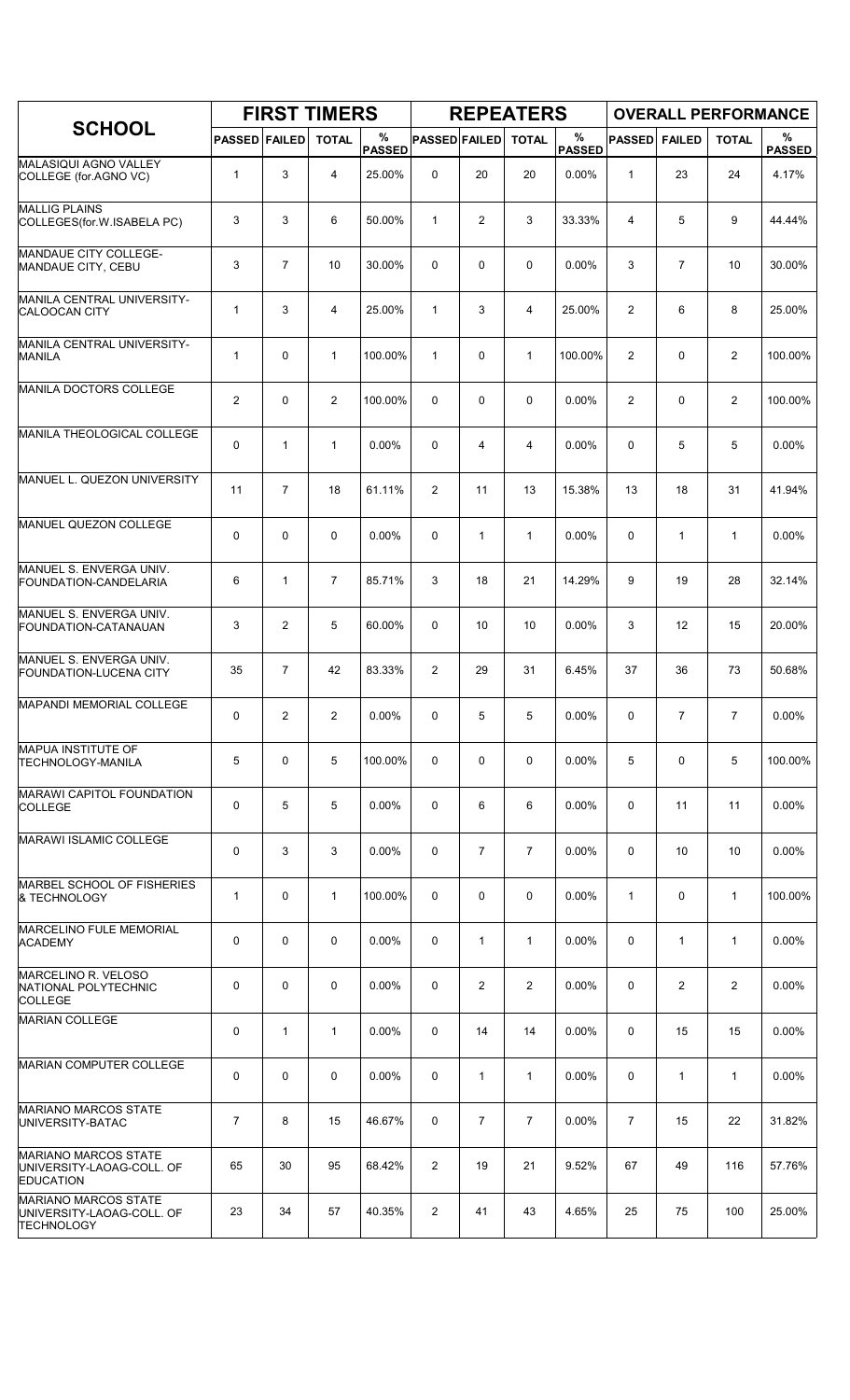|                                                                         |                      |                | <b>FIRST TIMERS</b> |                    |                      |                | <b>REPEATERS</b> |                    |                |                | <b>OVERALL PERFORMANCE</b> |                    |
|-------------------------------------------------------------------------|----------------------|----------------|---------------------|--------------------|----------------------|----------------|------------------|--------------------|----------------|----------------|----------------------------|--------------------|
| <b>SCHOOL</b>                                                           | <b>PASSED FAILED</b> |                | <b>TOTAL</b>        | %<br><b>PASSED</b> | <b>PASSED FAILED</b> |                | <b>TOTAL</b>     | %<br><b>PASSED</b> | <b>PASSED</b>  | <b>FAILED</b>  | <b>TOTAL</b>               | %<br><b>PASSED</b> |
| MARIANO QUINTO ALARILLA<br>POLYTECHNIC COLLEGE                          | 14                   | 20             | 34                  | 41.18%             | 0                    | $\overline{2}$ | $\overline{2}$   | 0.00%              | 14             | 22             | 36                         | 38.89%             |
| MARIKINA INSTITUTE OF SCIENCE<br>& TECHNOLOGY                           | 40                   | 38             | 78                  | 51.28%             | 9                    | 41             | 50               | 18.00%             | 49             | 79             | 128                        | 38.28%             |
| MARIKINA SCHOOL OF ARTS &<br><b>TRADES</b>                              | 0                    | 3              | 3                   | 0.00%              | $\mathbf 0$          | 0              | 0                | 0.00%              | $\Omega$       | 3              | 3                          | 0.00%              |
| MARINDUQUE INSTITUTE OF<br><b>SCIENCE &amp; TECHNOLOGY-BOAC</b>         | 0                    | $\mathbf 0$    | $\mathbf 0$         | 0.00%              | 0                    | $\overline{2}$ | $\overline{2}$   | 0.00%              | $\mathbf 0$    | $\overline{c}$ | $\overline{2}$             | 0.00%              |
| MARINDUQUE MIDWEST COLLEGE                                              | 0                    | 1              | $\mathbf{1}$        | 0.00%              | 0                    | $\mathbf{1}$   | $\mathbf{1}$     | 0.00%              | $\mathbf 0$    | $\overline{2}$ | $\overline{2}$             | 0.00%              |
| MARINDUQUE STATE COLLEGE-<br><b>BOAC</b>                                | 18                   | 22             | 40                  | 45.00%             | 4                    | 53             | 57               | 7.02%              | 22             | 75             | 97                         | 22.68%             |
| MARINDUQUE STATE COLLEGE-<br>STA. CRUZ                                  | 0                    | 0              | $\mathbf 0$         | 0.00%              | $\mathbf{1}$         | $\mathbf 0$    | $\mathbf{1}$     | 100.00%            | $\mathbf{1}$   | 0              | $\mathbf{1}$               | 100.00%            |
| MARINDUQUE STATE COLLEGE-<br><b>TORRIJOS</b>                            | 0                    | $\Omega$       | $\mathbf 0$         | 0.00%              | $\Omega$             | $\mathbf{1}$   | $\mathbf{1}$     | 0.00%              | $\Omega$       | $\mathbf{1}$   | $\mathbf{1}$               | 0.00%              |
| <b>MARINERS POLYTECHNIC</b><br><b>COLLEGE FOUNDATION-</b><br>PANGANIBAN | 0                    | $\mathbf{1}$   | $\mathbf{1}$        | 0.00%              | 0                    | $\mathbf{1}$   | $\mathbf{1}$     | 0.00%              | 0              | 2              | $\overline{2}$             | 0.00%              |
| MARINERS POLYTECHNIC<br><b>COLLEGE FOUNDATION-RAWIS</b>                 | 0                    | 2              | $\overline{2}$      | 0.00%              | 0                    | $\mathbf{1}$   | $\mathbf{1}$     | 0.00%              | 0              | 3              | 3                          | $0.00\%$           |
| MARTINEZ MEMORIAL COLLEGE                                               | $\mathbf{1}$         | $\mathbf 0$    | $\mathbf{1}$        | 100.00%            | $\Omega$             | 0              | $\mathbf 0$      | 0.00%              | $\mathbf{1}$   | 0              | $\mathbf{1}$               | 100.00%            |
| MARY CHILES COLLEGE (for.GEN.<br>HOSP. SCH. OF NRSNG. & MID.)           | 0                    | 0              | $\mathbf 0$         | 0.00%              | 0                    | $\mathbf{1}$   | $\mathbf{1}$     | 0.00%              | 0              | $\mathbf{1}$   | $\mathbf{1}$               | 0.00%              |
| <b>MARY JOHNSTON COLLEGE</b>                                            | $\mathbf{1}$         | 1              | $\overline{2}$      | 50.00%             | 0                    | 0              | 0                | 0.00%              | $\mathbf{1}$   | $\mathbf{1}$   | $\overline{2}$             | 50.00%             |
| <b>MARY MOTHER OF SALVATION</b><br><b>COLLEGE SEMINARY</b>              | 0                    | $\mathbf{1}$   | $\mathbf{1}$        | 0.00%              | 0                    | $\mathbf{1}$   | $\mathbf{1}$     | 0.00%              | 0              | 2              | $\overline{2}$             | 0.00%              |
| MARY THE QUEEN COLLEGE, INC                                             | 0                    | 5              | 5                   | $0.00\%$           | 0                    | 0              | 0                | $0.00\%$           | 0              | 5              | 5                          | $0.00\%$           |
| <b>MARYHILL COLLEGE</b>                                                 | 0                    | $\mathbf{1}$   | $\mathbf{1}$        | $0.00\%$           | 0                    | 0              | 0                | $0.00\%$           | 0              | $\mathbf{1}$   | $\mathbf{1}$               | 0.00%              |
| <b>MASBATE COLLEGES</b>                                                 | $\overline{c}$       | 15             | 17                  | 11.76%             | $\mathbf{1}$         | 46             | 47               | 2.13%              | 3              | 61             | 64                         | 4.69%              |
| MATER DEI COLLEGE-BOHOL                                                 | 8                    | $\overline{2}$ | 10                  | 80.00%             | 0                    | 8              | 8                | 0.00%              | 8              | 10             | 18                         | 44.44%             |
| MATER DEI COLLEGE-SILAY CITY                                            | $\overline{2}$       | $\mathbf{1}$   | 3                   | 66.67%             | 0                    | 0              | 0                | 0.00%              | $\overline{2}$ | $\mathbf{1}$   | 3                          | 66.67%             |
| <b>MATER DIVINAE GRATIAE</b><br><b>COLLEGE</b>                          | 0                    | $\mathbf 0$    | $\mathbf 0$         | $0.00\%$           | 0                    | $\mathbf{1}$   | $\mathbf{1}$     | $0.00\%$           | 0              | $\mathbf{1}$   | $\mathbf{1}$               | $0.00\%$           |
| <b>MATER REDEMPTORIS COLLEGE</b><br>OF SAN JOSE CITY, INC               | $\overline{c}$       | 8              | 10                  | 20.00%             | 0                    | 0              | 0                | $0.00\%$           | $\overline{2}$ | 8              | 10                         | 20.00%             |
| <b>MATER SALUTIS COLLEGE</b><br><b>SEMINARY</b>                         | 0                    | $\mathbf{1}$   | $\mathbf{1}$        | 0.00%              | 0                    | 0              | 0                | 0.00%              | 0              | 1              | $\mathbf 1$                | 0.00%              |
| MATI POLYTECHNIC INSTITUTE                                              | $\mathbf{1}$         | $\mathbf{1}$   | $\overline{2}$      | 50.00%             | 0                    | $\mathbf{1}$   | $\mathbf{1}$     | $0.00\%$           | $\mathbf{1}$   | $\overline{2}$ | 3                          | 33.33%             |
| MATS COLLEGE OF TECHNOLOGY                                              | 0                    | 1              | 1                   | 0.00%              | 0                    | 0              | 0                | 0.00%              | 0              | $\mathbf{1}$   | $\mathbf{1}$               | 0.00%              |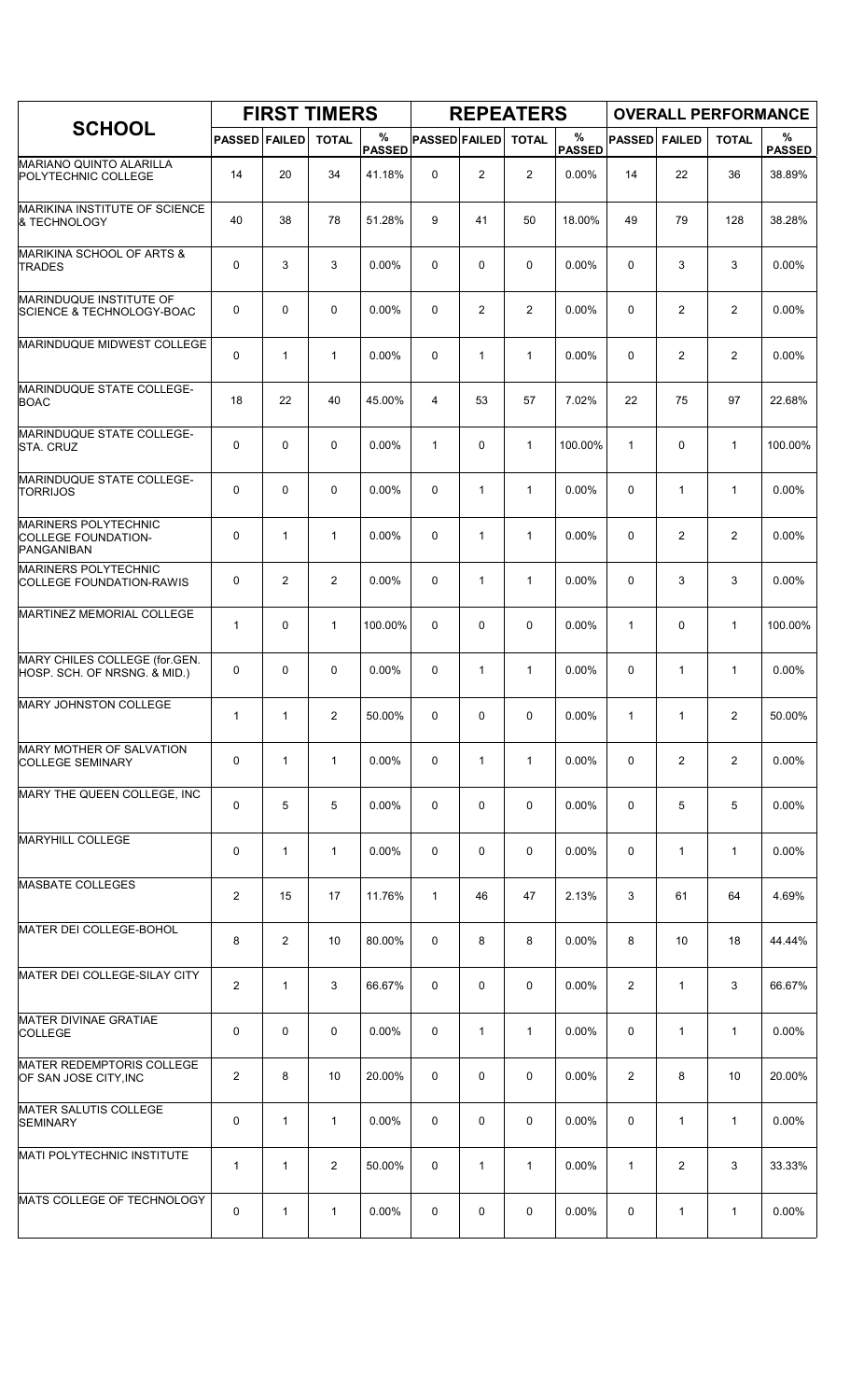|                                                             |                         |                | <b>FIRST TIMERS</b> |                    |                      |                | <b>REPEATERS</b> |                    |                |                | <b>OVERALL PERFORMANCE</b> |                    |
|-------------------------------------------------------------|-------------------------|----------------|---------------------|--------------------|----------------------|----------------|------------------|--------------------|----------------|----------------|----------------------------|--------------------|
| <b>SCHOOL</b>                                               | <b>PASSED FAILED</b>    |                | <b>TOTAL</b>        | %<br><b>PASSED</b> | <b>PASSED FAILED</b> |                | <b>TOTAL</b>     | %<br><b>PASSED</b> | <b>PASSED</b>  | <b>FAILED</b>  | <b>TOTAL</b>               | %<br><b>PASSED</b> |
| <b>MATUTUM VIEW CHRISTIAN</b><br><b>COLLEGE</b>             | 0                       | 1              | $\mathbf{1}$        | 0.00%              | $\mathbf 0$          | $\overline{c}$ | $\overline{2}$   | 0.00%              | 0              | 3              | 3                          | 0.00%              |
| <b>MAYDOLONG NATIONAL</b><br><b>AGRICULTURAL SCHOOL</b>     | 3                       | 3              | 6                   | 50.00%             | 0                    | 6              | 6                | 0.00%              | 3              | 9              | 12                         | 25.00%             |
| MEDICAL CITY SCHOOL OF<br><b>NURSING</b>                    | $\mathbf{1}$            | $\mathbf 0$    | $\mathbf{1}$        | 100.00%            | 0                    | 0              | $\mathbf 0$      | 0.00%              | $\mathbf{1}$   | $\pmb{0}$      | $\mathbf{1}$               | 100.00%            |
| MEDICAL COLLEGE OF<br><b>NORTHERN PHILIPPINES</b>           | $\overline{\mathbf{c}}$ | 0              | $\overline{2}$      | 100.00%            | $\Omega$             | 0              | $\mathbf 0$      | 0.00%              | $\overline{c}$ | 0              | $\overline{2}$             | 100.00%            |
| MEDINA COLLEGE-OZAMIS CITY                                  | 0                       | 3              | 3                   | 0.00%              | $\mathbf{1}$         | $\mathbf{1}$   | $\overline{2}$   | 50.00%             | 1              | 4              | 5                          | 20.00%             |
| MEDINA COLLEGE-PAGADIAN<br>(for.ST.JOHN GEN. HOSP.& COLL.)  | 0                       | $\mathbf 0$    | $\mathbf 0$         | 0.00%              | 0                    | $\mathbf{1}$   | $\mathbf{1}$     | 0.00%              | 0              | 1              | $\mathbf{1}$               | 0.00%              |
| <b>MEDINA FOUNDATION COLLEGE</b>                            | 0                       | 2              | 2                   | 0.00%              | 0                    | 3              | 3                | 0.00%              | 0              | 5              | 5                          | 0.00%              |
| MEIN COLLEGE INC.-ZAMBOANGA<br><b>CITY</b>                  | $\mathbf{1}$            | $\mathbf 0$    | $\mathbf{1}$        | 100.00%            | $\mathbf 0$          | 0              | 0                | 0.00%              | $\mathbf{1}$   | $\mathbf 0$    | $\mathbf{1}$               | 100.00%            |
| <b>METRO DAGUPAN COLLEGES</b>                               | 0                       | 3              | 3                   | 0.00%              | 0                    | $\overline{2}$ | $\overline{2}$   | 0.00%              | 0              | 5              | 5                          | 0.00%              |
| <b>METRO MANILA COLLEGE</b>                                 | 4                       | 10             | 14                  | 28.57%             | 2                    | 19             | 21               | 9.52%              | 6              | 29             | 35                         | 17.14%             |
| METRO TAGAYTAY COLLEGE OF<br><b>BUSINESS &amp; ARTS</b>     | 0                       | $\mathbf 0$    | $\mathbf 0$         | 0.00%              | $\mathbf 0$          | $\mathbf{1}$   | $\mathbf{1}$     | 0.00%              | 0              | $\mathbf{1}$   | $\mathbf{1}$               | 0.00%              |
| METROPOLITAN COLLEGE OF<br><b>SCIENCE &amp; TECHONOLOGY</b> | 0                       | $\mathbf 0$    | $\mathbf 0$         | 0.00%              | 0                    | $\mathbf{1}$   | 1                | 0.00%              | 0              | $\mathbf{1}$   | $\mathbf{1}$               | 0.00%              |
| <b>METROPOLITAN HOSPITAL</b><br><b>SCHOOL OF NURSING</b>    | $\mathbf{1}$            | 0              | $\mathbf{1}$        | 100.00%            | 0                    | 0              | 0                | 0.00%              | $\mathbf{1}$   | 0              | $\mathbf{1}$               | 100.00%            |
| <b>MEYCAUAYAN COLLEGE</b>                                   | 5                       | $\overline{7}$ | 12                  | 41.67%             | $\overline{2}$       | 25             | 27               | 7.41%              | $\overline{7}$ | 32             | 39                         | 17.95%             |
| MINDANAO AUTONOMOUS<br>COLLEGE, FOUNDATION INC.             | 0                       | 2              | $\overline{2}$      | $0.00\%$           | $\mathbf{1}$         | $\overline{2}$ | 3                | 33.33%             | $\mathbf{1}$   | 4              | 5                          | 20.00%             |
| MINDANAO CAPITOL COLLEGE                                    | 0                       | $\overline{2}$ | $\overline{2}$      | $0.00\%$           | 0                    | 6              | 6                | 0.00%              | 0              | 8              | 8                          | $0.00\%$           |
| MINDANAO INSTITUTE OF<br><b>TECHNOLOGY</b>                  | 0                       | 0              | 0                   | 0.00%              | 0                    | 1              | 1                | 0.00%              | 0              | 1              | $\mathbf{1}$               | 0.00%              |
| MINDANAO ISLAMIC COMPUTER<br><b>COLLEGE</b>                 | 0                       | 3              | 3                   | 0.00%              | 0                    | 4              | 4                | $0.00\%$           | 0              | $\overline{7}$ | $\overline{7}$             | 0.00%              |
| MINDANAO KOKUSAI DAIGAKU                                    | 3                       | 0              | 3                   | 100.00%            | 0                    | 0              | 0                | 0.00%              | 3              | $\mathbf 0$    | 3                          | 100.00%            |
| MINDANAO POLYTECHNIC<br><b>COLLEGE</b>                      | 0                       | 0              | $\mathbf 0$         | 0.00%              | 0                    | 2              | $\overline{2}$   | 0.00%              | 0              | 2              | $\overline{2}$             | 0.00%              |
| MINDANAO POLYTECHNIC STATE<br>COLLEGE (DMMMPSC)             | $\overline{2}$          | $\overline{7}$ | 9                   | 22.22%             | 0                    | 26             | 26               | 0.00%              | $\overline{2}$ | 33             | 35                         | 5.71%              |
| MINDANAO STATE UNIVERSITY-<br>(MAIGO SAT)                   | 0                       | $\overline{2}$ | $\overline{2}$      | 0.00%              | $\overline{2}$       | 10             | 12               | 16.67%             | 2              | 12             | 14                         | 14.29%             |
| MINDANAO STATE UNIVERSITY-<br><b>BUUG</b>                   | $\mathbf{1}$            | 21             | 22                  | 4.55%              | $\overline{2}$       | 94             | 96               | 2.08%              | 3              | 115            | 118                        | 2.54%              |
| MINDANAO STATE UNIVERSITY-<br><b>GEN. SANTOS CITY</b>       | 76                      | 35             | 111                 | 68.47%             | 4                    | 51             | 55               | 7.27%              | 80             | 86             | 166                        | 48.19%             |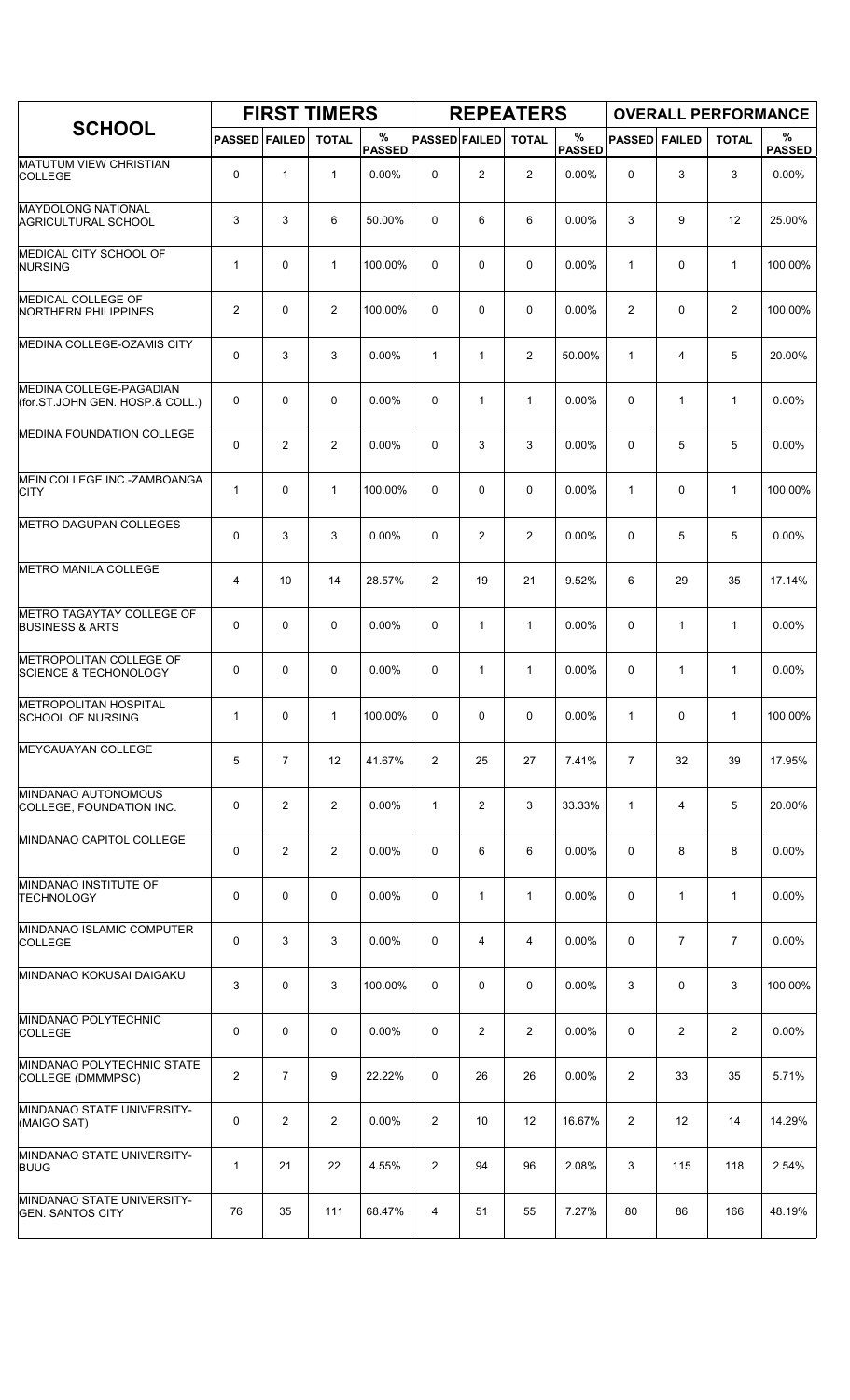|                                                                                      |                      |                | <b>FIRST TIMERS</b> |                    |                      |                | <b>REPEATERS</b> |                       |                |                | <b>OVERALL PERFORMANCE</b> |                    |
|--------------------------------------------------------------------------------------|----------------------|----------------|---------------------|--------------------|----------------------|----------------|------------------|-----------------------|----------------|----------------|----------------------------|--------------------|
| <b>SCHOOL</b>                                                                        | <b>PASSED FAILED</b> |                | <b>TOTAL</b>        | %<br><b>PASSED</b> | <b>PASSED FAILED</b> |                | <b>TOTAL</b>     | $\%$<br><b>PASSED</b> | <b>PASSED</b>  | <b>FAILED</b>  | <b>TOTAL</b>               | %<br><b>PASSED</b> |
| MINDANAO STATE UNIVERSITY-<br>IILIGAN INSTITUTE OF<br><b>TECHNOLOGY</b>              | 126                  | 54             | 180                 | 70.00%             | 12                   | 64             | 76               | 15.79%                | 138            | 118            | 256                        | 53.91%             |
| MINDANAO STATE UNIVERSITY-<br><b>MAGUINDANAO</b>                                     | 3                    | 20             | 23                  | 13.04%             | 5                    | 60             | 65               | 7.69%                 | 8              | 80             | 88                         | 9.09%              |
| <b>MINDANAO STATE UNIVERSITY-</b><br><b>MARAWI CITY</b>                              | 59                   | 73             | 132                 | 44.70%             | 16                   | 179            | 195              | 8.21%                 | 75             | 252            | 327                        | 22.94%             |
| MINDANAO STATE UNIVERSITY-<br><b>NAAWAN</b>                                          | 11                   | 8              | 19                  | 57.89%             | $\mathbf{1}$         | 5              | 6                | 16.67%                | 12             | 13             | 25                         | 48.00%             |
| MINDANAO STATE UNIVERSITY-<br>SDTC-JOLO                                              | $\mathbf{1}$         | 21             | 22                  | 4.55%              | $\mathbf{1}$         | 86             | 87               | 1.15%                 | $\overline{2}$ | 107            | 109                        | 1.83%              |
| MINDANAO STATE UNIVERSITY-<br><b>TAWI-TAWI</b>                                       | 12                   | 28             | 40                  | 30.00%             | $\Omega$             | 81             | 81               | 0.00%                 | 12             | 109            | 121                        | 9.92%              |
| MINDANAO UNIVERSITY OF<br><b>SCIENCE &amp; TECHNOLOGY-CDO</b>                        | 29                   | 48             | 77                  | 37.66%             | 5                    | 15             | 20               | 25.00%                | 34             | 63             | 97                         | 35.05%             |
| MINDORO STATE COLLEGE OF<br><b>AGRICULTURE &amp; TECHNOLOGY-</b><br><b>BONGABONG</b> | 3                    | $\overline{7}$ | 10                  | 30.00%             | $\Omega$             | 13             | 13               | $0.00\%$              | 3              | 20             | 23                         | 13.04%             |
| MINDORO STATE COLLEGE OF<br><b>AGRICULTURE &amp; TECHNOLOGY-</b><br><b>CALAPAN</b>   | 34                   | 48             | 82                  | 41.46%             | 4                    | 99             | 103              | 3.88%                 | 38             | 147            | 185                        | 20.54%             |
| MINDORO STATE COLLEGE OF<br><b>AGRICULTURE &amp; TECHNOLOGY-</b><br><b>VICTORIA</b>  | 13                   | 1              | 14                  | 92.86%             | 4                    | 13             | 17               | 23.53%                | 17             | 14             | 31                         | 54.84%             |
| <b>MIRIAM COLLEGE</b><br>(for.MARYKNOLL COLL.FDTN,INC)                               | $\overline{7}$       | 0              | $\overline{7}$      | 100.00%            | $\Omega$             | 0              | 0                | 0.00%                 | $\overline{7}$ | $\mathbf 0$    | $\overline{7}$             | 100.00%            |
| MISAMIS INSTITUTE OF<br>TECHNOLOGY                                                   | 0                    | 0              | 0                   | 0.00%              | 0                    | $\overline{2}$ | $\overline{c}$   | 0.00%                 | 0              | $\overline{2}$ | $\overline{2}$             | 0.00%              |
| MISAMIS ORIENTAL INSTITUTE OF<br><b>SCIENCE &amp; TECHNOLOGY</b>                     | 0                    | 1              | 1                   | 0.00%              | 0                    | 0              | 0                | 0.00%                 | 0              | 1              | $\mathbf{1}$               | 0.00%              |
| <b>MISAMIS ORIENTAL STATE</b><br>COLLEGE OF AGRICULTURE &<br><b>TECHNOLOGY</b>       | 2                    | 0              | $\overline{2}$      | 100.00%            | $\mathbf{1}$         | 15             | 16               | 6.25%                 | 3              | 15             | 18                         | 16.67%             |
| <b>MISAMIS UNIVERSITY-</b><br>OROQUIETA UNIT                                         | 0                    | 0              | 0                   | 0.00%              | 0                    | 5              | 5                | 0.00%                 | 0              | 5              | 5                          | 0.00%              |
| MISAMIS UNIVERSITY-OZAMIS<br><b>CITY</b>                                             | 7                    | 2              | 9                   | 77.78%             | $\mathbf{0}$         | 27             | 27               | 0.00%                 | $\overline{7}$ | 29             | 36                         | 19.44%             |
| <b>IMLG INSTITUTE OF LEARNING</b>                                                    | 0                    | 2              | 2                   | $0.00\%$           | 0                    | $\mathbf{1}$   | $\mathbf{1}$     | $0.00\%$              | 0              | 3              | 3                          | $0.00\%$           |
| <b>MODERN MARITIME TECHNICAL</b><br><b>SCHOOL</b>                                    | 0                    | $\mathbf{1}$   | $\mathbf{1}$        | 0.00%              | 0                    | 0              | 0                | 0.00%                 | 0              | $\mathbf{1}$   | $\mathbf{1}$               | 0.00%              |
| <b>MOLAVE INSTITUTE</b>                                                              | 0                    | 0              | 0                   | 0.00%              | 0                    | $\mathbf{1}$   | 1                | 0.00%                 | 0              | $\mathbf{1}$   | $\mathbf{1}$               | 0.00%              |
| <b>MONCAYO EXTERNAL STUDIES</b>                                                      | 0                    | 0              | 0                   | $0.00\%$           | 0                    | $\mathbf{1}$   | 1                | $0.00\%$              | 0              | 1              | $\mathbf{1}$               | $0.00\%$           |
| MONDRIAAN AURA COLLEGE                                                               | 3                    | $\mathbf{1}$   | 4                   | 75.00%             | 2                    | $\mathbf{1}$   | 3                | 66.67%                | 5              | 2              | $\overline{7}$             | 71.43%             |
| MONTESSORI PROFESSIONAL<br><b>COLLEGE</b>                                            | $\mathbf{1}$         | $\mathbf{1}$   | $\overline{2}$      | 50.00%             | 0                    | 0              | 0                | $0.00\%$              | $\mathbf{1}$   | 1              | $\overline{2}$             | 50.00%             |
| MOTHER OF GOOD COUNSEL<br><b>SEMINARY</b>                                            | $\mathbf{1}$         | 0              | $\mathbf{1}$        | 100.00%            | 0                    | 0              | 0                | 0.00%                 | $\mathbf{1}$   | $\mathbf 0$    | $\mathbf{1}$               | 100.00%            |
| MOUNT CARMEL COLLEGE OF<br><b>CASIGURAN</b>                                          | 2                    | 5              | 7                   | 28.57%             | 0                    | 0              | 0                | $0.00\%$              | 2              | 5              | 7                          | 28.57%             |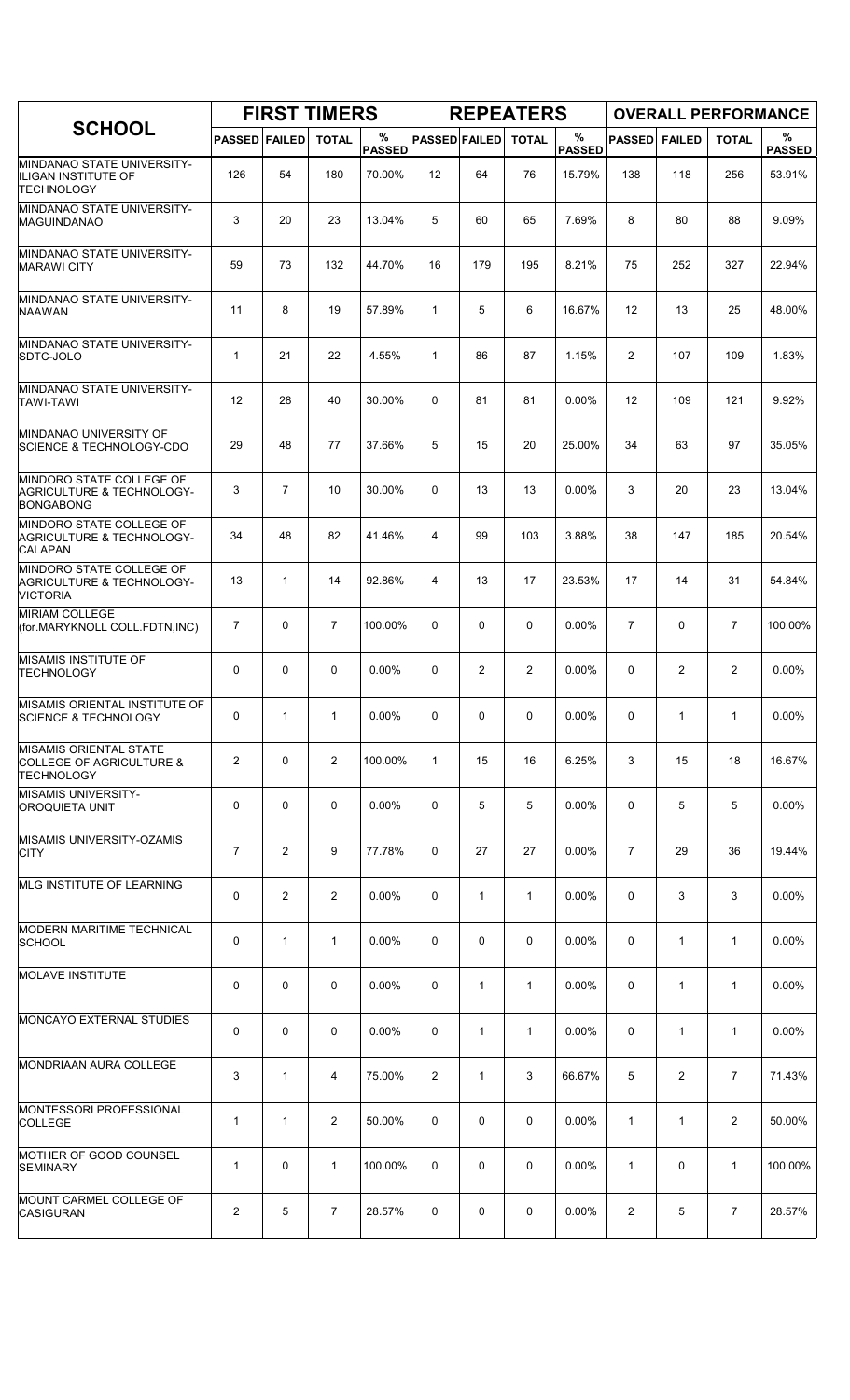|                                                                                     |                      |                | <b>FIRST TIMERS</b> |                    |                      |                | <b>REPEATERS</b> |                       |                |                   | <b>OVERALL PERFORMANCE</b> |                    |
|-------------------------------------------------------------------------------------|----------------------|----------------|---------------------|--------------------|----------------------|----------------|------------------|-----------------------|----------------|-------------------|----------------------------|--------------------|
| <b>SCHOOL</b>                                                                       | <b>PASSED FAILED</b> |                | <b>TOTAL</b>        | %<br><b>PASSED</b> | <b>PASSED FAILED</b> |                | <b>TOTAL</b>     | $\%$<br><b>PASSED</b> | <b>PASSED</b>  | <b>FAILED</b>     | <b>TOTAL</b>               | %<br><b>PASSED</b> |
| MOUNT CARMEL COLLEGE-<br><b>AGUSAN DEL SUR</b>                                      | 0                    | 0              | $\mathbf 0$         | $0.00\%$           | 0                    | $\mathbf{1}$   | $\mathbf{1}$     | 0.00%                 | $\mathbf 0$    | $\mathbf{1}$      | $\mathbf{1}$               | $0.00\%$           |
| MOUNT CARMEL COLLEGE-BALER                                                          | 18                   | 11             | 29                  | 62.07%             | $\mathbf{1}$         | 10             | 11               | 9.09%                 | 19             | 21                | 40                         | 47.50%             |
| MOUNT CARMEL COLLEGE-<br><b>BULACAN</b>                                             | $\mathbf{1}$         | $\mathbf 0$    | $\mathbf{1}$        | 100.00%            | $\Omega$             | 0              | 0                | 0.00%                 | $\mathbf{1}$   | 0                 | $\mathbf{1}$               | 100.00%            |
| <b>MOUNT CARMEL COLLEGE-</b><br><b>ESCALANTE</b>                                    | 2                    | 5              | $\overline{7}$      | 28.57%             | 0                    | 15             | 15               | 0.00%                 | $\overline{2}$ | 20                | 22                         | 9.09%              |
| MOUNT MORIAH COLLEGE-<br><b>CAMOTES</b>                                             | 0                    | 0              | $\mathbf 0$         | 0.00%              | $\Omega$             | $\overline{2}$ | $\overline{2}$   | 0.00%                 | 0              | $\overline{2}$    | $\overline{2}$             | 0.00%              |
| MOUNT ST. ALOYSIUS COLLEGE<br><b>SEMINARY</b>                                       | 0                    | 1              | $\mathbf{1}$        | 0.00%              | 0                    | 0              | $\mathbf 0$      | 0.00%                 | 0              | $\mathbf{1}$      | $\mathbf{1}$               | 0.00%              |
| <b>MOUNTAIN PROV. STATE</b><br>POLYTECHNIC COLLEGE-BONTOC                           | 26                   | 20             | 46                  | 56.52%             | 5                    | 43             | 48               | 10.42%                | 31             | 63                | 94                         | 32.98%             |
| <b>MOUNTAIN PROV. STATE</b><br>POLYTECHNIC COLLEGE-TADIAN                           | 5                    | $\overline{2}$ | $\overline{7}$      | 71.43%             | $\overline{2}$       | 10             | 12               | 16.67%                | $\overline{7}$ | $12 \overline{ }$ | 19                         | 36.84%             |
| <b>MOUNTAIN VIEW COLLEGE</b>                                                        | 17                   | $\overline{7}$ | 24                  | 70.83%             | $\mathbf{1}$         | 17             | 18               | 5.56%                 | 18             | 24                | 42                         | 42.86%             |
| MYSTICAL ROSE COLLEGE OF<br><b>SCIENCE &amp; TECHNOLOGY</b>                         | $\mathbf{1}$         | 1              | $\overline{2}$      | 50.00%             | 0                    | $\mathbf{1}$   | $\mathbf{1}$     | 0.00%                 | $\mathbf{1}$   | $\overline{2}$    | 3                          | 33.33%             |
| NAGA COLLEGE FOUNDATION                                                             | 9                    | 5              | 14                  | 64.29%             | $\overline{2}$       | 39             | 41               | 4.88%                 | 11             | 44                | 55                         | 20.00%             |
| NAGA VIEW ADVENTIST COLLEGE-<br>NAGA, CAMARINES SUR                                 | 0                    | 1              | $\mathbf{1}$        | 0.00%              | $\mathbf{1}$         | 0              | $\mathbf{1}$     | 100.00%               | $\mathbf{1}$   | $\mathbf{1}$      | 2                          | 50.00%             |
| NATIONAL COLLEGE OF<br><b>BUSINESS &amp; ARTS-CUBAO</b>                             | 0                    | 3              | 3                   | 0.00%              | 0                    | $\mathbf{1}$   | $\mathbf{1}$     | 0.00%                 | $\Omega$       | 4                 | $\overline{4}$             | $0.00\%$           |
| NATIONAL COLLEGE OF<br><b>BUSINESS &amp; ARTS-FAIRVIEW</b>                          | 4                    | 0              | 4                   | 100.00%            | $\mathbf{1}$         | $\overline{2}$ | 3                | 33.33%                | 5              | $\overline{2}$    | $\overline{7}$             | 71.43%             |
| NATIONAL COLLEGE OF<br><b>BUSINESS &amp; ARTS-MANILA</b>                            | 0                    | $\mathbf{1}$   | $\mathbf 1$         | 0.00%              | 0                    | 0              | 0                | 0.00%                 | $\mathbf 0$    | $\mathbf{1}$      | $\mathbf{1}$               | 0.00%              |
| NATIONAL COLLEGE OF<br><b>BUSINESS &amp; ARTS-RIZAL</b>                             | 0                    | 3              | 3                   | 0.00%              | 0                    | 5              | 5                | 0.00%                 | $\mathbf 0$    | 8                 | 8                          | 0.00%              |
| NATIONAL COLLEGE OF SCIENCE<br>& TECHNOLOGY-DASMARINAS                              | $\overline{2}$       | 5              | $\overline{7}$      | 28.57%             | $\mathbf{1}$         | $\overline{2}$ | 3                | 33.33%                | 3              | $\overline{7}$    | 10                         | 30.00%             |
| NATIONAL COLLEGE OF SCIENCE<br>& TECHNOLOGY-SAN FERNANDO                            | 0                    | $\overline{2}$ | $\overline{2}$      | 0.00%              | 0                    | $\mathbf 0$    | $\mathbf 0$      | 0.00%                 | $\mathbf 0$    | $\overline{2}$    | $\overline{2}$             | 0.00%              |
| <b>NATIONAL POLYTECHNIC</b><br><b>COLLEGE OF SCIENCE &amp;</b><br><b>TECHNOLOGY</b> | 0                    | 3              | 3                   | 0.00%              | 0                    | 0              | 0                | $0.00\%$              | $\mathbf 0$    | 3                 | 3                          | 0.00%              |
| NATIONAL TEACHER'S COLLEGE                                                          | 47                   | 57             | 104                 | 45.19%             | 17                   | 90             | 107              | 15.89%                | 64             | 147               | 211                        | 30.33%             |
| NATIONAL UNIVERSITY-BAGUIO<br><b>CITY</b>                                           | 0                    | $\mathbf{1}$   | $\mathbf{1}$        | 0.00%              | 0                    | $\mathbf{1}$   | $\mathbf{1}$     | 0.00%                 | 0              | 2                 | $\overline{2}$             | 0.00%              |
| NATIONAL UNIVERSITY-MANILA                                                          | 3                    | $\overline{2}$ | 5                   | 60.00%             | $\mathbf{1}$         | 10             | 11               | 9.09%                 | 4              | 12                | 16                         | 25.00%             |
| NAVAL STATE UNIVERSITY<br>(for.NAVAL INST) BILIRAN                                  | 10                   | 14             | 24                  | 41.67%             | 0                    | 13             | 13               | 0.00%                 | 10             | 27                | 37                         | 27.03%             |
| NAVAL STATE UNIVERSITY<br>(for.NAVAL INST)-NAVAL                                    | 6                    | 14             | 20                  | 30.00%             | 3                    | 70             | 73               | 4.11%                 | 9              | 84                | 93                         | 9.68%              |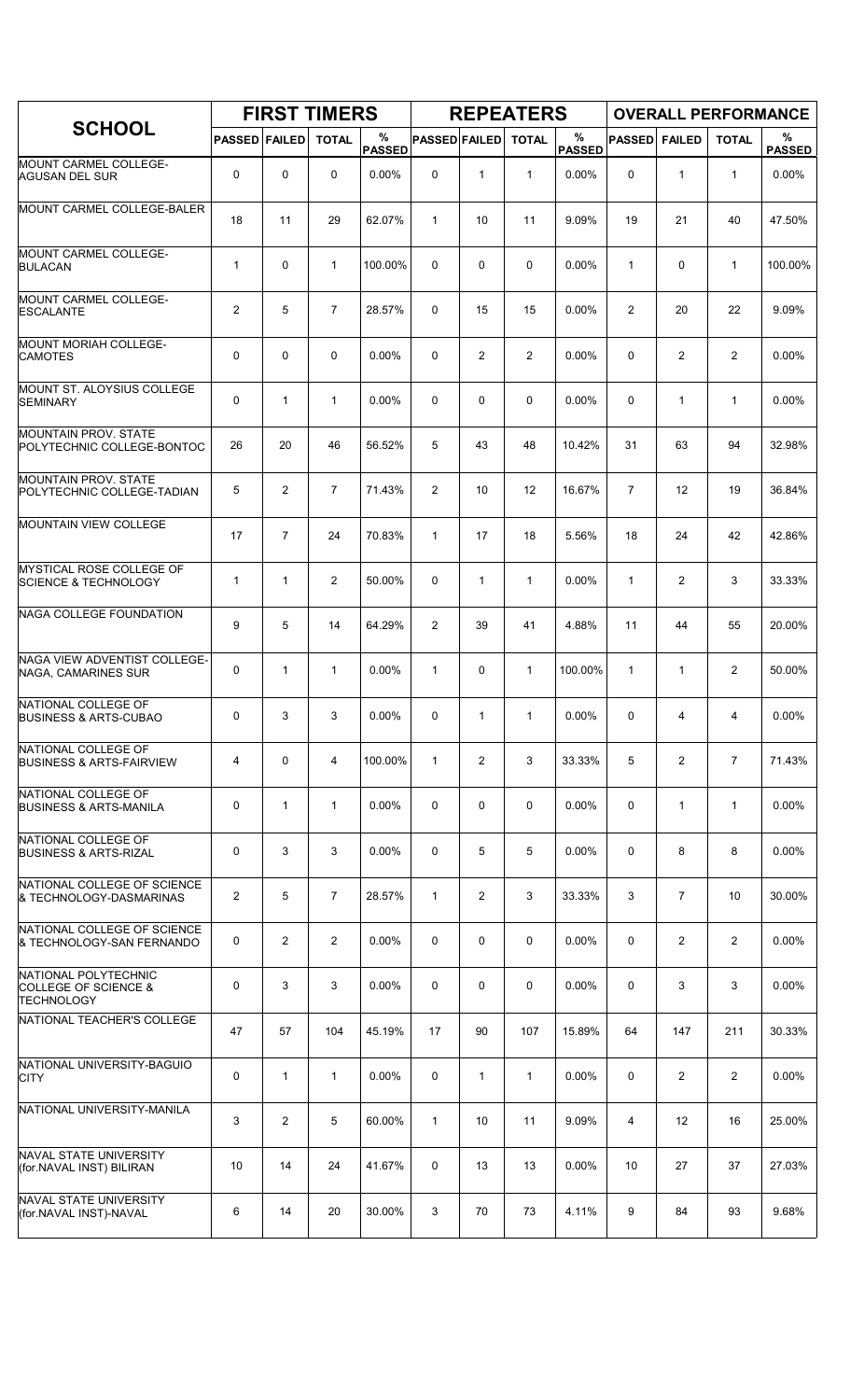|                                                                   |                      |                | <b>FIRST TIMERS</b> |                    |                      |              | <b>REPEATERS</b> |                    |               |                         | <b>OVERALL PERFORMANCE</b> |                    |
|-------------------------------------------------------------------|----------------------|----------------|---------------------|--------------------|----------------------|--------------|------------------|--------------------|---------------|-------------------------|----------------------------|--------------------|
| <b>SCHOOL</b>                                                     | <b>PASSED FAILED</b> |                | <b>TOTAL</b>        | %<br><b>PASSED</b> | <b>PASSED FAILED</b> |              | <b>TOTAL</b>     | %<br><b>PASSED</b> | <b>PASSED</b> | <b>FAILED</b>           | <b>TOTAL</b>               | %<br><b>PASSED</b> |
| NAVOTAS POLYTECHNIC<br><b>COLLEGE</b>                             | $\overline{7}$       | 26             | 33                  | 21.21%             | $\overline{2}$       | 40           | 42               | 4.76%              | 9             | 66                      | 75                         | 12.00%             |
| <b>NAZARENUS COLLEGE</b><br>FOUNDATION                            | 0                    | 2              | 2                   | $0.00\%$           | 0                    | 0            | $\mathbf 0$      | 0.00%              | $\mathbf 0$   | 2                       | $\overline{c}$             | 0.00%              |
| NEGROS COLLEGE                                                    | 1                    | $\overline{2}$ | 3                   | 33.33%             | 0                    | $\mathbf{1}$ | $\mathbf{1}$     | 0.00%              | $\mathbf{1}$  | 3                       | 4                          | 25.00%             |
| <b>NEGROS INSTITUTE OF</b><br><b>TECHNOLOGY</b>                   | 0                    | $\mathbf{1}$   | $\mathbf{1}$        | 0.00%              | 0                    | 0            | $\mathbf 0$      | 0.00%              | $\mathbf 0$   | $\mathbf{1}$            | $\mathbf{1}$               | 0.00%              |
| <b>NEGROS MARITIME COLLEGE</b><br>FOUNDATION, INC.-DUMAGUETE      | 0                    | $\mathbf 0$    | 0                   | $0.00\%$           | 0                    | $\mathbf{1}$ | $\mathbf{1}$     | 0.00%              | $\mathbf 0$   | $\mathbf{1}$            | $\mathbf{1}$               | 0.00%              |
| NEGROS MARITIME COLLEGE<br>FOUNDATION-SIBULAN                     | 0                    | 0              | 0                   | 0.00%              | 0                    | 2            | $\overline{2}$   | 0.00%              | $\mathbf 0$   | $\overline{2}$          | $\overline{c}$             | 0.00%              |
| <b>NEGROS OCCIDENTAL SCHOOL</b><br><b>OF FISHERIES</b>            | 0                    | 2              | $\overline{2}$      | 0.00%              | $\mathbf{1}$         | 8            | 9                | 11.11%             | $\mathbf{1}$  | 10                      | 11                         | 9.09%              |
| NEGROS ORIENTAL NATIONAL<br><b>AGRICULTURAL COLLEGE</b>           | 1                    | $\mathbf 0$    | $\mathbf{1}$        | 100.00%            | 0                    | $\mathbf{1}$ | $\mathbf{1}$     | 0.00%              | $\mathbf{1}$  | $\mathbf{1}$            | $\overline{2}$             | 50.00%             |
| <b>NEGROS ORIENTAL STATE</b><br>UNIVERSITY (CVPC)-BAIS CAMPUS     | 6                    | 9              | 15                  | 40.00%             | 3                    | 51           | 54               | 5.56%              | 9             | 60                      | 69                         | 13.04%             |
| NEGROS ORIENTAL STATE<br>UNIVERSITY (CVPC)-BAYAWAN                | 8                    | 18             | 26                  | 30.77%             | $\overline{2}$       | 47           | 49               | 4.08%              | 10            | 65                      | 75                         | 13.33%             |
| <b>NEGROS ORIENTAL STATE</b><br>UNIVERSITY (CVPC)-DUMAGUETE       | 22                   | 9              | 31                  | 70.97%             | 5                    | 67           | 72               | 6.94%              | 27            | 76                      | 103                        | 26.21%             |
| <b>NEGROS ORIENTAL STATE</b><br>UNIVERSITY (CVPC)-GUIHULNGAN      | 8                    | 5              | 13                  | 61.54%             | $\mathbf{1}$         | 56           | 57               | 1.75%              | 9             | 61                      | 70                         | 12.86%             |
| <b>NEGROS ORIENTAL STATE</b><br>UNIVERSITY-SIATON                 | 0                    | 0              | 0                   | 0.00%              | 1                    | 5            | 6                | 16.67%             | $\mathbf{1}$  | 5                       | 6                          | 16.67%             |
| <b>NEGROS STATE COLLEGE OF</b><br>AGRICULTURE (OCC. AGR'L COLL)   | 13                   | 26             | 39                  | 33.33%             | 3                    | 30           | 33               | 9.09%              | 16            | 56                      | 72                         | 22.22%             |
| NETWORK COMPUTER &<br><b>BUSINESS COLLEGES</b>                    | 1                    | $\mathbf 0$    | $\mathbf{1}$        | 100.00%            | 0                    | 0            | 0                | 0.00%              | $\mathbf{1}$  | 0                       | $\mathbf{1}$               | 100.00%            |
| <b>NEW ERA UNIVERSITY</b>                                         | 29                   | 18             | 47                  | 61.70%             | 3                    | 24           | 27               | 11.11%             | 32            | 42                      | 74                         | 43.24%             |
| NORTH CENTRAL MINDANAO<br>COLLEGES (CMTI)                         | 1                    | $\mathbf{1}$   | $\overline{2}$      | 50.00%             | 0                    | 15           | 15               | 0.00%              | 1             | 16                      | 17                         | 5.88%              |
| NORTH DAVAO COLLEGE-TAGUM<br><b>FOUNDATION</b>                    | 1                    | $\mathbf{1}$   | 2                   | 50.00%             | 0                    | 2            | $\overline{2}$   | 0.00%              | 1             | 3                       | 4                          | 25.00%             |
| NORTH DAVAO COLLEGES-<br>PANABO                                   | 4                    | 15             | 19                  | 21.05%             | $\overline{2}$       | 15           | 17               | 11.76%             | 6             | 30                      | 36                         | 16.67%             |
| NORTHEASTERN CEBU COLLEGES                                        | $\overline{c}$       | $\overline{2}$ | 4                   | 50.00%             | 0                    | 4            | 4                | 0.00%              | 2             | 6                       | 8                          | 25.00%             |
| NORTHEASTERN COLLEGE                                              | 14                   | 8              | 22                  | 63.64%             | 2                    | 16           | 18               | 11.11%             | 16            | 24                      | 40                         | 40.00%             |
| NORTHEASTERN MINDANAO<br>COLL.                                    | 0                    | 8              | 8                   | 0.00%              | 0                    | 69           | 69               | 0.00%              | 0             | 77                      | 77                         | 0.00%              |
| NORTHERN BATAAN INSTITUTE                                         | 0                    | 0              | $\mathbf 0$         | $0.00\%$           | 0                    | 3            | 3                | 0.00%              | 0             | 3                       | 3                          | 0.00%              |
| NORTHERN BUKIDNON COMM.<br>COLL.(FRLY MANOLO FORT.<br>COMM. COLL) | 2                    | $\overline{c}$ | 4                   | 50.00%             | 0                    | 0            | 0                | $0.00\%$           | 2             | $\overline{\mathbf{c}}$ | 4                          | 50.00%             |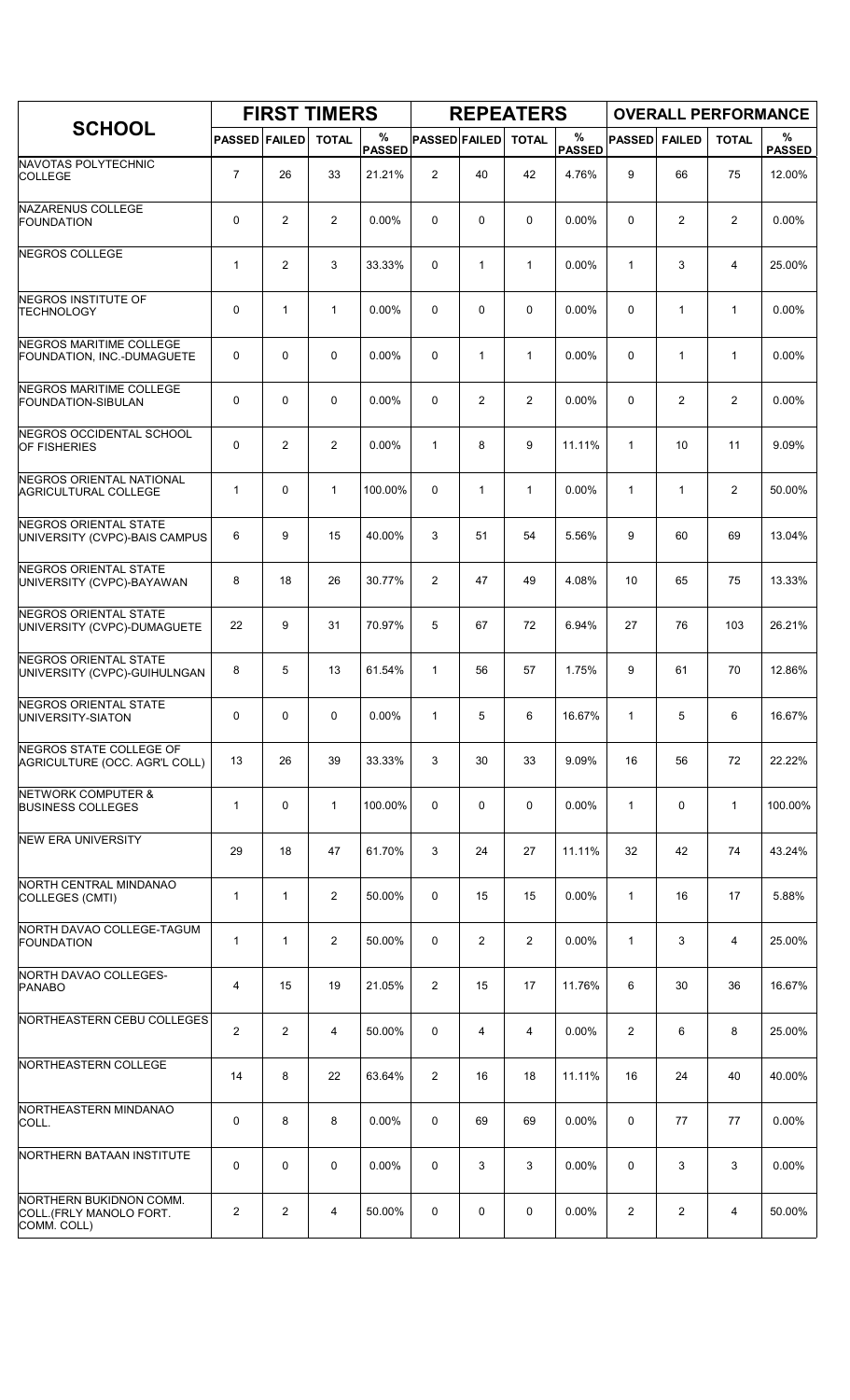|                                                                                     |                      |              | <b>FIRST TIMERS</b> |                    |                      |                | <b>REPEATERS</b> |                    |               |                | <b>OVERALL PERFORMANCE</b> |                    |
|-------------------------------------------------------------------------------------|----------------------|--------------|---------------------|--------------------|----------------------|----------------|------------------|--------------------|---------------|----------------|----------------------------|--------------------|
| <b>SCHOOL</b>                                                                       | <b>PASSED FAILED</b> |              | <b>TOTAL</b>        | %<br><b>PASSED</b> | <b>PASSED FAILED</b> |                | <b>TOTAL</b>     | %<br><b>PASSED</b> | <b>PASSED</b> | <b>FAILED</b>  | <b>TOTAL</b>               | %<br><b>PASSED</b> |
| NORTHERN CAGAYAN COLLEGES                                                           | 0                    | 0            | $\mathbf 0$         | 0.00%              | 0                    | $\mathbf{1}$   | $\mathbf{1}$     | 0.00%              | $\mathbf 0$   | $\mathbf{1}$   | $\mathbf{1}$               | 0.00%              |
| NORTHERN CEBU COLLEGE                                                               | 4                    | 11           | 15                  | 26.67%             | $\mathbf{1}$         | 23             | 24               | 4.17%              | 5             | 34             | 39                         | 12.82%             |
| NORTHERN CHRISTIAN COLLEGE                                                          | 1                    | 3            | 4                   | 25.00%             | 0                    | 5              | 5                | 0.00%              | $\mathbf{1}$  | 8              | 9                          | 11.11%             |
| NORTHERN COLLEGE                                                                    | 0                    | $\mathbf{1}$ | $\mathbf{1}$        | 0.00%              | 0                    | $\mathbf{1}$   | $\mathbf{1}$     | 0.00%              | $\mathbf 0$   | $\overline{2}$ | $\overline{c}$             | 0.00%              |
| NORTHERN COLLEGE<br><b>FOUNDATION INC-DAGUPAN CITY</b>                              | 0                    | $\mathbf 0$  | 0                   | $0.00\%$           | 0                    | $\overline{2}$ | $\overline{2}$   | 0.00%              | $\mathbf 0$   | 2              | 2                          | $0.00\%$           |
| NORTHERN COTABATO<br><b>COLLEGES FOUNDATION INC.</b>                                | 0                    | $\mathbf{1}$ | $\mathbf{1}$        | 0.00%              | 0                    | 0              | $\mathbf 0$      | 0.00%              | $\Omega$      | $\mathbf{1}$   | $\mathbf{1}$               | 0.00%              |
| NORTHERN ILOILO POLYTECHNIC<br>COLLEGE-SARA                                         | 0                    | $\mathbf 0$  | 0                   | 0.00%              | 0                    | 4              | $\overline{4}$   | 0.00%              | $\Omega$      | 4              | 4                          | 0.00%              |
| NORTHERN ILOILO POLYTECHNIC<br>STATE COLL-BATAD, ILOILO CITY                        | $\mathbf{1}$         | 2            | 3                   | 33.33%             | $\Omega$             | 3              | 3                | 0.00%              | $\mathbf{1}$  | 5              | 6                          | 16.67%             |
| NORTHERN ILOILO POLYTECHNIC<br>STATE COLL-CONCEPCION, ILOILO                        | 10                   | 30           | 40                  | 25.00%             | 4                    | 19             | 23               | 17.39%             | 14            | 49             | 63                         | 22.22%             |
| NORTHERN ILOILO POLYTECHNIC<br><b>STATE COLLEGE-AJUY</b>                            | 6                    | 8            | 14                  | 42.86%             | 0                    | 4              | $\overline{4}$   | 0.00%              | 6             | 12             | 18                         | 33.33%             |
| NORTHERN ILOILO POLYTECHNIC<br>STATE COLLEGE-BAROTAC VIEJO                          | 4                    | 5            | 9                   | 44.44%             | $\mathbf{1}$         | 9              | 10               | 10.00%             | 5             | 14             | 19                         | 26.32%             |
| NORTHERN ILOILO POLYTECHNIC<br><b>STATE COLLEGE-ESTANCIA</b>                        | 11                   | 11           | 22                  | 50.00%             | $\mathbf{1}$         | 36             | 37               | 2.70%              | 12            | 47             | 59                         | 20.34%             |
| NORTHERN ILOILO POLYTECHNIC<br>STATE COLLEGE-LEMERY                                 | 0                    | 0            | 0                   | 0.00%              | 0                    | 5              | 5                | 0.00%              | 0             | 5              | 5                          | $0.00\%$           |
| NORTHERN LUZON ADVENTIST<br><b>COLLEGE</b>                                          | 8                    | 5            | 13                  | 61.54%             | 0                    | 10             | 10               | 0.00%              | 8             | 15             | 23                         | 34.78%             |
| NORTHERN MINDANAO COLLEGE                                                           | 3                    | 12           | 15                  | 20.00%             | 0                    | 5              | 5                | 0.00%              | 3             | 17             | 20                         | 15.00%             |
| NORTHERN MINDANAO COLLEGE<br><b>OF ARTS SCIENCE &amp;</b><br><b>TECHNOLOGY</b>      | 0                    | $\mathbf 0$  | 0                   | $0.00\%$           | 0                    | 1              | $\mathbf{1}$     | $0.00\%$           | $\mathbf 0$   | 1              | $\mathbf{1}$               | $0.00\%$           |
| NORTHERN MINDANAO STATE<br><b>INSTITUTE OF SCIENCE &amp;</b><br><b>TECHNOLOGY</b>   | 23                   | 27           | 50                  | 46.00%             | 3                    | 54             | 57               | 5.26%              | 26            | 81             | 107                        | 24.30%             |
| NORTHERN NEGROS STATE<br>COLLEGE OF SCIENCE &<br><b>TECHNOLOGY</b>                  | 9                    | 16           | 25                  | 36.00%             | 4                    | 41             | 45               | 8.89%              | 13            | 57             | 70                         | 18.57%             |
| NORTHERN PHILS. COLL. FOR<br>MARITIME & TECHNOLOGICAL<br><b>STUDIES</b>             | 0                    | 0            | $\mathbf 0$         | $0.00\%$           | $\mathbf{1}$         | 0              | $\mathbf{1}$     | 100.00%            | $\mathbf{1}$  | 0              | $\mathbf{1}$               | 100.00%            |
| <b>NORTHERN QUEZON</b><br>COOPERATIVE COLLEGE, INC.                                 | 0                    | 6            | 6                   | 0.00%              | 0                    | 13             | 13               | $0.00\%$           | 0             | 19             | 19                         | 0.00%              |
| NORTHERN SAMAR ACADEMY                                                              | 0                    | $\mathbf 0$  | 0                   | $0.00\%$           | 0                    | $\mathbf{1}$   | $\mathbf{1}$     | 0.00%              | $\mathbf 0$   | $\mathbf{1}$   | $\mathbf{1}$               | 0.00%              |
| NORTHWEST SAMAR STATE<br>UNIVERSITY (FOR.TIBURCIO<br>TANCINCO)                      | 11                   | 19           | 30                  | 36.67%             | 5                    | 39             | 44               | 11.36%             | 16            | 58             | 74                         | 21.62%             |
| NORTHWESTERN AGUSAN<br><b>COLLEGE</b>                                               | 0                    | $\Omega$     | 0                   | 0.00%              | 0                    | $\overline{2}$ | $\overline{2}$   | 0.00%              | $\Omega$      | $\overline{2}$ | 2                          | 0.00%              |
| NORTHWESTERN MINDANAO<br><b>STATE COLLEGE OF SCIENCE &amp;</b><br><b>TECHNOLOGY</b> | 2                    | 0            | $\overline{2}$      | 100.00%            | 0                    | 6              | 6                | $0.00\%$           | 2             | 6              | 8                          | 25.00%             |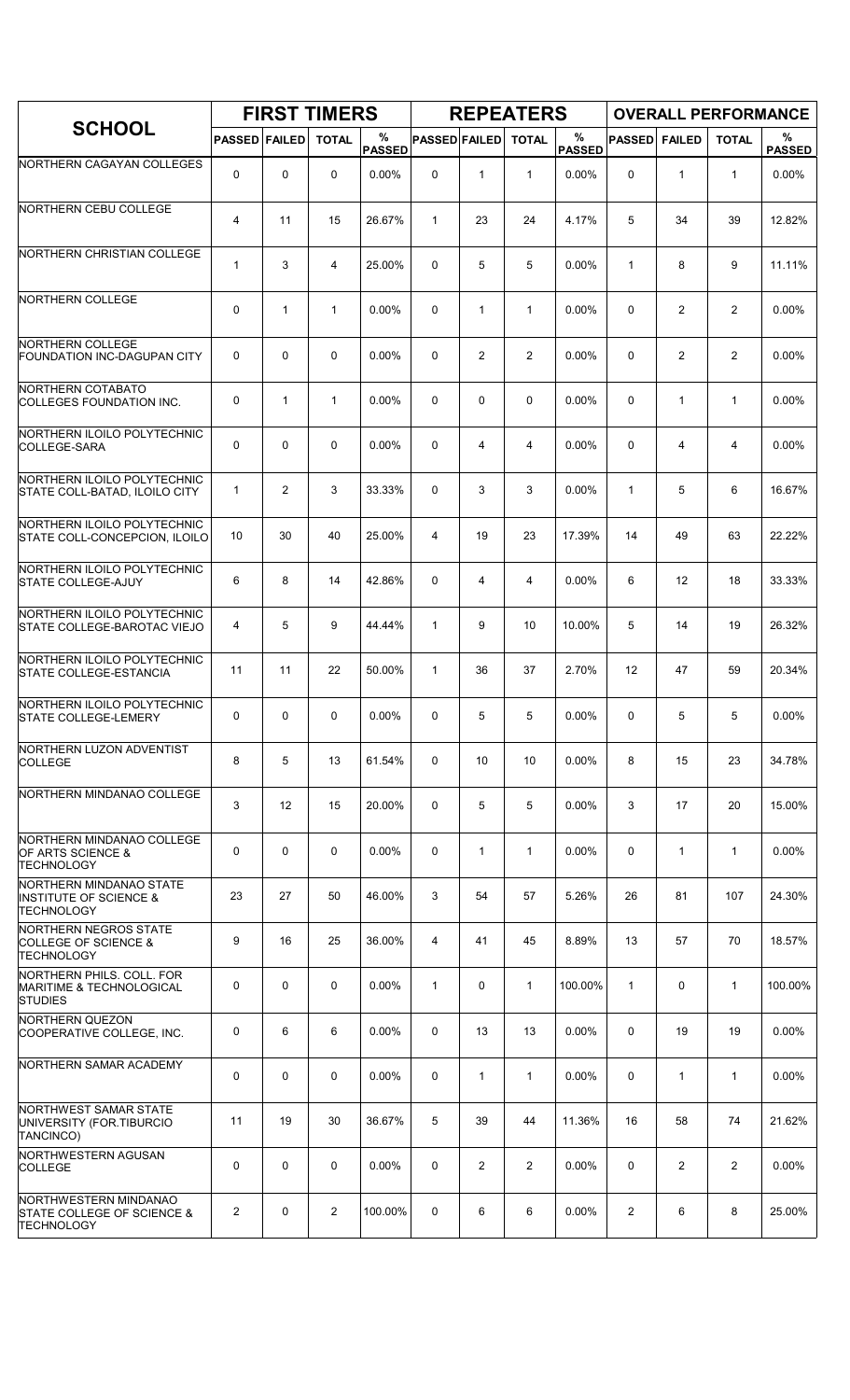|                                                                                   |                      | <b>FIRST TIMERS</b> |              |                    |                      |                | <b>REPEATERS</b> |                    |                |                | <b>OVERALL PERFORMANCE</b> |                    |
|-----------------------------------------------------------------------------------|----------------------|---------------------|--------------|--------------------|----------------------|----------------|------------------|--------------------|----------------|----------------|----------------------------|--------------------|
| <b>SCHOOL</b>                                                                     | <b>PASSED FAILED</b> |                     | <b>TOTAL</b> | %<br><b>PASSED</b> | <b>PASSED FAILED</b> |                | <b>TOTAL</b>     | %<br><b>PASSED</b> | <b>PASSED</b>  | <b>FAILED</b>  | <b>TOTAL</b>               | %<br><b>PASSED</b> |
| NORTHWESTERN UNIVERSITY                                                           | 4                    | 9                   | 13           | 30.77%             | 0                    | 5              | 5                | 0.00%              | 4              | 14             | 18                         | 22.22%             |
| NORTHWESTERN VISAYAN<br><b>COLLEGES</b>                                           | 9                    | 14                  | 23           | 39.13%             | 3                    | 26             | 29               | 10.34%             | 12             | 40             | 52                         | 23.08%             |
| NORZAGARAY COLLEGE                                                                | $\overline{7}$       | 11                  | 18           | 38.89%             | 0                    | 0              | 0                | 0.00%              | $\overline{7}$ | 11             | 18                         | 38.89%             |
| NOTRE DAME OF DADIANGAS<br><b>COLLEGE</b>                                         | 36                   | 10                  | 46           | 78.26%             | 0                    | 23             | 23               | 0.00%              | 36             | 33             | 69                         | 52.17%             |
| NOTRE DAME OF JOLO COLLEGE                                                        | 0                    | $\mathbf{1}$        | $\mathbf{1}$ | 0.00%              | $\Omega$             | 19             | 19               | 0.00%              | 0              | 20             | 20                         | 0.00%              |
| NOTRE DAME OF KIDAPAWAN<br><b>COLLEGE</b>                                         | 24                   | 16                  | 40           | 60.00%             | 3                    | 30             | 33               | 9.09%              | 27             | 46             | 73                         | 36.99%             |
| NOTRE DAME OF MARBEL<br><b>UNIVERSITY</b>                                         | 46                   | 17                  | 63           | 73.02%             | $\overline{7}$       | 46             | 53               | 13.21%             | 53             | 63             | 116                        | 45.69%             |
| NOTRE DAME OF MIDSAYAP<br><b>COLLEGE</b>                                          | 12                   | 8                   | 20           | 60.00%             | 4                    | 20             | 24               | 16.67%             | 16             | 28             | 44                         | 36.36%             |
| NOTRE DAME OF SALAMAN<br><b>COLLEGE</b>                                           | 0                    | 3                   | 3            | $0.00\%$           | 0                    | $\overline{7}$ | 7                | 0.00%              | 0              | 10             | 10                         | 0.00%              |
| NOTRE DAME OF SIENA COLLEGE                                                       | 0                    | 0                   | $\mathbf 0$  | 0.00%              | 0                    | 2              | $\overline{2}$   | 0.00%              | 0              | 2              | 2                          | 0.00%              |
| NOTRE DAME OF TACURONG<br><b>COLLEGE</b>                                          | 4                    | 8                   | 12           | 33.33%             | 2                    | 20             | 22               | 9.09%              | 6              | 28             | 34                         | 17.65%             |
| NOTRE DAME RVM COLLEGE OF<br>COTABATO-COTABATO CITY                               | 0                    | 1                   | $\mathbf 1$  | 0.00%              | 0                    | 0              | 0                | 0.00%              | 0              | 1              | 1                          | 0.00%              |
| NOTRE DAME UNIVERSITY                                                             | 26                   | 10                  | 36           | 72.22%             | 2                    | 45             | 47               | 4.26%              | 28             | 55             | 83                         | 33.73%             |
| NUEVA ECIJA COLLEGES                                                              | 3                    | 0                   | 3            | 100.00%            | $\mathbf{1}$         | $\mathbf{1}$   | $\overline{2}$   | 50.00%             | 4              | $\mathbf{1}$   | 5                          | 80.00%             |
| NUEVA ECIJA UNIVERSITY OF<br><b>SCIENCE &amp; TECHNOLOGY-</b><br>CABANATUAN)      | 48                   | 90                  | 138          | 34.78%             | 16                   | 237            | 253              | 6.32%              | 64             | 327            | 391                        | 16.37%             |
| <b>NUEVA ECIJA UNIVERSITY OF</b><br><b>SCIENCE &amp; TECHNOLOGY-</b><br>GABALDON) | $\overline{7}$       | 27                  | 34           | 20.59%             | $\mathbf{1}$         | 30             | 31               | 3.23%              | 8              | 57             | 65                         | 12.31%             |
| NUEVA ECIJA UNIVERSITY OF<br><b>SCIENCE &amp; TECHNOLOGY-SAN</b><br>ISIDRO)       | 19                   | 33                  | 52           | 36.54%             | 3                    | 88             | 91               | 3.30%              | 22             | 121            | 143                        | 15.38%             |
| <b>NUEVA VIZCAYA STATE</b><br>UNIVERSITY (NVPC)-BAMBANG                           | 20                   | 23                  | 43           | 46.51%             | 3                    | 39             | 42               | 7.14%              | 23             | 62             | 85                         | 27.06%             |
| <b>NUEVA VIZCAYA STATE</b><br>UNIVERSITY (NVSIT)-BAYOMBONG                        | 44                   | 57                  | 101          | 43.56%             | 5                    | 38             | 43               | 11.63%             | 49             | 95             | 144                        | 34.03%             |
| OBLATES OF ST JOSEPH<br><b>COLLEGE SEMINARY</b>                                   | $\mathbf{1}$         | 0                   | $\mathbf{1}$ | 100.00%            | 0                    | 0              | 0                | $0.00\%$           | $\mathbf{1}$   | 0              | $\mathbf{1}$               | 100.00%            |
| OCCIDENTAL MINDORO<br><b>COMMUNITY COLLEGE</b>                                    | 0                    | $\mathbf{1}$        | $\mathbf{1}$ | 0.00%              | 0                    | 29             | 29               | 0.00%              | 0              | 30             | 30                         | 0.00%              |
| OCCIDENTAL MINDORO STATE<br><b>COLLEGE</b>                                        | 19                   | 32                  | 51           | 37.25%             | 5                    | 93             | 98               | 5.10%              | 24             | 125            | 149                        | 16.11%             |
| OLIVAREZ COLLEGE-PARAÑAQUE                                                        | 3                    | 0                   | 3            | 100.00%            | $\mathbf{1}$         | $\overline{c}$ | 3                | 33.33%             | 4              | $\overline{2}$ | 6                          | 66.67%             |
| OPOL COMMUNITY COLLEGE                                                            | 0                    | 0                   | 0            | 0.00%              | $\mathbf{1}$         | 0              | $\mathbf{1}$     | 100.00%            | $\mathbf{1}$   | 0              | $\mathbf{1}$               | 100.00%            |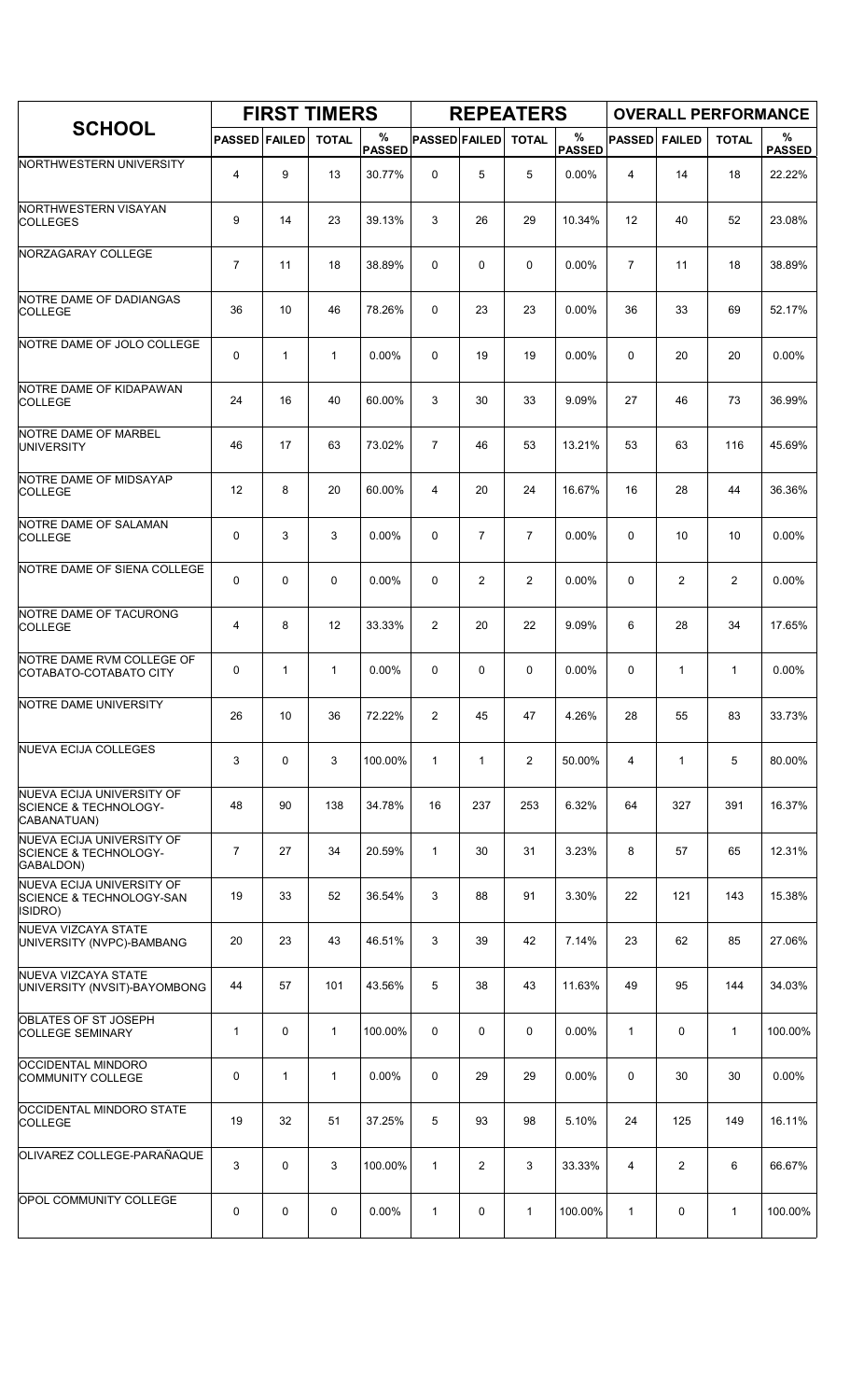|                                                           |                      |                | <b>FIRST TIMERS</b> |                    |                      |                | <b>REPEATERS</b> |                    |                |                |                | <b>OVERALL PERFORMANCE</b> |
|-----------------------------------------------------------|----------------------|----------------|---------------------|--------------------|----------------------|----------------|------------------|--------------------|----------------|----------------|----------------|----------------------------|
| <b>SCHOOL</b>                                             | <b>PASSED FAILED</b> |                | <b>TOTAL</b>        | %<br><b>PASSED</b> | <b>PASSED FAILED</b> |                | <b>TOTAL</b>     | %<br><b>PASSED</b> | <b>PASSED</b>  | <b>FAILED</b>  | <b>TOTAL</b>   | $\%$<br><b>PASSED</b>      |
| ORTANEZ UNIVERSITY                                        | $\mathbf{1}$         | 0              | $\mathbf{1}$        | 100.00%            | $\mathbf 0$          | 0              | $\mathbf 0$      | 0.00%              | $\mathbf{1}$   | 0              | $\mathbf{1}$   | 100.00%                    |
| <b>OSIAS COLLEGES</b>                                     | 0                    | 0              | $\mathbf 0$         | $0.00\%$           | 0                    | $\mathbf{1}$   | $\mathbf{1}$     | 0.00%              | 0              | $\mathbf{1}$   | $\mathbf{1}$   | 0.00%                      |
| <b>OSIAS EDUCATIONAL</b><br><b>FOUNDATION</b>             | 0                    | 4              | 4                   | 0.00%              | 0                    | $\overline{2}$ | $\overline{2}$   | 0.00%              | 0              | 6              | 6              | 0.00%                      |
| OSMENA COLLEGE-MASBATE                                    | 3                    | 19             | 22                  | 13.64%             | 2                    | 60             | 62               | 3.23%              | 5              | 79             | 84             | 5.95%                      |
| <b>OUR LADY OF FATIMA</b><br>UNIVERSITY-QC                | 10                   | 5              | 15                  | 66.67%             | $\mathbf{1}$         | 0              | $\mathbf{1}$     | 100.00%            | 11             | 5              | 16             | 68.75%                     |
| OUR LADY OF FATIMA<br>UNIVERSITY-VALENZUELA               | 9                    | $\overline{7}$ | 16                  | 56.25%             | $\overline{2}$       | 5              | $\overline{7}$   | 28.57%             | 11             | 12             | 23             | 47.83%                     |
| OUR LADY OF LOURDES COLLEGE                               | $\mathbf{1}$         | $\mathbf{1}$   | $\overline{2}$      | 50.00%             | 0                    | 4              | 4                | 0.00%              | 1              | 5              | 6              | 16.67%                     |
| <b>OUR LADY OF LOURDES</b><br><b>COLLEGE FOUNDATION</b>   | 0                    | 0              | $\mathbf 0$         | $0.00\%$           | 0                    | $\overline{2}$ | 2                | 0.00%              | 0              | $\overline{2}$ | $\overline{2}$ | 0.00%                      |
| OUR LADY OF LOURDES<br><b>TECHNOLOGICAL COLLEGE</b>       | 0                    | 3              | 3                   | 0.00%              | 0                    | 4              | 4                | 0.00%              | $\mathbf 0$    | $\overline{7}$ | $\overline{7}$ | 0.00%                      |
| OUR LADY OF MANAOAG<br><b>COLLEGE</b>                     | 0                    | $\overline{c}$ | $\overline{2}$      | 0.00%              | 0                    | 0              | 0                | 0.00%              | $\mathbf 0$    | $\overline{2}$ | $\overline{2}$ | 0.00%                      |
| OUR LADY OF PERPETUAL<br><b>SUCCOR COLLEGE</b>            | $\overline{2}$       | $\mathbf{1}$   | 3                   | 66.67%             | 0                    | $\overline{2}$ | $\overline{2}$   | 0.00%              | 2              | 3              | 5              | 40.00%                     |
| OUR LADY OF SALVACION<br><b>COLLEGE</b>                   | 0                    | $\mathbf{1}$   | $\mathbf{1}$        | 0.00%              | 0                    | 0              | 0                | 0.00%              | 0              | $\mathbf{1}$   | $\mathbf{1}$   | 0.00%                      |
| OUR LADY OF THE ANGELS<br><b>FRANCISCAN SEMINARY</b>      | $\mathbf{1}$         | $\mathbf{1}$   | 2                   | 50.00%             | 2                    | $\mathbf{1}$   | 3                | 66.67%             | 3              | 2              | 5              | 60.00%                     |
| <b>OUR LADY OF THE PILLAR'S</b><br><b>COLLEGE</b>         | 8                    | 2              | 10                  | 80.00%             | 0                    | $\overline{7}$ | $\overline{7}$   | $0.00\%$           | 8              | 9              | 17             | 47.06%                     |
| OUR LORD'S GRACE<br>MONTESSORI SCHOOL &<br><b>COLLEGE</b> | 0                    | $\mathbf{1}$   | $\mathbf{1}$        | 0.00%              | 0                    | 0              | 0                | 0.00%              | 0              | $\mathbf{1}$   | $\mathbf{1}$   | 0.00%                      |
| OVILLA TECHNICAL COLLEGE                                  | 0                    | 0              | $\mathbf 0$         | 0.00%              | 0                    | 5              | 5                | 0.00%              | 0              | 5              | 5              | $0.00\%$                   |
| <b>PACASUM COLLEGE</b>                                    | $\mathbf{1}$         | 14             | 15                  | 6.67%              | 0                    | 18             | 18               | 0.00%              | $\mathbf{1}$   | 32             | 33             | 3.03%                      |
| PACE GRADUATE SCHOOL OF<br><b>CHRISTIAN EDUCATION</b>     | 0                    | 0              | $\mathbf 0$         | 0.00%              | 0                    | $\mathbf{1}$   | $\mathbf{1}$     | 0.00%              | 0              | $\mathbf{1}$   | $\mathbf{1}$   | 0.00%                      |
| PAGADIAN COLLEGE OF<br><b>CRIMINOLOGY &amp; SCIENCES</b>  | 0                    | $\mathbf{1}$   | $\mathbf{1}$        | $0.00\%$           | 0                    | 4              | 4                | $0.00\%$           | 0              | 5              | 5              | $0.00\%$                   |
| PALARIS COLLEGE                                           | $\mathbf 1$          | $\mathbf{1}$   | $\overline{2}$      | 50.00%             | 0                    | 1              | $\mathbf{1}$     | $0.00\%$           | $\mathbf{1}$   | $\overline{2}$ | 3              | 33.33%                     |
| PALAWAN COLLEGE OF ARTS &<br><b>TRADES</b>                | 0                    | 3              | 3                   | 0.00%              | 0                    | 6              | 6                | 0.00%              | 0              | 9              | 9              | 0.00%                      |
| PALAWAN STATE UNIVERSITY-<br><b>BROOKS POINT</b>          | $\overline{2}$       | 3              | 5                   | 40.00%             | $\overline{2}$       | 17             | 19               | 10.53%             | $\overline{4}$ | 20             | 24             | 16.67%                     |
| PALAWAN STATE UNIVERSITY-<br><b>CORON</b>                 | $\mathbf{1}$         | $\mathbf{1}$   | $\overline{2}$      | 50.00%             | 0                    | 3              | 3                | 0.00%              | 1              | 4              | 5              | 20.00%                     |
| PALAWAN STATE UNIVERSITY-<br><b>CUYO</b>                  | 6                    | 13             | 19                  | 31.58%             | $\mathbf{1}$         | 37             | 38               | 2.63%              | $\overline{7}$ | 50             | 57             | 12.28%                     |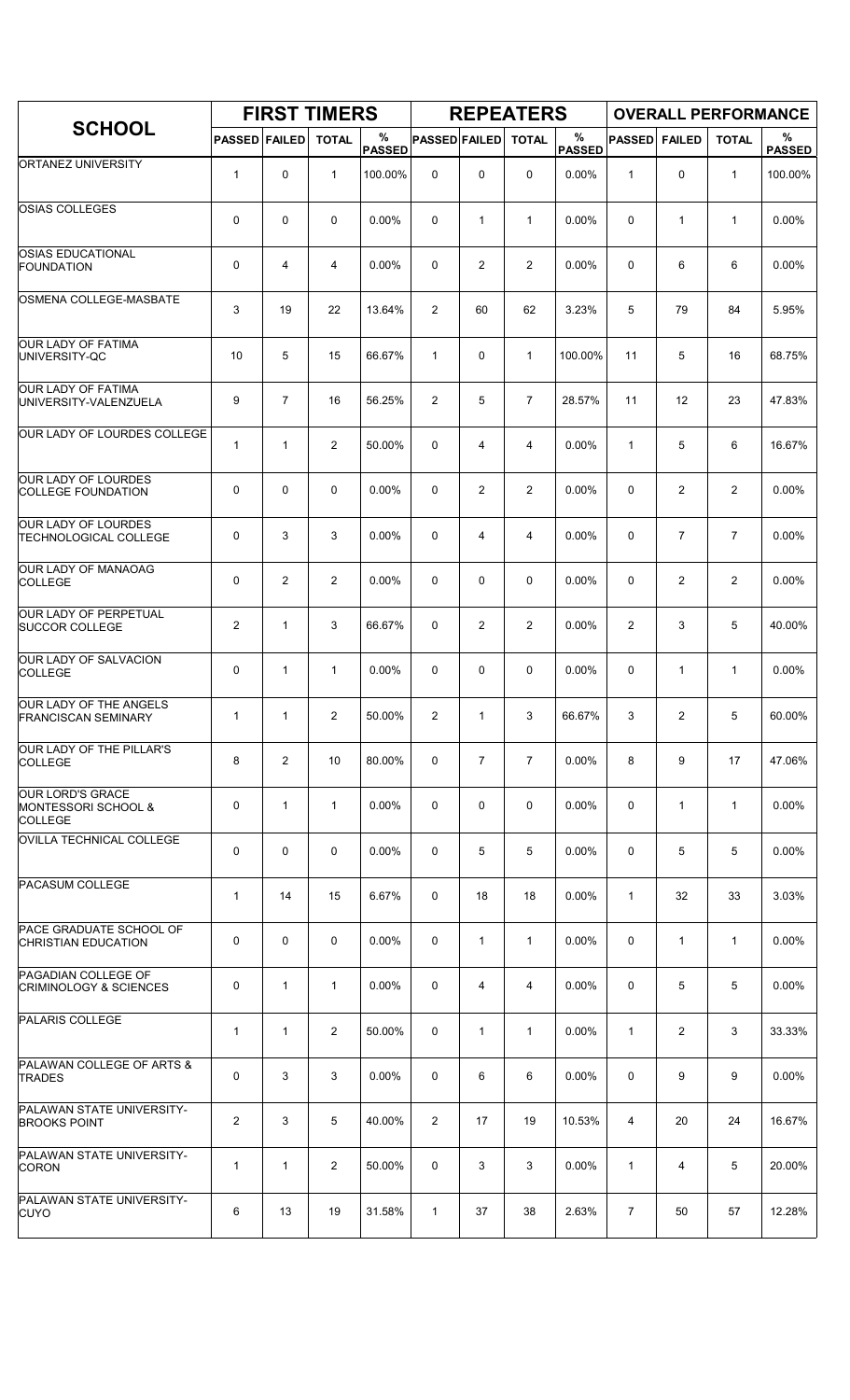|                                                           |                      |                | <b>FIRST TIMERS</b> |                    |                      |              | <b>REPEATERS</b> |                    |               |                | <b>OVERALL PERFORMANCE</b> |                    |
|-----------------------------------------------------------|----------------------|----------------|---------------------|--------------------|----------------------|--------------|------------------|--------------------|---------------|----------------|----------------------------|--------------------|
| <b>SCHOOL</b>                                             | <b>PASSED FAILED</b> |                | <b>TOTAL</b>        | %<br><b>PASSED</b> | <b>PASSED FAILED</b> |              | <b>TOTAL</b>     | %<br><b>PASSED</b> | <b>PASSED</b> | <b>FAILED</b>  | <b>TOTAL</b>               | %<br><b>PASSED</b> |
| PALAWAN STATE UNIVERSITY-<br><b>NARRA</b>                 | 0                    | $\mathbf 0$    | 0                   | 0.00%              | 0                    | $\mathbf{1}$ | $\mathbf{1}$     | 0.00%              | $\Omega$      | 1              | $\mathbf{1}$               | 0.00%              |
| PALAWAN STATE UNIVERSITY-P.<br>PRINCESA                   | 71                   | 17             | 88                  | 80.68%             | 11                   | 50           | 61               | 18.03%             | 82            | 67             | 149                        | 55.03%             |
| PALAWAN STATE UNIVERSITY-<br><b>QUEZON</b>                | 4                    | 4              | 8                   | 50.00%             | 0                    | 6            | 6                | 0.00%              | 4             | 10             | 14                         | 28.57%             |
| PALAWAN STATE UNIVERSITY-<br><b>ROXAS</b>                 | $\overline{c}$       | 9              | 11                  | 18.18%             | 2                    | 6            | 8                | 25.00%             | 4             | 15             | 19                         | 21.05%             |
| PALAWAN TEACHER'S COLLEGE                                 | 1                    | $\mathbf 0$    | $\mathbf{1}$        | 100.00%            | 0                    | 1            | $\mathbf{1}$     | 0.00%              | 1             | 1              | 2                          | 50.00%             |
| PALOMPON INSTITUTE OF<br><b>TECHNOLOGY-PALOMPON</b>       | 12                   | 5              | 17                  | 70.59%             | $\mathbf{1}$         | 26           | 27               | 3.70%              | 13            | 31             | 44                         | 29.55%             |
| PALOMPON INSTITUTE OF<br><b>TECHNOLOGY-TABANGO CAMPUS</b> | 1                    | $\overline{2}$ | 3                   | 33.33%             | 0                    | 2            | $\overline{2}$   | 0.00%              | $\mathbf{1}$  | 4              | 5                          | 20.00%             |
| PAMANTASAN NG BAYAN NG SAN<br><b>MATEO</b>                | 0                    | $\mathbf{1}$   | $\mathbf{1}$        | 0.00%              | 0                    | $\mathbf{1}$ | $\mathbf{1}$     | 0.00%              | 0             | $\overline{2}$ | $\overline{c}$             | 0.00%              |
| PAMANTASAN NG CABUYAO                                     | 12                   | 15             | 27                  | 44.44%             | 3                    | 12           | 15               | 20.00%             | 15            | 27             | 42                         | 35.71%             |
| PAMANTASAN NG LUNGSOD NG<br><b>MARIKINA</b>               | 28                   | 16             | 44                  | 63.64%             | 0                    | 5            | 5                | 0.00%              | 28            | 21             | 49                         | 57.14%             |
| PAMANTASAN NG LUNGSOD NG<br><b>MAYNILA</b>                | 64                   | 24             | 88                  | 72.73%             | 5                    | 14           | 19               | 26.32%             | 69            | 38             | 107                        | 64.49%             |
| PAMANTASAN NG LUNGSOD NG<br>MUNTINLUPA (MPC)              | 16                   | 19             | 35                  | 45.71%             | 8                    | 35           | 43               | 18.60%             | 24            | 54             | 78                         | 30.77%             |
| PAMANTASAN NG LUNGSOD NG<br><b>PASAY</b>                  | 16                   | 31             | 47                  | 34.04%             | 3                    | 41           | 44               | 6.82%              | 19            | 72             | 91                         | 20.88%             |
| PAMANTASAN NG LUNGSOD NG<br><b>PASIG</b>                  | 33                   | 19             | 52                  | 63.46%             | 8                    | 6            | 14               | 57.14%             | 41            | 25             | 66                         | 62.12%             |
| PAMANTASAN NG LUNGSOD NG<br>VALENZUELA                    | 54                   | 20             | 74                  | 72.97%             | 4                    | 16           | 20               | 20.00%             | 58            | 36             | 94                         | 61.70%             |
| PAMANTASAN NG MONTALBAN-<br>RODRIGUEZ(MONTALBAN)          | 4                    | 3              | $\overline{7}$      | 57.14%             | 0                    | 0            | 0                | $0.00\%$           | 4             | 3              | $\overline{7}$             | 57.14%             |
| PAMBAYANG KOLEHIYO NG<br><b>MAUBAN</b>                    | 26                   | 9              | 35                  | 74.29%             | $\mathbf{1}$         | 9            | 10               | 10.00%             | 27            | 18             | 45                         | 60.00%             |
| PAMPANGA AGRICULTURAL<br><b>COLLEGE</b>                   | 32                   | 35             | 67                  | 47.76%             | 3                    | 37           | 40               | 7.50%              | 35            | 72             | 107                        | 32.71%             |
| PAMPANGA COLLEGES                                         | 1                    | 5              | 6                   | 16.67%             | 0                    | 9            | 9                | $0.00\%$           | $\mathbf{1}$  | 14             | 15                         | 6.67%              |
| PANAY STATE POLYTECHNIC<br>COLLEGE-PONTEVEDRA             | 8                    | 4              | 12                  | 66.67%             | $\mathbf{1}$         | 11           | 12               | 8.33%              | 9             | 15             | 24                         | 37.50%             |
| PANAY STATE POLYTECHNIC<br>COLLEGE-SIGMA                  | 0                    | $\mathbf 0$    | 0                   | 0.00%              | $\mathbf{1}$         | 0            | $\mathbf{1}$     | 100.00%            | $\mathbf{1}$  | 0              | $\mathbf{1}$               | 100.00%            |
| PANAY STATE POLYTECHNIC<br>COLLEGE-TAPAZ                  | 0                    | $\mathbf{1}$   | $\mathbf 1$         | 0.00%              | 0                    | 1            | $\mathbf{1}$     | 0.00%              | 0             | 2              | 2                          | 0.00%              |
| PANAY TECHNOLOGICAL<br><b>COLLEGE</b>                     | 0                    | 0              | $\mathbf 0$         | $0.00\%$           | 0                    | 1            | $\mathbf{1}$     | $0.00\%$           | 0             | 1              | $\mathbf{1}$               | 0.00%              |
| PANGASINAN MEMORIAL<br><b>COLLEGE</b>                     | 0                    | 0              | 0                   | $0.00\%$           | 0                    | 1            | 1                | $0.00\%$           | 0             | 1              | 1                          | 0.00%              |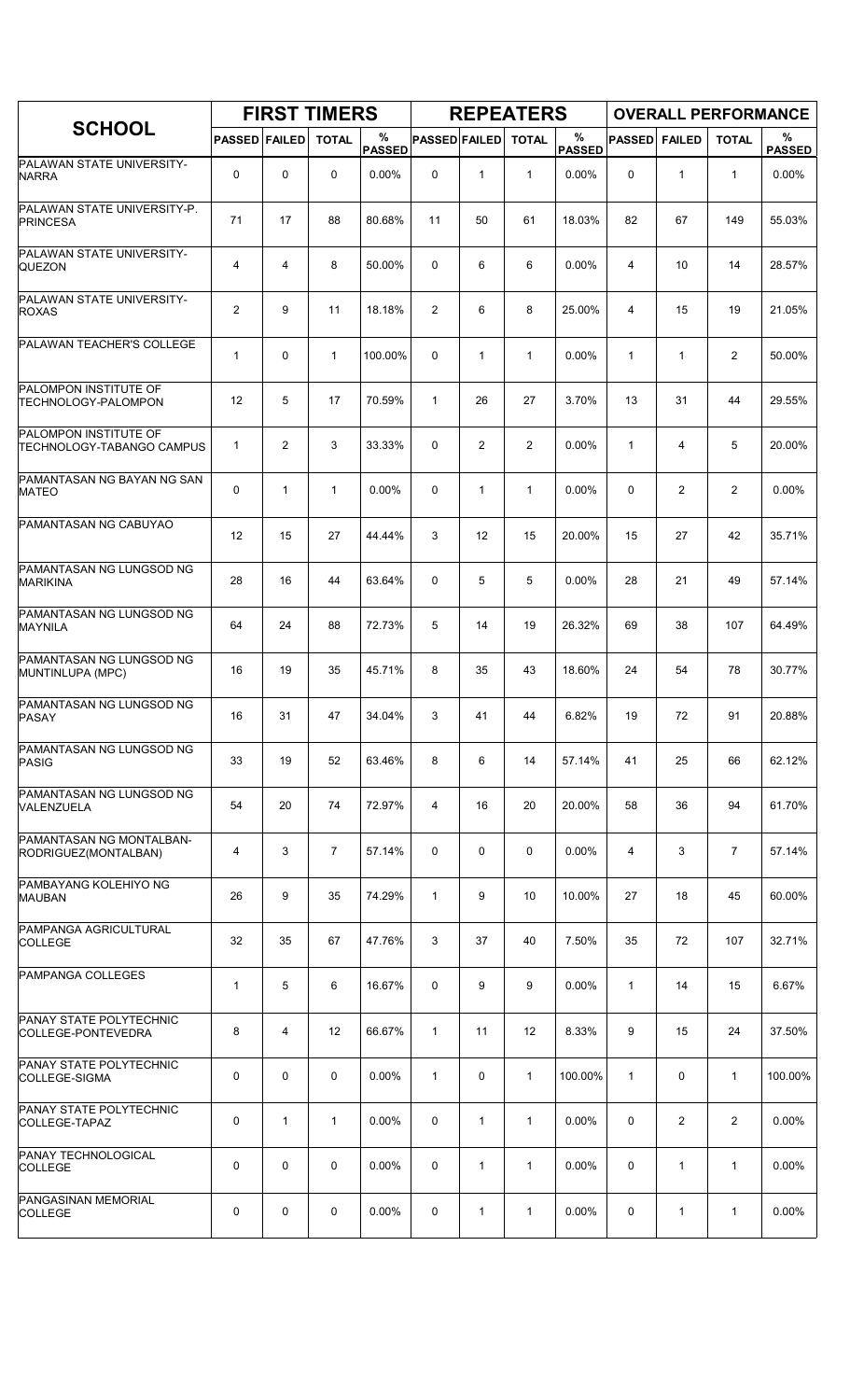|                                                                                    |                      |                | <b>FIRST TIMERS</b> |                    |                      |              | <b>REPEATERS</b> |                    |                |                | <b>OVERALL PERFORMANCE</b> |                    |
|------------------------------------------------------------------------------------|----------------------|----------------|---------------------|--------------------|----------------------|--------------|------------------|--------------------|----------------|----------------|----------------------------|--------------------|
| <b>SCHOOL</b>                                                                      | <b>PASSED FAILED</b> |                | <b>TOTAL</b>        | %<br><b>PASSED</b> | <b>PASSED FAILED</b> |              | <b>TOTAL</b>     | %<br><b>PASSED</b> | <b>PASSED</b>  | <b>FAILED</b>  | <b>TOTAL</b>               | %<br><b>PASSED</b> |
| PANGASINAN STATE UNIVERSITY-<br><b>ASINGAN</b>                                     | 4                    | 6              | 10                  | 40.00%             | 0                    | 23           | 23               | 0.00%              | 4              | 29             | 33                         | 12.12%             |
| PANGASINAN STATE UNIVERSITY-<br><b>BAYAMBANG</b>                                   | 76                   | 13             | 89                  | 85.39%             | 9                    | 35           | 44               | 20.45%             | 85             | 48             | 133                        | 63.91%             |
| PANGASINAN STATE UNIVERSITY-<br><b>BINMALEY</b>                                    | 3                    | 6              | 9                   | 33.33%             | 0                    | 13           | 13               | 0.00%              | 3              | 19             | 22                         | 13.64%             |
| PANGASINAN STATE UNIVERSITY-<br><b>INFANTA</b>                                     | $\overline{7}$       | 12             | 19                  | 36.84%             | 0                    | 4            | 4                | 0.00%              | $\overline{7}$ | 16             | 23                         | 30.43%             |
| PANGASINAN STATE UNIVERSITY-<br><b>LINGAYEN</b>                                    | 67                   | 99             | 166                 | 40.36%             | 16                   | 144          | 160              | 10.00%             | 83             | 243            | 326                        | 25.46%             |
| PANGASINAN STATE UNIVERSITY-<br>SAN CARLOS CITY                                    | 6                    | 19             | 25                  | 24.00%             | 2                    | 47           | 49               | 4.08%              | 8              | 66             | 74                         | 10.81%             |
| PANGASINAN STATE UNIVERSITY-<br><b>STA. MARIA</b>                                  | 5                    | 6              | 11                  | 45.45%             | $\mathbf{1}$         | 21           | 22               | 4.55%              | 6              | 27             | 33                         | 18.18%             |
| PANGASINAN STATE UNIVERSITY-<br><b>URDANETA</b>                                    | 0                    | 2              | 2                   | $0.00\%$           | 0                    | 3            | 3                | 0.00%              | 0              | 5              | 5                          | $0.00\%$           |
| PANPACIFIC UNIVERSITY NORTH<br>PHILIPPINES (PANG.CST)                              | 11                   | 10             | 21                  | 52.38%             | 2                    | 19           | 21               | 9.52%              | 13             | 29             | 42                         | 30.95%             |
| <b>PARADIGM COLLEGES OF</b><br><b>SCIENCE &amp; TECH-ODIONG</b><br>ROXAS, ORIENTAL | 0                    | $\mathbf 0$    | $\mathbf 0$         | 0.00%              | 0                    | $\mathbf{1}$ | $\mathbf{1}$     | 0.00%              | 0              | $\mathbf{1}$   | $\mathbf{1}$               | 0.00%              |
| PARANG FOUNDATION COLLEGE                                                          | 0                    | 2              | 2                   | 0.00%              | 0                    | $\mathbf{1}$ | $\mathbf{1}$     | 0.00%              | 0              | 3              | 3                          | 0.00%              |
| PARTIDO COLLEGE                                                                    | 0                    | $\overline{2}$ | $\overline{2}$      | 0.00%              | $\mathbf{1}$         | 31           | 32               | 3.13%              | $\mathbf{1}$   | 33             | 34                         | 2.94%              |
| PARTIDO STATE UNIVERSITY-<br>(GOA)GAO                                              | 22                   | 30             | 52                  | 42.31%             | 4                    | 77           | 81               | 4.94%              | 26             | 107            | 133                        | 19.55%             |
| PARTIDO STATE UNIVERSITY-SAN<br>JOSE(for.SN JOSE P.I)                              | 0                    | 0              | 0                   | $0.00\%$           | 0                    | $\mathbf{1}$ | $\mathbf{1}$     | 0.00%              | 0              | $\mathbf{1}$   | $\mathbf{1}$               | 0.00%              |
| PASIG CATHOLIC COLLEGE                                                             | $\overline{c}$       | $\mathbf{1}$   | 3                   | 66.67%             | 0                    | 6            | 6                | 0.00%              | 2              | $\overline{7}$ | 9                          | 22.22%             |
| PASSI CITY COLLEGE                                                                 | 4                    | $\mathbf{1}$   | 5                   | 80.00%             | 0                    | 1            | $\mathbf{1}$     | $0.00\%$           | 4              | 2              | 6                          | 66.67%             |
| PATRIA SABLE CORPUS COLLEGE                                                        | 1                    | 4              | 5                   | 20.00%             | 0                    | 0            | 0                | 0.00%              | 1              | 4              | 5                          | 20.00%             |
| PATTS SCHOOL OF AERONAUTICS                                                        | 0                    | $\mathbf{1}$   | $\mathbf{1}$        | 0.00%              | 0                    | 3            | 3                | 0.00%              | 0              | 4              | 4                          | 0.00%              |
| PEDRO T. MENDIOLA SR<br>MEMORIAL TECHNICAL &<br>POLYTECHNIC COLL.                  | 0                    | 0              | 0                   | $0.00\%$           | 0                    | $\mathbf{1}$ | $\mathbf{1}$     | $0.00\%$           | 0              | 1              | $\mathbf{1}$               | $0.00\%$           |
| PERPETUAL HELP COLLEGE OF<br><b>MANILA</b>                                         | 0                    | $\mathbf{1}$   | $\mathbf 1$         | $0.00\%$           | $\mathbf{1}$         | 0            | $\mathbf{1}$     | 100.00%            | $\mathbf{1}$   | 1              | 2                          | 50.00%             |
| PERPETUAL HELP COLLEGE OF<br>PANGASINAN                                            | $\overline{c}$       | 3              | 5                   | 40.00%             | 0                    | 10           | 10               | 0.00%              | 2              | 13             | 15                         | 13.33%             |
| PHILIPPINE ADVENT COLLEGE,<br>INC.                                                 | 0                    | 3              | 3                   | 0.00%              | $\mathbf{1}$         | 5            | 6                | 16.67%             | $\mathbf{1}$   | 8              | 9                          | 11.11%             |
| PHILIPPINE AIR FLYING SCHOOL                                                       | 1                    | 0              | $\mathbf{1}$        | 100.00%            | 0                    | 0            | 0                | $0.00\%$           | 1              | 0              | $\mathbf{1}$               | 100.00%            |
| PHILIPPINE AIR FORCE COLLEGE<br>OF AERONAUTICS-PAMPANGA                            | 0                    | 0              | 0                   | $0.00\%$           | 0                    | 1            | $\mathbf{1}$     | 0.00%              | 0              | $\mathbf{1}$   | $\mathbf{1}$               | 0.00%              |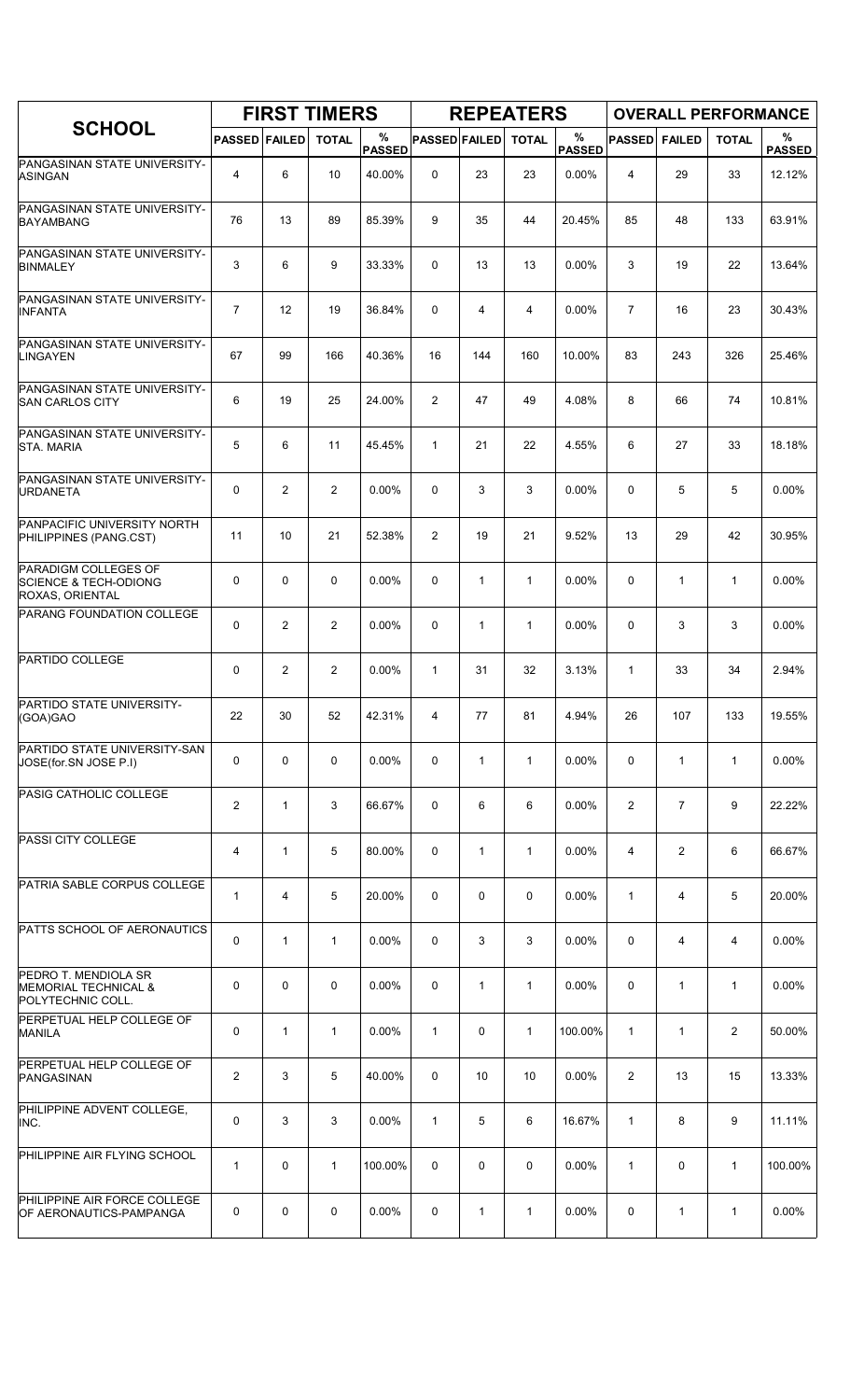|                                                                               |                      |                | <b>FIRST TIMERS</b> |                    |                      |                | <b>REPEATERS</b> |                       |                |                | <b>OVERALL PERFORMANCE</b> |                    |
|-------------------------------------------------------------------------------|----------------------|----------------|---------------------|--------------------|----------------------|----------------|------------------|-----------------------|----------------|----------------|----------------------------|--------------------|
| <b>SCHOOL</b>                                                                 | <b>PASSED FAILED</b> |                | <b>TOTAL</b>        | %<br><b>PASSED</b> | <b>PASSED FAILED</b> |                | <b>TOTAL</b>     | $\%$<br><b>PASSED</b> | <b>PASSED</b>  | <b>FAILED</b>  | <b>TOTAL</b>               | %<br><b>PASSED</b> |
| PHILIPPINE CAMBRIDGE SCH.OF<br>LAW, ARTS, SCIENCES, BUS ECO &<br>TECH         | 1                    | 3              | $\overline{4}$      | 25.00%             | 0                    | 4              | $\overline{4}$   | $0.00\%$              | $\mathbf{1}$   | $\overline{7}$ | 8                          | 12.50%             |
| PHILIPPINE CHRISTIAN ACADEMY-<br><b>DASMARINAS</b>                            | 0                    | $\mathbf 0$    | $\mathbf 0$         | 0.00%              | 0                    | $\mathbf{1}$   | 1                | 0.00%                 | 0              | 1              | $\mathbf{1}$               | 0.00%              |
| PHILIPPINE CHRISTIAN<br>UNIVERSITY-DASMARINAS                                 | 4                    | $\overline{7}$ | 11                  | 36.36%             | 2                    | 16             | 18               | 11.11%                | 6              | 23             | 29                         | 20.69%             |
| PHILIPPINE CHRISTIAN<br>UNIVERSITY-MANILA                                     | 14                   | 3              | 17                  | 82.35%             | 3                    | 33             | 36               | 8.33%                 | 17             | 36             | 53                         | 32.08%             |
| PHILIPPINE COLLEGE OF<br><b>CRIMINOLOGY</b>                                   | 0                    | $\mathbf 1$    | $\mathbf{1}$        | 0.00%              | 0                    | $\mathbf{1}$   | $\mathbf{1}$     | 0.00%                 | $\mathbf 0$    | 2              | 2                          | 0.00%              |
| PHILIPPINE COLLEGE OF HEALTH<br>& SCIENCES                                    | 3                    | $\mathbf{1}$   | 4                   | 75.00%             | 0                    | $\overline{c}$ | $\overline{2}$   | 0.00%                 | 3              | 3              | 6                          | 50.00%             |
| PHILIPPINE COLLEGE OF<br><b>SCIENCE &amp; TECHNOLOGY-</b><br><b>CALASIAO</b>  | 3                    | 5              | 8                   | 37.50%             | 0                    | 8              | 8                | 0.00%                 | 3              | 13             | 16                         | 18.75%             |
| PHILIPPINE COLLEGE OF<br><b>TECHNOLOGY</b>                                    | 0                    | $\overline{2}$ | $\overline{2}$      | $0.00\%$           | 0                    | 0              | 0                | 0.00%                 | $\Omega$       | $\overline{2}$ | $\overline{c}$             | $0.00\%$           |
| PHILIPPINE COMPUTER COLLEGE                                                   | 0                    | 0              | $\mathbf 0$         | $0.00\%$           | 0                    | $\mathbf{1}$   | 1                | 0.00%                 | $\mathbf 0$    | 1              | $\mathbf{1}$               | 0.00%              |
| PHILIPPINE DOMINICAN CENTER<br>OF INSTITUTIONAL STUDIES                       | 1                    | $\mathbf 0$    | $\mathbf{1}$        | 100.00%            | 0                    | 0              | $\mathbf 0$      | 0.00%                 | $\mathbf{1}$   | $\mathbf 0$    | $\mathbf{1}$               | 100.00%            |
| PHILIPPINE HARVARDIAN<br><b>COLLEGE</b>                                       | 0                    | $\mathbf 0$    | 0                   | 0.00%              | 0                    | $\mathbf{1}$   | $\mathbf{1}$     | 0.00%                 | $\Omega$       | $\mathbf{1}$   | $\mathbf{1}$               | 0.00%              |
| PHILIPPINE MARITIME INSTITUTE-<br><b>BOHOL</b>                                | 0                    | $\mathbf{1}$   | $\mathbf{1}$        | $0.00\%$           | 0                    | 0              | $\mathbf 0$      | 0.00%                 | $\mathbf 0$    | $\mathbf{1}$   | $\mathbf 1$                | 0.00%              |
| PHILIPPINE MARITIME INSTITUTE-<br><b>MANILA</b>                               | 3                    | $\overline{7}$ | 10                  | 30.00%             | $\mathbf{1}$         | 5              | 6                | 16.67%                | 4              | 12             | 16                         | 25.00%             |
| PHILIPPINE MARITIME INSTITUTE-<br><b>QUEZON CITY</b>                          | 0                    | 2              | 2                   | $0.00\%$           | 0                    | 0              | 0                | $0.00\%$              | 0              | 2              | 2                          | $0.00\%$           |
| PHILIPPINE MISSIONARY<br><b>INSTITUTE</b>                                     | 6                    | 3              | 9                   | 66.67%             | 1                    | 2              | 3                | 33.33%                | $\overline{7}$ | 5              | 12                         | 58.33%             |
| PHILIPPINE NORMAL UNIVERSITY-<br>AGUSAN                                       | 119                  | 9              | 128                 | 92.97%             | 5                    | 19             | 24               | 20.83%                | 124            | 28             | 152                        | 81.58%             |
| PHILIPPINE NORMAL UNIVERSITY-<br><b>CADIZ CITY</b>                            | 49                   | 13             | 62                  | 79.03%             | 4                    | 8              | 12               | 33.33%                | 53             | 21             | 74                         | 71.62%             |
| PHILIPPINE NORMAL UNIVERSITY-<br><b>ISABELA</b>                               | 73                   | 30             | 103                 | 70.87%             | 9                    | 32             | 41               | 21.95%                | 82             | 62             | 144                        | 56.94%             |
| PHILIPPINE NORMAL UNIVERSITY-<br><b>LOPEZ</b>                                 | 10                   | 12             | 22                  | 45.45%             | $\mathbf{1}$         | 12             | 13               | 7.69%                 | 11             | 24             | 35                         | 31.43%             |
| PHILIPPINE NORMAL UNIVERSITY-<br><b>MANILA</b>                                | 660                  | 56             | 716                 | 92.18%             | 14                   | 29             | 43               | 32.56%                | 674            | 85             | 759                        | 88.80%             |
| PHILIPPINE SCHOOL OF<br><b>BUSINESS ADMINISTRATION-</b><br><b>MANILA</b>      | 2                    | $\mathbf{1}$   | 3                   | 66.67%             | 2                    | 2              | 4                | 50.00%                | 4              | 3              | 7                          | 57.14%             |
| PHILIPPINE SCHOOL OF<br><b>BUSINESS ADMINISTRATION-</b><br><b>QUEZON CITY</b> | 9                    | 3              | 12                  | 75.00%             | 3                    | 6              | 9                | 33.33%                | 12             | 9              | 21                         | 57.14%             |
| PHILIPPINE STATE COLLEGE OF<br> AERONAUTICS-LAPU-LAPU CITY                    | $\overline{2}$       | $\overline{2}$ | 4                   | 50.00%             | 0                    | 2              | $\overline{2}$   | 0.00%                 | $\overline{2}$ | 4              | 6                          | 33.33%             |
| PHILIPPINE STATE COLLEGE OF<br>AERONAUTICS-PASAY                              | 6                    | 12             | 18                  | 33.33%             | $\mathbf{1}$         | 11             | 12               | 8.33%                 | 7              | 23             | 30                         | 23.33%             |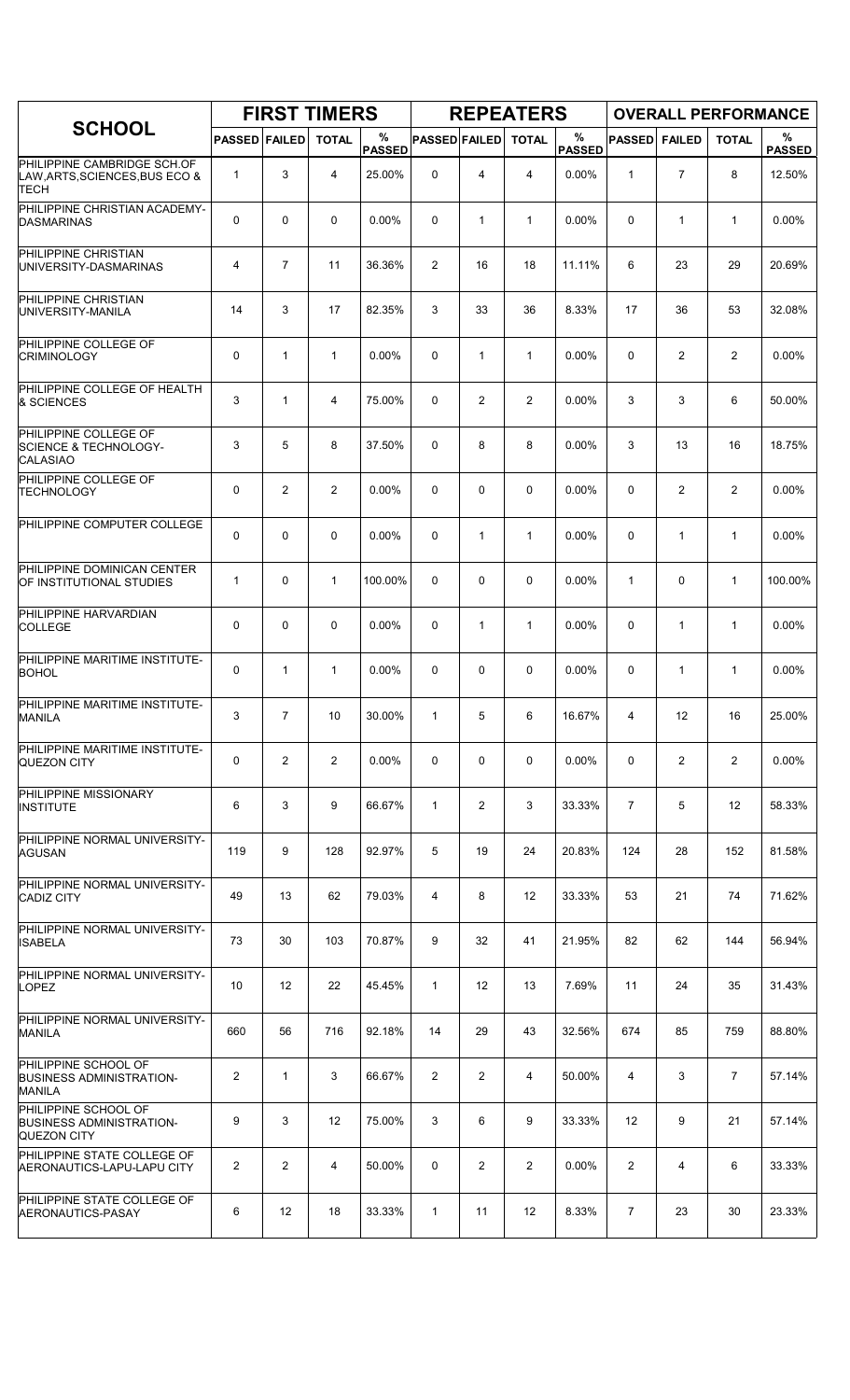|                                                                           |                      |                | <b>FIRST TIMERS</b> |                    |                      |                | <b>REPEATERS</b> |                    |               |                | <b>OVERALL PERFORMANCE</b> |                    |
|---------------------------------------------------------------------------|----------------------|----------------|---------------------|--------------------|----------------------|----------------|------------------|--------------------|---------------|----------------|----------------------------|--------------------|
| <b>SCHOOL</b>                                                             | <b>PASSED FAILED</b> |                | <b>TOTAL</b>        | %<br><b>PASSED</b> | <b>PASSED FAILED</b> |                | <b>TOTAL</b>     | %<br><b>PASSED</b> | <b>PASSED</b> | <b>FAILED</b>  | <b>TOTAL</b>               | %<br><b>PASSED</b> |
| PHILIPPINE STATE COLLEGE OF<br>AERONAUTICS-SN.FERNANDO AIR<br><b>BASE</b> | $\mathbf{1}$         | 3              | 4                   | 25.00%             | 0                    | 4              | 4                | 0.00%              | $\mathbf{1}$  | $\overline{7}$ | 8                          | 12.50%             |
| PHILIPPINE UNION COLLEGE-<br><b>NAGA CITY</b>                             | 0                    | $\mathbf{1}$   | $\mathbf{1}$        | 0.00%              | 0                    | 6              | 6                | 0.00%              | 0             | $\overline{7}$ | $\overline{7}$             | 0.00%              |
| PHILIPPINE WOMEN'S COLLEGE<br><b>OF DAVAO</b>                             | $\mathbf{1}$         | 3              | 4                   | 25.00%             | 0                    | 0              | 0                | 0.00%              | 1             | 3              | 4                          | 25.00%             |
| PHILIPPINE WOMEN'S<br>UNIVERSITY-MANILA                                   | 6                    | 4              | 10                  | 60.00%             | 0                    | 6              | 6                | 0.00%              | 6             | 10             | 16                         | 37.50%             |
| PHILIPPINE WOMEN'S<br>UNIVERSITY-QUEZON CITY                              | 2                    | 0              | 2                   | 100.00%            | 0                    | $\overline{c}$ | 2                | 0.00%              | 2             | 2              | 4                          | 50.00%             |
| PILAR COLLEGE                                                             | 0                    | 0              | $\mathbf 0$         | 0.00%              | 0                    | $\overline{c}$ | $\overline{c}$   | 0.00%              | 0             | 2              | $\overline{c}$             | 0.00%              |
| PILGRIM CHRISTIAN COLLEGE                                                 | 0                    | $\overline{2}$ | 2                   | 0.00%              | 0                    | 3              | 3                | 0.00%              | 0             | 5              | 5                          | 0.00%              |
| PILI CAPITAL EDUCATIONAL<br><b>CENTER</b>                                 | 0                    | 0              | $\mathbf 0$         | 0.00%              | 0                    | 3              | 3                | 0.00%              | 0             | 3              | 3                          | 0.00%              |
| PINES CITY COLLEGE (PCEC)                                                 | 2                    | 3              | 5                   | 40.00%             | 0                    | 4              | 4                | 0.00%              | 2             | $\overline{7}$ | 9                          | 22.22%             |
| PIUS XII INSTITUTE                                                        | 0                    | 0              | $\mathbf 0$         | 0.00%              | 0                    | 4              | 4                | 0.00%              | $\mathbf 0$   | 4              | 4                          | 0.00%              |
| PLT COLLEGE, INC                                                          | $\mathbf{1}$         | 0              | $\mathbf{1}$        | 100.00%            | 0                    | 3              | 3                | 0.00%              | 1             | 3              | 4                          | 25.00%             |
| POLANGUI COMMUNITY COLLEGE                                                | $\overline{7}$       | 38             | 45                  | 15.56%             | 4                    | 38             | 42               | 9.52%              | 11            | 76             | 87                         | 12.64%             |
| POLYTECHNIC COLLEGE OF<br>DAVAO DEL SUR                                   | $\mathbf{1}$         | 1              | 2                   | 50.00%             | 0                    | 1              | $\mathbf{1}$     | $0.00\%$           | 1             | 2              | 3                          | 33.33%             |
| POLYTECHNIC COLLEGE OF LA<br><b>UNION</b>                                 | $\mathbf{1}$         | 2              | 3                   | 33.33%             | 0                    | 0              | $\mathbf 0$      | 0.00%              | $\mathbf{1}$  | $\overline{2}$ | 3                          | 33.33%             |
| POLYTECHNIC COLLEGE-<br>CONCEPCION, ILOILO                                | 0                    | 0              | $\mathbf 0$         | $0.00\%$           | 0                    | $\mathbf{1}$   | $\mathbf{1}$     | $0.00\%$           | 0             | $\mathbf{1}$   | $\mathbf{1}$               | 0.00%              |
| POLYTECHNIC STATE COLLEGE<br>OF ANTIQUE-HAMTIC, ANTIQUE                   | 0                    | 0              | $\mathbf 0$         | $0.00\%$           | 0                    | $\mathbf{1}$   | $\mathbf{1}$     | $0.00\%$           | 0             | $\mathbf{1}$   | $\mathbf{1}$               | $0.00\%$           |
| POLYTECHNIC STATE COLLEGE<br>OF ANTIQUE-SIBALOM                           | 23                   | 18             | 41                  | 56.10%             | 4                    | 27             | 31               | 12.90%             | 27            | 45             | 72                         | 37.50%             |
| POLYTECHNIC STATE COLLEGE<br>OF ANTIQUE-TARIO LIM RUIZ<br><b>CAMPUS</b>   | 4                    | $\overline{2}$ | 6                   | 66.67%             | 0                    | 4              | 4                | 0.00%              | 4             | 6              | 10                         | 40.00%             |
| POLYTECHNIC UNIVERSITY OF<br>THE PHILIPPINES-BATAAN                       | 13                   | 37             | 50                  | 26.00%             | $\mathbf{1}$         | 19             | 20               | 5.00%              | 14            | 56             | 70                         | 20.00%             |
| POLYTECHNIC UNIVERSITY OF<br>THE PHILIPPINES-<br><b>COMMONWEALTH</b>      | $\mathbf{1}$         | $\overline{7}$ | 8                   | 12.50%             | $\overline{4}$       | $\overline{7}$ | 11               | 36.36%             | 5             | 14             | 19                         | 26.32%             |
| POLYTECHNIC UNIVERSITY OF<br>THE PHILIPPINES-LOPEZ                        | 27                   | 16             | 43                  | 62.79%             | 3                    | 33             | 36               | 8.33%              | 30            | 49             | 79                         | 37.97%             |
| POLYTECHNIC UNIVERSITY OF<br>THE PHILIPPINES-MAIN-STA. MESA               | 125                  | 102            | 227                 | 55.07%             | 18                   | 105            | 123              | 14.63%             | 143           | 207            | 350                        | 40.86%             |
| POLYTECHNIC UNIVERSITY OF<br>THE PHILIPPINES-MARAGONDON                   | 16                   | 20             | 36                  | 44.44%             | $\overline{2}$       | 35             | 37               | 5.41%              | 18            | 55             | 73                         | 24.66%             |
| POLYTECHNIC UNIVERSITY OF<br>THE PHILIPPINES-MULANAY                      | 3                    | 4              | $\overline{7}$      | 42.86%             | $\overline{2}$       | 30             | 32               | 6.25%              | 5             | 34             | 39                         | 12.82%             |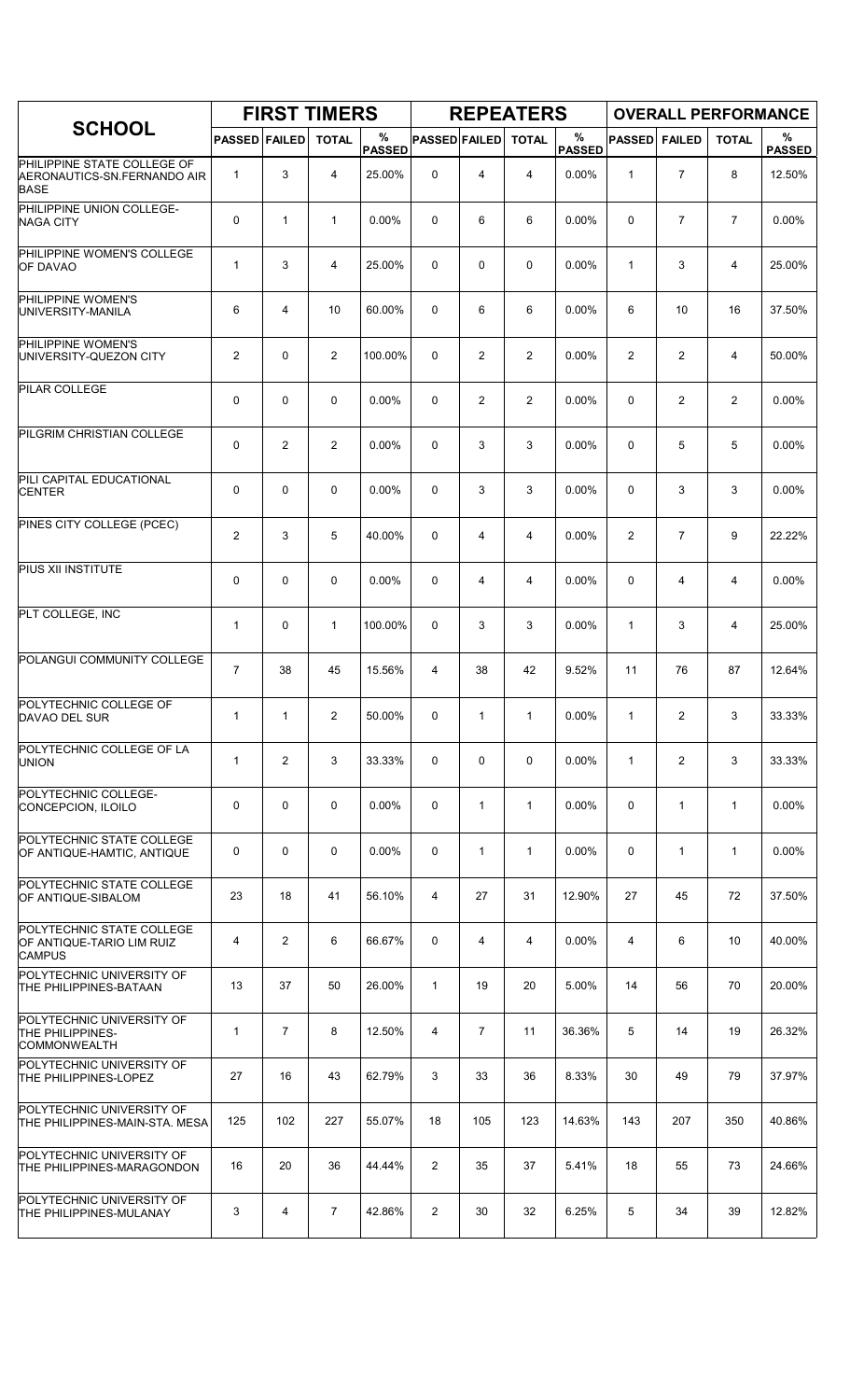|                                                                                    |                      |                | <b>FIRST TIMERS</b> |                    |                      |                | <b>REPEATERS</b>  |                    |               |               |              | <b>OVERALL PERFORMANCE</b> |
|------------------------------------------------------------------------------------|----------------------|----------------|---------------------|--------------------|----------------------|----------------|-------------------|--------------------|---------------|---------------|--------------|----------------------------|
| <b>SCHOOL</b>                                                                      | <b>PASSED FAILED</b> |                | <b>TOTAL</b>        | %<br><b>PASSED</b> | <b>PASSED FAILED</b> |                | <b>TOTAL</b>      | %<br><b>PASSED</b> | <b>PASSED</b> | <b>FAILED</b> | <b>TOTAL</b> | %<br><b>PASSED</b>         |
| POLYTECHNIC UNIVERSITY OF<br><b>THE PHILIPPINES-RAGAY</b>                          | 6                    | 32             | 38                  | 15.79%             | 3                    | 37             | 40                | 7.50%              | 9             | 69            | 78           | 11.54%                     |
| POLYTECHNIC UNIVERSITY OF<br>THE PHILIPPINES-SAN PEDRO                             | 10                   | 9              | 19                  | 52.63%             | $\overline{2}$       | 5              | $\overline{7}$    | 28.57%             | 12            | 14            | 26           | 46.15%                     |
| POLYTECHNIC UNIVERSITY OF<br>THE PHILIPPINES-STA MARIA,<br><b>BULACAN</b>          | 13                   | 18             | 31                  | 41.94%             | $\Omega$             | $\overline{2}$ | $\overline{2}$    | 0.00%              | 13            | 20            | 33           | 39.39%                     |
| POLYTECHNIC UNIVERSITY OF<br>THE PHILIPPINES-STA. ROSA                             | 22                   | 10             | 32                  | 68.75%             | 3                    | $\overline{2}$ | 5                 | 60.00%             | 25            | 12            | 37           | 67.57%                     |
| POLYTECHNIC UNIVERSITY OF<br>THE PHILIPPINES-STO. TOMAS                            | 29                   | 26             | 55                  | 52.73%             | 3                    | 17             | 20                | 15.00%             | 32            | 43            | 75           | 42.67%                     |
| POLYTECHNIC UNIVERSITY OF<br><b>THE PHILIPPINES-TAGUIG</b>                         | 34                   | 4              | 38                  | 89.47%             | 3                    | 5              | 8                 | 37.50%             | 37            | 9             | 46           | 80.43%                     |
| POLYTECHNIC UNIVERSITY OF<br>THE PHILIPPINES-UNISAN                                | 6                    | 24             | 30                  | 20.00%             | $\overline{2}$       | 30             | 32                | 6.25%              | 8             | 54            | 62           | 12.90%                     |
| POTOTAN COLLEGE OF ARTS &<br><b>SCIENCES-POTOTAN</b>                               | 0                    | 0              | $\mathbf 0$         | $0.00\%$           | $\mathbf{1}$         | 0              | $\mathbf{1}$      | 100.00%            | $\mathbf{1}$  | 0             | $\mathbf{1}$ | 100.00%                    |
| PRESBYTERIAN THEOLOGICAL<br><b>SEMINARY</b>                                        | $\mathbf{1}$         | 0              | $\mathbf{1}$        | 100.00%            | 0                    | 0              | 0                 | 0.00%              | $\mathbf{1}$  | 0             | $\mathbf{1}$ | 100.00%                    |
| QUEZON ACADEMY-BULAN                                                               | 0                    | $\mathbf{1}$   | $\mathbf{1}$        | 0.00%              | 0                    | 0              | 0                 | 0.00%              | 0             | $\mathbf{1}$  | $\mathbf{1}$ | 0.00%                      |
| QUEZON CITY POLYTECHNIC<br><b>UNIVERSITY</b>                                       | $\mathbf{1}$         | 0              | $\mathbf{1}$        | 100.00%            | $\Omega$             | 0              | 0                 | 0.00%              | $\mathbf{1}$  | 0             | $\mathbf{1}$ | 100.00%                    |
| QUEZON COLLEGES OF<br><b>SOUTHERN PHILLIPINES</b>                                  | 3                    | 29             | 32                  | 9.38%              | $\mathbf{1}$         | 22             | 23                | 4.35%              | 4             | 51            | 55           | 7.27%                      |
| <b>QUEZON MEMORIAL COLLEGE</b>                                                     | 0                    | 0              | 0                   | 0.00%              | 0                    | $\mathbf{1}$   | $\mathbf{1}$      | 0.00%              | $\Omega$      | $\mathbf{1}$  | $\mathbf{1}$ | $0.00\%$                   |
| QUEZON MEMORIAL INSTITUTE<br><b>OF SIQUIJOR</b>                                    | 0                    | 0              | $\mathbf 0$         | 0.00%              | 0                    | $\mathbf{1}$   | $\mathbf{1}$      | $0.00\%$           | 0             | $\mathbf{1}$  | $\mathbf{1}$ | 0.00%                      |
| <b>QUEZONIAN EDUCATIONAL</b><br><b>COLLEGE</b>                                     | 2                    | 3              | 5                   | 40.00%             | $\mathbf{1}$         | 8              | 9                 | 11.11%             | 3             | 11            | 14           | 21.43%                     |
| QUIRINO POLYTECHNIC COLLEGE                                                        | $\mathbf{1}$         | 8              | 9                   | 11.11%             | 0                    | 6              | 6                 | 0.00%              | $\mathbf{1}$  | 14            | 15           | 6.67%                      |
| QUIRINO STATE COLLEGE                                                              | 9                    | 10             | 19                  | 47.37%             | 5                    | 19             | 24                | 20.83%             | 14            | 29            | 43           | 32.56%                     |
| R. G. DE CASTRO COLLEGES                                                           | 4                    | 15             | 19                  | 21.05%             | $\mathbf{1}$         | 16             | 17                | 5.88%              | 5             | 31            | 36           | 13.89%                     |
| RAMON MAGSAYSAY MEMORIAL<br><b>COLLEGES</b>                                        | 11                   | 5              | 16                  | 68.75%             | 0                    | 21             | 21                | $0.00\%$           | 11            | 26            | 37           | 29.73%                     |
| <b>RAMON MAGSAYSAY</b><br>TECHNOLOGICAL UNIVERSITY-<br><b>BOTOLAN CAMPUS</b>       | 0                    | 0              | $\mathbf 0$         | $0.00\%$           | 0                    | 3              | 3                 | $0.00\%$           | $\mathbf 0$   | 3             | 3            | 0.00%                      |
| RAMON MAGSAYSAY<br>TECHNOLOGICAL UNIVERSITY-<br><b>CANDELARIA</b>                  | $\mathbf{1}$         | 0              | $\mathbf{1}$        | 100.00%            | 0                    | 0              | 0                 | 0.00%              | $\mathbf{1}$  | 0             | $\mathbf{1}$ | 100.00%                    |
| <b>RAMON MAGSAYSAY</b><br>TECHNOLOGICAL UNIVERSITY-<br><b>CASTILLEJOS</b>          | $\mathbf{1}$         | $\overline{2}$ | 3                   | 33.33%             | 0                    | $\mathbf{1}$   | $\mathbf{1}$      | 0.00%              | $\mathbf{1}$  | 3             | 4            | 25.00%                     |
| <b>RAMON MAGSAYSAY</b><br>TECHNOLOGICAL UNIVERSITY-IBA                             | 13                   | 13             | 26                  | 50.00%             | 6                    | 57             | 63                | 9.52%              | 19            | 70            | 89           | 21.35%                     |
| <b>RAMON MAGSAYSAY</b><br><b>TECHNOLOGICAL UNIVERSITY-</b><br><b>SAN MARCELINO</b> | 2                    | 2              | 4                   | 50.00%             | $\mathbf{1}$         | 11             | $12 \overline{ }$ | 8.33%              | 3             | 13            | 16           | 18.75%                     |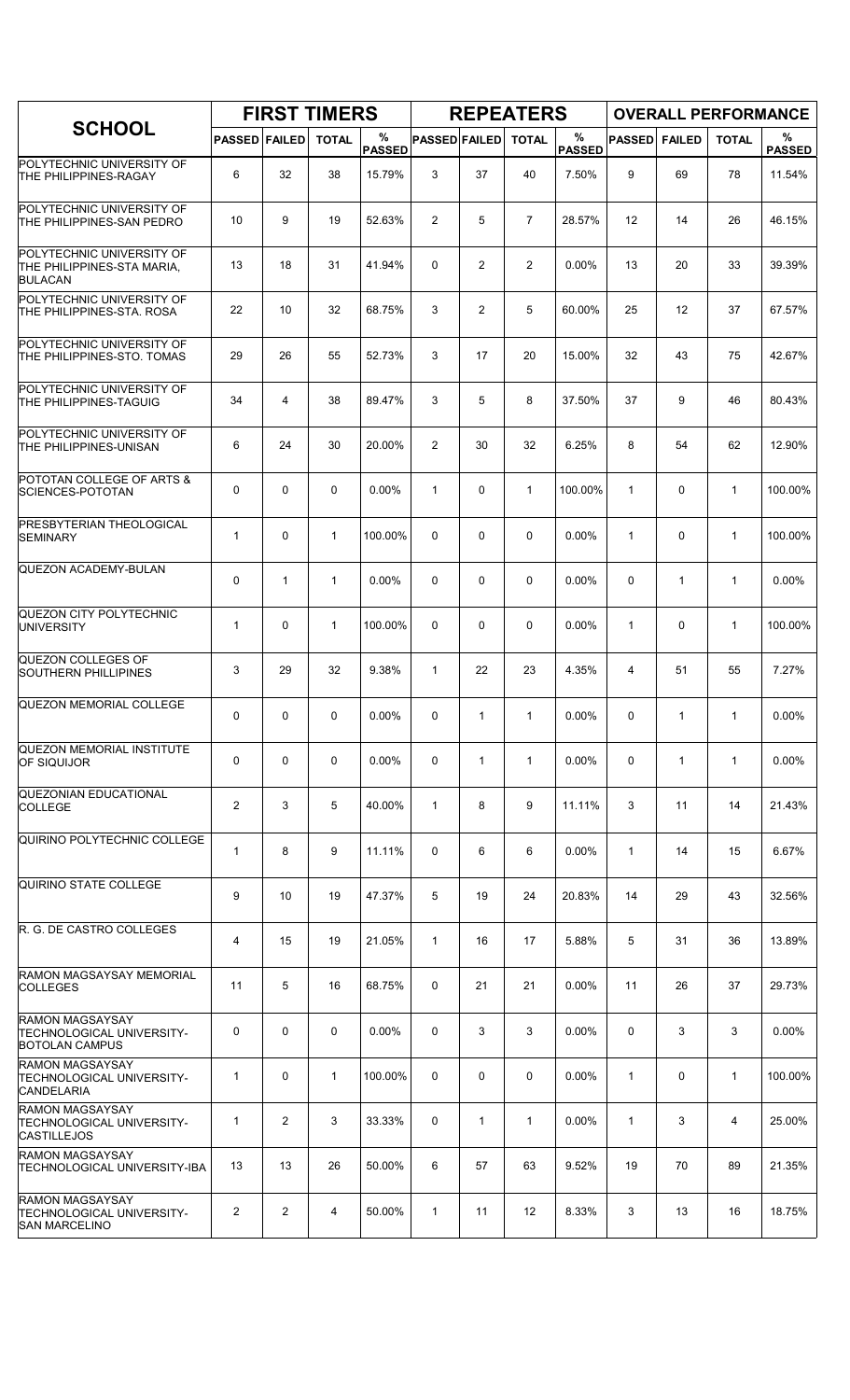|                                                                            |                      |                | <b>FIRST TIMERS</b> |                    |                      |              | <b>REPEATERS</b> |                       |               |                | <b>OVERALL PERFORMANCE</b> |                    |
|----------------------------------------------------------------------------|----------------------|----------------|---------------------|--------------------|----------------------|--------------|------------------|-----------------------|---------------|----------------|----------------------------|--------------------|
| <b>SCHOOL</b>                                                              | <b>PASSED FAILED</b> |                | <b>TOTAL</b>        | %<br><b>PASSED</b> | <b>PASSED FAILED</b> |              | <b>TOTAL</b>     | $\%$<br><b>PASSED</b> | <b>PASSED</b> | <b>FAILED</b>  | <b>TOTAL</b>               | %<br><b>PASSED</b> |
| <b>RAMON MAGSAYSAY</b><br>TECHNOLOGICAL UNIVERSITY-<br><b>STA. CRUZ</b>    | 0                    | 6              | 6                   | $0.00\%$           | 0                    | 0            | 0                | $0.00\%$              | 0             | 6              | 6                          | 0.00%              |
| RAPU-RAPU COMMUNITY<br><b>COLLEGE</b>                                      | 0                    | $\mathbf{1}$   | $\mathbf{1}$        | 0.00%              | 0                    | 3            | 3                | 0.00%                 | $\mathbf 0$   | 4              | 4                          | 0.00%              |
| <b>REGIS MARIE COLLEGE</b>                                                 | $\overline{2}$       | 5              | $\overline{7}$      | 28.57%             | 0                    | $\mathbf{1}$ | $\mathbf{1}$     | 0.00%                 | 2             | 6              | 8                          | 25.00%             |
| REMEDIOS T. ROMUALDEZ<br><b>MEDICAL FOUNDATION</b>                         | 0                    | $\mathbf{1}$   | $\mathbf{1}$        | $0.00\%$           | $\mathbf{1}$         | 0            | $\mathbf{1}$     | 100.00%               | $\mathbf{1}$  | 1              | 2                          | 50.00%             |
| REPUBLIC CENTRAL COLLEGES                                                  | 13                   | 12             | 25                  | 52.00%             | $\mathbf{1}$         | 33           | 34               | 2.94%                 | 14            | 45             | 59                         | 23.73%             |
| REPUBLIC COLLEGES                                                          | 0                    | $\mathbf 0$    | $\mathbf 0$         | $0.00\%$           | 0                    | 8            | 8                | 0.00%                 | $\Omega$      | 8              | 8                          | 0.00%              |
| <b>REPUBLICAN COLLEGE</b>                                                  | 0                    | $\overline{c}$ | $\overline{c}$      | 0.00%              | 0                    | 3            | 3                | 0.00%                 | $\mathbf 0$   | 5              | 5                          | 0.00%              |
| <b>RIVERSIDE COLLEGE</b>                                                   | 6                    | 3              | 9                   | 66.67%             | 0                    | 2            | $\overline{2}$   | 0.00%                 | 6             | 5              | 11                         | 54.55%             |
| RIZAL COLLEGE OF LAGUNA                                                    | 0                    | 2              | 2                   | $0.00\%$           | 0                    | 5            | 5                | 0.00%                 | 0             | $\overline{7}$ | $\overline{7}$             | 0.00%              |
| RIZAL COLLEGE OF TAAL                                                      | 5                    | 9              | 14                  | 35.71%             | 4                    | 31           | 35               | 11.43%                | 9             | 40             | 49                         | 18.37%             |
| RIZAL MARINE & TECHNO-<br>COMPUTER COLL-INFANTA,<br><b>QUEZON</b>          | 0                    | $\mathbf{1}$   | $\mathbf{1}$        | 0.00%              | 0                    | 0            | 0                | 0.00%                 | 0             | $\mathbf{1}$   | $\mathbf{1}$               | 0.00%              |
| RIZAL MEMORIAL COLLEGE                                                     | $\overline{2}$       | $\overline{7}$ | 9                   | 22.22%             | 4                    | 43           | 47               | 8.51%                 | 6             | 50             | 56                         | 10.71%             |
| RIZAL MEMORIAL INSTITUTE                                                   | 0                    | $\mathbf 0$    | 0                   | 0.00%              | 0                    | 2            | 2                | 0.00%                 | 0             | 2              | 2                          | 0.00%              |
| RIZAL MEMORIAL STATE COLLEGE                                               | 0                    | $\mathbf{1}$   | $\mathbf{1}$        | $0.00\%$           | $\mathbf{1}$         | 6            | 7                | 14.29%                | 1             | 7              | 8                          | 12.50%             |
| RIZAL TECHNOLOGICAL<br><b>UNIVERSITY</b>                                   | 152                  | 99             | 251                 | 60.56%             | 9                    | 89           | 98               | 9.18%                 | 161           | 188            | 349                        | 46.13%             |
| ROGATIONIST COLLEGE                                                        | 9                    | 5              | 14                  | 64.29%             | 0                    | 6            | 6                | 0.00%                 | 9             | 11             | 20                         | 45.00%             |
| ROMBLON COLLEGE OF<br><b>FISHERIES &amp; FORESTRY-SAN</b><br><b>ANDRES</b> | 0                    | 0              | 0                   | $0.00\%$           | 0                    | 3            | 3                | $0.00\%$              | 0             | 3              | 3                          | 0.00%              |
| ROMBLON STATE COLLEGE-<br>(SIBUYAN PC)-SAN FERNANDO                        | $\overline{c}$       | $\overline{2}$ | 4                   | 50.00%             | 2                    | 6            | 8                | 25.00%                | 4             | 8              | 12                         | 33.33%             |
| ROMBLON STATE COLLEGE-<br>CAJIDIONGAN                                      | 1                    | 5              | 6                   | 16.67%             | 0                    | 4            | 4                | 0.00%                 | $\mathbf{1}$  | 9              | 10                         | 10.00%             |
| ROMBLON STATE COLLEGE-<br><b>CALATRAVA</b>                                 | 0                    | 0              | $\mathbf 0$         | $0.00\%$           | 0                    | 3            | 3                | $0.00\%$              | 0             | 3              | 3                          | 0.00%              |
| ROMBLON STATE COLLEGE-<br><b>ODIONGAN</b>                                  | 32                   | 40             | 72                  | 44.44%             | 5                    | 31           | 36               | 13.89%                | 37            | 71             | 108                        | 34.26%             |
| ROMBLON STATE COLLEGE-SAN<br>AGUSTIN                                       | 0                    | $\mathbf 0$    | 0                   | 0.00%              | 0                    | 1            | $\mathbf{1}$     | 0.00%                 | 0             | 1              | 1                          | 0.00%              |
| ROMBLON STATE COLLEGE-<br><b>SAWANG CAMPUS</b>                             | 9                    | 6              | 15                  | 60.00%             | 0                    | 10           | 10               | $0.00\%$              | 9             | 16             | 25                         | 36.00%             |
| ROMBLON STATE COLLEGE-STA.<br><b>FE</b>                                    | 0                    | $\mathbf{1}$   | $\mathbf{1}$        | 0.00%              | 0                    | 2            | $\overline{2}$   | 0.00%                 | 0             | 3              | 3                          | 0.00%              |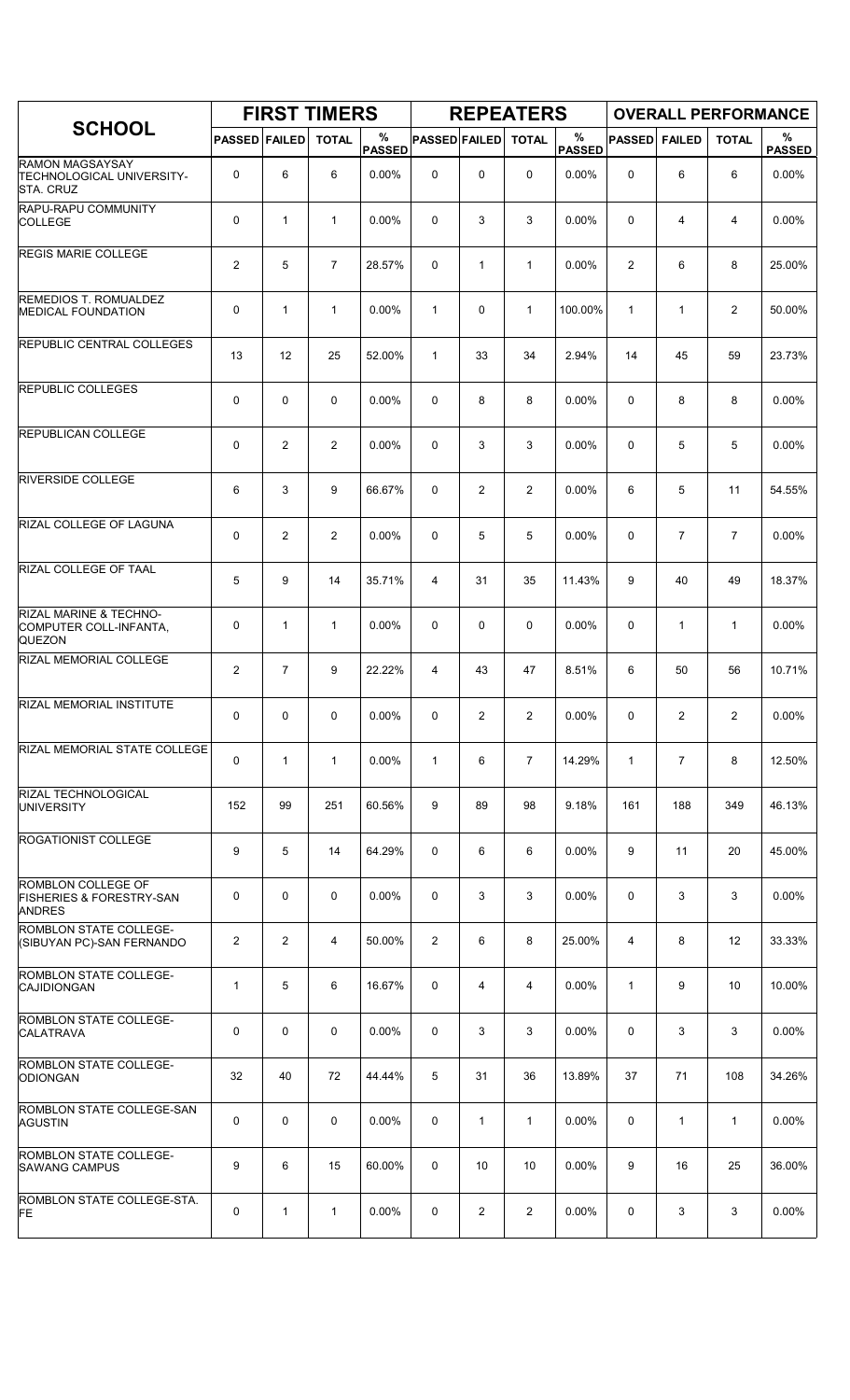|                                                      |                      |                | <b>FIRST TIMERS</b> |                    |                      |                | <b>REPEATERS</b> |                    |                |                |                | <b>OVERALL PERFORMANCE</b> |
|------------------------------------------------------|----------------------|----------------|---------------------|--------------------|----------------------|----------------|------------------|--------------------|----------------|----------------|----------------|----------------------------|
| <b>SCHOOL</b>                                        | <b>PASSED FAILED</b> |                | <b>TOTAL</b>        | %<br><b>PASSED</b> | <b>PASSED FAILED</b> |                | <b>TOTAL</b>     | %<br><b>PASSED</b> | <b>PASSED</b>  | <b>FAILED</b>  | <b>TOTAL</b>   | %<br><b>PASSED</b>         |
| ROMBLON STATE COLLEGE-STA.<br><b>MARIA</b>           | 0                    | 0              | 0                   | 0.00%              | $\mathbf 0$          | 4              | $\overline{4}$   | 0.00%              | 0              | 4              | $\overline{4}$ | 0.00%                      |
| ROOSEVELT COLLEGE-CAINTA                             | 6                    | 4              | 10                  | 60.00%             | $\mathbf{1}$         | 3              | 4                | 25.00%             | $\overline{7}$ | $\overline{7}$ | 14             | 50.00%                     |
| ROOSEVELT COLLEGE-MARIKINA                           | 0                    | 3              | 3                   | 0.00%              | 0                    | 9              | 9                | 0.00%              | 0              | 12             | 12             | 0.00%                      |
| ROXAS COLLEGE-ROXAS                                  | 0                    | 0              | $\mathbf 0$         | 0.00%              | 0                    | 22             | 22               | 0.00%              | 0              | 22             | 22             | 0.00%                      |
| ROXAS MEMORIAL COLLEGE OF<br><b>ARTS &amp; TRADE</b> | 0                    | 0              | $\mathbf 0$         | 0.00%              | 0                    | 4              | $\overline{4}$   | 0.00%              | $\mathbf 0$    | 4              | 4              | 0.00%                      |
| SABINI ESTATE AGRICULTURAL<br><b>COLLEGE</b>         | 0                    | 0              | $\mathbf 0$         | 0.00%              | 0                    | 1              | $\mathbf{1}$     | 0.00%              | 0              | $\mathbf{1}$   | $\mathbf{1}$   | 0.00%                      |
| SACRED HEART COLLEGE OF<br>LUCENA CITY, INC.         | 9                    | 5              | 14                  | 64.29%             | $\overline{2}$       | 12             | 14               | 14.29%             | 11             | 17             | 28             | 39.29%                     |
| SACRED HEART SCHOOL-<br><b>MISAMIS OCCIDENTAL</b>    | $\mathbf{1}$         | 0              | $\mathbf{1}$        | 100.00%            | 0                    | 4              | 4                | 0.00%              | $\mathbf{1}$   | 4              | 5              | 20.00%                     |
| <b>SACRED HEART SEMINARY</b>                         | 0                    | $\mathbf{1}$   | $\mathbf{1}$        | 0.00%              | 0                    | 0              | $\mathbf 0$      | 0.00%              | $\mathbf 0$    | $\mathbf{1}$   | $\mathbf{1}$   | 0.00%                      |
| SAINT ANNE COLLEGE LUCENA,<br>INC.                   | $\mathbf{1}$         | $\overline{c}$ | 3                   | 33.33%             | 0                    | $\mathbf{1}$   | $\mathbf{1}$     | 0.00%              | $\mathbf{1}$   | 3              | 4              | 25.00%                     |
| SAINT ANTHONY COLLEGE OF<br><b>ROXAS CITY</b>        | $\mathbf{1}$         | 0              | $\mathbf{1}$        | 100.00%            | 0                    | 0              | 0                | 0.00%              | $\mathbf{1}$   | 0              | $\mathbf{1}$   | 100.00%                    |
| SAINT ANTHONY COLLEGE OF<br><b>TECHNOLOGY</b>        | 0                    | $\overline{2}$ | $\overline{2}$      | 0.00%              | 0                    | 4              | 4                | 0.00%              | 0              | 6              | 6              | 0.00%                      |
| SAINT ANTHONY COLLEGE-<br><b>CALAPAN</b>             | 0                    | 2              | 2                   | 0.00%              | 0                    | 0              | 0                | 0.00%              | 0              | 2              | $\overline{2}$ | 0.00%                      |
| SAINT ANTHONY'S COLLEGE-<br><b>ANTIQUE</b>           | 5                    | 5              | 10                  | 50.00%             | 3                    | 9              | 12               | 25.00%             | 8              | 14             | 22             | 36.36%                     |
| SAINT ANTHONY'S COLLEGE-<br><b>CAGAYAN</b>           | $\mathbf{1}$         | 5              | 6                   | 16.67%             | 0                    | $\overline{7}$ | $\overline{7}$   | 0.00%              | $\mathbf{1}$   | 12             | 13             | 7.69%                      |
| SAINT AUGUSTINE COLLEGES<br><b>FOUNDATION, INC</b>   | 0                    | 1              | $\mathbf{1}$        | 0.00%              | 0                    | $\mathbf{1}$   | $\mathbf{1}$     | 0.00%              | 0              | 2              | $\overline{2}$ | 0.00%                      |
| SAINT BENEDICT COLLEGE-<br><b>COTABATO CITY</b>      | 0                    | 0              | 0                   | 0.00%              | 0                    | 3              | 3                | 0.00%              | $\mathbf 0$    | 3              | 3              | 0.00%                      |
| SAINT BENEDICT INSTITUTE-<br>VIGAN, ILOCOS SUR       | 0                    | $\mathbf{1}$   | $\mathbf{1}$        | 0.00%              | 0                    | $\mathbf{1}$   | $\mathbf{1}$     | 0.00%              | 0              | 2              | $\overline{2}$ | 0.00%                      |
| SAINT BERNADETTE COLLEGE OF<br><b>ALABANG</b>        | $\mathbf{1}$         | $\overline{c}$ | 3                   | 33.33%             | 0                    | 0              | 0                | 0.00%              | $\mathbf{1}$   | $\overline{2}$ | 3              | 33.33%                     |
| SAINT BRIDGET'S COLLEGE                              | 19                   | 4              | 23                  | 82.61%             | $\overline{2}$       | $\overline{c}$ | 4                | 50.00%             | 21             | 6              | 27             | 77.78%                     |
| SAINT CATHERINE COLLEGE                              | 0                    | 0              | 0                   | 0.00%              | 0                    | $\overline{2}$ | $\overline{2}$   | 0.00%              | 0              | $\overline{2}$ | $\overline{2}$ | 0.00%                      |
| SAINT CATHERINE'S COLLEGE-<br><b>CARCAR</b>          | 4                    | 5              | 9                   | 44.44%             | 0                    | 3              | 3                | 0.00%              | $\overline{4}$ | 8              | 12             | 33.33%                     |
| SAINT COLUMBAN COLLEGE-<br><b>PAGADIAN CITY</b>      | 2                    | 15             | 17                  | 11.76%             | $\mathbf{1}$         | 70             | 71               | 1.41%              | 3              | 85             | 88             | 3.41%                      |
| SAINT COLUMBAN'S COLLEGE-<br><b>LINGAYEN</b>         | 0                    | 4              | 4                   | $0.00\%$           | $\mathbf{1}$         | 6              | 7                | 14.29%             | 1              | 10             | 11             | 9.09%                      |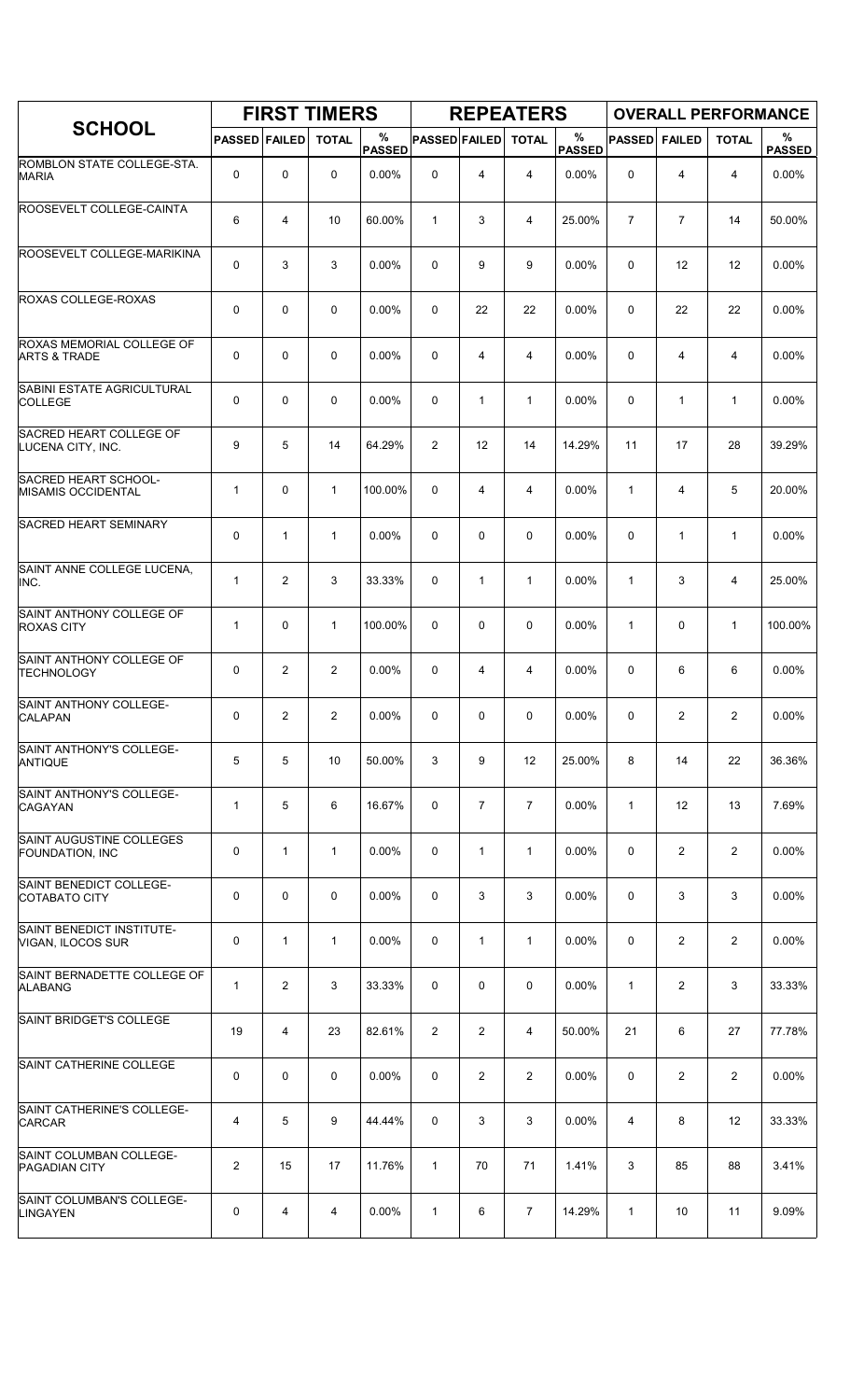|                                                               |                      |                | <b>FIRST TIMERS</b> |                    |                      |              | <b>REPEATERS</b> |                       |                |                | <b>OVERALL PERFORMANCE</b> |                    |
|---------------------------------------------------------------|----------------------|----------------|---------------------|--------------------|----------------------|--------------|------------------|-----------------------|----------------|----------------|----------------------------|--------------------|
| <b>SCHOOL</b>                                                 | <b>PASSED FAILED</b> |                | <b>TOTAL</b>        | %<br><b>PASSED</b> | <b>PASSED FAILED</b> |              | <b>TOTAL</b>     | $\%$<br><b>PASSED</b> | <b>PASSED</b>  | <b>FAILED</b>  | <b>TOTAL</b>               | %<br><b>PASSED</b> |
| SAINT DOMINIC COLLEGE OF<br><b>BATANES</b>                    | 4                    | 8              | 12                  | 33.33%             | 3                    | 22           | 25               | 12.00%                | $\overline{7}$ | 30             | 37                         | 18.92%             |
| SAINT DOMINIC SAVIO COLLEGE                                   | 0                    | 2              | 2                   | 0.00%              | $\mathbf{1}$         | 0            | $\mathbf{1}$     | 100.00%               | $\mathbf{1}$   | 2              | 3                          | 33.33%             |
| SAINT FERDINAND COLLEGE-<br><b>CABAGAN</b>                    | 3                    | $\overline{2}$ | 5                   | 60.00%             | 0                    | 0            | $\mathbf 0$      | 0.00%                 | 3              | $\overline{c}$ | 5                          | 60.00%             |
| SAINT FERDINAND COLLEGE-<br><b>ILAGAN</b>                     | $\overline{7}$       | 3              | 10                  | 70.00%             | $\mathbf{1}$         | 31           | 32               | 3.13%                 | 8              | 34             | 42                         | 19.05%             |
| SAINT FRANCIS EDUCATIONAL<br><b>INSTITUTE</b>                 | 0                    | $\mathbf{1}$   | $\mathbf{1}$        | $0.00\%$           | 0                    | 2            | $\overline{2}$   | 0.00%                 | $\mathbf 0$    | 3              | 3                          | 0.00%              |
| SAINT FRANCIS INSTITUTE OF<br><b>TECHNOLOGY</b>               | 0                    | $\mathbf 0$    | 0                   | 0.00%              | 0                    | $\mathbf{1}$ | $\mathbf{1}$     | 0.00%                 | 0              | $\mathbf{1}$   | $\mathbf{1}$               | 0.00%              |
| SAINT FRANCIS OF ASSISSI<br>COLLEGE                           | 0                    | 4              | 4                   | 0.00%              | 0                    | $\mathbf{1}$ | $\mathbf{1}$     | 0.00%                 | 0              | 5              | 5                          | 0.00%              |
| SAINT FRANCIS XAVIER COLLEGE                                  | $\overline{2}$       | 0              | $\mathbf{2}$        | 100.00%            | 0                    | 4            | 4                | 0.00%                 | 2              | 4              | 6                          | 33.33%             |
| SAINT GABRIEL COLLEGE-KALIBO                                  | 1                    | $\mathbf 0$    | $\mathbf{1}$        | 100.00%            | 0                    | 2            | 2                | 0.00%                 | $\mathbf{1}$   | $\overline{2}$ | 3                          | 33.33%             |
| SAINT JOHN COLLEGE-CALAMBA                                    | $\overline{c}$       | 4              | 6                   | 33.33%             | 0                    | 4            | 4                | 0.00%                 | $\overline{2}$ | 8              | 10                         | 20.00%             |
| SAINT JOHN TECHNOLOGICAL<br><b>COLLEGE OF THE PHILIPPINES</b> | 0                    | $\mathbf{1}$   | $\mathbf{1}$        | 0.00%              | 0                    | 0            | 0                | 0.00%                 | 0              | $\mathbf{1}$   | $\mathbf{1}$               | 0.00%              |
| SAINT JOSEPH ACADEMY-<br><b>CANLAON</b>                       | $\overline{2}$       | $\overline{2}$ | 4                   | 50.00%             | 0                    | 5            | 5                | 0.00%                 | 2              | $\overline{7}$ | 9                          | 22.22%             |
| SAINT JOSEPH COLLEGE OF<br><b>BULACAN</b>                     | 1                    | 4              | 5                   | 20.00%             | $\mathbf{1}$         | 2            | 3                | 33.33%                | $\overline{c}$ | 6              | 8                          | 25.00%             |
| SAINT JOSEPH COLLEGE-<br><b>CAGAYAN</b>                       | 1                    | 5              | 6                   | 16.67%             | 0                    | 6            | 6                | 0.00%                 | $\mathbf{1}$   | 11             | 12                         | 8.33%              |
| SAINT JOSEPH COLLEGE-<br>ZAMBOANGA DEL NORTE                  | 0                    | 5              | 5                   | 0.00%              | $\mathbf{1}$         | 4            | 5                | 20.00%                | $\mathbf{1}$   | 9              | 10                         | 10.00%             |
| SAINT JOSEPH INSTITUTE OF<br><b>TECHNOLOGY</b>                | $\overline{2}$       | 4              | 6                   | 33.33%             | $\mathbf{1}$         | 10           | 11               | 9.09%                 | 3              | 14             | 17                         | 17.65%             |
| SAINT JOSEPH SEMINARY<br><b>COLLEGE</b>                       | $\overline{c}$       | $\mathbf 0$    | $\overline{2}$      | 100.00%            | 0                    | 0            | 0                | 0.00%                 | 2              | 0              | 2                          | 100.00%            |
| SAINT JOSEPH'S COLLEGE OF<br>QUEZON CITY                      | 0                    | $\mathbf{1}$   | $\mathbf{1}$        | 0.00%              | 0                    | 1            | $\mathbf{1}$     | $0.00\%$              | 0              | $\overline{2}$ | 2                          | 0.00%              |
| SAINT JOSEPH'S COLLEGE-<br><b>MAASIN</b>                      | 16                   | 9              | 25                  | 64.00%             | 0                    | 19           | 19               | $0.00\%$              | 16             | 28             | 44                         | 36.36%             |
| SAINT JUDE COLLEGE-MANILA                                     | $\overline{c}$       | 4              | 6                   | 33.33%             | $\mathbf{1}$         | 3            | 4                | 25.00%                | 3              | $\overline{7}$ | 10                         | 30.00%             |
| SAINT LOUIS ANNE COLLEGES OF<br>SAN PEDRO, LAGUNA, INC        | 0                    | $\mathbf{1}$   | $\mathbf{1}$        | 0.00%              | 0                    | $\mathbf{1}$ | $\mathbf{1}$     | 0.00%                 | 0              | 2              | 2                          | 0.00%              |
| SAINT LOUIS COLLEGE OF<br><b>BULANAO</b>                      | 5                    | 10             | 15                  | 33.33%             | 2                    | 25           | 27               | 7.41%                 | $\overline{7}$ | 35             | 42                         | 16.67%             |
| SAINT LOUIS COLLEGE OF SAN<br>FERNANDO                        | 17                   | 9              | 26                  | 65.38%             | 3                    | 11           | 14               | 21.43%                | 20             | 20             | 40                         | 50.00%             |
| SAINT LOUIS COLLEGE<br>VALENZUELA                             | 0                    | 0              | 0                   | $0.00\%$           | 0                    | 1            | 1                | 0.00%                 | 0              | 1              | $\mathbf{1}$               | 0.00%              |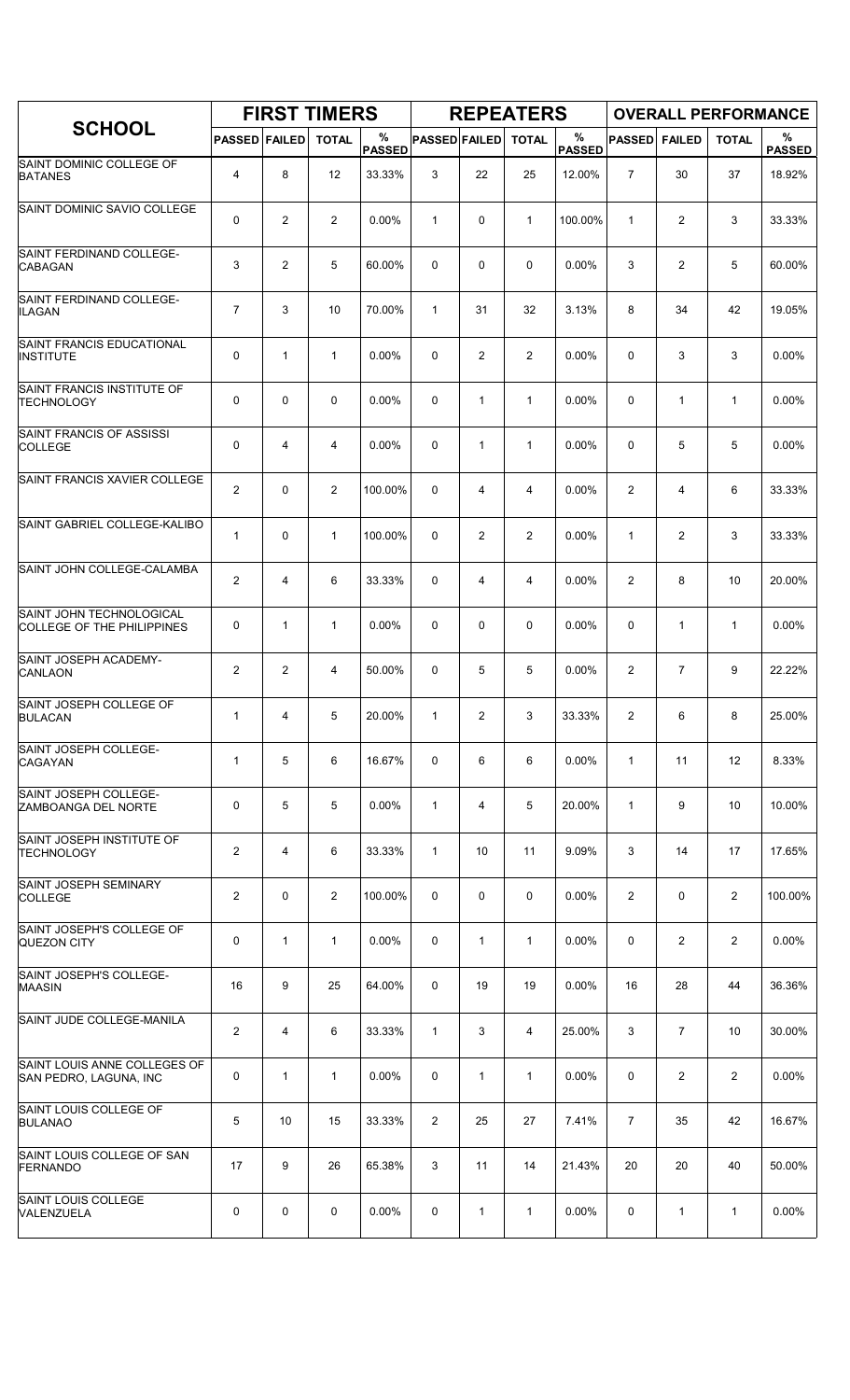|                                                               |                         |                | <b>FIRST TIMERS</b> |                    |                      |                | <b>REPEATERS</b> |                    |                |                |                | <b>OVERALL PERFORMANCE</b> |
|---------------------------------------------------------------|-------------------------|----------------|---------------------|--------------------|----------------------|----------------|------------------|--------------------|----------------|----------------|----------------|----------------------------|
| <b>SCHOOL</b>                                                 | <b>PASSED FAILED</b>    |                | <b>TOTAL</b>        | %<br><b>PASSED</b> | <b>PASSED FAILED</b> |                | <b>TOTAL</b>     | %<br><b>PASSED</b> | <b>PASSED</b>  | <b>FAILED</b>  | <b>TOTAL</b>   | %<br><b>PASSED</b>         |
| SAINT LOUIS UNIVERSITY                                        | 99                      | 26             | 125                 | 79.20%             | $\overline{7}$       | 15             | 22               | 31.82%             | 106            | 41             | 147            | 72.11%                     |
| SAINT LOUISE DE MARILLAC<br>COLLEGE OF BOGO                   | $\mathbf{1}$            | 3              | 4                   | 25.00%             | 0                    | 2              | $\overline{2}$   | 0.00%              | $\mathbf{1}$   | 5              | 6              | 16.67%                     |
| SAINT LOUISE DE MARILLAC<br><b>COLLEGE OF SORSOGON</b>        | 4                       | $\mathbf{1}$   | 5                   | 80.00%             | $\mathbf{1}$         | 12             | 13               | 7.69%              | 5              | 13             | 18             | 27.78%                     |
| <b>SAINT LUKES INSTITUTE</b>                                  | 0                       | $\overline{2}$ | $\overline{2}$      | 0.00%              | $\mathbf 0$          | $\overline{7}$ | $\overline{7}$   | 0.00%              | $\mathbf 0$    | 9              | 9              | 0.00%                      |
| SAINT MARY'S COLLEGE (ST.<br>JOSEPH'S COLL.)-BORONGAN         | 2                       | 8              | 10                  | 20.00%             | 0                    | 5              | 5                | 0.00%              | $\overline{2}$ | 13             | 15             | 13.33%                     |
| SAINT MARY'S COLLEGE OF<br>CATBALOGAN (SACRED HEART<br>COLL.) | 0                       | $\overline{c}$ | $\overline{2}$      | 0.00%              | 0                    | 9              | 9                | 0.00%              | 0              | 11             | 11             | 0.00%                      |
| SAINT MARY'S COLLEGE OF<br>MEYCAUAYAN                         | $\overline{\mathbf{c}}$ | $\mathbf{1}$   | 3                   | 66.67%             | $\overline{2}$       | $\overline{c}$ | 4                | 50.00%             | $\overline{4}$ | 3              | $\overline{7}$ | 57.14%                     |
| SAINT MARY'S COLLEGE OF STA.<br>ANA-PAMPANGA                  | $\mathbf{1}$            | 0              | $\mathbf{1}$        | 100.00%            | 0                    | $\mathbf{1}$   | $\mathbf{1}$     | 0.00%              | $\mathbf{1}$   | $\mathbf{1}$   | $\overline{2}$ | 50.00%                     |
| SAINT MARY'S COLLEGE-LABASON                                  | 0                       | 0              | $\mathbf 0$         | 0.00%              | 0                    | $\overline{2}$ | $\overline{2}$   | 0.00%              | $\mathbf 0$    | $\overline{2}$ | 2              | 0.00%                      |
| SAINT MARY'S COLLEGE-TAGUM                                    | 10                      | $\overline{7}$ | 17                  | 58.82%             | 0                    | 15             | 15               | 0.00%              | 10             | 22             | 32             | 31.25%                     |
| SAINT MARY'S UNIVERSITY                                       | 29                      | 8              | 37                  | 78.38%             | 6                    | 12             | 18               | 33.33%             | 35             | 20             | 55             | 63.64%                     |
| SAINT MICHAEL COLLEGE OF<br>GUAGUA, INC.                      | 0                       | 1              | $\mathbf{1}$        | 0.00%              | $\mathbf 0$          | $\overline{7}$ | $\overline{7}$   | 0.00%              | $\Omega$       | 8              | 8              | 0.00%                      |
| SAINT MICHAEL COLLEGE OF<br>CARAGA, INC                       | $\overline{2}$          | $\mathbf{1}$   | 3                   | 66.67%             | 0                    | 0              | 0                | 0.00%              | 2              | $\mathbf{1}$   | 3              | 66.67%                     |
| <b>SAINT MICHAEL COLLEGE-</b><br>HINDANG, LEYTE               | $\overline{2}$          | 4              | 6                   | 33.33%             | 0                    | 3              | 3                | 0.00%              | $\overline{2}$ | $\overline{7}$ | 9              | 22.22%                     |
| SAINT MICHAEL'S COLLEGE OF<br>LAGUNA                          | 9                       | $\overline{c}$ | 11                  | 81.82%             | 0                    | 6              | 6                | 0.00%              | 9              | 8              | 17             | 52.94%                     |
| SAINT MICHAEL'S COLLEGE-<br><b>ILIGAN CITY</b>                | 2                       | 5              | $\overline{7}$      | 28.57%             | 0                    | 21             | 21               | 0.00%              | $\overline{2}$ | 26             | 28             | 7.14%                      |
| SAINT MICHAEL'S COLLEGE-<br><b>SURIGAO DEL SUR</b>            | 0                       | $\overline{2}$ | $\overline{2}$      | 0.00%              | 0                    | 2              | $\overline{2}$   | 0.00%              | 0              | 4              | 4              | 0.00%                      |
| <b>SAINT PATRICK COLLEGE</b>                                  | 0                       | $\mathbf{1}$   | $\mathbf 1$         | 0.00%              | 0                    | $\mathbf{1}$   | $\mathbf{1}$     | $0.00\%$           | 0              | $\overline{2}$ | $\overline{2}$ | 0.00%                      |
| SAINT PAUL BUSINESS SCHOOL<br><b>OF TACLOBAN</b>              | 0                       | 5              | 5                   | 0.00%              | 0                    | 0              | 0                | 0.00%              | 0              | 5              | 5              | 0.00%                      |
| SAINT PAUL COLLEGE<br>FOUNDATION, INC (CEBU-ST PAUL<br>COLL)  | 5                       | 11             | 16                  | 31.25%             | $\mathbf{1}$         | 5              | 6                | 16.67%             | 6              | 16             | 22             | 27.27%                     |
| SAINT PAUL COLLEGE OF SAN<br><b>MIGUEL</b>                    | $\mathbf{1}$            | 0              | $\mathbf{1}$        | 100.00%            | $\mathbf{1}$         | 6              | $\overline{7}$   | 14.29%             | $\overline{2}$ | 6              | 8              | 25.00%                     |
| SAINT PAUL UNIVERSITY-<br><b>DUMAGUETE</b>                    | 9                       | $\overline{2}$ | 11                  | 81.82%             | $\mathbf{1}$         | 14             | 15               | 6.67%              | 10             | 16             | 26             | 38.46%                     |
| SAINT PAUL UNIVERSITY-ILOILO                                  | 0                       | $\mathbf{1}$   | $\mathbf{1}$        | 0.00%              | 0                    | 0              | 0                | 0.00%              | 0              | $\mathbf{1}$   | $\mathbf{1}$   | 0.00%                      |
| SAINT PAUL UNIVERSITY-MANILA                                  | 7                       | 2              | 9                   | 77.78%             | $\mathbf{1}$         | 1              | $\overline{2}$   | 50.00%             | 8              | 3              | 11             | 72.73%                     |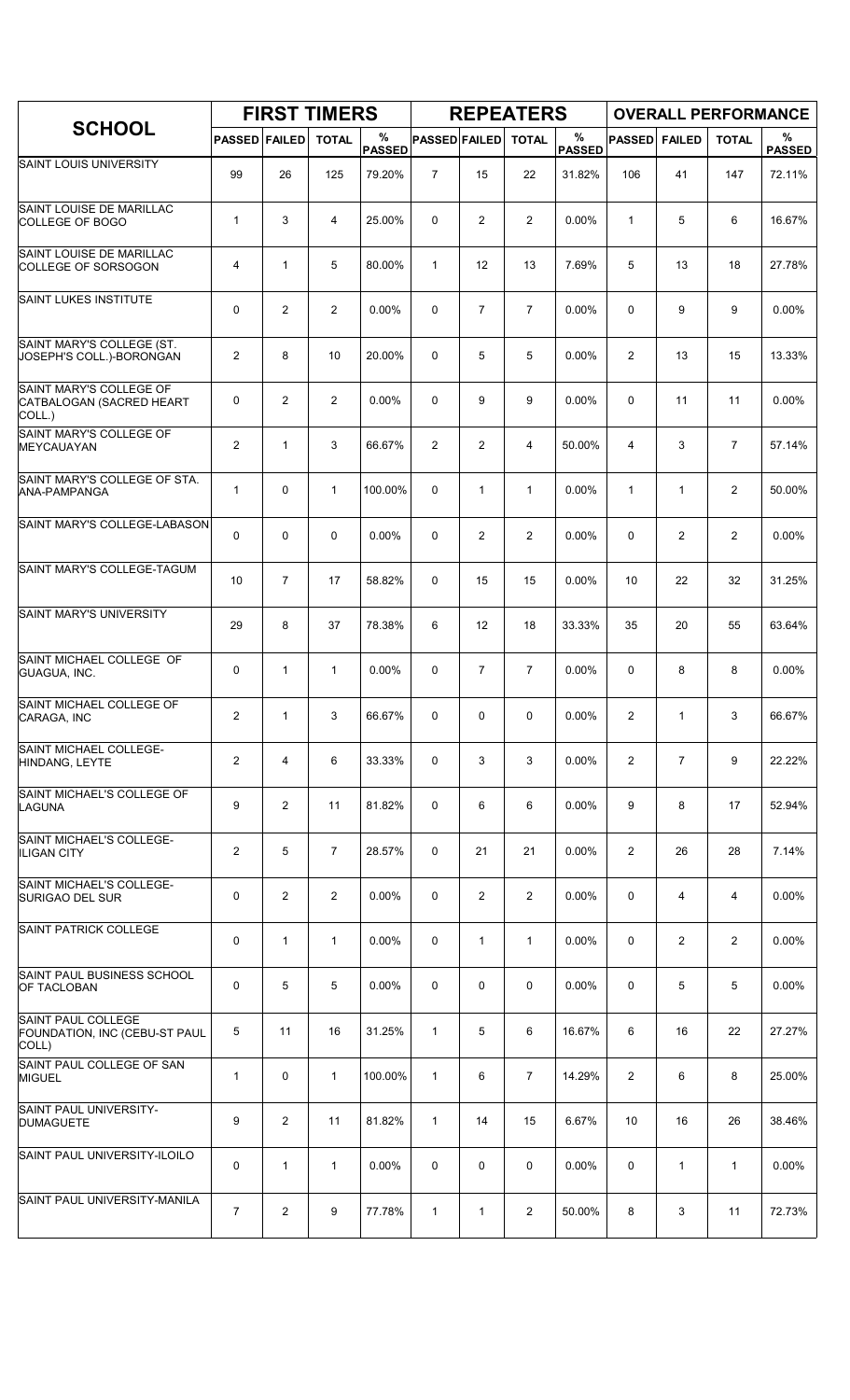|                                                      |                      |                | <b>FIRST TIMERS</b> |                    |                      |                | <b>REPEATERS</b> |                       |                |                | <b>OVERALL PERFORMANCE</b> |                    |
|------------------------------------------------------|----------------------|----------------|---------------------|--------------------|----------------------|----------------|------------------|-----------------------|----------------|----------------|----------------------------|--------------------|
| <b>SCHOOL</b>                                        | <b>PASSED FAILED</b> |                | <b>TOTAL</b>        | %<br><b>PASSED</b> | <b>PASSED FAILED</b> |                | <b>TOTAL</b>     | $\%$<br><b>PASSED</b> | <b>PASSED</b>  | <b>FAILED</b>  | <b>TOTAL</b>               | %<br><b>PASSED</b> |
| SAINT PAUL UNIVERSITY-QUEZON<br><b>CITY</b>          | 6                    | $\mathbf{1}$   | $\overline{7}$      | 85.71%             | $\mathbf{1}$         | 2              | 3                | 33.33%                | $\overline{7}$ | 3              | 10                         | 70.00%             |
| SAINT PAUL UNIVERSITY-<br><b>SURIGAO</b>             | $\overline{7}$       | $\overline{7}$ | 14                  | 50.00%             | $\mathbf{1}$         | 20             | 21               | 4.76%                 | 8              | 27             | 35                         | 22.86%             |
| SAINT PAUL UNIVERSITY-<br><b>TUGUEGARAO</b>          | 25                   | 14             | 39                  | 64.10%             | 3                    | 41             | 44               | 6.82%                 | 28             | 55             | 83                         | 33.73%             |
| SAINT PAUL'S BUSINESS SCHOOL-<br><b>PALO</b>         | $\mathbf{1}$         | 0              | $\mathbf{1}$        | 100.00%            | $\mathbf{1}$         | 2              | 3                | 33.33%                | 2              | $\overline{c}$ | 4                          | 50.00%             |
| SAINT PEDRO POVEDA COLLEGE                           | $\overline{c}$       | 0              | 2                   | 100.00%            | 0                    | 0              | 0                | 0.00%                 | 2              | 0              | $\overline{2}$             | 100.00%            |
| SAINT PETER BAPTIST COLLEGE                          | 0                    | 3              | 3                   | 0.00%              | 0                    | 0              | $\mathbf 0$      | 0.00%                 | $\mathbf 0$    | 3              | 3                          | 0.00%              |
| SAINT PETER COLLEGE-<br>BALINGASAG                   | 1                    | $\mathbf{1}$   | $\overline{2}$      | 50.00%             | 2                    | $\overline{7}$ | 9                | 22.22%                | 3              | 8              | 11                         | 27.27%             |
| SAINT PETER'S COLLEGE OF<br>ORMOC                    | 2                    | 0              | $\overline{2}$      | 100.00%            | 0                    | 9              | 9                | 0.00%                 | 2              | 9              | 11                         | 18.18%             |
| SAINT PETER'S COLLEGE OF<br><b>TORIL</b>             | 5                    | $\overline{2}$ | $\overline{7}$      | 71.43%             | 0                    | 15             | 15               | 0.00%                 | 5              | 17             | 22                         | 22.73%             |
| SAINT PETER'S COLLEGE<br><b>SEMINARY</b>             | $\overline{2}$       | $\mathbf 0$    | $\overline{2}$      | 100.00%            | 0                    | 0              | 0                | 0.00%                 | $\overline{2}$ | 0              | 2                          | 100.00%            |
| SAINT PETER'S COLLEGE-ILIGAN<br><b>CITY</b>          | 0                    | 4              | 4                   | 0.00%              | 0                    | 9              | 9                | 0.00%                 | 0              | 13             | 13                         | 0.00%              |
| <b>SAINT RITA COLLEGE-</b><br>PARANAQUE              | 1                    | $\mathbf 0$    | 1                   | 100.00%            | 0                    | 1              | 1                | 0.00%                 | 1              | 1              | 2                          | 50.00%             |
| SAINT RITA'S COLLEGE-<br><b>BALINGASAG</b>           | 4                    | $\mathbf{1}$   | 5                   | 80.00%             | 0                    | 4              | 4                | 0.00%                 | 4              | 5              | 9                          | 44.44%             |
| SAINT RITA'S COLLEGE-MANILA                          | $\overline{2}$       | $\mathbf 0$    | $\overline{2}$      | 100.00%            | 0                    | 2              | $\overline{2}$   | $0.00\%$              | $\overline{2}$ | $\overline{2}$ | 4                          | 50.00%             |
| SAINT SCHOLASTICA'S COLLEGE                          | 8                    | $\mathbf{1}$   | 9                   | 88.89%             | $\mathbf{1}$         | $\mathbf{1}$   | $\overline{2}$   | 50.00%                | 9              | 2              | 11                         | 81.82%             |
| SAINT THERESA COLLEGE-<br><b>TANDAG</b>              | 0                    | $\overline{2}$ | $\overline{2}$      | $0.00\%$           | 0                    | 11             | 11               | 0.00%                 | 0              | 13             | 13                         | 0.00%              |
| SAINT THERESA'S COLLEGE-CEBU                         | 12                   | $\mathbf{1}$   | 13                  | 92.31%             | 0                    | $\mathbf{1}$   | 1                | 0.00%                 | 12             | $\overline{2}$ | 14                         | 85.71%             |
| SAINT THERESE-MTC COLLEGE-<br>TIGBAUAN               | 0                    | $\mathbf 0$    | $\mathbf 0$         | 0.00%              | 0                    | $\mathbf{1}$   | $\mathbf{1}$     | 0.00%                 | $\mathbf 0$    | $\mathbf{1}$   | $\mathbf{1}$               | 0.00%              |
| SAINT VINCENT COLLEGE-<br><b>DIPOLOG CITY</b>        | 4                    | 11             | 15                  | 26.67%             | $\mathbf{1}$         | 28             | 29               | 3.45%                 | 5              | 39             | 44                         | 11.36%             |
| SAINT VINCENT DE PAUL<br><b>COLLEGE SEMINARY</b>     | 1                    | 0              | $\mathbf{1}$        | 100.00%            | $\mathbf{1}$         | 0              | $\mathbf{1}$     | 100.00%               | $\overline{2}$ | 0              | 2                          | 100.00%            |
| SAINT VINCENT DE PAUL<br> COLLEGE-BISLIG             | 0                    | $\overline{2}$ | 2                   | 0.00%              | $\mathbf{1}$         | 3              | 4                | 25.00%                | $\mathbf{1}$   | 5              | 6                          | 16.67%             |
| <b>SAL FOUNDATION COLLEGE</b>                        | 0                    | $\mathbf 0$    | 0                   | 0.00%              | 0                    | 1              | 1                | 0.00%                 | 0              | 1              | 1                          | 0.00%              |
| SALAZAR INSTITUTE OF<br>TECHNOLOGY-CEBU CITY         | 0                    | $\mathbf{1}$   | $\mathbf{1}$        | $0.00\%$           | 0                    | 5              | 5                | $0.00\%$              | 0              | 6              | 6                          | 0.00%              |
| SALAZAR INSTITUTE OF<br><b>TECHNOLOGY-MADRIDEJOS</b> | 0                    | 0              | 0                   | $0.00\%$           | 0                    | 1              | $\mathbf{1}$     | 0.00%                 | 0              | 1              | $\mathbf{1}$               | 0.00%              |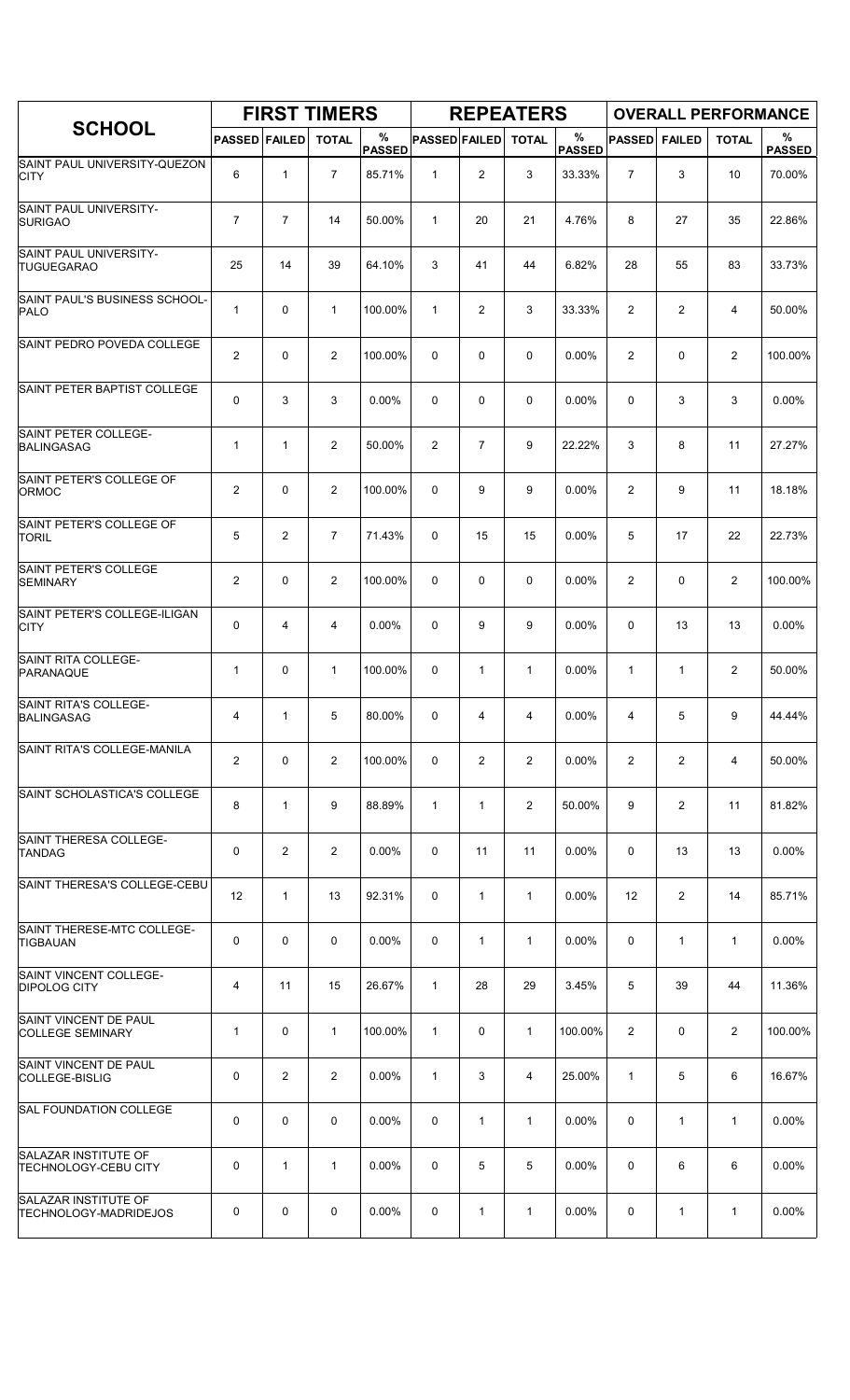|                                                                       |                         |              | <b>FIRST TIMERS</b> |                    |                      |                | <b>REPEATERS</b> |                    |                |                |                | <b>OVERALL PERFORMANCE</b> |
|-----------------------------------------------------------------------|-------------------------|--------------|---------------------|--------------------|----------------------|----------------|------------------|--------------------|----------------|----------------|----------------|----------------------------|
| <b>SCHOOL</b>                                                         | <b>PASSED FAILED</b>    |              | <b>TOTAL</b>        | %<br><b>PASSED</b> | <b>PASSED FAILED</b> |                | <b>TOTAL</b>     | %<br><b>PASSED</b> | <b>PASSED</b>  | <b>FAILED</b>  | <b>TOTAL</b>   | %<br><b>PASSED</b>         |
| SAMAR AGRICULTURAL COLLEGE                                            | 0                       | $\mathbf{1}$ | $\mathbf{1}$        | 0.00%              | $\mathbf 0$          | 0              | $\mathbf 0$      | 0.00%              | 0              | $\mathbf{1}$   | $\mathbf{1}$   | 0.00%                      |
| <b>SAMAR COLLEGE</b>                                                  | 5                       | 8            | 13                  | 38.46%             | $\mathbf{1}$         | 39             | 40               | 2.50%              | 6              | 47             | 53             | 11.32%                     |
| SAMAR REGIONAL SCHOOL OF<br><b>FISHERIES</b>                          | 0                       | 3            | 3                   | 0.00%              | 0                    | 0              | 0                | 0.00%              | 0              | 3              | 3              | 0.00%                      |
| SAMAR STATE COLLEGE OF<br><b>AGRICULTURE &amp; FORESTRY</b><br>(SNAS) | 0                       | 14           | 14                  | 0.00%              | 0                    | 26             | 26               | 0.00%              | 0              | 40             | 40             | 0.00%                      |
| <b>SAMAR STATE UNIVERSITY</b><br>(SAMAR S.P.C.)                       | 23                      | 18           | 41                  | 56.10%             | $\mathbf{1}$         | 87             | 88               | 1.14%              | 24             | 105            | 129            | 18.60%                     |
| <b>SAMSON TECHNICAL SCHOOL</b>                                        | 0                       | 0            | $\mathbf 0$         | 0.00%              | 0                    | 1              | $\mathbf{1}$     | 0.00%              | 0              | $\mathbf{1}$   | $\mathbf{1}$   | 0.00%                      |
| <b>SAN AGUSTIN INSTITUTE OF</b><br><b>TECHNOLOGY</b>                  | 0                       | 3            | 3                   | 0.00%              | $\mathbf{1}$         | 8              | 9                | 11.11%             | 1              | 11             | 12             | 8.33%                      |
| SAN ANTONIO DE PADUA<br><b>INSTITUTE</b>                              | 0                       | 1            | $\mathbf{1}$        | $0.00\%$           | 0                    | $\mathbf{1}$   | $\mathbf{1}$     | 0.00%              | 0              | 2              | $\overline{2}$ | 0.00%                      |
| <b>SAN BEDA COLLEGE</b>                                               | $\overline{2}$          | 0            | $\overline{2}$      | 100.00%            | 0                    | 0              | 0                | 0.00%              | 2              | 0              | $\overline{2}$ | 100.00%                    |
| <b>SAN CARLOS COLLEGE</b>                                             | 6                       | 3            | 9                   | 66.67%             | $\mathbf{1}$         | 30             | 31               | 3.23%              | $\overline{7}$ | 33             | 40             | 17.50%                     |
| <b>SAN CARLOS SEMINARY COLLEGE</b>                                    | 0                       | 0            | $\mathbf 0$         | 0.00%              | $\mathbf{1}$         | 0              | $\mathbf{1}$     | 100.00%            | $\mathbf{1}$   | 0              | $\mathbf{1}$   | 100.00%                    |
| SAN CARLOS SEMINARY-MAKATI<br><b>CITY</b>                             | 2                       | 0            | $\overline{2}$      | 100.00%            | 0                    | 0              | 0                | 0.00%              | $\overline{2}$ | 0              | $\overline{2}$ | 100.00%                    |
| SAN ESTANISLAO KOSTKA<br><b>COLLEGE</b>                               | 0                       | 0            | $\mathbf 0$         | 0.00%              | 0                    | 4              | 4                | 0.00%              | 0              | 4              | 4              | 0.00%                      |
| SAN FRANCISCO COLLEGE                                                 | 0                       | 0            | 0                   | 0.00%              | $\mathbf{1}$         | $\mathbf{1}$   | $\overline{2}$   | 50.00%             | $\mathbf{1}$   | $\mathbf{1}$   | $\overline{2}$ | 50.00%                     |
| <b>SAN FRANCISCO JAVIER COLLEGE</b>                                   | $\overline{\mathbf{c}}$ | 4            | 6                   | 33.33%             | 0                    | 5              | 5                | 0.00%              | $\overline{2}$ | 9              | 11             | 18.18%                     |
| <b>SAN ILDEFONSO COLLEGE</b>                                          | $\mathbf{1}$            | 3            | 4                   | 25.00%             | 0                    | 5              | 5                | 0.00%              | $\mathbf{1}$   | 8              | 9              | 11.11%                     |
| SAN ISIDRO COLLEGE                                                    | $\mathbf 1$             | 3            | 4                   | 25.00%             | 3                    | $\overline{7}$ | 10               | 30.00%             | 4              | 10             | 14             | 28.57%                     |
| SAN JACINTO COLLEGE                                                   | 0                       | 0            | 0                   | 0.00%              | 0                    | $\mathbf{1}$   | $\mathbf{1}$     | 0.00%              | 0              | $\mathbf{1}$   | $\mathbf{1}$   | 0.00%                      |
| SAN JOSE COLLEGES-NUEVA<br><b>ECIJA</b>                               | 0                       | $\mathbf{1}$ | 1                   | 0.00%              | 0                    | 1              | $\mathbf{1}$     | 0.00%              | 0              | $\overline{2}$ | $\overline{2}$ | 0.00%                      |
| SAN JOSE COMMUNITY COLLEGE-<br><b>MALILIPOT</b>                       | 8                       | 18           | 26                  | 30.77%             | $\mathbf{1}$         | 21             | 22               | 4.55%              | 9              | 39             | 48             | 18.75%                     |
| SAN JOSE COMMUNITY COLLEGE-<br>SAN JOSE, OCC. MINDORO                 | 0                       | 0            | 0                   | 0.00%              | 0                    | $\mathbf{1}$   | $\mathbf{1}$     | 0.00%              | 0              | $\mathbf{1}$   | $\mathbf{1}$   | 0.00%                      |
| SAN JUAN DE DIOS EDUCATIONAL<br><b>FOUNDATION, INC</b>                | $\mathbf{1}$            | 0            | $\mathbf{1}$        | 100.00%            | 0                    | 0              | 0                | 0.00%              | $\mathbf{1}$   | 0              | $\mathbf{1}$   | 100.00%                    |
| SAN JUAN POLYTECHNIC<br><b>COLLEGE</b>                                | 6                       | $\mathbf{1}$ | $\overline{7}$      | 85.71%             | 0                    | 1              | 1                | 0.00%              | 6              | $\overline{2}$ | 8              | 75.00%                     |
| <b>SAN NICOLAS COLLEGE</b>                                            | 0                       | $\mathbf{1}$ | 1                   | $0.00\%$           | 0                    | 10             | 10               | 0.00%              | 0              | 11             | 11             | 0.00%                      |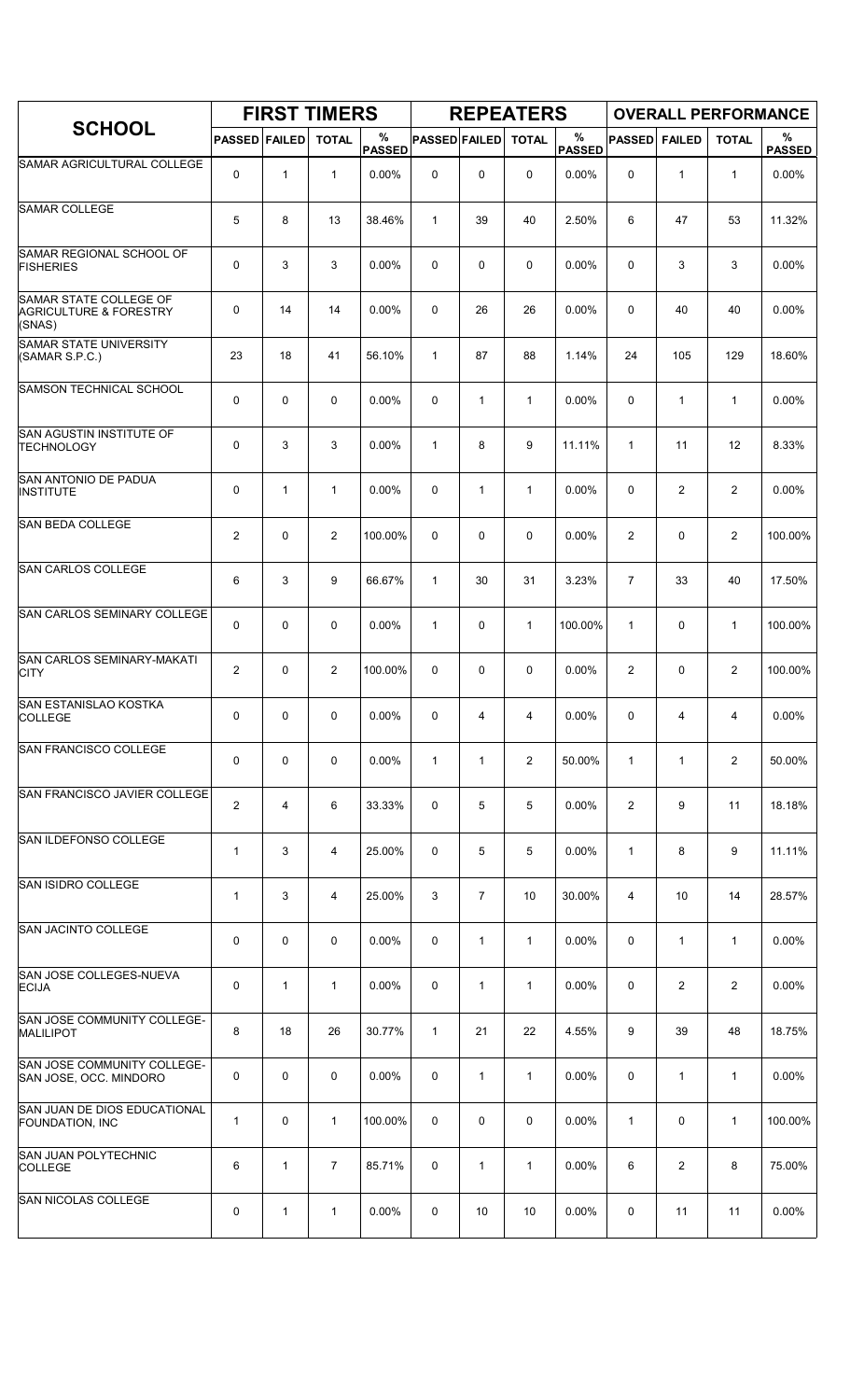|                                                                        |                |                | <b>FIRST TIMERS</b> |                    |                      |                | <b>REPEATERS</b> |                    |                |                | <b>OVERALL PERFORMANCE</b> |                    |
|------------------------------------------------------------------------|----------------|----------------|---------------------|--------------------|----------------------|----------------|------------------|--------------------|----------------|----------------|----------------------------|--------------------|
| <b>SCHOOL</b>                                                          | <b>PASSED</b>  | <b>FAILED</b>  | <b>TOTAL</b>        | %<br><b>PASSED</b> | <b>PASSED FAILED</b> |                | <b>TOTAL</b>     | %<br><b>PASSED</b> | <b>PASSED</b>  | <b>FAILED</b>  | <b>TOTAL</b>               | %<br><b>PASSED</b> |
| <b>SAN PABLO COLLEGES</b>                                              | 5              | 10             | 15                  | 33.33%             | $\overline{2}$       | 22             | 24               | 8.33%              | $\overline{7}$ | 32             | 39                         | 17.95%             |
| <b>SAN PABLO MAJOR SEMINARY-</b><br><b>BAGUIO CITY</b>                 | 14             | 0              | 14                  | 100.00%            | $\Omega$             | 0              | 0                | 0.00%              | 14             | 0              | 14                         | 100.00%            |
| SAN PEDRO COLLEGE OF<br><b>BUSINESS ADMINISTRATION</b>                 | 3              | 1              | 4                   | 75.00%             | 0                    | 6              | 6                | 0.00%              | 3              | $\overline{7}$ | 10                         | 30.00%             |
| SAN PEDRO COLLEGE-DAVAO<br><b>CITY</b>                                 | 5              | 2              | $\overline{7}$      | 71.43%             | $\mathbf{1}$         | 2              | 3                | 33.33%             | 6              | 4              | 10                         | 60.00%             |
| <b>SAN SEBASTIAN COLLEGE-</b><br>RECOLETOS, CAVITE                     | $\overline{4}$ | 6              | 10                  | 40.00%             | $\mathbf{1}$         | 4              | 5                | 20.00%             | 5              | 10             | 15                         | 33.33%             |
| SAN SEBASTIAN COLLEGE-<br><b>RECOLETOS, MANILA</b>                     | 5              | $\mathbf{1}$   | 6                   | 83.33%             | 0                    | 2              | 2                | 0.00%              | 5              | 3              | 8                          | 62.50%             |
| SANTA CRUZ INSTITUTE                                                   | $\mathbf 1$    | 6              | $\overline{7}$      | 14.29%             | $\mathbf{1}$         | 14             | 15               | 6.67%              | $\overline{2}$ | 20             | 22                         | 9.09%              |
| SANTA CRUZ MISSION SCHOOL,<br>INC.-LAKE SEBU, SOUTH<br><b>COTABATO</b> | 0              | 4              | 4                   | 0.00%              | $\Omega$             | 4              | 4                | 0.00%              | 0              | 8              | 8                          | $0.00\%$           |
| SANTA ISABEL COLLEGE                                                   | 6              | 3              | 9                   | 66.67%             | $\mathbf 0$          | $\overline{7}$ | $\overline{7}$   | 0.00%              | 6              | 10             | 16                         | 37.50%             |
| SANTA MONICA INSTITUTE OF<br><b>TECHNOLOGY</b>                         | 0              | 0              | 0                   | 0.00%              | $\mathbf{1}$         | $\overline{2}$ | 3                | 33.33%             | $\mathbf{1}$   | $\overline{c}$ | 3                          | 33.33%             |
| SANTA TERESA COLLEGE                                                   | 11             | 5              | 16                  | 68.75%             | $\mathbf{1}$         | 4              | 5                | 20.00%             | 12             | 9              | 21                         | 57.14%             |
| SANTO ROSARIO SAPANG PALAY<br><b>COLLEGE</b>                           | $\overline{2}$ | 6              | 8                   | 25.00%             | $\mathbf{1}$         | 10             | 11               | 9.09%              | 3              | 16             | 19                         | 15.79%             |
| <b>SARIFF KABUNSUAN COLLEGE</b>                                        | 0              | 0              | 0                   | 0.00%              | 0                    | $\overline{2}$ | $\overline{c}$   | 0.00%              | 0              | 2              | $\overline{2}$             | 0.00%              |
| <b>SEA &amp; SKY COLLEGE</b>                                           | 0              | $\overline{2}$ | $\overline{2}$      | 0.00%              | 0                    | 0              | 0                | $0.00\%$           | 0              | $\mathbf{2}$   | $\overline{2}$             | 0.00%              |
| <b>SENATOR NINOY AQUINO</b><br><b>COLLEGE FOUNDATION</b>               | 0              | 15             | 15                  | 0.00%              | 0                    | 13             | 13               | 0.00%              | 0              | 28             | 28                         | 0.00%              |
| SERAPION C. BASALO MEMORIAL<br><b>FOUNDATION COLLEGE</b>               | 0              | 0              | $\mathbf 0$         | $0.00\%$           | 0                    | 13             | 13               | 0.00%              | 0              | 13             | 13                         | 0.00%              |
| SHARIFF KABUNSUAN COLLEGE                                              | 0              | $\mathbf{1}$   | $\mathbf{1}$        | 0.00%              | 0                    | $\mathbf{1}$   | $\mathbf{1}$     | 0.00%              | 0              | $\overline{2}$ | $\overline{2}$             | 0.00%              |
| <b>SHEKINAH ALLIANCE BIBLE</b><br><b>COLLEGE</b>                       | 0              | 0              | $\mathbf 0$         | 0.00%              | 0                    | $\mathbf{1}$   | $\mathbf{1}$     | 0.00%              | 0              | $\mathbf{1}$   | $\mathbf{1}$               | 0.00%              |
| SHEPHERDS COLLEGE                                                      | 0              | $\mathbf{1}$   | $\mathbf{1}$        | 0.00%              | 0                    | 0              | 0                | 0.00%              | 0              | $\mathbf{1}$   | $\mathbf{1}$               | $0.00\%$           |
| SIARGAO ISLAND INSTITUTE OF<br><b>TECHNOLOGY</b>                       | $\mathbf{1}$   | 8              | 9                   | 11.11%             | 0                    | 9              | 9                | $0.00\%$           | $\mathbf{1}$   | 17             | 18                         | 5.56%              |
| SIARGAO NATIONAL COLLEGE OF<br><b>SCIENCE &amp; TECHNOLOGY</b>         | 0              | $\mathbf{1}$   | $\mathbf{1}$        | 0.00%              | 0                    | $\overline{7}$ | $\overline{7}$   | 0.00%              | 0              | 8              | 8                          | 0.00%              |
| SIBUYAN POLYTECHNIC<br>COLLEGE-SIBUYAN                                 | 0              | $\mathbf{1}$   | $\mathbf 1$         | 0.00%              | 0                    | 0              | 0                | 0.00%              | 0              | $\mathbf{1}$   | $\mathbf{1}$               | 0.00%              |
| SIENA COLLEGE OF TAYTAY                                                | $\overline{2}$ | $\mathbf{1}$   | 3                   | 66.67%             | $\mathbf{1}$         | 3              | 4                | 25.00%             | 3              | 4              | $\overline{7}$             | 42.86%             |
| SIENA COLLEGE-QUEZON CITY                                              | $\overline{7}$ | 0              | $\overline{7}$      | 100.00%            | $\overline{7}$       | 4              | 11               | 63.64%             | 14             | 4              | 18                         | 77.78%             |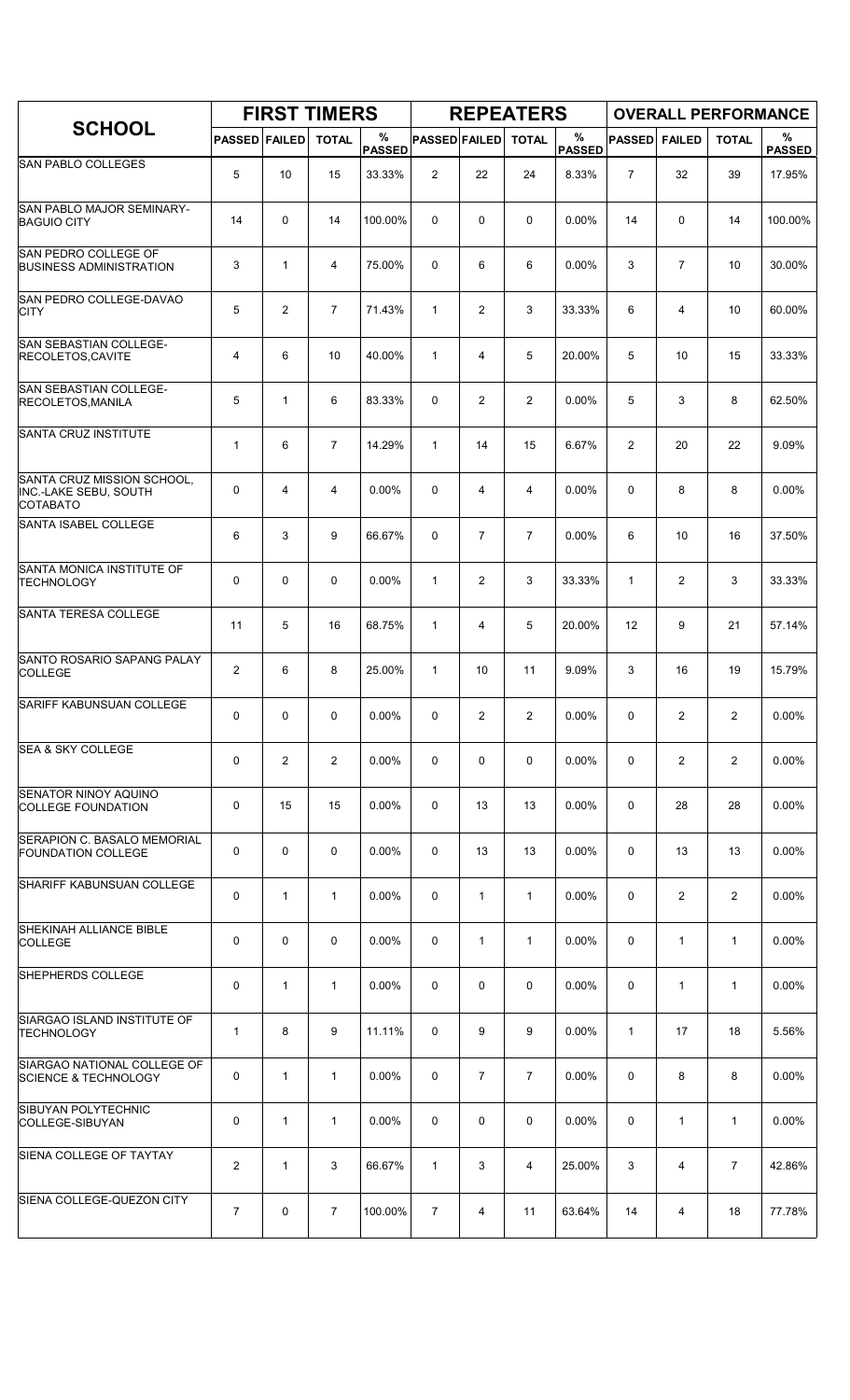|                                                            |                      |                | <b>FIRST TIMERS</b> |                    |                      |                | <b>REPEATERS</b> |                       |                |                |                | <b>OVERALL PERFORMANCE</b> |
|------------------------------------------------------------|----------------------|----------------|---------------------|--------------------|----------------------|----------------|------------------|-----------------------|----------------|----------------|----------------|----------------------------|
| <b>SCHOOL</b>                                              | <b>PASSED FAILED</b> |                | <b>TOTAL</b>        | %<br><b>PASSED</b> | <b>PASSED FAILED</b> |                | <b>TOTAL</b>     | $\%$<br><b>PASSED</b> | <b>PASSED</b>  | <b>FAILED</b>  | <b>TOTAL</b>   | %<br><b>PASSED</b>         |
| SIENA SCHOOL OF SAN JOSE                                   | $\overline{2}$       | $\mathbf{1}$   | 3                   | 66.67%             | 0                    | 1              | $\mathbf{1}$     | 0.00%                 | $\overline{2}$ | $\overline{c}$ | 4              | 50.00%                     |
| <b>SILLIMAN UNIVERSITY</b>                                 | 15                   | $\overline{7}$ | 22                  | 68.18%             | $\mathbf{1}$         | 5              | 6                | 16.67%                | 16             | 12             | 28             | 57.14%                     |
| SIQUIJOR STATE COLLEGE                                     | 13                   | 8              | 21                  | 61.90%             | $\mathbf{1}$         | 11             | 12               | 8.33%                 | 14             | 19             | 33             | 42.42%                     |
| <b>SKILL POWER INSTITUTE</b>                               | 0                    | 0              | $\mathbf 0$         | 0.00%              | 0                    | 2              | $\overline{2}$   | 0.00%                 | 0              | $\overline{2}$ | $\overline{2}$ | 0.00%                      |
| <b>SOLIS INSTITUTE OF</b><br><b>TECHNOLOGY</b>             | 0                    | 1              | $\mathbf{1}$        | 0.00%              | 0                    | 0              | 0                | 0.00%                 | $\mathbf 0$    | $\mathbf{1}$   | $\mathbf{1}$   | 0.00%                      |
| <b>SOMASCAN FATHERS SEMINARY</b>                           | 2                    | 0              | 2                   | 100.00%            | 0                    | $\overline{c}$ | 2                | 0.00%                 | $\overline{c}$ | 2              | 4              | 50.00%                     |
| SORSOGON COLLEGE OF ARTS &<br>TRADE                        | 0                    | 0              | $\mathbf 0$         | 0.00%              | $\mathbf 0$          | 6              | 6                | 0.00%                 | $\mathbf 0$    | 6              | 6              | 0.00%                      |
| SORSOGON STATE COLLEGE-<br><b>BULAN CAMPUS</b>             | 4                    | 3              | $\overline{7}$      | 57.14%             | 0                    | 31             | 31               | 0.00%                 | 4              | 34             | 38             | 10.53%                     |
| SORSOGON STATE COLLEGE-<br><b>CASTILLA</b>                 | $\mathbf{1}$         | $\overline{2}$ | 3                   | 33.33%             | 0                    | 6              | 6                | 0.00%                 | 1              | 8              | 9              | 11.11%                     |
| SORSOGON STATE COLLEGE-<br><b>MAGALLANES</b>               | $\overline{2}$       | 0              | $\overline{2}$      | 100.00%            | 0                    | 0              | 0                | 0.00%                 | $\overline{2}$ | 0              | $\overline{2}$ | 100.00%                    |
| SORSOGON STATE COLLEGE-<br>SORSOGON                        | 32                   | 17             | 49                  | 65.31%             | $\overline{2}$       | 30             | 32               | 6.25%                 | 34             | 47             | 81             | 41.98%                     |
| SOUTH ILOCANDIA COLLEGE OF<br><b>ARTS &amp; TECHNOLOGY</b> | 0                    | 1              | 1                   | 0.00%              | 0                    | $\overline{2}$ | $\overline{2}$   | 0.00%                 | 0              | 3              | 3              | 0.00%                      |
| SOUTH PHILIPPINE ADVENTIST<br><b>COLLEGE</b>               | $\mathbf{1}$         | 2              | 3                   | 33.33%             | 0                    | 5              | 5                | 0.00%                 | 1              | 7              | 8              | 12.50%                     |
| SOUTH UPI COLLEGE                                          | 0                    | 0              | $\mathbf 0$         | 0.00%              | 0                    | $\mathbf{1}$   | $\mathbf{1}$     | 0.00%                 | 0              | $\mathbf{1}$   | $\mathbf{1}$   | 0.00%                      |
| SOUTHEAST ASIAN COLLEGE<br>(UDMC)                          | 0                    | 0              | 0                   | 0.00%              | 0                    | $\mathbf{1}$   | $\mathbf{1}$     | 0.00%                 | 0              | $\mathbf{1}$   | $\mathbf{1}$   | 0.00%                      |
| SOUTHEASTERN COLLEGE OF<br><b>PADADA</b>                   | 5                    | 19             | 24                  | 20.83%             | $\overline{2}$       | 34             | 36               | 5.56%                 | $\overline{7}$ | 53             | 60             | 11.67%                     |
| SOUTHEASTERN COLLEGE-PASAY                                 | 0                    | $\mathbf{1}$   | 1                   | $0.00\%$           | 0                    | 1              | $\mathbf{1}$     | 0.00%                 | $\mathbf 0$    | 2              | $\overline{2}$ | 0.00%                      |
| SOUTHERN BAPTIST COLLEGE                                   | 2                    | 14             | 16                  | 12.50%             | $\overline{2}$       | 15             | 17               | 11.76%                | 4              | 29             | 33             | 12.12%                     |
| <b>SOUTHERN BICOL COLLEGES</b>                             | $\mathbf{1}$         | 0              | $\mathbf{1}$        | 100.00%            | 0                    | 4              | 4                | 0.00%                 | $\mathbf{1}$   | 4              | 5              | 20.00%                     |
| <b>SOUTHERN BUKIDNON</b><br><b>FOUNDATION ACADEMY</b>      | 0                    | 0              | $\mathbf 0$         | $0.00\%$           | 0                    | $\mathbf{1}$   | $\mathbf{1}$     | $0.00\%$              | $\mathbf 0$    | $\mathbf{1}$   | $\mathbf{1}$   | 0.00%                      |
| <b>SOUTHERN CAPITAL COLLEGE</b>                            | 0                    | 0              | $\mathbf 0$         | 0.00%              | 0                    | $\mathbf{1}$   | $\mathbf{1}$     | $0.00\%$              | 0              | $\mathbf{1}$   | $\mathbf{1}$   | 0.00%                      |
| SOUTHERN CHRISTIAN COLLEGE                                 | $\overline{7}$       | 16             | 23                  | 30.43%             | $\overline{2}$       | 37             | 39               | 5.13%                 | 9              | 53             | 62             | 14.52%                     |
| <b>SOUTHERN CITY COLLEGES</b>                              | 0                    | 11             | 11                  | $0.00\%$           | 0                    | 22             | 22               | 0.00%                 | 0              | 33             | 33             | $0.00\%$                   |
| SOUTHERN ILOILO POLYTECHNIC<br><b>COLLEGE</b>              | 16                   | 16             | 32                  | 50.00%             | 4                    | 31             | 35               | 11.43%                | 20             | 47             | 67             | 29.85%                     |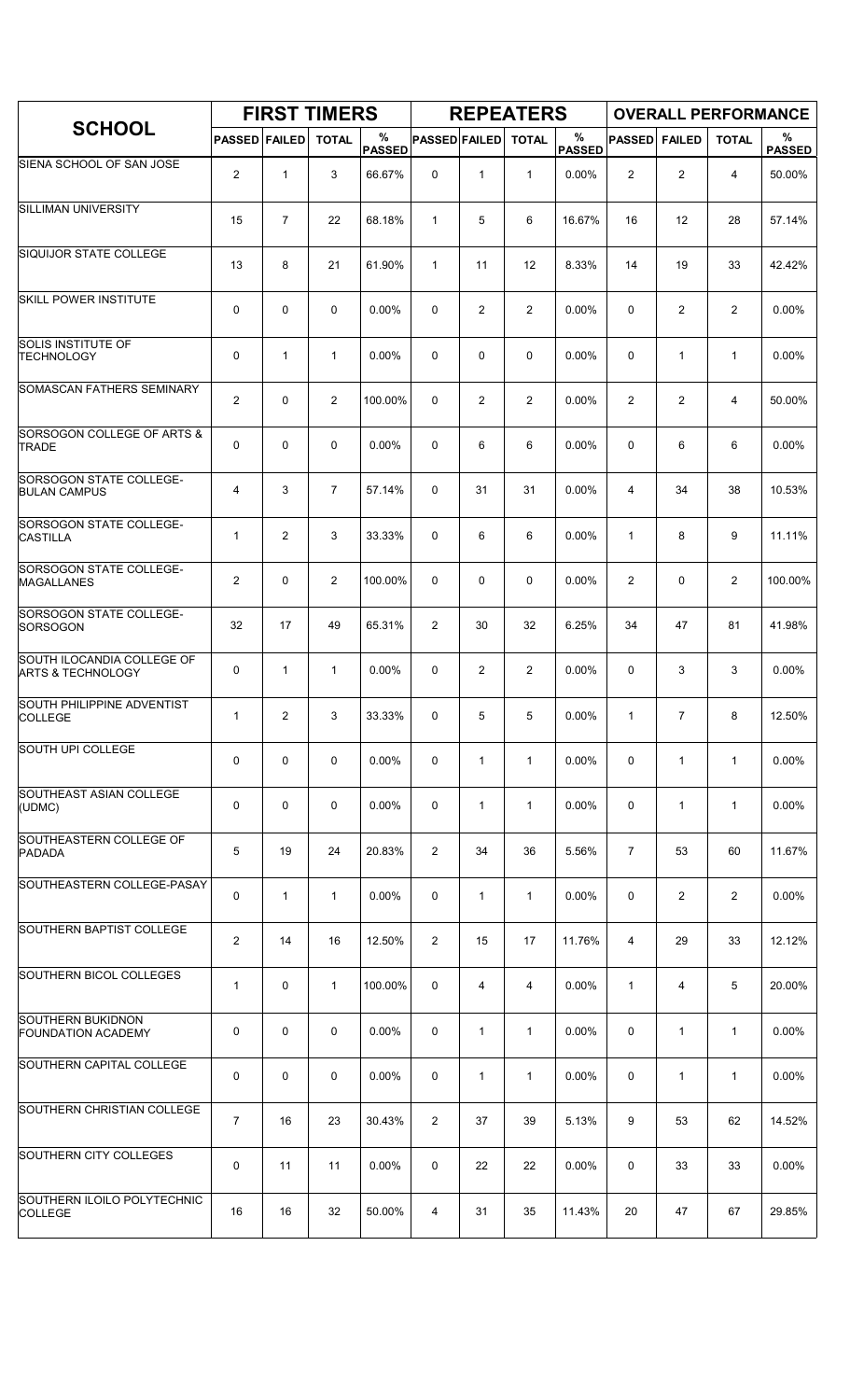|                                                                                       |                      |                | <b>FIRST TIMERS</b> |                    |                      |              | <b>REPEATERS</b> |                    |                |                |                | <b>OVERALL PERFORMANCE</b> |
|---------------------------------------------------------------------------------------|----------------------|----------------|---------------------|--------------------|----------------------|--------------|------------------|--------------------|----------------|----------------|----------------|----------------------------|
| <b>SCHOOL</b>                                                                         | <b>PASSED FAILED</b> |                | <b>TOTAL</b>        | %<br><b>PASSED</b> | <b>PASSED FAILED</b> |              | <b>TOTAL</b>     | %<br><b>PASSED</b> | <b>PASSED</b>  | <b>FAILED</b>  | <b>TOTAL</b>   | %<br><b>PASSED</b>         |
| <b>SOUTHERN LEYTE STATE</b><br>COLLEGE OF SCIENCE & TECH.-<br><b>BONTOC</b>           | 0                    | $\mathbf{1}$   | $\mathbf{1}$        | 0.00%              | $\mathbf 0$          | 3            | 3                | 0.00%              | 0              | 4              | $\overline{4}$ | 0.00%                      |
| <b>SOUTHERN LEYTE STATE</b><br>COLLEGE OF SCIENCE & TECH.-<br><b>HINUNANGAN</b>       | $\mathbf{1}$         | 0              | $\mathbf{1}$        | 100.00%            | $\Omega$             | 9            | 9                | 0.00%              | $\mathbf{1}$   | 9              | 10             | 10.00%                     |
| <b>SOUTHERN LEYTE STATE</b><br>COLLEGE OF SCIENCE & TECH.-<br><b>SAN JUAN</b>         | 25                   | 20             | 45                  | 55.56%             | 3                    | 37           | 40               | 7.50%              | 28             | 57             | 85             | 32.94%                     |
| <b>SOUTHERN LEYTE STATE</b><br>UNIVERSITY (SLSCST)-SOGOD                              | 7                    | 5              | 12                  | 58.33%             | 0                    | 16           | 16               | 0.00%              | $\overline{7}$ | 21             | 28             | 25.00%                     |
| <b>SOUTHERN LEYTE STATE</b><br>UNIVERSITY-T.OPPUS                                     | 26                   | 22             | 48                  | 54.17%             | 8                    | 38           | 46               | 17.39%             | 34             | 60             | 94             | 36.17%                     |
| SOUTHERN LUZON COLLEGE                                                                | 0                    | $\mathbf{1}$   | $\mathbf{1}$        | $0.00\%$           | 0                    | $\mathbf{1}$ | $\mathbf{1}$     | 0.00%              | 0              | $\overline{2}$ | 2              | 0.00%                      |
| SOUTHERN LUZON INSTITUTE                                                              | $\mathbf{1}$         | 1              | $\overline{2}$      | 50.00%             | $\mathbf{1}$         | 2            | 3                | 33.33%             | 2              | 3              | 5              | 40.00%                     |
| <b>SOUTHERN LUZON STATE</b><br>UNIVERSITY-ALABAT (SLPC)                               | $\mathbf{1}$         | $\overline{2}$ | 3                   | 33.33%             | $\Omega$             | 3            | 3                | 0.00%              | $\mathbf{1}$   | 5              | 6              | 16.67%                     |
| SOUTHERN LUZON STATE<br>UNIVERSITY-INFANTA (SLPC)                                     | $\mathbf{1}$         | 3              | 4                   | 25.00%             | 0                    | 11           | 11               | 0.00%              | $\mathbf{1}$   | 14             | 15             | 6.67%                      |
| <b>SOUTHERN LUZON STATE</b><br>UNIVERSITY-LUCBAN (SLPC)                               | 72                   | 41             | 113                 | 63.72%             | 6                    | 46           | 52               | 11.54%             | 78             | 87             | 165            | 47.27%                     |
| <b>SOUTHERN LUZON STATE</b><br>UNIVERSITY-TAGKAWAYAN (SLPC)                           | 5                    | $\overline{7}$ | 12                  | 41.67%             | $\Omega$             | 14           | 14               | 0.00%              | 5              | 21             | 26             | 19.23%                     |
| <b>SOUTHERN MASBATE</b><br><b>ROOSEVELT INSTITUTE</b>                                 | 0                    | 6              | 6                   | 0.00%              | 0                    | 14           | 14               | 0.00%              | $\Omega$       | 20             | 20             | 0.00%                      |
| SOUTHERN MINDANAO COLLEGES                                                            | 0                    | 14             | 14                  | 0.00%              | $\overline{2}$       | 183          | 185              | 1.08%              | $\overline{2}$ | 197            | 199            | 1.01%                      |
| SOUTHERN MINDANAO INSTITUTE<br>OF TECHNOLOGY                                          | 3                    | 10             | 13                  | 23.08%             | 0                    | 12           | 12               | $0.00\%$           | 3              | 22             | 25             | 12.00%                     |
| SOUTHERN NEGROS COLLEGE                                                               | 0                    | 0              | $\mathbf 0$         | 0.00%              | 0                    | $\mathbf{1}$ | $\mathbf{1}$     | $0.00\%$           | 0              | $\mathbf{1}$   | $\mathbf{1}$   | 0.00%                      |
| SOUTHERN PENINSULA COLLEGE                                                            | 0                    | $\Omega$       | $\mathbf 0$         | $0.00\%$           | 0                    | 1            | $\mathbf{1}$     | 0.00%              | 0              | $\mathbf{1}$   | $\mathbf{1}$   | $0.00\%$                   |
| SOUTHERN PHILIPPINE ACADEMY                                                           | 0                    | 0              | $\mathbf 0$         | 0.00%              | 0                    | $\mathbf{1}$ | 1                | 0.00%              | $\mathbf 0$    | $\mathbf{1}$   | $\mathbf{1}$   | 0.00%                      |
| SOUTHERN PHILIPPINE ACADEMY<br>COLLEGE, INC                                           | 0                    | 4              | 4                   | 0.00%              | 0                    | 3            | 3                | $0.00\%$           | 0              | $\overline{7}$ | $\overline{7}$ | $0.00\%$                   |
| SOUTHERN PHILIPPINE COLLEGE                                                           | $\mathbf{1}$         | 2              | 3                   | 33.33%             | 0                    | 10           | 10               | $0.00\%$           | $\mathbf{1}$   | 12             | 13             | 7.69%                      |
| SOUTHERN PHILIPPINES BAPTIST<br>THEO SEM-PAUAN DAVAO CITY                             | 0                    | 1              | 1                   | $0.00\%$           | 0                    | $\mathbf{1}$ | $\mathbf{1}$     | $0.00\%$           | $\mathbf 0$    | $\overline{2}$ | $\overline{2}$ | 0.00%                      |
| <b>SOUTHERN PHILIPPINES</b><br><b>INSTITUTE OF SCIENCE &amp;</b><br><b>TECHNOLOGY</b> | 0                    | 5              | 5                   | $0.00\%$           | 0                    | 3            | 3                | 0.00%              | 0              | 8              | 8              | 0.00%                      |
| <b>SOUTHERN</b><br>PHILS.AGRI, BUSS, MARINE &<br>AQUATIC SCH.OF TECH-MALITA           | 32                   | 24             | 56                  | 57.14%             | 3                    | 95           | 98               | 3.06%              | 35             | 119            | 154            | 22.73%                     |
| <b>SOUTHERN</b><br>PHILS.AGRI, BUSS, MARINE &<br><b>AQUATIC SCH.OF TECH-MATI</b>      | 3                    | 5              | 8                   | 37.50%             | 4                    | 8            | 12               | 33.33%             | $\overline{7}$ | 13             | 20             | 35.00%                     |
| SOUTHVILLE INTERNATIONAL<br><b>SCHOOL AND COLLEGES</b>                                | 2                    | 0              | $\overline{2}$      | 100.00%            | 0                    | 0            | 0                | $0.00\%$           | $\overline{2}$ | 0              | $\overline{2}$ | 100.00%                    |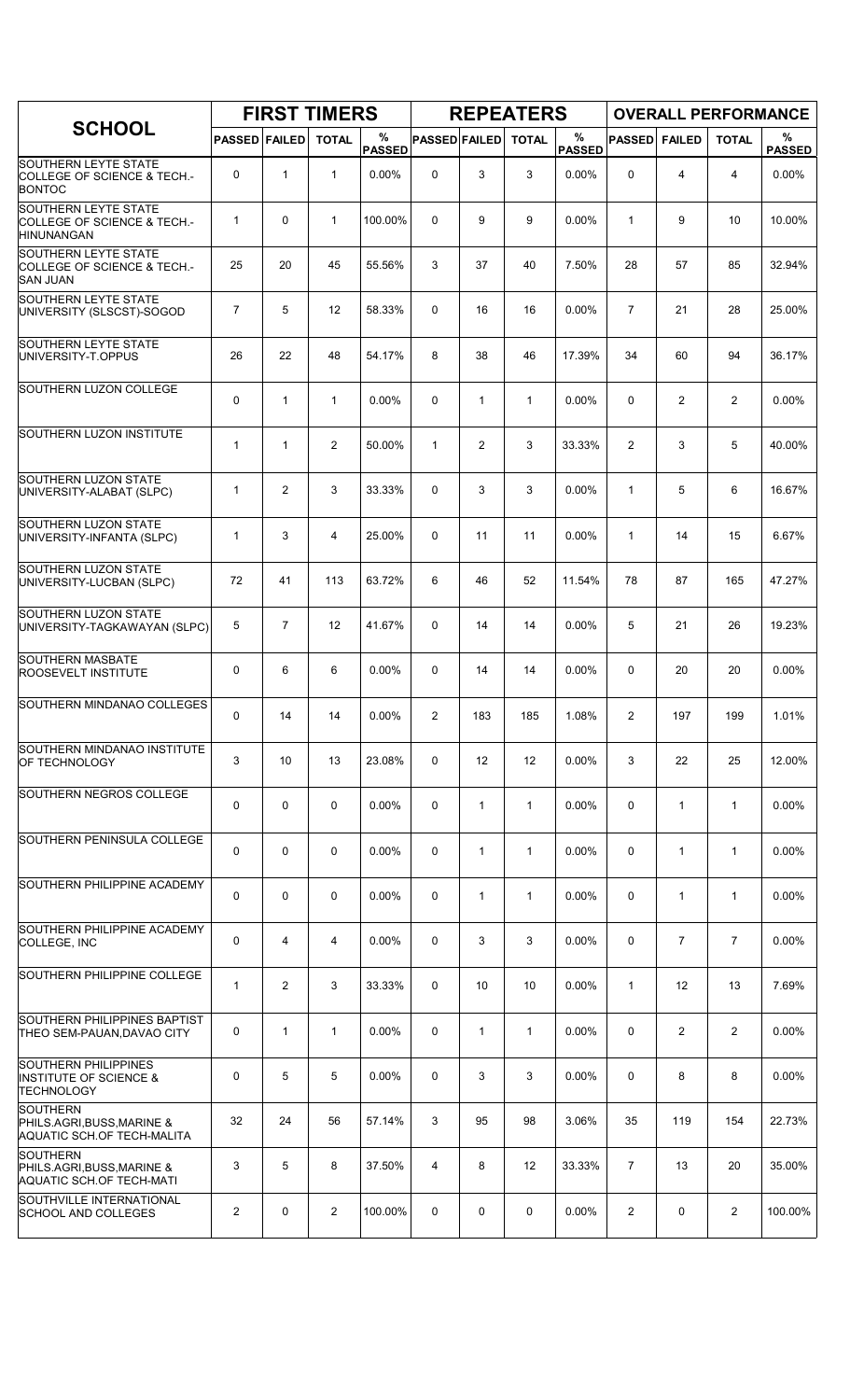|                                                                    |                      |                | <b>FIRST TIMERS</b> |                    |                      |                | <b>REPEATERS</b> |                       |                |                | <b>OVERALL PERFORMANCE</b> |                    |
|--------------------------------------------------------------------|----------------------|----------------|---------------------|--------------------|----------------------|----------------|------------------|-----------------------|----------------|----------------|----------------------------|--------------------|
| <b>SCHOOL</b>                                                      | <b>PASSED FAILED</b> |                | <b>TOTAL</b>        | %<br><b>PASSED</b> | <b>PASSED FAILED</b> |                | <b>TOTAL</b>     | $\%$<br><b>PASSED</b> | <b>PASSED</b>  | <b>FAILED</b>  | <b>TOTAL</b>               | %<br><b>PASSED</b> |
| SOUTHWESTERN AGUSAN<br><b>COLLEGES</b>                             | 0                    | $\mathbf 0$    | 0                   | 0.00%              | 0                    | $\mathbf{1}$   | $\mathbf{1}$     | 0.00%                 | 0              | $\mathbf{1}$   | $\mathbf{1}$               | 0.00%              |
| SOUTHWESTERN UNIVERSITY                                            | 5                    | 10             | 15                  | 33.33%             | $\mathbf{1}$         | 23             | 24               | 4.17%                 | 6              | 33             | 39                         | 15.38%             |
| SOUTHWESTERN UNIVERSITY-<br><b>COLLEGE OF MEDICINE</b>             | 1                    | $\mathbf{1}$   | $\overline{2}$      | 50.00%             | 0                    | 0              | 0                | 0.00%                 | $\mathbf{1}$   | $\mathbf{1}$   | 2                          | 50.00%             |
| SPA COLLEGE, INC.                                                  | $\overline{c}$       | 17             | 19                  | 10.53%             | $\mathbf{1}$         | $\overline{7}$ | 8                | 12.50%                | 3              | 24             | 27                         | 11.11%             |
| ST. CAMILLUS COLLEGE OF<br><b>SEMINARY</b>                         | $\mathbf 1$          | $\mathbf{1}$   | 2                   | 50.00%             | 0                    | 0              | 0                | 0.00%                 | 1              | $\mathbf{1}$   | 2                          | 50.00%             |
| ST. CLARE COLLEGE OF<br><b>CALOOCAN</b>                            | 9                    | 18             | 27                  | 33.33%             | 3                    | 9              | 12               | 25.00%                | 12             | 27             | 39                         | 30.77%             |
| ST. DOMINIC COLLEGE OF ASIA<br>(for. ST. DOMINIC C.A.S)            | 1                    | $\mathbf 0$    | $\mathbf{1}$        | 100.00%            | 0                    | 0              | 0                | 0.00%                 | $\mathbf{1}$   | $\mathbf 0$    | $\mathbf{1}$               | 100.00%            |
| <b>ST. FRANCIS DE SALES</b>                                        | $\overline{2}$       | $\mathbf 0$    | $\mathbf{2}$        | 100.00%            | 0                    | 0              | 0                | 0.00%                 | $\overline{2}$ | 0              | $\overline{2}$             | 100.00%            |
| ST. JOSEPH COLLEGE-AMAYA, INC                                      | 1                    | $\mathbf 0$    | $\mathbf{1}$        | 100.00%            | 0                    | 0              | 0                | 0.00%                 | $\mathbf{1}$   | $\mathbf 0$    | $\mathbf{1}$               | 100.00%            |
| ST. JOSEPH COLLEGE-CAVITE<br><b>CITY</b>                           | 6                    | 3              | 9                   | 66.67%             | 2                    | 9              | 11               | 18.18%                | 8              | 12             | 20                         | 40.00%             |
| ST. JOSEPH COLLEGE-<br>OLONGAPO CITY                               | 0                    | $\mathbf 0$    | 0                   | 0.00%              | 0                    | $\mathbf{1}$   | $\mathbf{1}$     | 0.00%                 | 0              | $\mathbf{1}$   | $\mathbf{1}$               | 0.00%              |
| ST. JOSEPH'S COLLEGE-<br><b>BORONGAN</b>                           | 0                    | $\mathbf 0$    | $\mathbf 0$         | 0.00%              | 0                    | 1              | 1                | 0.00%                 | 0              | 1              | $\mathbf{1}$               | 0.00%              |
| ST. JUDE COLLEGE-DASMARIÑAS,<br>CAVITE, INC.                       | 0                    | 0              | 0                   | 0.00%              | 0                    | 2              | $\overline{2}$   | $0.00\%$              | 0              | 2              | 2                          | 0.00%              |
| ST. MARY'S COLLEGE OF<br>BAGANGA-BAGANGA, DAVAO<br><b>ORIENTAL</b> | 1                    | 5              | 6                   | 16.67%             | 0                    | 0              | 0                | 0.00%                 | $\mathbf{1}$   | 5              | 6                          | 16.67%             |
| ST. MARY'S COLLEGE OF BALIUAG                                      | $\overline{c}$       | $\mathbf 0$    | $\overline{2}$      | 100.00%            | 0                    | 0              | 0                | 0.00%                 | 2              | 0              | $\overline{2}$             | 100.00%            |
| ST. MATTHEW COLLEGE                                                | 0                    | 0              | 0                   | 0.00%              | 0                    | $\mathbf{1}$   | $\mathbf{1}$     | $0.00\%$              | 0              | $\mathbf{1}$   | $\mathbf{1}$               | $0.00\%$           |
| <b>ST. PATRICK COLLEGE</b><br>(for.BATAAN EDUC'L.INST.)            | 0                    | $\mathbf 0$    | 0                   | 0.00%              | 0                    | 2              | $\overline{2}$   | 0.00%                 | 0              | 2              | 2                          | 0.00%              |
| ST. ROSE COLLEGE<br>EDUCATIONAL FOUNDATION, INC                    | 0                    | 0              | $\mathbf 0$         | 0.00%              | 0                    | 1              | $\mathbf{1}$     | $0.00\%$              | 0              | $\mathbf{1}$   | $\mathbf{1}$               | 0.00%              |
| ST. SCHOLASTICA'S COLLEGE-<br><b>TACLOBAN</b>                      | 0                    | $\mathbf{1}$   | $\mathbf 1$         | $0.00\%$           | 0                    | 0              | 0                | $0.00\%$              | 0              | $\mathbf{1}$   | $\mathbf{1}$               | 0.00%              |
| STA. ELENA (CAMARINES NORTE)<br>COLLEGE INC.                       | $\overline{c}$       | $\overline{2}$ | 4                   | 50.00%             | 0                    | 0              | 0                | 0.00%                 | 2              | $\overline{2}$ | 4                          | 50.00%             |
| STATE POLYTECHNIC COLLEGE<br><b>OF PALAWAN</b>                     | $\mathbf{1}$         | 0              | $\mathbf{1}$        | 100.00%            | 0                    | 0              | 0                | 0.00%                 | $\mathbf{1}$   | 0              | $\mathbf{1}$               | 100.00%            |
| STELLA MARIS COLLEGE-<br><b>OROQUIETA CITY</b>                     | $\overline{c}$       | 4              | 6                   | 33.33%             | $\mathbf{1}$         | 5              | 6                | 16.67%                | 3              | 9              | 12                         | 25.00%             |
| STELLA MARIS COLLEGE-QUEZON<br><b>CITY</b>                         | 12                   | $\mathbf{1}$   | 13                  | 92.31%             | 4                    | 6              | 10               | 40.00%                | 16             | $\overline{7}$ | 23                         | 69.57%             |
| STI COLLEGE - BALAYAN                                              | 1                    | 0              | $\mathbf{1}$        | 100.00%            | $\mathbf{1}$         | 1              | $\overline{2}$   | 50.00%                | $\overline{2}$ | $\mathbf{1}$   | 3                          | 66.67%             |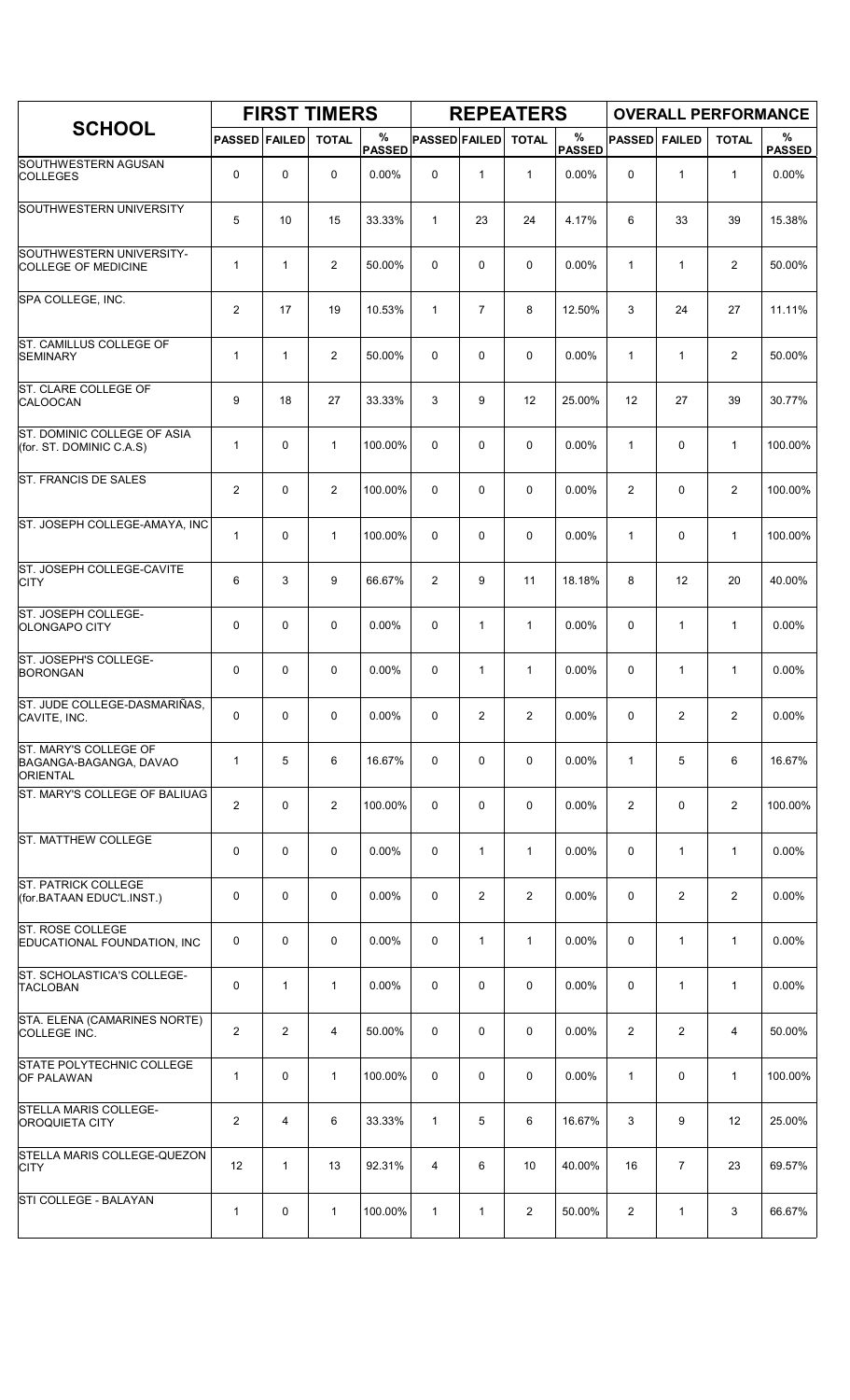|                                                             |                      |                | <b>FIRST TIMERS</b> |                    |                      |                | <b>REPEATERS</b> |                       |               |                | <b>OVERALL PERFORMANCE</b> |                    |
|-------------------------------------------------------------|----------------------|----------------|---------------------|--------------------|----------------------|----------------|------------------|-----------------------|---------------|----------------|----------------------------|--------------------|
| <b>SCHOOL</b>                                               | <b>PASSED FAILED</b> |                | <b>TOTAL</b>        | %<br><b>PASSED</b> | <b>PASSED FAILED</b> |                | <b>TOTAL</b>     | $\%$<br><b>PASSED</b> | <b>PASSED</b> | <b>FAILED</b>  | <b>TOTAL</b>               | %<br><b>PASSED</b> |
| STI COLLEGE - CALOOCAN CITY                                 | $\overline{2}$       | 0              | $\overline{2}$      | 100.00%            | 0                    | 2              | 2                | 0.00%                 | 2             | $\overline{c}$ | $\overline{4}$             | 50.00%             |
| STI COLLEGE - EDSA CROSSING                                 | 0                    | 0              | $\mathbf 0$         | 0.00%              | $\mathbf 0$          | $\mathbf{1}$   | $\mathbf{1}$     | 0.00%                 | $\mathbf 0$   | $\mathbf{1}$   | $\mathbf{1}$               | 0.00%              |
| <b>STI COLLEGE - FAIRVIEW</b>                               | 0                    | $\mathbf 0$    | 0                   | 0.00%              | 0                    | $\mathbf{1}$   | $\mathbf{1}$     | 0.00%                 | 0             | $\mathbf{1}$   | $\mathbf{1}$               | 0.00%              |
| STI COLLEGE - ILOILO                                        | 0                    | 0              | $\mathbf 0$         | 0.00%              | $\mathbf{1}$         | 0              | $\mathbf{1}$     | 100.00%               | $\mathbf{1}$  | 0              | $\mathbf{1}$               | 100.00%            |
| STI COLLEGE - KALIBO                                        | $\mathbf 1$          | 0              | $\mathbf{1}$        | 100.00%            | $\Omega$             | $\mathbf 0$    | $\mathbf 0$      | 0.00%                 | $\mathbf{1}$  | 0              | $\mathbf{1}$               | 100.00%            |
| STI COLLEGE - LUCENA CITY                                   | 0                    | 1              | $\mathbf{1}$        | 0.00%              | 0                    | 0              | $\mathbf 0$      | 0.00%                 | $\mathbf 0$   | $\mathbf{1}$   | $\mathbf{1}$               | 0.00%              |
| STI COLLEGE - RECTO                                         | 0                    | 3              | 3                   | 0.00%              | 0                    | 0              | 0                | 0.00%                 | 0             | 3              | 3                          | 0.00%              |
| STI COLLEGE - ROXAS CITY, CAPIZ                             | 0                    | $\mathbf{1}$   | $\mathbf{1}$        | 0.00%              | $\Omega$             | 0              | 0                | 0.00%                 | $\mathbf 0$   | $\mathbf{1}$   | $\mathbf{1}$               | 0.00%              |
| STI COLLEGE - STA. ROSA                                     | 0                    | 1              | $\mathbf{1}$        | 0.00%              | $\mathbf 0$          | 0              | 0                | 0.00%                 | 0             | $\mathbf{1}$   | $\mathbf{1}$               | 0.00%              |
| STI COLLEGE - ZAMBOANGA CITY                                | 0                    | 1              | $\mathbf 1$         | 0.00%              | $\mathbf{1}$         | $\overline{2}$ | 3                | 33.33%                | $\mathbf{1}$  | 3              | 4                          | 25.00%             |
| STI COLLEGE SAN PABLO, INC                                  | $\mathbf{1}$         | $\mathbf 0$    | $\mathbf{1}$        | 100.00%            | 0                    | 0              | $\mathbf 0$      | 0.00%                 | $\mathbf{1}$  | 0              | $\mathbf{1}$               | 100.00%            |
| STI COLLEGE-COTABATO CITY                                   | 0                    | 0              | $\mathbf 0$         | 0.00%              | $\mathbf 0$          | $\mathbf{1}$   | $\mathbf{1}$     | 0.00%                 | 0             | $\mathbf{1}$   | $\mathbf{1}$               | 0.00%              |
| STI e-COLLEGE SOUTHWOODS-<br><b>CARMONA</b>                 | 0                    | 1              | $\mathbf{1}$        | 0.00%              | $\mathbf{1}$         | 1              | 2                | 50.00%                | 1             | 2              | 3                          | 33.33%             |
| <b>STO. TOMAS EXTERNAL STUDIES</b>                          | $\mathbf{1}$         | $\mathbf 0$    | $\mathbf{1}$        | 100.00%            | 0                    | 0              | 0                | 0.00%                 | $\mathbf{1}$  | 0              | $\mathbf{1}$               | 100.00%            |
| <b>SULTAN KUDARAT EDUCATIONAL</b><br><b>INSTITUTION</b>     | 0                    | $\mathbf 0$    | $\mathbf 0$         | 0.00%              | 0                    | $\mathbf{1}$   | $\mathbf{1}$     | 0.00%                 | $\mathbf 0$   | $\mathbf{1}$   | $\mathbf{1}$               | 0.00%              |
| SULTAN KUDARAT ISLAMIC<br><b>ACADEMY</b>                    | $\mathbf{1}$         | $\mathbf{1}$   | $\overline{2}$      | 50.00%             | 0                    | $\overline{2}$ | $\overline{2}$   | 0.00%                 | $\mathbf{1}$  | 3              | $\overline{4}$             | 25.00%             |
| SULTAN KUDARAT POLYTECHNIC<br><b>STATE COLLEGE-TACURONG</b> | 29                   | 59             | 88                  | 32.95%             | 9                    | 137            | 146              | 6.16%                 | 38            | 196            | 234                        | 16.24%             |
| <b>SULTAN KUDARAT STATE</b><br>UNIVERSITY-KALAMANSIG        | 0                    | $\mathbf{1}$   | $\mathbf{1}$        | 0.00%              | 0                    | $\mathbf 0$    | $\mathbf 0$      | 0.00%                 | $\mathbf 0$   | $\mathbf{1}$   | $\mathbf{1}$               | 0.00%              |
| <b>SULU STATE COLLEGE</b>                                   | $\mathbf{1}$         | 18             | 19                  | 5.26%              | 0                    | 21             | 21               | 0.00%                 | $\mathbf{1}$  | 39             | 40                         | 2.50%              |
| SUNRISE CHRISTIAN COLLEGE<br>FOUNDATION OF THE PHILIPPINES  | 0                    | $\overline{2}$ | $\overline{2}$      | $0.00\%$           | 0                    | $\mathbf{1}$   | $\mathbf{1}$     | $0.00\%$              | 0             | 3              | 3                          | $0.00\%$           |
| <b>SURALLAH NATIONAL</b><br><b>AGRICULTURAL SCHOOL</b>      | $\mathbf{1}$         | $\mathbf 0$    | $\mathbf{1}$        | 100.00%            | 0                    | 0              | $\mathbf 0$      | 0.00%                 | $\mathbf{1}$  | 0              | $\mathbf{1}$               | 100.00%            |
| SURIGAO DEL NORTE COLLEGE<br>OF AGRICULTURE & TECHNOLOGY    | 0                    | 0              | $\mathbf 0$         | 0.00%              | $\mathbf{1}$         | 8              | 9                | 11.11%                | $\mathbf{1}$  | 8              | 9                          | 11.11%             |
| SURIGAO DEL NORTE SCHOOL OF<br><b>ARTS &amp; TRADES</b>     | 0                    | $\mathbf 0$    | $\mathbf 0$         | 0.00%              | 0                    | 6              | 6                | 0.00%                 | 0             | 6              | 6                          | $0.00\%$           |
| SURIGAO DEL SUR INSTITUTE OF<br><b>TECHNOLOGY</b>           | 0                    | $\overline{2}$ | $\overline{2}$      | 0.00%              | 0                    | 11             | 11               | 0.00%                 | 0             | 13             | 13                         | 0.00%              |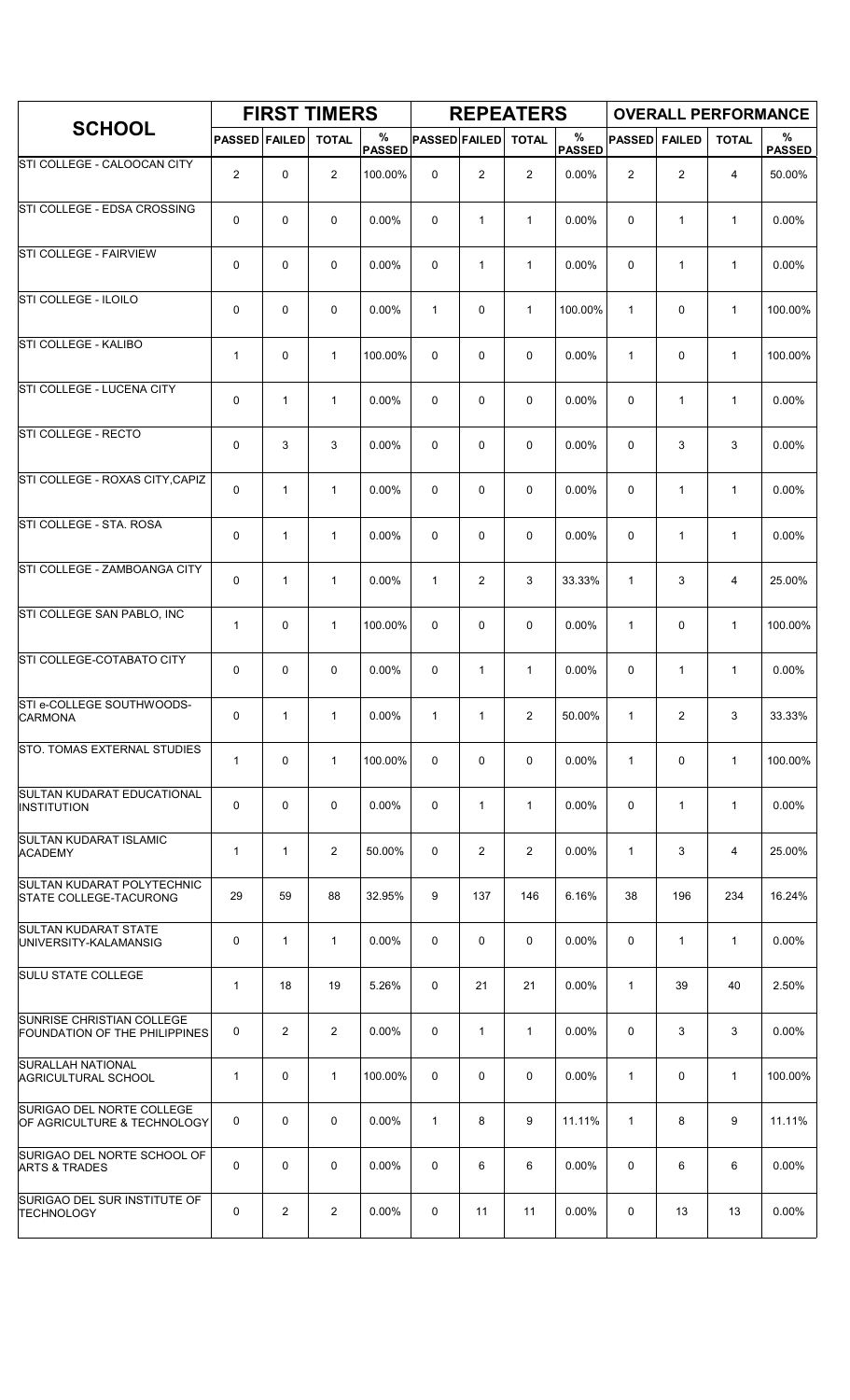|                                                                       |                         |                | <b>FIRST TIMERS</b> |                    |                      |                | <b>REPEATERS</b> |                    |                |                   |                | <b>OVERALL PERFORMANCE</b> |
|-----------------------------------------------------------------------|-------------------------|----------------|---------------------|--------------------|----------------------|----------------|------------------|--------------------|----------------|-------------------|----------------|----------------------------|
| <b>SCHOOL</b>                                                         | <b>PASSED FAILED</b>    |                | <b>TOTAL</b>        | %<br><b>PASSED</b> | <b>PASSED FAILED</b> |                | <b>TOTAL</b>     | %<br><b>PASSED</b> | <b>PASSED</b>  | <b>FAILED</b>     | <b>TOTAL</b>   | $\%$<br><b>PASSED</b>      |
| SURIGAO DEL SUR POLYTECHNIC<br>COLLEGE-LIANGA                         | 0                       | 3              | 3                   | 0.00%              | $\mathbf 0$          | 21             | 21               | 0.00%              | $\Omega$       | 24                | 24             | 0.00%                      |
| SURIGAO DEL SUR POLYTECHNIC<br>COLLEGE-TANDAG                         | 5                       | 15             | 20                  | 25.00%             | $\Omega$             | 19             | 19               | 0.00%              | 5              | 34                | 39             | 12.82%                     |
| SURIGAO DEL SUR POLYTECHNIC<br><b>STATE COLLEGE-CANTILAN</b>          | 6                       | $\overline{7}$ | 13                  | 46.15%             | $\mathbf{1}$         | 19             | 20               | 5.00%              | $\overline{7}$ | 26                | 33             | 21.21%                     |
| SURIGAO DEL SUR POLYTECHNIC<br>STATE COLLEGE-SAN MIGUEL               | 0                       | 4              | 4                   | 0.00%              | 0                    | 5              | 5                | 0.00%              | $\Omega$       | 9                 | 9              | 0.00%                      |
| SURIGAO DEL SUR POLYTECHNIC<br><b>STATE COLLEGE-TAGBINA</b>           | 0                       | 0              | $\mathbf 0$         | 0.00%              | $\mathbf{1}$         | 6              | $\overline{7}$   | 14.29%             | 1              | 6                 | $\overline{7}$ | 14.29%                     |
| SURIGAO NATIONAL COLLEGE OF<br><b>SCHOOL &amp; TECHNOLOGY</b>         | 0                       | 0              | $\mathbf 0$         | 0.00%              | 0                    | 3              | 3                | 0.00%              | $\mathbf 0$    | 3                 | 3              | 0.00%                      |
| SURIGAO STATE COLLEGE OF<br><b>TECHNOLOGY</b>                         | 22                      | 54             | 76                  | 28.95%             | 6                    | 141            | 147              | 4.08%              | 28             | 195               | 223            | 12.56%                     |
| SURIGAO SUR COLLEGE                                                   | 0                       | 2              | $\overline{2}$      | 0.00%              | 0                    | 2              | $\overline{2}$   | 0.00%              | $\mathbf 0$    | 4                 | 4              | 0.00%                      |
| <b>SYSTEMS PLUS COLLEGE</b><br>FOUNDATION, INC-ANGELES<br>CITY(SPCCF) | 2                       | $\overline{2}$ | 4                   | 50.00%             | $\mathbf{1}$         | $\mathbf{1}$   | $\overline{2}$   | 50.00%             | 3              | 3                 | 6              | 50.00%                     |
| <b>TABACO COLLEGE</b>                                                 | $\mathbf{1}$            | $\mathbf{1}$   | $\overline{2}$      | 50.00%             | 0                    | 3              | 3                | 0.00%              | $\mathbf{1}$   | 4                 | 5              | 20.00%                     |
| TAGOLOAN COMMUNITY COLLEGE                                            | 9                       | 5              | 14                  | 64.29%             | 0                    | 4              | $\overline{4}$   | 0.00%              | 9              | 9                 | 18             | 50.00%                     |
| <b>TALISAY CITY COLLEGE</b>                                           | 0                       | 0              | $\mathbf 0$         | 0.00%              | $\mathbf{1}$         | 3              | 4                | 25.00%             | $\mathbf{1}$   | 3                 | 4              | 25.00%                     |
| <b>TANAUAN INSTITUTE</b>                                              | 0                       | 2              | 2                   | 0.00%              | 0                    | 10             | 10               | 0.00%              | $\Omega$       | $12 \overline{ }$ | 12             | $0.00\%$                   |
| <b>TANCHULING COLLEGE</b>                                             | 0                       | 0              | $\mathbf 0$         | 0.00%              | 0                    | $\overline{2}$ | $\overline{2}$   | 0.00%              | 0              | $\overline{2}$    | $\overline{2}$ | 0.00%                      |
| TARIO A. LIM MEMORIAL ANTIQUE<br>SCHOOL OF FISHERIES                  | 0                       | $\mathbf{1}$   | $\mathbf{1}$        | $0.00\%$           | 0                    | 0              | 0                | $0.00\%$           | 0              | $\mathbf{1}$      | $\mathbf{1}$   | 0.00%                      |
| <b>TARLAC COLLEGE OF</b><br><b>AGRICULTURE</b>                        | 12                      | $\overline{7}$ | 19                  | 63.16%             | $\overline{2}$       | 24             | 26               | 7.69%              | 14             | 31                | 45             | 31.11%                     |
| TARLAC STATE UNIVERSITY<br>(TARLAC COLLEGE OF TECH.)                  | 47                      | 51             | 98                  | 47.96%             | 13                   | 100            | 113              | 11.50%             | 60             | 151               | 211            | 28.44%                     |
| <b>TAWI-TAWI REGIONAL</b><br>AGRICULTURAL COLLEGE                     | 0                       | 11             | 11                  | $0.00\%$           | 0                    | 27             | 27               | 0.00%              | 0              | 38                | 38             | $0.00\%$                   |
| <b>TAYABAS WESTERN ACADEMY</b>                                        | $\overline{\mathbf{c}}$ | 4              | 6                   | 33.33%             | $\mathbf{1}$         | 8              | 9                | 11.11%             | 3              | 12                | 15             | 20.00%                     |
| <b>TAÑON COLLEGE</b>                                                  | $\mathbf{1}$            | 3              | 4                   | 25.00%             | 0                    | 4              | 4                | $0.00\%$           | $\mathbf{1}$   | $\overline{7}$    | 8              | 12.50%                     |
| TECARO COLLEGE FOUNDATION,<br>INC.                                    | $\mathbf{1}$            | $\overline{2}$ | 3                   | 33.33%             | 0                    | 0              | 0                | 0.00%              | $\mathbf{1}$   | $\overline{2}$    | 3              | 33.33%                     |
| <b>TECHNOLOGICAL INSTITUTE OF</b><br>THE PHILIPPINES-MANILA           | 3                       | $\overline{7}$ | 10                  | 30.00%             | $\mathbf{1}$         | 11             | 12               | 8.33%              | $\overline{4}$ | 18                | 22             | 18.18%                     |
| TECHNOLOGICAL INSTITUTE OF<br>THE PHILIPPINES-QUEZON CITY             | 18                      | 16             | 34                  | 52.94%             | 0                    | 3              | 3                | $0.00\%$           | 18             | 19                | 37             | 48.65%                     |
| TECHNOLOGICAL UNIVERSITY OF<br>THE PHILIPPINES-CAVITE                 | 18                      | 21             | 39                  | 46.15%             | 4                    | 8              | 12               | 33.33%             | 22             | 29                | 51             | 43.14%                     |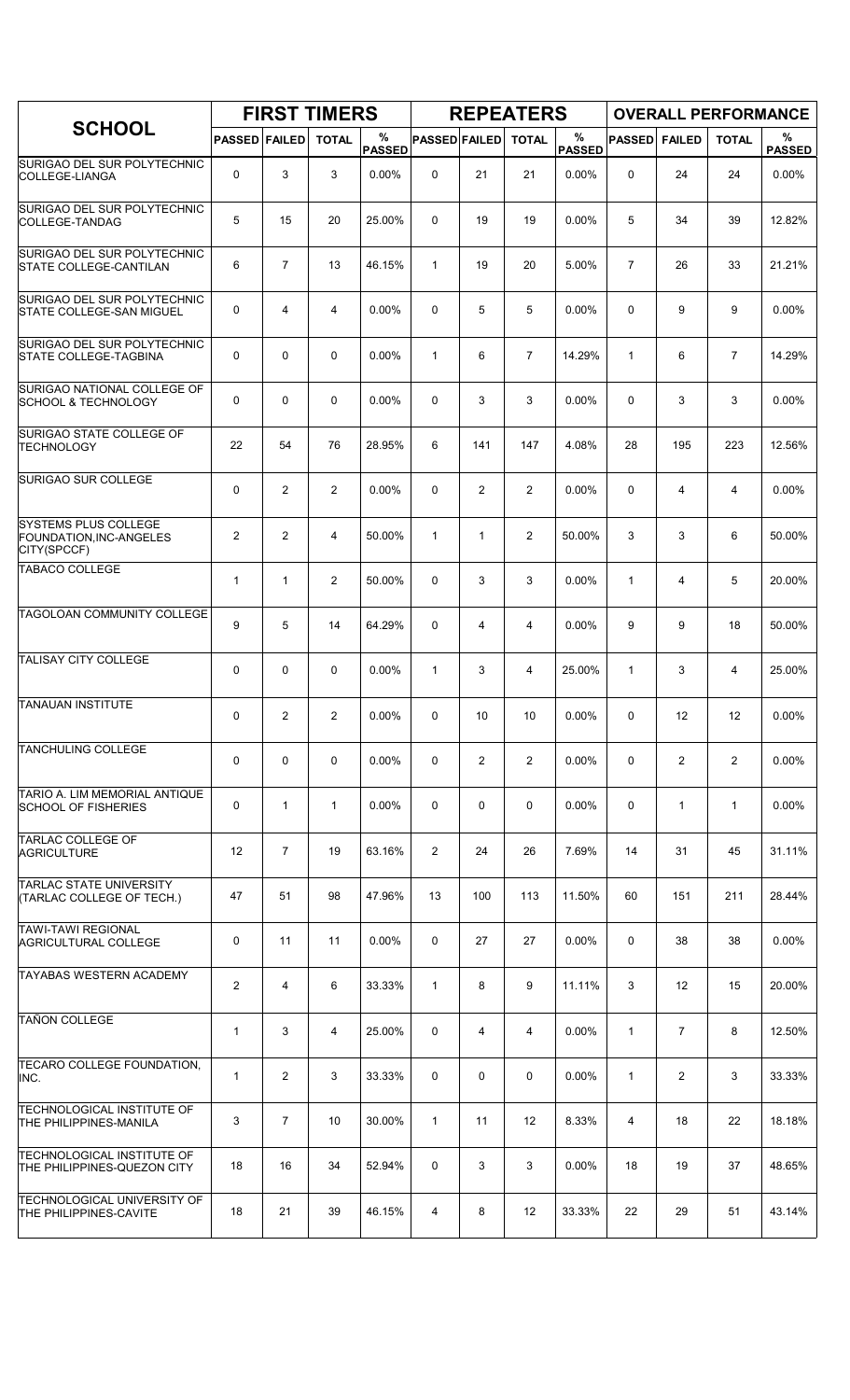|                                                                      |                      |                   | <b>FIRST TIMERS</b> |                    |                      |                | <b>REPEATERS</b> |                    |                |                | <b>OVERALL PERFORMANCE</b> |                    |
|----------------------------------------------------------------------|----------------------|-------------------|---------------------|--------------------|----------------------|----------------|------------------|--------------------|----------------|----------------|----------------------------|--------------------|
| <b>SCHOOL</b>                                                        | <b>PASSED FAILED</b> |                   | <b>TOTAL</b>        | %<br><b>PASSED</b> | <b>PASSED FAILED</b> |                | <b>TOTAL</b>     | %<br><b>PASSED</b> | <b>PASSED</b>  | <b>FAILED</b>  | <b>TOTAL</b>               | %<br><b>PASSED</b> |
| <b>TECHNOLOGICAL UNIVERSITY OF</b><br>THE PHILIPPINES-MANILA         | 64                   | 87                | 151                 | 42.38%             | 19                   | 92             | 111              | 17.12%             | 83             | 179            | 262                        | 31.68%             |
| <b>TECHNOLOGICAL UNIVERSITY OF</b><br>THE PHILIPPINES-TAGUIG         | $\mathbf{1}$         | $\mathbf 0$       | $\mathbf{1}$        | 100.00%            | $\Omega$             | 0              | 0                | 0.00%              | $\mathbf{1}$   | 0              | $\mathbf{1}$               | 100.00%            |
| <b>TECHNOLOGICAL UNIVERSITY OF</b><br><b>THE PHILIPPINES-VISAYAS</b> | $\overline{2}$       | 0                 | $\overline{2}$      | 100.00%            | $\mathbf{1}$         | $\mathbf{1}$   | $\overline{2}$   | 50.00%             | 3              | $\mathbf{1}$   | 4                          | 75.00%             |
| <b>TEODORO M. LUANSING</b><br>COLLEGE OF ROSARIO                     | 3                    | 2                 | 5                   | 60.00%             | 0                    | $\mathbf{1}$   | $\mathbf{1}$     | 0.00%              | 3              | 3              | 6                          | 50.00%             |
| THE COLLEGES OF THE REPUBLIC                                         | 0                    | $\Omega$          | $\mathbf 0$         | 0.00%              | $\Omega$             | 2              | $\overline{2}$   | 0.00%              | $\mathbf 0$    | $\overline{2}$ | $\overline{2}$             | 0.00%              |
| THE FAMILY CLINIC, INC.                                              | $\mathbf{1}$         | 0                 | $\mathbf{1}$        | 100.00%            | $\mathbf{1}$         | $\mathbf{1}$   | $\overline{2}$   | 50.00%             | 2              | $\mathbf{1}$   | 3                          | 66.67%             |
| THE FISHER VALLEY COLLEGE                                            | 0                    | 3                 | 3                   | 0.00%              | 0                    | $\mathbf{1}$   | $\mathbf{1}$     | 0.00%              | $\mathbf 0$    | 4              | $\overline{4}$             | 0.00%              |
| THE GOOD SAMARITAN<br>COLLEGES-CABANATUAN CITY                       | 0                    | $\mathbf{1}$      | $\mathbf{1}$        | $0.00\%$           | $\Omega$             | $\mathbf 0$    | 0                | 0.00%              | $\mathbf 0$    | $\mathbf{1}$   | $\mathbf{1}$               | $0.00\%$           |
| TIWI COMMUNITY COLLEGE                                               | 0                    | 0                 | 0                   | 0.00%              | 0                    | 3              | 3                | 0.00%              | 0              | 3              | 3                          | 0.00%              |
| TOLEDO GULLAS COLLEGE                                                | 2                    | 10                | 12                  | 16.67%             | 0                    | 27             | 27               | 0.00%              | $\overline{2}$ | 37             | 39                         | 5.13%              |
| <b>TOMAS CLAUDIO MEMORIAL</b><br><b>COLLEGE</b>                      | $\mathbf{1}$         | $12 \overline{ }$ | 13                  | 7.69%              | $\mathbf{1}$         | 35             | 36               | 2.78%              | $\overline{2}$ | 47             | 49                         | 4.08%              |
| TOMAS DEL ROSARIO ACADEMY                                            | 3                    | $\overline{2}$    | 5                   | 60.00%             | $\overline{2}$       | 4              | 6                | 33.33%             | 5              | 6              | 11                         | 45.45%             |
| <b>TRACE COMPUTER COLLEGE</b>                                        | $\mathbf{1}$         | 1                 | $\overline{2}$      | 50.00%             | 0                    | 3              | 3                | 0.00%              | $\mathbf{1}$   | 4              | 5                          | 20.00%             |
| TRINITAS COLLEGE-MEYCAUAYAN                                          | $\mathbf{1}$         | $\mathbf 0$       | $\mathbf{1}$        | 100.00%            | 0                    | $\mathbf{1}$   | $\mathbf{1}$     | 0.00%              | $\mathbf{1}$   | $\mathbf{1}$   | $\overline{2}$             | 50.00%             |
| <b>TRINITY UNIVERSITY OF ASIA</b><br>(TRINITY-QC)                    | $\overline{7}$       | $\mathbf{1}$      | 8                   | 87.50%             | 0                    | 9              | 9                | 0.00%              | $\overline{7}$ | 10             | 17                         | 41.18%             |
| UNCIANO COLLEGES & GENERAL<br><b>HOSPITAL-MANILA</b>                 | 0                    | $\mathbf{1}$      | $\mathbf{1}$        | 0.00%              | 0                    | 0              | 0                | 0.00%              | $\mathbf 0$    | $\mathbf{1}$   | $\mathbf{1}$               | $0.00\%$           |
| UNCIANO COLLEGES & MEDICAL<br>CENTER-ANTIPOLO                        | $\mathbf 1$          | 0                 | $\mathbf{1}$        | 100.00%            | $\mathbf 0$          | 0              | 0                | 0.00%              | $\mathbf{1}$   | 0              | $\mathbf{1}$               | 100.00%            |
| UNDA MEMORIAL NATIONAL<br><b>AGRICULTURAL SCHOOL</b>                 | 0                    | $\overline{2}$    | $\overline{2}$      | 0.00%              | 0                    | 0              | 0                | 0.00%              | 0              | $\mathbf{2}$   | $\overline{2}$             | 0.00%              |
| UNIDA EVANGELICAL COLLEGES                                           | 0                    | 3                 | 3                   | 0.00%              | 0                    | 4              | 4                | 0.00%              | 0              | $\overline{7}$ | $\overline{7}$             | 0.00%              |
| UNION CHRISTIAN COLLEGE                                              | 5                    | 6                 | 11                  | 45.45%             | $\overline{2}$       | 21             | 23               | 8.70%              | $\overline{7}$ | 27             | 34                         | 20.59%             |
| UNION COLLEGE                                                        | 4                    | 3                 | $\overline{7}$      | 57.14%             | $\mathbf{1}$         | 27             | 28               | 3.57%              | 5              | 30             | 35                         | 14.29%             |
| UNITED SCHOOL OF SCIENCE &<br><b>TECHNOLOGY</b>                      | 0                    | 5                 | 5                   | 0.00%              | $\mathbf 0$          | $\overline{7}$ | $\overline{7}$   | 0.00%              | $\mathbf 0$    | 12             | 12                         | 0.00%              |
| UNIVERSIDAD DE MANILA (CITY<br>COLL. OF MANILA)                      | 54                   | 36                | 90                  | 60.00%             | 6                    | 30             | 36               | 16.67%             | 60             | 66             | 126                        | 47.62%             |
| UNIVERSIDAD DE SANTA ISABEL<br>(COL DE STA ISABEL)                   | 10                   | 5                 | 15                  | 66.67%             | $\mathbf{1}$         | 16             | 17               | 5.88%              | 11             | 21             | 32                         | 34.38%             |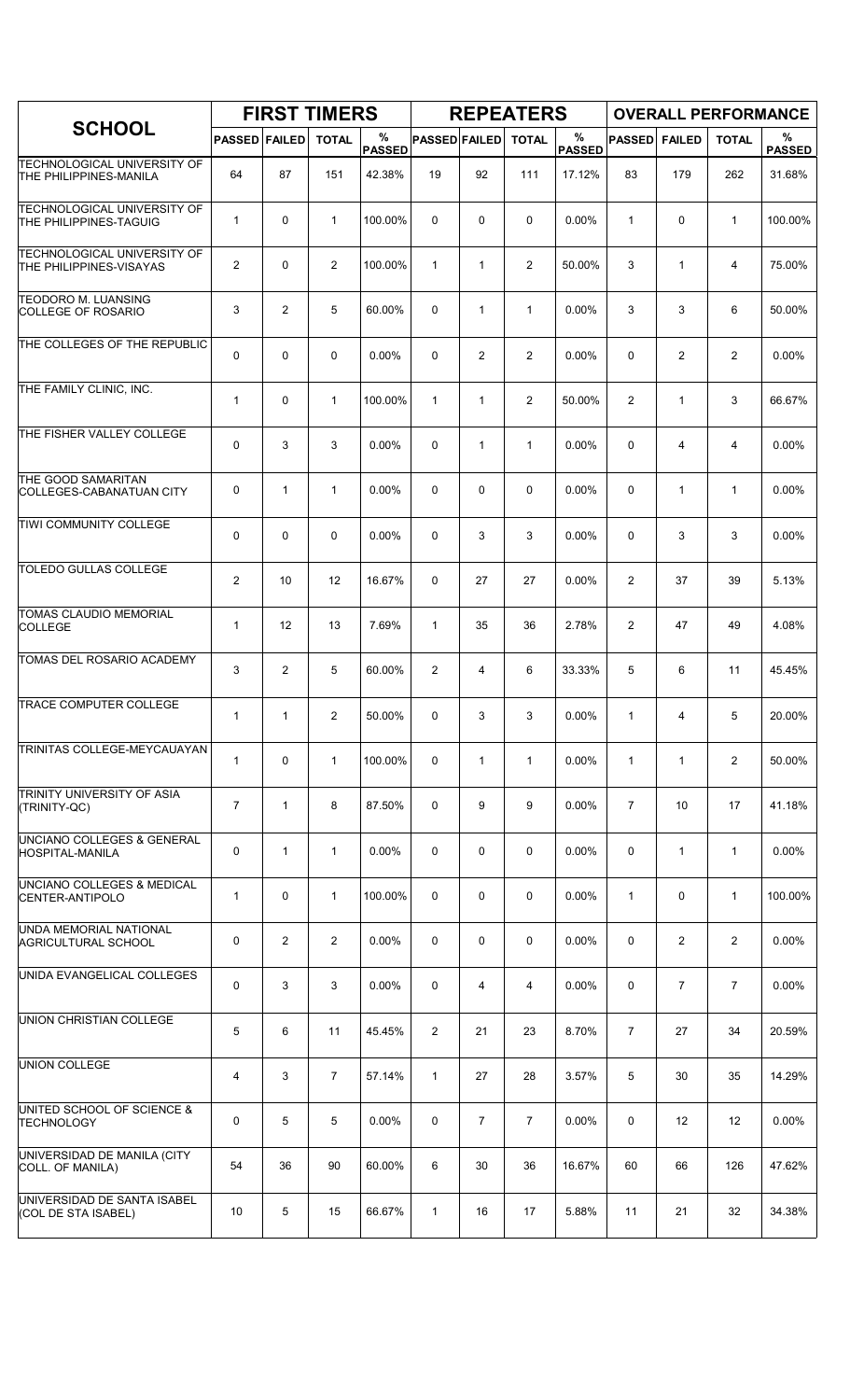|                                                                |                      |                | <b>FIRST TIMERS</b> |                    |                      |                | <b>REPEATERS</b> |                    |                |               | <b>OVERALL PERFORMANCE</b> |                    |
|----------------------------------------------------------------|----------------------|----------------|---------------------|--------------------|----------------------|----------------|------------------|--------------------|----------------|---------------|----------------------------|--------------------|
| <b>SCHOOL</b>                                                  | <b>PASSED FAILED</b> |                | <b>TOTAL</b>        | %<br><b>PASSED</b> | <b>PASSED FAILED</b> |                | <b>TOTAL</b>     | %<br><b>PASSED</b> | <b>PASSED</b>  | <b>FAILED</b> | <b>TOTAL</b>               | %<br><b>PASSED</b> |
| UNIVERSIDAD DE ZAMBOANGA<br>(for.ZAEC)                         | $\overline{4}$       | 18             | 22                  | 18.18%             | 6                    | 75             | 81               | 7.41%              | 10             | 93            | 103                        | 9.71%              |
| UNIVERSITY OF ASIA & THE<br>PACIFIC-PASIG                      | 3                    | $\mathbf 0$    | 3                   | 100.00%            | 0                    | 0              | 0                | 0.00%              | 3              | 0             | 3                          | 100.00%            |
| UNIVERSITY OF BAGUIO                                           | 24                   | 8              | 32                  | 75.00%             | 2                    | 15             | 17               | 11.76%             | 26             | 23            | 49                         | 53.06%             |
| UNIVERSITY OF BATANGAS                                         | 19                   | $\overline{7}$ | 26                  | 73.08%             | 4                    | 20             | 24               | 16.67%             | 23             | 27            | 50                         | 46.00%             |
| UNIVERSITY OF BOHOL                                            | 7                    | $\overline{7}$ | 14                  | 50.00%             | 5                    | 46             | 51               | 9.80%              | 12             | 53            | 65                         | 18.46%             |
| UNIVERSITY OF CAGAYAN<br>VALLEY (for. CAGAYAN COLL OF<br>TUG.) | 12                   | 12             | 24                  | 50.00%             | 3                    | 55             | 58               | 5.17%              | 15             | 67            | 82                         | 18.29%             |
| UNIVERSITY OF CALOOCAN<br>CITY(for. CALOOCAN CITY P.C.)        | 69                   | 91             | 160                 | 43.13%             | 14                   | 106            | 120              | 11.67%             | 83             | 197           | 280                        | 29.64%             |
| UNIVERSITY OF CEBU                                             | 47                   | 35             | 82                  | 57.32%             | 5                    | 94             | 99               | 5.05%              | 52             | 129           | 181                        | 28.73%             |
| UNIVERSITY OF CEBU IN<br>LAPULAPU & MANDAUE                    | 14                   | 16             | 30                  | 46.67%             | 2                    | 12             | 14               | 14.29%             | 16             | 28            | 44                         | 36.36%             |
| UNIVERSITY OF CEBU-BANILAD                                     | 4                    | 4              | 8                   | 50.00%             | 0                    | 0              | 0                | 0.00%              | 4              | 4             | 8                          | 50.00%             |
| UNIVERSITY OF EASTERN<br>PHILIPPINES-CATARMAN                  | 57                   | 80             | 137                 | 41.61%             | 15                   | 239            | 254              | 5.91%              | 72             | 319           | 391                        | 18.41%             |
| UNIVERSITY OF EASTERN<br>PHILIPPINES-CATUBIG CAMPUS            | 1                    | 4              | 5                   | 20.00%             | 0                    | 26             | 26               | 0.00%              | $\mathbf{1}$   | 30            | 31                         | 3.23%              |
| <b>UNIVERSITY OF EASTERN</b><br>PHILIPPINES-LAOANG CAMPUS      | 4                    | 10             | 14                  | 28.57%             | 4                    | 38             | 42               | 9.52%              | 8              | 48            | 56                         | 14.29%             |
| <b>UNIVERSITY OF ILOILO</b>                                    | 6                    | 5              | 11                  | 54.55%             | $\mathbf{1}$         | 14             | 15               | 6.67%              | $\overline{7}$ | 19            | 26                         | 26.92%             |
| UNIVERSITY OF LA SALETTE-<br><b>SANTIAGO</b>                   | 6                    | 11             | 17                  | 35.29%             | 2                    | 23             | 25               | 8.00%              | 8              | 34            | 42                         | 19.05%             |
| UNIVERSITY OF LUZON (LUZON<br>COLL.)                           | 9                    | 11             | 20                  | 45.00%             | 5                    | 25             | 30               | 16.67%             | 14             | 36            | 50                         | 28.00%             |
| UNIVERSITY OF MAKATI                                           | 37                   | 27             | 64                  | 57.81%             | 5                    | 45             | 50               | 10.00%             | 42             | 72            | 114                        | 36.84%             |
| <b>UNIVERSITY OF MANILA</b>                                    | 5                    | $\overline{7}$ | $12 \overline{ }$   | 41.67%             | 3                    | 10             | 13               | 23.08%             | 8              | 17            | 25                         | 32.00%             |
| UNIVERSITY OF MINDANAO-<br><b>BANSALAN</b>                     | 0                    | $\mathbf{1}$   | $\mathbf{1}$        | $0.00\%$           | 0                    | 10             | 10               | 0.00%              | 0              | 11            | 11                         | $0.00\%$           |
| UNIVERSITY OF MINDANAO-<br>COTABATO COLLEGE                    | 0                    | $\overline{2}$ | $\overline{2}$      | $0.00\%$           | 0                    | $\overline{2}$ | $\overline{2}$   | $0.00\%$           | 0              | 4             | 4                          | 0.00%              |
| UNIVERSITY OF MINDANAO-<br><b>DAVAO CITY</b>                   | 39                   | 24             | 63                  | 61.90%             | 6                    | 68             | 74               | 8.11%              | 45             | 92            | 137                        | 32.85%             |
| UNIVERSITY OF MINDANAO-<br>DIGOS COLLEGE                       | 15                   | 13             | 28                  | 53.57%             | 3                    | 25             | 28               | 10.71%             | 18             | 38            | 56                         | 32.14%             |
| UNIVERSITY OF MINDANAO-<br><b>GUIANGA JUNIOR COLLEGE</b>       | $\overline{2}$       | 0              | $\overline{2}$      | 100.00%            | 0                    | $\mathbf{1}$   | 1                | $0.00\%$           | $\overline{2}$ | $\mathbf{1}$  | 3                          | 66.67%             |
| UNIVERSITY OF MINDANAO-<br><b>PANABO</b>                       | 9                    | $\overline{7}$ | 16                  | 56.25%             | 0                    | 13             | 13               | 0.00%              | 9              | 20            | 29                         | 31.03%             |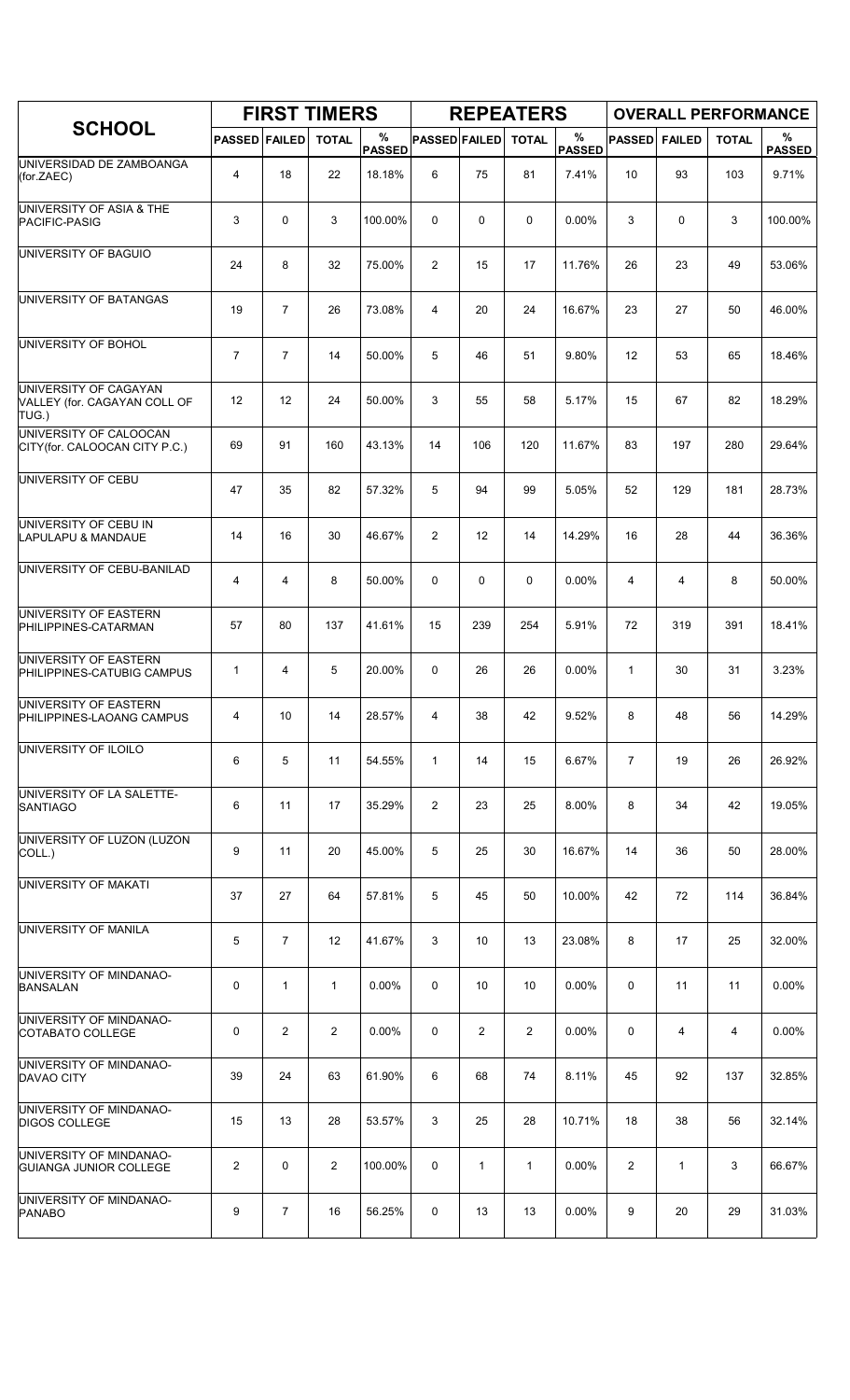|                                                             |                      |                | <b>FIRST TIMERS</b> |                    |                      |                | <b>REPEATERS</b> |                       |               |               | <b>OVERALL PERFORMANCE</b> |                    |
|-------------------------------------------------------------|----------------------|----------------|---------------------|--------------------|----------------------|----------------|------------------|-----------------------|---------------|---------------|----------------------------|--------------------|
| <b>SCHOOL</b>                                               | <b>PASSED FAILED</b> |                | <b>TOTAL</b>        | %<br><b>PASSED</b> | <b>PASSED FAILED</b> |                | <b>TOTAL</b>     | $\%$<br><b>PASSED</b> | <b>PASSED</b> | <b>FAILED</b> | <b>TOTAL</b>               | %<br><b>PASSED</b> |
| UNIVERSITY OF MINDANAO-<br>PENAPLATA                        | $\overline{4}$       | 3              | $\overline{7}$      | 57.14%             | 0                    | 6              | 6                | 0.00%                 | 4             | 9             | 13                         | 30.77%             |
| UNIVERSITY OF MINDANAO-<br><b>TAGUM</b>                     | 31                   | 15             | 46                  | 67.39%             | 3                    | 49             | 52               | 5.77%                 | 34            | 64            | 98                         | 34.69%             |
| UNIVERSITY OF NEGROS<br>OCCIDENTAL-RECOLETOS                | 21                   | 20             | 41                  | 51.22%             | $\overline{2}$       | 26             | 28               | 7.14%                 | 23            | 46            | 69                         | 33.33%             |
| UNIVERSITY OF NORTHEASTERN<br><b>PHILIPPINES</b>            | 1                    | 8              | 9                   | 11.11%             | $\mathbf{1}$         | 27             | 28               | 3.57%                 | 2             | 35            | 37                         | 5.41%              |
| UNIVERSITY OF NORTHERN<br>PHILIPPINES-CANDON                | 11                   | 6              | 17                  | 64.71%             | 3                    | 9              | 12               | 25.00%                | 14            | 15            | 29                         | 48.28%             |
| UNIVERSITY OF NORTHERN<br>PHILIPPINES-VIGAN                 | 27                   | 36             | 63                  | 42.86%             | 2                    | 39             | 41               | 4.88%                 | 29            | 75            | 104                        | 27.88%             |
| UNIVERSITY OF NUEVA CACERES                                 | 26                   | 14             | 40                  | 65.00%             | 3                    | 33             | 36               | 8.33%                 | 29            | 47            | 76                         | 38.16%             |
| UNIVERSITY OF PANGASINAN                                    | 14                   | 11             | 25                  | 56.00%             | $\overline{7}$       | 54             | 61               | 11.48%                | 21            | 65            | 86                         | 24.42%             |
| UNIVERSITY OF PERPETUAL<br><b>HELP RIZAL-CALAMBA CAMPUS</b> | 0                    | $\overline{2}$ | $\overline{2}$      | $0.00\%$           | 0                    | 0              | $\mathbf 0$      | 0.00%                 | $\mathbf 0$   | 2             | 2                          | 0.00%              |
| UNIVERSITY OF PERPETUAL<br><b>HELP RIZAL-MOLINO</b>         | 4                    | $\mathbf{1}$   | 5                   | 80.00%             | 0                    | $\overline{c}$ | $\overline{2}$   | 0.00%                 | 4             | 3             | $\overline{7}$             | 57.14%             |
| UNIVERSITY OF PERPETUAL<br>HELP SYSTEM DALTA-LAS PINAS      | 13                   | 4              | 17                  | 76.47%             | 2                    | 11             | 13               | 15.38%                | 15            | 15            | 30                         | 50.00%             |
| UNIVERSITY OF PERPETUAL<br><b>HELP SYSTEM-GMA</b>           | 0                    | $\mathbf{1}$   | $\mathbf{1}$        | $0.00\%$           | $\mathbf{1}$         | 2              | 3                | 33.33%                | 1             | 3             | 4                          | 25.00%             |
| UNIVERSITY OF PERPETUAL<br><b>HELP SYSTEM-LAGUNA</b>        | $\overline{7}$       | 9              | 16                  | 43.75%             | 3                    | 24             | 27               | 11.11%                | 10            | 33            | 43                         | 23.26%             |
| UNIVERSITY OF PERPETUAL<br>HELP-CAUAYAN CITY                | 0                    | 0              | 0                   | $0.00\%$           | 0                    | 2              | $\overline{2}$   | $0.00\%$              | 0             | 2             | 2                          | $0.00\%$           |
| UNIVERSITY OF REGINA CARMELI<br>(for.REGINA CARMELI COLL)   | 3                    | 3              | 6                   | 50.00%             | 0                    | 6              | 6                | $0.00\%$              | 3             | 9             | 12                         | 25.00%             |
| UNIVERSITY OF RIZAL SYSTEM-<br><b>ANGONO</b>                | 8                    | 36             | 44                  | 18.18%             | 4                    | 29             | 33               | 12.12%                | 12            | 65            | 77                         | 15.58%             |
| UNIVERSITY OF RIZAL SYSTEM-<br><b>ANTIPOLO</b>              | $\overline{7}$       | $\overline{7}$ | 14                  | 50.00%             | 2                    | 14             | 16               | 12.50%                | 9             | 21            | 30                         | 30.00%             |
| UNIVERSITY OF RIZAL SYSTEM-<br><b>BINANGONAN</b>            | 0                    | $\mathbf{1}$   | 1                   | 0.00%              | 0                    | $\mathbf{1}$   | $\mathbf{1}$     | 0.00%                 | 0             | 2             | 2                          | 0.00%              |
| UNIVERSITY OF RIZAL SYSTEM-<br><b>CAINTA</b>                | 4                    | 13             | 17                  | 23.53%             | $\mathbf{1}$         | 20             | 21               | 4.76%                 | 5             | 33            | 38                         | 13.16%             |
| UNIVERSITY OF RIZAL SYSTEM-<br><b>CARDONA</b>               | 0                    | $\mathbf{1}$   | 1                   | $0.00\%$           | 0                    | 0              | 0                | $0.00\%$              | 0             | 1             | 1                          | $0.00\%$           |
| UNIVERSITY OF RIZAL SYSTEM-<br><b>MORONG</b>                | 49                   | 59             | 108                 | 45.37%             | 12                   | 137            | 149              | 8.05%                 | 61            | 196           | 257                        | 23.74%             |
| UNIVERSITY OF RIZAL SYSTEM-<br>PILILLA                      | 6                    | 6              | 12                  | 50.00%             | 5                    | 20             | 25               | 20.00%                | 11            | 26            | 37                         | 29.73%             |
| UNIVERSITY OF RIZAL SYSTEM-<br><b>RODRIGUEZ</b>             | 24                   | 28             | 52                  | 46.15%             | $\overline{7}$       | 42             | 49               | 14.29%                | 31            | 70            | 101                        | 30.69%             |
| UNIVERSITY OF RIZAL SYSTEM-<br><b>TANAY</b>                 | 1                    | 6              | 7                   | 14.29%             | 0                    | 9              | 9                | $0.00\%$              | 1             | 15            | 16                         | 6.25%              |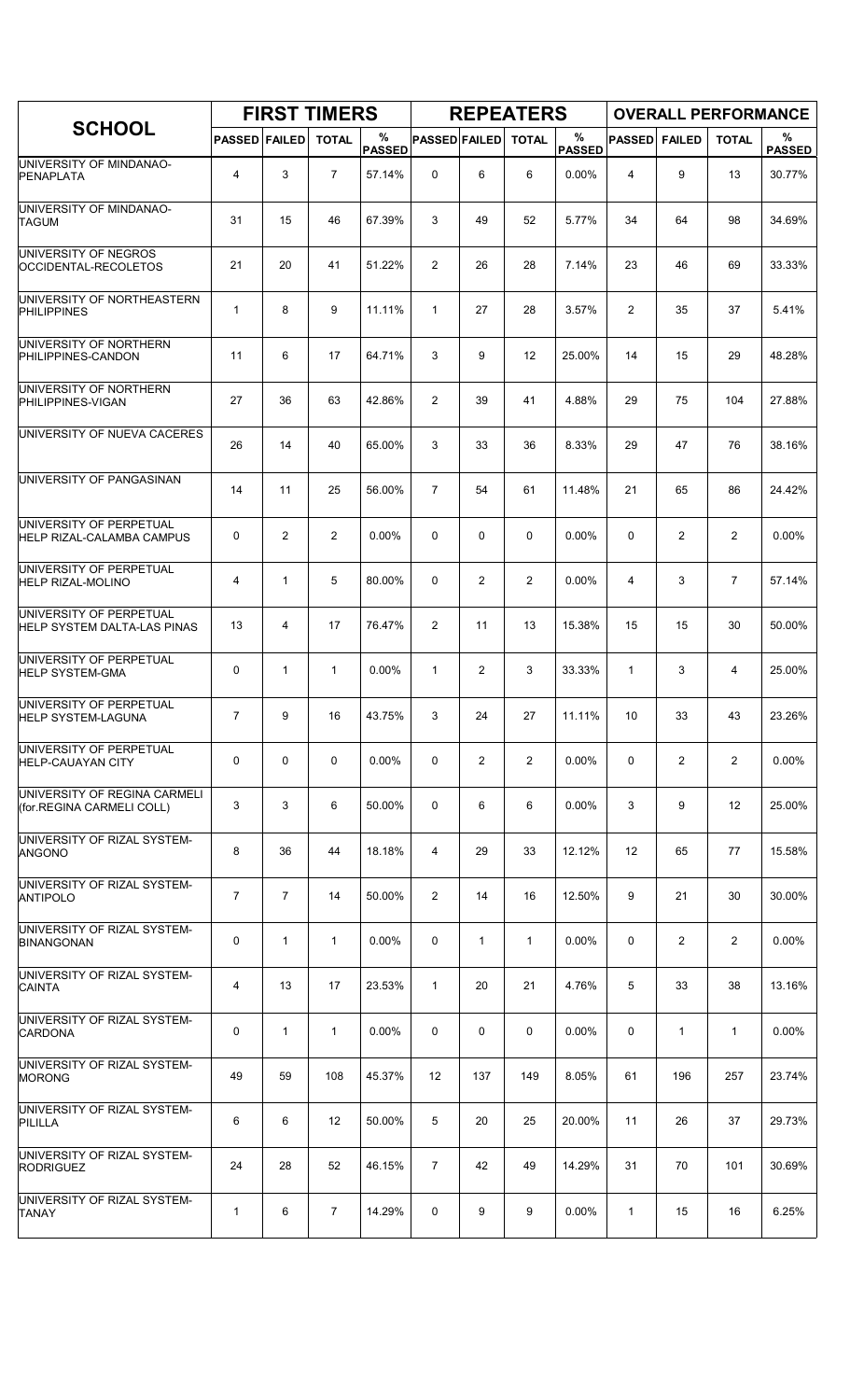|                                                                     |                      |                | <b>FIRST TIMERS</b> |                    |                      |                | <b>REPEATERS</b> |                       |                |                | <b>OVERALL PERFORMANCE</b> |                    |
|---------------------------------------------------------------------|----------------------|----------------|---------------------|--------------------|----------------------|----------------|------------------|-----------------------|----------------|----------------|----------------------------|--------------------|
| <b>SCHOOL</b>                                                       | <b>PASSED FAILED</b> |                | <b>TOTAL</b>        | %<br><b>PASSED</b> | <b>PASSED FAILED</b> |                | <b>TOTAL</b>     | $\%$<br><b>PASSED</b> | <b>PASSED</b>  | <b>FAILED</b>  | <b>TOTAL</b>               | %<br><b>PASSED</b> |
| UNIVERSITY OF RIZAL SYSTEM-<br><b>TAYTAY</b>                        | $\overline{2}$       | 17             | 19                  | 10.53%             | 0                    | 4              | 4                | $0.00\%$              | $\overline{c}$ | 21             | 23                         | 8.70%              |
| UNIVERSITY OF SAINT ANTHONY                                         | 9                    | 5              | 14                  | 64.29%             | 2                    | 20             | 22               | 9.09%                 | 11             | 25             | 36                         | 30.56%             |
| UNIVERSITY OF SAINT LA SALLE                                        | 47                   | 5              | 52                  | 90.38%             | $\mathbf{1}$         | 11             | 12               | 8.33%                 | 48             | 16             | 64                         | 75.00%             |
| UNIVERSITY OF SAINT LOUIS-<br><b>TUGUEGARAO</b>                     | 26                   | 21             | 47                  | 55.32%             | 3                    | 25             | 28               | 10.71%                | 29             | 46             | 75                         | 38.67%             |
| UNIVERSITY OF SAN AGUSTIN                                           | 28                   | 14             | 42                  | 66.67%             | 4                    | 22             | 26               | 15.38%                | 32             | 36             | 68                         | 47.06%             |
| UNIVERSITY OF SAN CARLOS                                            | 59                   | 11             | 70                  | 84.29%             | 5                    | 14             | 19               | 26.32%                | 64             | 25             | 89                         | 71.91%             |
| UNIVERSITY OF SAN JOSE-<br><b>RECOLETOS</b>                         | 31                   | 30             | 61                  | 50.82%             | 4                    | 28             | 32               | 12.50%                | 35             | 58             | 93                         | 37.63%             |
| UNIVERSITY OF SANTO TOMAS                                           | 212                  | 23             | 235                 | 90.21%             | 6                    | 6              | 12               | 50.00%                | 218            | 29             | 247                        | 88.26%             |
| UNIVERSITY OF SOUTHEASTERN<br>PHILIPPINES-BAGANGA                   | 0                    | 0              | 0                   | $0.00\%$           | 0                    | $\mathbf{1}$   | $\mathbf{1}$     | $0.00\%$              | 0              | $\mathbf{1}$   | $\mathbf{1}$               | 0.00%              |
| UNIVERSITY OF SOUTHEASTERN<br>PHILIPPINES-BISLIG CAMPUS             | 0                    | 0              | $\mathbf 0$         | 0.00%              | 0                    | 2              | $\overline{2}$   | 0.00%                 | $\mathbf 0$    | $\overline{c}$ | 2                          | 0.00%              |
| UNIVERSITY OF SOUTHEASTERN<br>PHILIPPINES-DAVAO CITY                | 95                   | 31             | 126                 | 75.40%             | $\overline{7}$       | 54             | 61               | 11.48%                | 102            | 85             | 187                        | 54.55%             |
| UNIVERSITY OF SOUTHEASTERN<br>PHILIPPINES-KAPALONG                  | 0                    | $\mathbf 0$    | 0                   | $0.00\%$           | 2                    | 6              | 8                | 25.00%                | $\overline{c}$ | 6              | 8                          | 25.00%             |
| UNIVERSITY OF SOUTHEASTERN<br>PHILIPPINES-MABINI                    | 4                    | 4              | 8                   | 50.00%             | $\mathbf{1}$         | 24             | 25               | 4.00%                 | 5              | 28             | 33                         | 15.15%             |
| UNIVERSITY OF SOUTHEASTERN<br>PHILIPPINES-PANTUKAN                  | 0                    | 0              | 0                   | $0.00\%$           | 0                    | 4              | 4                | $0.00\%$              | 0              | 4              | 4                          | 0.00%              |
| UNIVERSITY OF SOUTHEASTERN<br>PHILIPPINES-TAGUM                     | 23                   | $\overline{7}$ | 30                  | 76.67%             | $\mathbf{1}$         | 9              | 10               | 10.00%                | 24             | 16             | 40                         | 60.00%             |
| UNIVERSITY OF SOUTHERN<br>MINDANAO-KABACAN                          | 83                   | 81             | 164                 | 50.61%             | 16                   | 139            | 155              | 10.32%                | 99             | 220            | 319                        | 31.03%             |
| UNIVERSITY OF SOUTHERN<br>MINDANAO-KIDAPAWAN                        | 18                   | 28             | 46                  | 39.13%             | 4                    | 40             | 44               | 9.09%                 | 22             | 68             | 90                         | 24.44%             |
| UNIVERSITY OF SOUTHERN<br>MINDANAO-SULTAN KUDARAT                   | 0                    | $\mathbf 0$    | 0                   | 0.00%              | 0                    | $\mathbf{1}$   | $\mathbf{1}$     | 0.00%                 | 0              | $\mathbf{1}$   | $\mathbf{1}$               | 0.00%              |
| UNIVERSITY OF SOUTHERN<br><b>PHILIPPINES</b>                        | 4                    | $\mathbf{1}$   | 5                   | 80.00%             | 0                    | 8              | 8                | 0.00%                 | 4              | 9              | 13                         | 30.77%             |
| UNIVERSITY OF THE ASSUMPTION                                        | 16                   | 16             | 32                  | 50.00%             | $\overline{2}$       | 25             | 27               | 7.41%                 | 18             | 41             | 59                         | 30.51%             |
| UNIVERSITY OF THE<br>CORDILLERAS (for.BAGUIO C.F.)                  | 56                   | 34             | 90                  | 62.22%             | 8                    | 50             | 58               | 13.79%                | 64             | 84             | 148                        | 43.24%             |
| UNIVERSITY OF THE EAST<br>RAMON MAGSAYSAY MEM<br><b>MEDICAL CTR</b> | 0                    | 0              | 0                   | $0.00\%$           | 0                    | $\mathbf{1}$   | $\mathbf{1}$     | $0.00\%$              | 0              | $\mathbf{1}$   | 1                          | 0.00%              |
| UNIVERSITY OF THE EAST-<br>CALOOCAN                                 | 10                   | 6              | 16                  | 62.50%             | $\mathbf{1}$         | $\overline{4}$ | 5                | 20.00%                | 11             | 10             | 21                         | 52.38%             |
| UNIVERSITY OF THE EAST-MANILA                                       | 29                   | 22             | 51                  | 56.86%             | 3                    | 32             | 35               | 8.57%                 | 32             | 54             | 86                         | 37.21%             |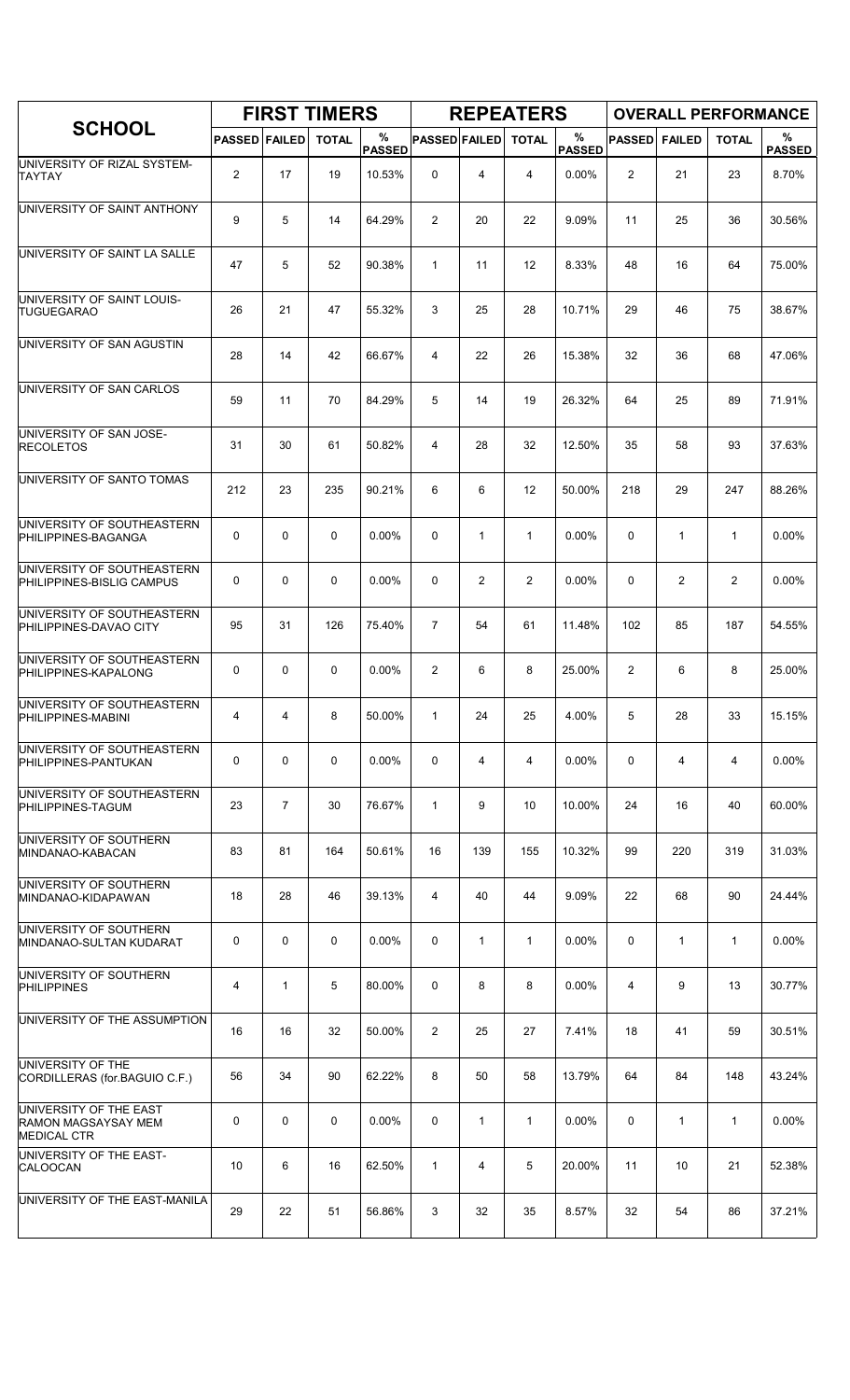|                                                                    |                         | <b>FIRST TIMERS</b> |                |                    |                      |                | <b>REPEATERS</b> |                       |                |                |                | <b>OVERALL PERFORMANCE</b> |
|--------------------------------------------------------------------|-------------------------|---------------------|----------------|--------------------|----------------------|----------------|------------------|-----------------------|----------------|----------------|----------------|----------------------------|
| <b>SCHOOL</b>                                                      | <b>PASSED FAILED</b>    |                     | <b>TOTAL</b>   | %<br><b>PASSED</b> | <b>PASSED FAILED</b> |                | <b>TOTAL</b>     | $\%$<br><b>PASSED</b> | <b>PASSED</b>  | <b>FAILED</b>  | <b>TOTAL</b>   | %<br><b>PASSED</b>         |
| UNIVERSITY OF THE<br><b>IMMACULATE CONCEPTION-</b><br><b>DAVAO</b> | 9                       | 3                   | 12             | 75.00%             | 2                    | 10             | 12               | 16.67%                | 11             | 13             | 24             | 45.83%                     |
| UNIVERSITY OF THE PHILIPPINES-<br><b>ANGELES CITY</b>              | $\mathbf{1}$            | 0                   | 1              | 100.00%            | 0                    | 0              | 0                | 0.00%                 | 1              | 0              | $\mathbf{1}$   | 100.00%                    |
| UNIVERSITY OF THE PHILIPPINES-<br><b>BAGUIO CITY</b>               | 11                      | $\Omega$            | 11             | 100.00%            | 0                    | 0              | 0                | 0.00%                 | 11             | 0              | 11             | 100.00%                    |
| UNIVERSITY OF THE PHILIPPINES-<br><b>DILIMAN</b>                   | 80                      | 6                   | 86             | 93.02%             | $\mathbf{1}$         | 2              | 3                | 33.33%                | 81             | 8              | 89             | 91.01%                     |
| UNIVERSITY OF THE PHILIPPINES-<br>LOS BAÑOS                        | 52                      | 1                   | 53             | 98.11%             | 0                    | $\mathbf{1}$   | $\mathbf{1}$     | 0.00%                 | 52             | $\overline{2}$ | 54             | 96.30%                     |
| UNIVERSITY OF THE PHILIPPINES-<br><b>MANILA</b>                    | 4                       | 0                   | 4              | 100.00%            | 0                    | 0              | 0                | 0.00%                 | 4              | 0              | 4              | 100.00%                    |
| UNIVERSITY OF THE PHILIPPINES-<br>PANTUKAN CAMPUS                  | 0                       | 0                   | $\mathbf 0$    | 0.00%              | $\mathbf 0$          | $\mathbf{1}$   | 1                | 0.00%                 | 0              | $\mathbf{1}$   | $\mathbf{1}$   | 0.00%                      |
| UNIVERSITY OF THE PHILIPPINES-<br><b>VISAYAS-CEBU CITY</b>         | 5                       | 1                   | 6              | 83.33%             | $\Omega$             | 0              | 0                | 0.00%                 | 5              | $\mathbf{1}$   | 6              | 83.33%                     |
| UNIVERSITY OF THE PHILIPPINES-<br>VISAYAS-ILOILO CITY              | 10                      | 0                   | 10             | 100.00%            | 0                    | 0              | 0                | 0.00%                 | 10             | 0              | 10             | 100.00%                    |
| UNIVERSITY OF THE PHILIPPINES-<br>VISAYAS-TACLOBAN CITY            | 9                       | 0                   | 9              | 100.00%            | $\mathbf{1}$         | 0              | $\mathbf{1}$     | 100.00%               | 10             | 0              | 10             | 100.00%                    |
| UNIVERSITY OF THE VISAYAS-<br><b>CEBU CITY</b>                     | 16                      | 26                  | 42             | 38.10%             | 5                    | 107            | 112              | 4.46%                 | 21             | 133            | 154            | 13.64%                     |
| UNIVERSITY OF THE VISAYAS-<br><b>DANAO CITY</b>                    | $\mathbf{1}$            | 4                   | 5              | 20.00%             | $\mathbf 0$          | $\overline{2}$ | $\overline{2}$   | 0.00%                 | $\mathbf{1}$   | 6              | $\overline{7}$ | 14.29%                     |
| UNIVERSITY OF THE VISAYAS-<br><b>MANDAUE CITY</b>                  | $\overline{4}$          | 5                   | 9              | 44.44%             | $\overline{c}$       | 13             | 15               | 13.33%                | 6              | 18             | 24             | 25.00%                     |
| UPI AGRICULTURAL SCHOOL-UPI,<br><b>MAGUINDANAO</b>                 | 5                       | 6                   | 11             | 45.45%             | 0                    | 2              | $\overline{2}$   | $0.00\%$              | 5              | 8              | 13             | 38.46%                     |
| URDANETA CITY UNIVERSITY<br>(CCU)                                  | 30                      | 17                  | 47             | 63.83%             | 4                    | 43             | 47               | 8.51%                 | 34             | 60             | 94             | 36.17%                     |
| VALENZUELA CITY POLYTECHNIC<br><b>COLLEGE</b>                      | $\overline{\mathbf{c}}$ | 18                  | 20             | 10.00%             | $\mathbf{1}$         | 3              | 4                | 25.00%                | 3              | 21             | 24             | 12.50%                     |
| VELEZ COLLEGE                                                      | 2                       | 0                   | $\overline{2}$ | 100.00%            | 0                    | 0              | 0                | 0.00%                 | $\overline{c}$ | 0              | $\overline{2}$ | 100.00%                    |
| VERITAS COLLEGE OF IROSIN                                          | 0                       | 6                   | 6              | 0.00%              | 0                    | 11             | 11               | 0.00%                 | 0              | 17             | 17             | 0.00%                      |
| VICENTE A. JAVIER MEMORIAL<br>COMMUNITY COLLEGE                    | $\mathbf{1}$            | $\mathbf{1}$        | $\overline{2}$ | 50.00%             | 0                    | 0              | 0                | 0.00%                 | $\mathbf{1}$   | $\mathbf{1}$   | $\overline{2}$ | 50.00%                     |
| <b>VILLAFLORES COLLEGE</b>                                         | 9                       | 13                  | 22             | 40.91%             | $\overline{2}$       | 29             | 31               | 6.45%                 | 11             | 42             | 53             | 20.75%                     |
| <b>VILLASIS COMMUNITY COLLEGE</b>                                  | 0                       | 0                   | $\mathbf 0$    | 0.00%              | 0                    | $\mathbf{1}$   | $\mathbf{1}$     | $0.00\%$              | 0              | $\mathbf{1}$   | $\mathbf{1}$   | 0.00%                      |
| <b>VIRGEN DELOS REMEDIOS</b><br>COLLEGE-OLONGAPO CITY              | $\mathbf{1}$            | 2                   | 3              | 33.33%             | 0                    | $\mathbf{1}$   | $\mathbf{1}$     | 0.00%                 | $\mathbf{1}$   | 3              | 4              | 25.00%                     |
| VIRGEN MILAGROSA UNIVERSITY<br><b>FOUNDATION</b>                   | 11                      | 10                  | 21             | 52.38%             | 0                    | 11             | 11               | $0.00\%$              | 11             | 21             | 32             | 34.38%                     |
| <b>VISAYAN NAZARENE BIBLE</b><br><b>COLLEGE</b>                    | $\mathbf{1}$            | 0                   | 1              | 100.00%            | 0                    | 1              | $\mathbf{1}$     | $0.00\%$              | 1              | $\mathbf{1}$   | $\overline{2}$ | 50.00%                     |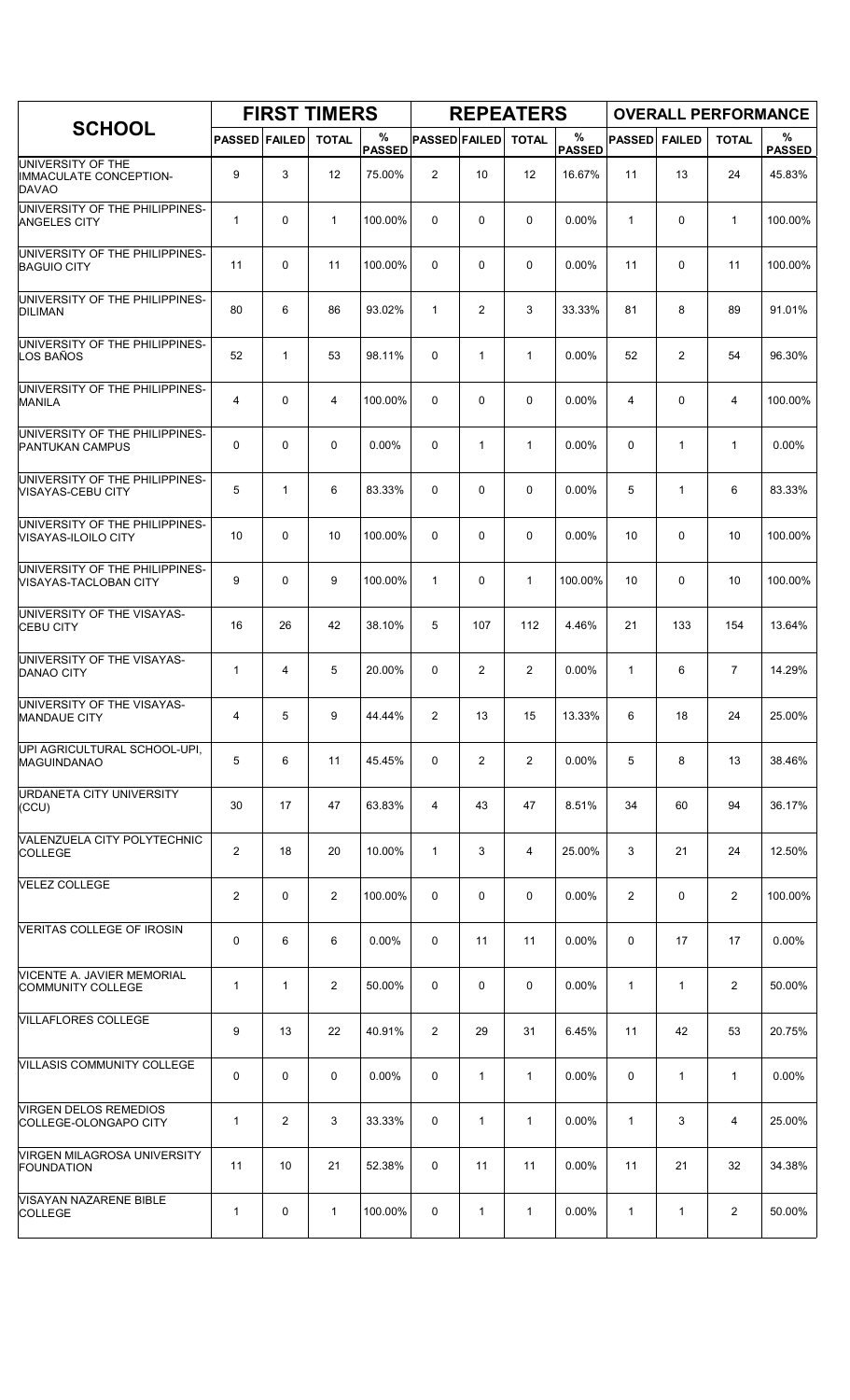| <b>SCHOOL</b>                                                                   |                         |              | <b>FIRST TIMERS</b> |                    |                      |                | <b>REPEATERS</b> |                       | <b>OVERALL PERFORMANCE</b> |                |              |                    |
|---------------------------------------------------------------------------------|-------------------------|--------------|---------------------|--------------------|----------------------|----------------|------------------|-----------------------|----------------------------|----------------|--------------|--------------------|
|                                                                                 | <b>PASSED FAILED</b>    |              | <b>TOTAL</b>        | %<br><b>PASSED</b> | <b>PASSED FAILED</b> |                | <b>TOTAL</b>     | $\%$<br><b>PASSED</b> | <b>PASSED</b>              | <b>FAILED</b>  | <b>TOTAL</b> | %<br><b>PASSED</b> |
| VISAYAS STATE COLLEGE OF<br>AGRICULTURE-ISABEL                                  | $\mathbf{1}$            | 0            | $\mathbf{1}$        | 100.00%            | 0                    | $\overline{2}$ | $\overline{2}$   | 0.00%                 | $\mathbf{1}$               | $\overline{2}$ | 3            | 33.33%             |
| <b>VISAYAS STATE UNIVERSITY</b><br>(for.VISCA,LSU.)-BAYBAY                      | 27                      | 6            | 33                  | 81.82%             | $\overline{c}$       | 9              | 11               | 18.18%                | 29                         | 15             | 44           | 65.91%             |
| <b>WESLEYAN COLLEGE OF MANILA</b>                                               | 0                       | $\mathbf{1}$ | $\mathbf{1}$        | 0.00%              | 0                    | 0              | 0                | $0.00\%$              | 0                          | $\mathbf{1}$   | $\mathbf{1}$ | 0.00%              |
| <b>WESLEYAN UNIVERSITY-</b><br>PHILIPPINES-CABANATUAN CITY                      | $\overline{7}$          | 8            | 15                  | 46.67%             | $\mathbf{1}$         | 32             | 33               | 3.03%                 | 8                          | 40             | 48           | 16.67%             |
| <b>WESLEYAN UNIVERSITY-</b><br>PHILIPPINES-MARIA AURORA                         | 0                       | 0            | 0                   | 0.00%              | $\Omega$             | $\mathbf{1}$   | $\mathbf{1}$     | 0.00%                 | 0                          | 1              | $\mathbf{1}$ | 0.00%              |
| <b>WEST AGUSAN COLLEGES</b>                                                     | $\mathbf{1}$            | 0            | $\mathbf{1}$        | 100.00%            | $\Omega$             | 0              | $\mathbf 0$      | 0.00%                 | $\mathbf{1}$               | $\mathbf 0$    | $\mathbf{1}$ | 100.00%            |
| <b>WEST BAY COLLEGE</b>                                                         | 0                       | 0            | 0                   | 0.00%              | $\mathbf{1}$         | 0              | $\mathbf{1}$     | 100.00%               | $\mathbf{1}$               | $\pmb{0}$      | $\mathbf{1}$ | 100.00%            |
| <b>WEST COAST COLLEGE-</b><br><b>PIODURAN</b>                                   | 0                       | $\Omega$     | 0                   | 0.00%              | $\Omega$             | $\mathbf{1}$   | $\mathbf{1}$     | $0.00\%$              | 0                          | $\mathbf{1}$   | $\mathbf{1}$ | 0.00%              |
| <b>WEST MINDANAO STATE</b><br>UNIVERSITY - MOLAVE,<br>ZAMBOANGA DEL SUR         | 0                       | 0            | $\mathbf 0$         | 0.00%              | $\mathbf 0$          | $\mathbf{1}$   | $\mathbf{1}$     | 0.00%                 | 0                          | $\mathbf{1}$   | $\mathbf{1}$ | 0.00%              |
| <b>WEST NEGROS COLLEGE</b>                                                      | 14                      | 13           | 27                  | 51.85%             | 3                    | 41             | 44               | 6.82%                 | 17                         | 54             | 71           | 23.94%             |
| <b>WEST VISAYAS STATE</b><br>UNIVERSITY-CALINOG                                 | 10                      | 6            | 16                  | 62.50%             | 3                    | 17             | 20               | 15.00%                | 13                         | 23             | 36           | 36.11%             |
| <b>WEST VISAYAS STATE</b><br>UNIVERSITY-HIMAMAYLAN,<br><b>NEGROS OCCIDENTAL</b> | 6                       | 1            | $\overline{7}$      | 85.71%             | $\mathbf 0$          | 4              | 4                | 0.00%                 | 6                          | 5              | 11           | 54.55%             |
| <b>WEST VISAYAS STATE</b><br>UNIVERSITY-JANIUAY                                 | 15                      | 5            | 20                  | 75.00%             | $\mathbf{1}$         | 12             | 13               | 7.69%                 | 16                         | 17             | 33           | 48.48%             |
| <b>WEST VISAYAS STATE</b><br>UNIVERSITY-LA PAZ                                  | 123                     | 46           | 169                 | 72.78%             | 11                   | 34             | 45               | 24.44%                | 134                        | 80             | 214          | 62.62%             |
| <b>WEST VISAYAS STATE</b><br>UNIVERSITY-LAMBUNAO                                | 12                      | 10           | 22                  | 54.55%             | 0                    | 9              | 9                | 0.00%                 | 12                         | 19             | 31           | 38.71%             |
| <b>WEST VISAYAS STATE</b><br>UNIVERSITY-POTOTAN                                 | 17                      | 18           | 35                  | 48.57%             | $\mathbf{1}$         | 24             | 25               | 4.00%                 | 18                         | 42             | 60           | 30.00%             |
| <b>WESTERN COLLEGES-CAVITE</b>                                                  | 2                       | 8            | 10                  | 20.00%             | 0                    | 18             | 18               | 0.00%                 | $\overline{2}$             | 26             | 28           | 7.14%              |
| <b>WESTERN INSTITUTE OF</b><br>TECHNOLOGY                                       | 3                       | 9            | 12                  | 25.00%             | $\mathbf{1}$         | 8              | 9                | 11.11%                | 4                          | 17             | 21           | 19.05%             |
| <b>WESTERN LEYTE COLLEGE-</b><br><b>ORMOC</b>                                   | $\overline{\mathbf{c}}$ | 0            | $\overline{2}$      | 100.00%            | $\mathbf{1}$         | 15             | 16               | 6.25%                 | 3                          | 15             | 18           | 16.67%             |
| <b>WESTERN MINDANAO</b><br>COOPERATIVE COLLEGE-<br><b>ZAMBOANGA CITY</b>        | 0                       | 0            | $\mathbf 0$         | $0.00\%$           | 0                    | 3              | 3                | $0.00\%$              | 0                          | 3              | 3            | $0.00\%$           |
| <b>WESTERN MINDANAO STATE U-</b><br>(for. ZNAC)TAMPILISAN                       | 0                       | 0            | $\mathbf 0$         | 0.00%              | 0                    | 13             | 13               | 0.00%                 | 0                          | 13             | 13           | 0.00%              |
| <b>WESTERN MINDANAO STATE U-</b><br><b>ALICIA</b>                               | $\mathbf{1}$            | 0            | $\mathbf{1}$        | 100.00%            | 0                    | 0              | 0                | $0.00\%$              | $\mathbf{1}$               | 0              | $\mathbf{1}$ | 100.00%            |
| WESTERN MINDANAO STATE U-<br><b>AURORA</b>                                      | 0                       | 2            | $\overline{2}$      | $0.00\%$           | 0                    | 3              | 3                | $0.00\%$              | 0                          | 5              | 5            | $0.00\%$           |
| <b>WESTERN MINDANAO STATE U-</b><br><b>IMELDA</b>                               | 0                       | 0            | 0                   | 0.00%              | 0                    | 1              | 1                | 0.00%                 | 0                          | 1              | $\mathbf{1}$ | 0.00%              |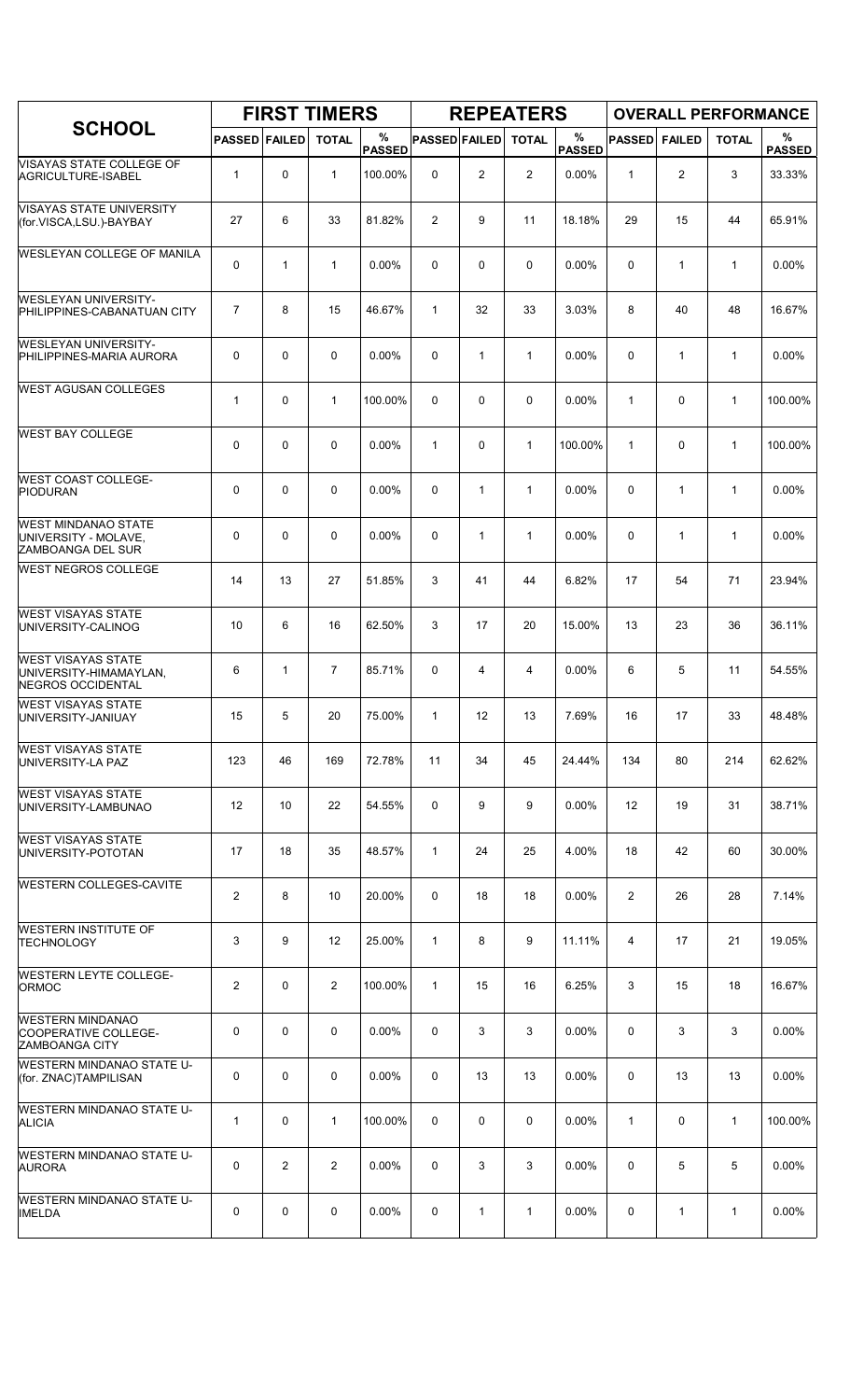| <b>SCHOOL</b>                                                                    | <b>FIRST TIMERS</b>  |                |              |                    |                      |                | <b>REPEATERS</b> |                    | <b>OVERALL PERFORMANCE</b> |                |                |                    |
|----------------------------------------------------------------------------------|----------------------|----------------|--------------|--------------------|----------------------|----------------|------------------|--------------------|----------------------------|----------------|----------------|--------------------|
|                                                                                  | <b>PASSED FAILED</b> |                | <b>TOTAL</b> | %<br><b>PASSED</b> | <b>PASSED FAILED</b> |                | <b>TOTAL</b>     | %<br><b>PASSED</b> | <b>PASSED</b>              | <b>FAILED</b>  | <b>TOTAL</b>   | %<br><b>PASSED</b> |
| WESTERN MINDANAO STATE U-<br><b>IPIL</b>                                         | 2                    | $\overline{7}$ | 9            | 22.22%             | 0                    | $\overline{c}$ | 2                | 0.00%              | $\overline{2}$             | 9              | 11             | 18.18%             |
| <b>WESTERN MINDANAO STATE U-</b><br><b>MABUHAY</b>                               | 1                    | $\mathbf{1}$   | 2            | 50.00%             | 0                    | $\mathbf{1}$   | 1                | 0.00%              | 1                          | $\overline{c}$ | 3              | 33.33%             |
| <b>WESTERN MINDANAO STATE U-</b><br><b>MALANGAS</b>                              | 0                    | $\mathbf 0$    | $\mathbf 0$  | $0.00\%$           | 0                    | $\mathbf{1}$   | 1                | 0.00%              | $\Omega$                   | $\mathbf{1}$   | $\mathbf{1}$   | $0.00\%$           |
| <b>WESTERN MINDANAO STATE U-</b><br>OLUTANGA                                     | 0                    | $\overline{2}$ | 2            | $0.00\%$           | $\Omega$             | 0              | $\Omega$         | 0.00%              | 0                          | 2              | $\overline{2}$ | 0.00%              |
| <b>WESTERN MINDANAO STATE U-</b><br><b>PAGADIAN CITY</b>                         | 9                    | 24             | 33           | 27.27%             | 2                    | 18             | 20               | 10.00%             | 11                         | 42             | 53             | 20.75%             |
| <b>WESTERN MINDANAO STATE U-</b><br>SIAY                                         | 0                    | $\mathbf 0$    | $\mathbf 0$  | $0.00\%$           | 0                    | $\mathbf{1}$   | $\mathbf{1}$     | 0.00%              | $\Omega$                   | 1              | $\mathbf{1}$   | $0.00\%$           |
| <b>WESTERN MINDANAO STATE U-</b><br><b>TUNGAWAN</b>                              | 0                    | $\mathbf 0$    | 0            | 0.00%              | 0                    | 3              | 3                | 0.00%              | $\mathbf 0$                | 3              | 3              | 0.00%              |
| <b>WESTERN MINDANAO STATE U-</b><br>ZAMBOANGA CITY                               | 85                   | 99             | 184          | 46.20%             | 13                   | 192            | 205              | 6.34%              | 98                         | 291            | 389            | 25.19%             |
| <b>WESTERN PHILIPPINE COLLEGES</b>                                               | 0                    | 0              | $\mathbf 0$  | $0.00\%$           | 0                    | $\mathbf{1}$   | $\mathbf{1}$     | 0.00%              | 0                          | $\mathbf{1}$   | $\mathbf{1}$   | 0.00%              |
| <b>WESTERN PHILIPPINES</b><br>UNIV.(for.PALAWAN N.A.C)-<br><b>ABORLAN</b>        | 28                   | 29             | 57           | 49.12%             | 10                   | 28             | 38               | 26.32%             | 38                         | 57             | 95             | 40.00%             |
| <b>WESTERN PHILIPPINES</b><br>UNIVERSITY-PUERTO PRINCESA                         | 3                    | $\mathbf{1}$   | 4            | 75.00%             | 0                    | 0              | 0                | 0.00%              | 3                          | 1              | 4              | 75.00%             |
| WESTERN VISAYAS COLLEGE OF<br><b>SCIENCE &amp; TECHNOLOGY-B.</b><br><b>NUEVO</b> | 0                    | $\mathbf 0$    | 0            | 0.00%              | 0                    | 1              | $\mathbf{1}$     | 0.00%              | $\mathbf 0$                | $\mathbf{1}$   | $\mathbf 1$    | 0.00%              |
| <b>WESTERN VISAYAS COLLEGE OF</b><br>SCIENCE & TECHNOLOGY-LA PAZ                 | 72                   | 33             | 105          | 68.57%             | $\overline{7}$       | 43             | 50               | 14.00%             | 79                         | 76             | 155            | 50.97%             |
| WORLD CITI COLLEGES, QUEZON<br>CITY(QUEZON CITY M.C.C)                           | $\overline{c}$       | $\mathbf{1}$   | 3            | 66.67%             | 0                    | 3              | 3                | $0.00\%$           | $\overline{2}$             | 4              | 6              | 33.33%             |
| WORLD CITI COLLEGES-<br>ANTIPOLO, INC.                                           | 0                    | $\mathbf{1}$   | $\mathbf{1}$ | 0.00%              | 0                    | 0              | 0                | 0.00%              | 0                          | $\mathbf{1}$   | $\mathbf{1}$   | 0.00%              |
| XAVIER UNIVERSITY                                                                | 51                   | $\overline{7}$ | 58           | 87.93%             | 6                    | 3              | 9                | 66.67%             | 57                         | 10             | 67             | 85.07%             |
| <b>ZAMBOANGA CITY STATE</b><br>POLYTECHNIC COLLEGE                               | 3                    | 24             | 27           | 11.11%             | 3                    | 119            | 122              | 2.46%              | 6                          | 143            | 149            | 4.03%              |
| ZAMBOANGA DEL NORTE<br><b>AGRICULTURAL COLLEGE</b>                               | 0                    | $\mathbf 0$    | 0            | 0.00%              | 0                    | 2              | $\overline{2}$   | 0.00%              | 0                          | $\overline{2}$ | 2              | 0.00%              |
| ZAMBOANGA DEL NORTE<br><b>SCHOOL OF ARTS &amp; TRADES</b>                        | 0                    | $\mathbf 0$    | 0            | 0.00%              | 0                    | 2              | $\overline{2}$   | 0.00%              | 0                          | 2              | 2              | 0.00%              |
| ZAMBOANGA DEL SUR<br>AGRICULTURAL COLLEGE-<br><b>DUMINGAG</b>                    | 1                    | 0              | $\mathbf{1}$ | 100.00%            | 0                    | 3              | 3                | $0.00\%$           | 1                          | 3              | 4              | 25.00%             |
| ZAMBOANGA DEL SUR MARITIME<br>INSTITUTE OF TECHNOLOGY                            | 0                    | $\mathbf{1}$   | $\mathbf{1}$ | 0.00%              | 0                    | 5              | 5                | 0.00%              | 0                          | 6              | 6              | 0.00%              |
| ZAMBOANGA INSTITUTE OF<br>TECHNOLOGY                                             | 0                    | $\mathbf{1}$   | 1            | 0.00%              | 0                    | 0              | 0                | 0.00%              | 0                          | $\mathbf{1}$   | $\mathbf{1}$   | 0.00%              |
| ZAMBOANGA STATE COLLEGE OF<br><b>MARINE SCIENCES &amp;</b><br><b>TECHNOLOGY</b>  | $\overline{7}$       | 11             | 18           | 38.89%             | 3                    | 47             | 50               | 6.00%              | 10                         | 58             | 68             | 14.71%             |
| ZAMORA MEMORIAL COLLEGE                                                          | 3                    | $\mathbf{1}$   | 4            | 75.00%             | 0                    | 2              | $\overline{2}$   | 0.00%              | 3                          | 3              | 6              | 50.00%             |